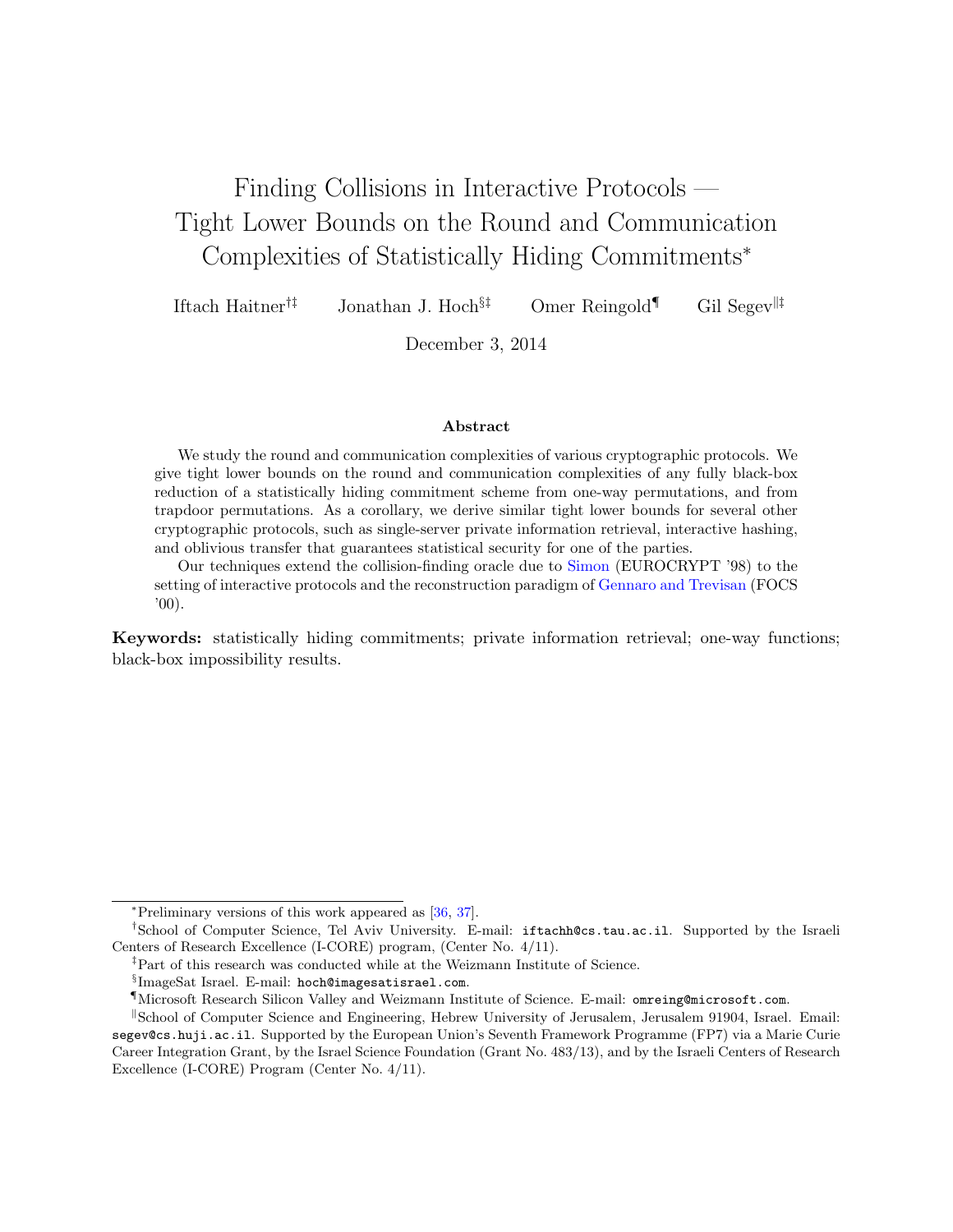# Contents

| 1        |                                                                   | Introduction                                                                                           | $\mathbf{1}$   |  |  |  |  |  |
|----------|-------------------------------------------------------------------|--------------------------------------------------------------------------------------------------------|----------------|--|--|--|--|--|
|          | 1.1                                                               |                                                                                                        | $\overline{2}$ |  |  |  |  |  |
|          |                                                                   | 1.1.1                                                                                                  | 3              |  |  |  |  |  |
|          |                                                                   | Taking the Security of the Reduction into Account $\dots \dots \dots \dots \dots$<br>1.1.2             | 3              |  |  |  |  |  |
|          |                                                                   | 1.1.3                                                                                                  | $\overline{4}$ |  |  |  |  |  |
|          | 1.2                                                               |                                                                                                        | $\overline{4}$ |  |  |  |  |  |
|          | 1.3                                                               |                                                                                                        | $\overline{5}$ |  |  |  |  |  |
|          |                                                                   | 1.3.1                                                                                                  | $\overline{5}$ |  |  |  |  |  |
|          |                                                                   | 1.3.2                                                                                                  | $\,6\,$        |  |  |  |  |  |
|          |                                                                   |                                                                                                        | $\overline{7}$ |  |  |  |  |  |
|          |                                                                   | 1.3.3                                                                                                  |                |  |  |  |  |  |
|          |                                                                   | A $(d+1)$ -depth Normal-Form Algorithm that Breaks d-Round Commitments<br>1.3.4                        | $8\,$          |  |  |  |  |  |
|          |                                                                   | Random Permutations Are Hard For $o(n/\log n)$ -Depth Normal-Form Algo-<br>1.3.5                       |                |  |  |  |  |  |
|          |                                                                   |                                                                                                        | $8\phantom{1}$ |  |  |  |  |  |
|          |                                                                   | 1.3.6                                                                                                  | 9              |  |  |  |  |  |
|          | 1.4                                                               |                                                                                                        | 9              |  |  |  |  |  |
| $\bf{2}$ |                                                                   | <b>Preliminaries</b>                                                                                   | 10             |  |  |  |  |  |
|          | 2.1                                                               |                                                                                                        | 10             |  |  |  |  |  |
|          | 2.2                                                               |                                                                                                        | 10             |  |  |  |  |  |
|          | 2.3                                                               |                                                                                                        | 11             |  |  |  |  |  |
|          | 2.4                                                               |                                                                                                        | 11             |  |  |  |  |  |
|          | 2.5                                                               | Random Trapdoor Permutations and One-Way Trapdoor Permutations                                         | 12             |  |  |  |  |  |
|          | 2.6                                                               |                                                                                                        | 13             |  |  |  |  |  |
|          | 2.7                                                               |                                                                                                        | 14             |  |  |  |  |  |
| $\bf{3}$ |                                                                   | The Oracle Sam and the Separation Oracle                                                               | 15             |  |  |  |  |  |
| 4        |                                                                   | The Power of Sam                                                                                       | 17             |  |  |  |  |  |
|          | 4.1                                                               | Finding Collisions in Protocols of Low Round Complexity                                                | 18             |  |  |  |  |  |
|          | 4.2                                                               |                                                                                                        | 20             |  |  |  |  |  |
|          | 4.3                                                               |                                                                                                        | 22             |  |  |  |  |  |
|          | Random Permutations are Hard for Low-Depth Normal-Form Algorithms |                                                                                                        |                |  |  |  |  |  |
| $\bf{5}$ |                                                                   |                                                                                                        | 23             |  |  |  |  |  |
|          | 5.1                                                               | Extension to Trapdoor Permutations $\dots \dots \dots \dots \dots \dots \dots \dots \dots \dots \dots$ | 24             |  |  |  |  |  |
|          | 5.2                                                               | The Reconstruction Lemma — Proving Lemma 30 $\dots \dots \dots \dots \dots \dots \dots$                | 26             |  |  |  |  |  |
|          | 5.3                                                               | Avoiding y-Hits by Sam- Proving Lemma 31 $\ldots$ , , , , ,                                            | 28             |  |  |  |  |  |
|          |                                                                   | Proving Lemma $38$ — The Single-Path Case $\ldots \ldots \ldots \ldots \ldots \ldots$<br>5.3.1         | 29             |  |  |  |  |  |
|          |                                                                   | 5.3.2                                                                                                  | 34             |  |  |  |  |  |
| 6        |                                                                   | <b>Lower Bounds on Statistically Hiding commitments</b>                                                | 36             |  |  |  |  |  |
|          | 6.1                                                               |                                                                                                        | 36             |  |  |  |  |  |
|          |                                                                   | 6.1.1                                                                                                  | 37             |  |  |  |  |  |
|          | 6.2                                                               |                                                                                                        | 38             |  |  |  |  |  |
|          |                                                                   | 6.2.1                                                                                                  | 39             |  |  |  |  |  |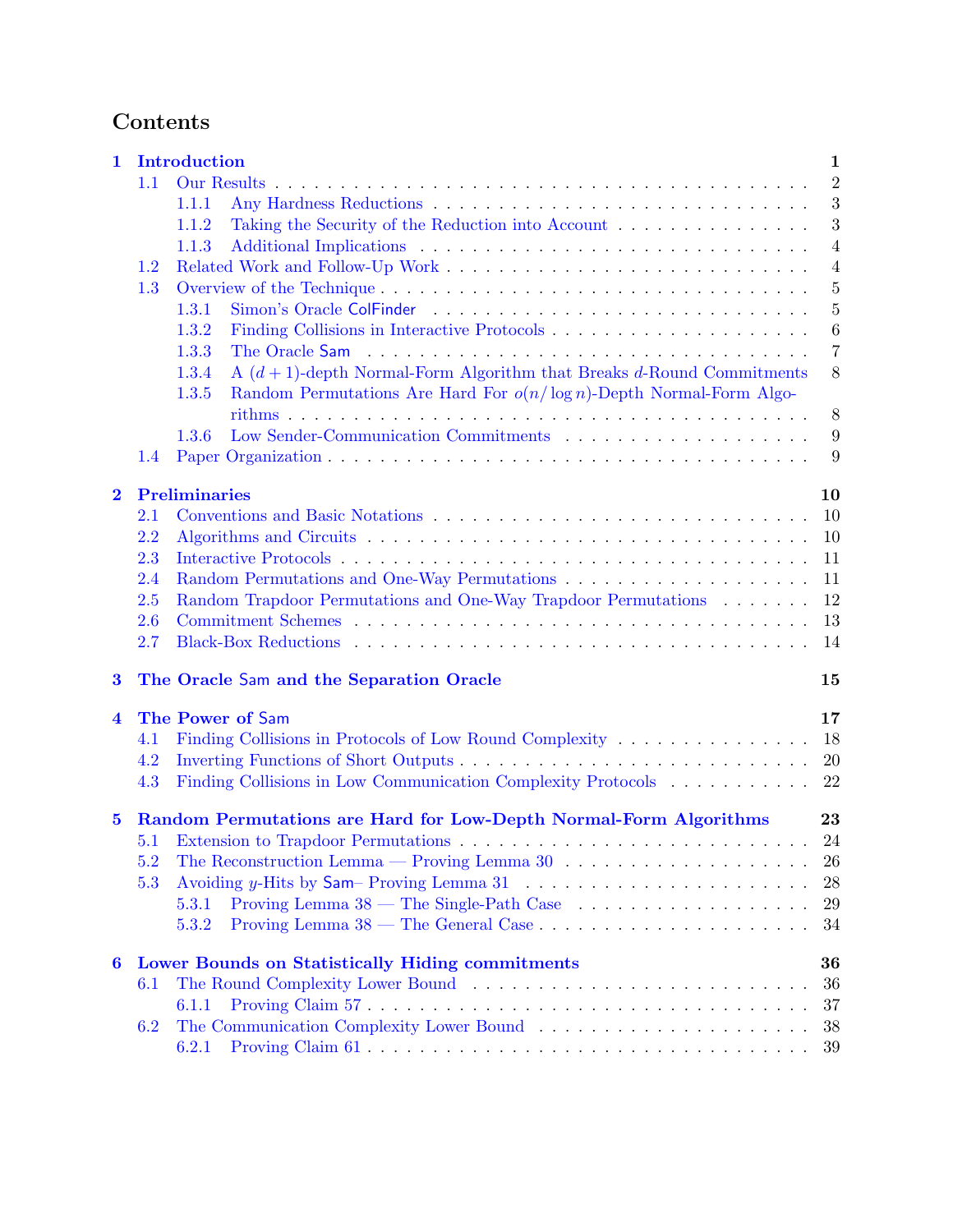|                   | 7 Implications to Other Cryptographic Protocols                                                                                                                                                                               |    |
|-------------------|-------------------------------------------------------------------------------------------------------------------------------------------------------------------------------------------------------------------------------|----|
| 7.1               |                                                                                                                                                                                                                               |    |
|                   |                                                                                                                                                                                                                               |    |
|                   |                                                                                                                                                                                                                               |    |
| <b>References</b> |                                                                                                                                                                                                                               | 42 |
|                   | A From PIR to Statistically-Hiding Commitments                                                                                                                                                                                | 48 |
|                   | A.1 Single-Server Private Information Retrieval — Definition 49                                                                                                                                                               |    |
|                   | A.2 Additional Preliminaries and the contract of the contract of the contract of the contract of the contract of the contract of the contract of the contract of the contract of the contract of the contract of the contract |    |
|                   |                                                                                                                                                                                                                               |    |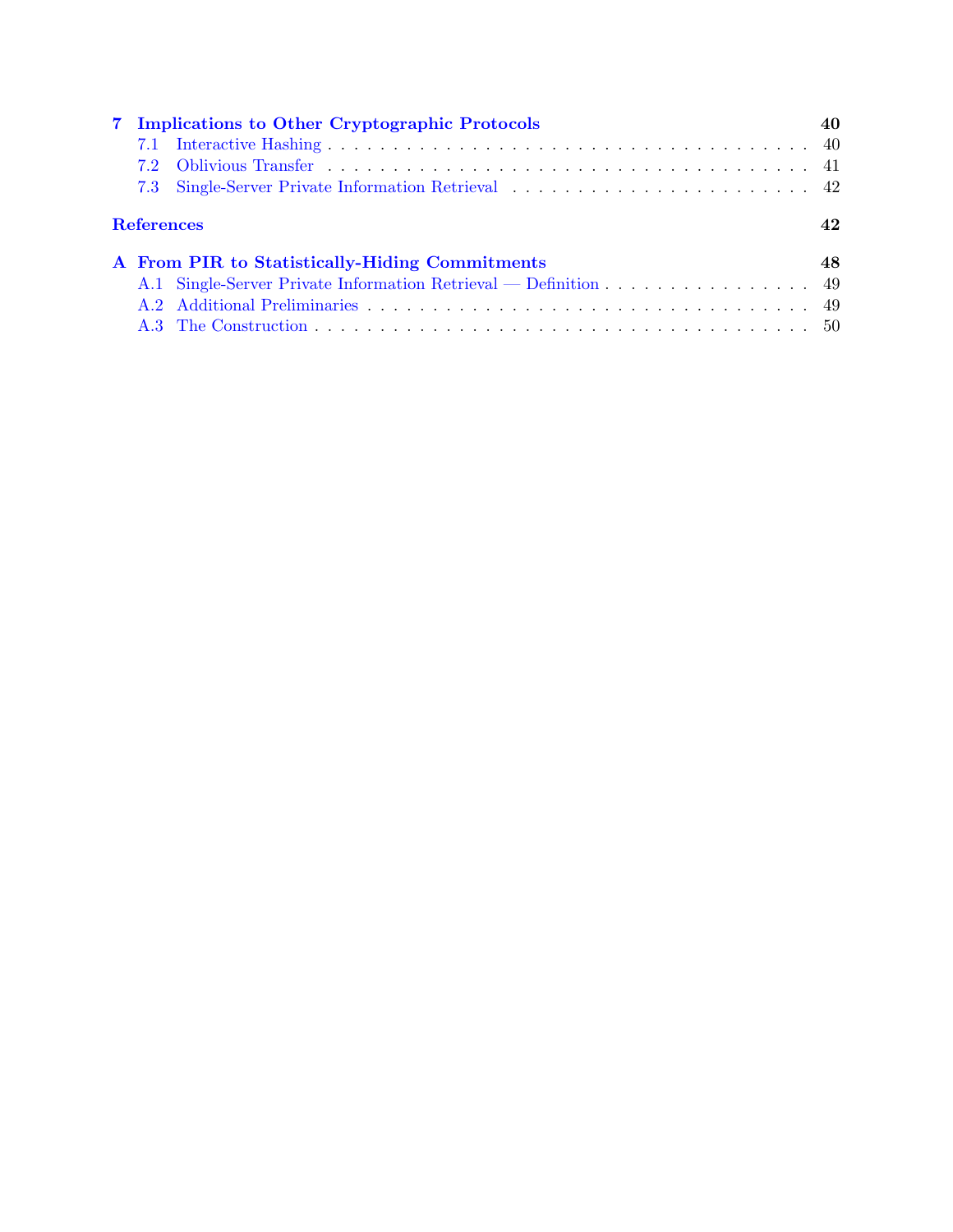# <span id="page-3-0"></span>1 Introduction

Research in the foundations of cryptography is concerned with the construction of provably secure cryptographic tools. The security of such constructions relies on a growing number of computational assumptions, and in the last few decades much research has been devoted to demonstrating the feasibility of particular cryptographic tasks based on the weakest possible assumptions. For example, the existence of one-way functions has been shown to be equivalent to the existence of pseudorandom functions and permutations [\[26,](#page-46-1) [53\]](#page-48-0), pseudorandom generators [\[3,](#page-45-0) [41\]](#page-47-2), universal one-way hash functions and signature schemes [\[56,](#page-48-1) [65\]](#page-49-1), different types of commitment schemes [\[38,](#page-47-3) [39,](#page-47-4) [41,](#page-47-2) [54\]](#page-48-2), private-key encryption [\[25\]](#page-46-2) and other primitives.

Many constructions based on minimal assumptions, however, result in only a theoretical impact due to their inefficiency, and in practice more efficient constructions based on seemingly stronger assumptions are being used. Thus, identifying tradeoffs between the efficiency of cryptographic constructions and the strength of the computational assumptions on which they rely is essential in order to obtain a better understanding of the relationship between cryptographic tasks and computational assumptions.

In this paper we follow this line of research, and study the tradeoffs between the *round* and communication complexities of cryptographic protocols on one hand, and the strength of their underlying computational assumptions on the other. We provide lower bounds on the round and communication complexities of black-box reduction of statistically hiding and computationally binding commitment schemes (for short, statistically hiding commitments) from one-way permutations and from families of trapdoor permutations. Our lower bound matches known upper bounds resulting from [\[57\]](#page-48-3). As a corollary of our main result, we derive similar tight lower bounds for several other cryptographic protocols, such as single-server private information retrieval, interactive hashing, and oblivious transfer that guarantees statistical security for one of the parties.

In the following paragraphs we discuss the notion of statistically hiding commitment schemes and describe the setting in which our lower bounds are proved.

Statistically hiding commitments. A commitment scheme defines a two-stage interactive protocol between a sender S and a receiver R; informally, after the commit stage, S is bound to (at most) one value, which stays hidden from R, and in the reveal stage R learns this value. The two security properties hinted at in this informal description are known as binding (S is bound to at most one value after the commit stage) and hiding (R does not learn the value to which S commits before the reveal stage). In a statistically hiding commitment scheme, the hiding property holds even against *all-powerful receivers* (i.e., the hiding holds information-theoretically), while the binding property is required to hold only for polynomially bounded senders.

Statistically hiding commitments can be used as a building block in constructions of statistical zero-knowledge arguments [\[6,](#page-45-1) [57\]](#page-48-3) and of certain coin-tossing protocols [\[50\]](#page-48-4). When used within protocols in which certain commitments are never revealed, statistically hiding commitments have the following advantage over computationally hiding commitment schemes: in such a scenario, it should be infeasible to violate the binding property only during the execution of the protocol, whereas the committed values will remain hidden *forever* (i.e., regardless of how much time the receiver invests after the completion of the protocol).

Statistically hiding commitments with a constant number of rounds were shown to exist based on specific number-theoretic assumptions  $[4, 6]$  $[4, 6]$  $[4, 6]$  (or, more generally, based on any collection of claw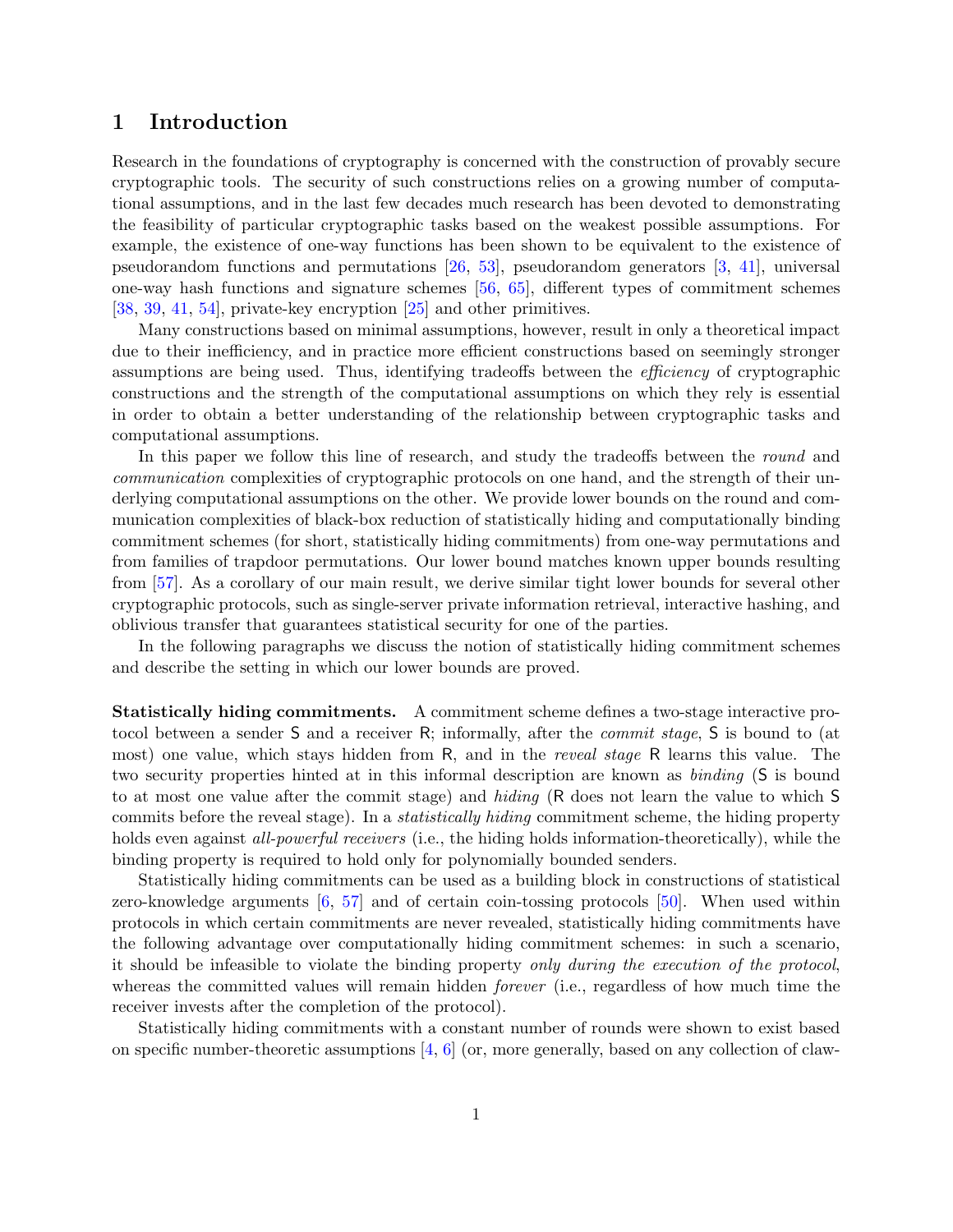free permutations [\[28\]](#page-46-3) with an efficiently recognizable index set [\[23\]](#page-46-4)), and collision-resistant hash functions [\[11,](#page-45-3) [56\]](#page-48-1). Protocols with higher round complexity were shown to exist based on different types of one way functions. (The communication complexity of the aforementioned protocols varies according to the specific hardness assumption assumed). Protocols with  $\Theta(n/\log n)$  rounds and  $\Theta(n)$  communication complexity (where n is the input length of the underlying function) were based on one-way permutations [\[57\]](#page-48-3) and (known-) regular one-way functions  $[35]$ .<sup>[1](#page-4-1)</sup> Finally, protocols with a polynomial number of rounds (and thus, polynomial communication complexity) were based on any one-way function  $[38, 39]$  $[38, 39]$  $[38, 39]$ <sup>[2](#page-4-2)</sup>

Black-box reductions. As mentioned above, the focus of this paper is proving lower bounds on the round and communication complexity of various cryptographic constructions. In particular, showing that any construction of statistically hiding commitments based on trapdoor permutations requires a fairly large number of rounds. However, under standard assumptions (e.g., the existence of collision-resistant hash functions), constant-round statistically hiding commitments do exist. So if these assumptions hold, the existence of trapdoor permutations implies the existence of constant-round statistically hiding commitments in a trivial logical sense. Faced with similar difficulties, Impagliazzo and Rudich [\[43\]](#page-47-6) presented a paradigm for proving impossibility results under a restricted, yet important, subclass of reductions called black-box reductions. Their method was extended to showing lower bounds on the *efficiency* of reductions by Kim, Simon, and Tetali [\[46\]](#page-48-5).

Intuitively a black-box reduction of a primitive  $P$  to a primitive  $Q$ , is a construction of  $P$ out of Q that ignores the internal structure of the implementation of Q and just uses it as a "subroutine" (i.e., as a black-box). In the case of *fully* black-box reductions, the proof of security (showing that an adversary that breaks the implementation of P implies an adversary that breaks the implementation of  $Q$ ) is also black-box (i.e., the internal structure of the adversary that breaks the implementation of  $P$  is ignored as well). For a more exact treatment of black-box reductions see Section [2.7.](#page-16-0)

#### <span id="page-4-0"></span>1.1 Our Results

We study the class of fully black-box reductions of statistically hiding commitment schemes from families of trapdoor permutations, and prove lower bounds on the round and communication complexities of such constructions. Our lower bounds hold also for enhanced families of trapdoor permutations: one can efficiently sample a uniformly distributed public key and an element in the permutation's domain, so that inverting the element is hard, even when the random coins used for the above sampling are given as an auxiliary input. Therefore, the bounds stated below imply similar bounds for reduction from one-way permutations<sup>[3](#page-4-3)</sup>. Informally, the round complexity lower bound is as follows:

<span id="page-4-1"></span><sup>&</sup>lt;sup>1</sup>The original presentations of the above protocols have  $\Theta(n)$  rounds. By a natural extension, however, the number of rounds in these protocols can be reduced to  $\Theta(n/\log n)$ , see [\[33,](#page-47-7) [47\]](#page-48-6).

<span id="page-4-3"></span><span id="page-4-2"></span><sup>&</sup>lt;sup>2</sup>When provided with a non-uniform advice, the round complexity of [\[39\]](#page-47-4) reduces to  $\Theta(n/\log n)$ .

<sup>&</sup>lt;sup>3</sup>In general, a black-box impossibility result that is proved w.r.t trapdoor permutations does not necessarily hold w.r.t. one-way permutation as the additional functionality (of having a trapdoor) may also be used by an attacker. Our result, however, holds even w.r.t. enhanced trapdoor permutations, and these can be used to simulate a one-way permutation by obliviously sampling a public key (the assumed obliviousness of the sampling algorithm enables to transform any attack against such a one-way permutation into an attack against the underlying enhanced trapdoor permutation).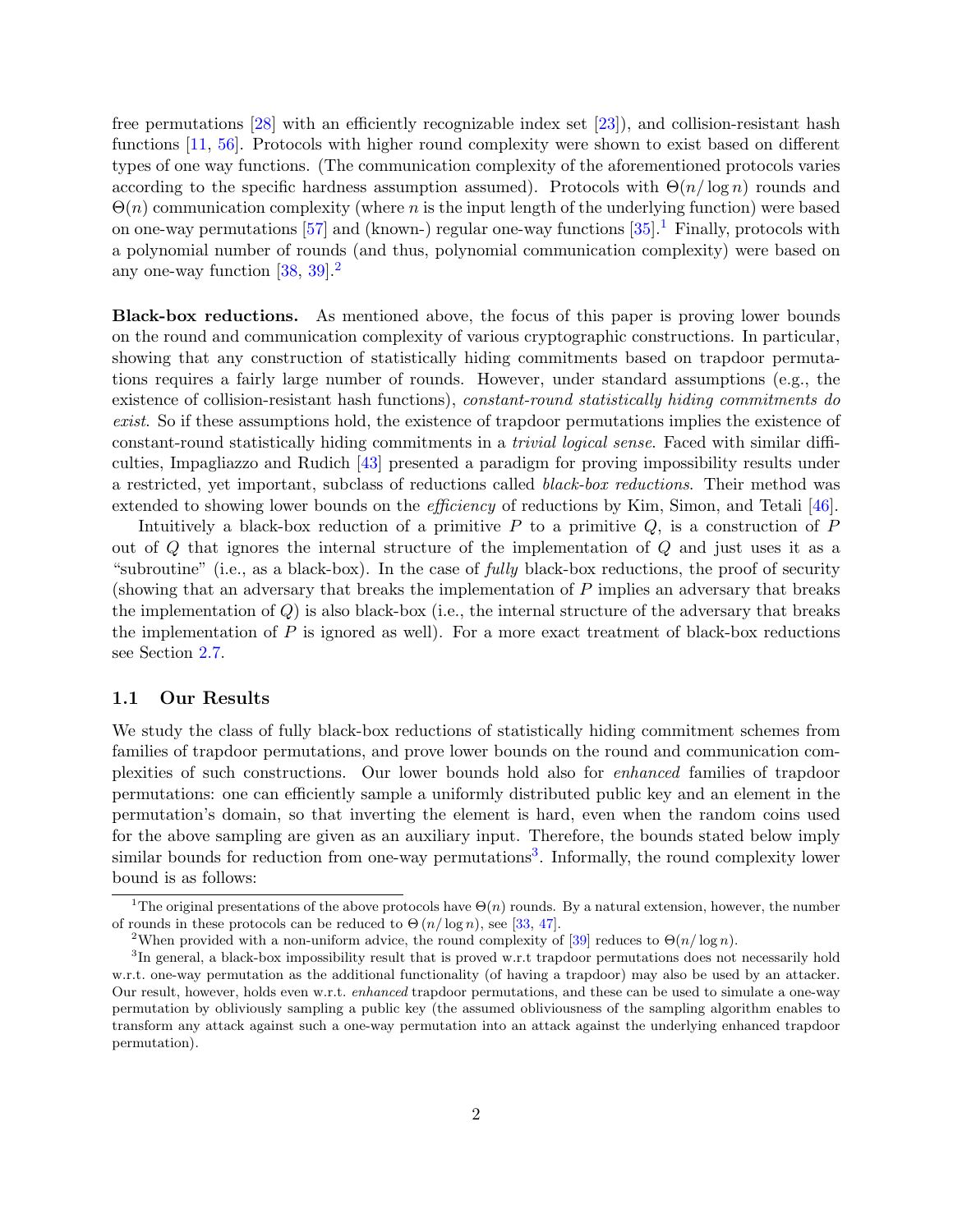<span id="page-5-4"></span>Theorem 1 (The round complexity lower bound, informal). Any fully black-box reduction of a statistically hiding commitment scheme from a family of trapdoor permutations over  ${0,1}^n$  has  $\Omega(n/\log n)$  communication rounds.<sup>[4](#page-5-2)</sup>

The above lower bound matches the upper bound due to [\[34,](#page-47-8) [47\]](#page-48-6) (the scheme of [\[57\]](#page-48-3) has  $\Theta(n)$  rounds), who give a fully black-box construction of an  $n/(c \cdot \log n)$ -round statistically hiding commitment scheme from one-way permutations over  $\{0,1\}^n$ , for any  $c > 0.5$  $c > 0.5$  In addition, we note that our result and its underlying proof technique, in particular rule out fully black-box reductions of collision-resistant hash functions from one-way function. This provides an alternative and somewhat "cleaner" proof than that given by Simon [\[71\]](#page-49-0) (although our proof applies to fully black-box reductions and Simon's proof applies even to semi black-box ones).

The separation oracle introduced for proving Theorem [1,](#page-5-4) yields the following lower bound on the communication complexity of statistically hiding commitments:

<span id="page-5-6"></span>**Theorem 2** (The communication complexity lower bound, informal). In any fully black-box reduction of a statistically hiding commitment scheme from family of trapdoor permutations over  $\{0,1\}^n$ , the sender communicates  $\Omega(n)$  bits.<sup>[6](#page-5-5)</sup>

The above lower bound matches (up to a constant factor) the upper bound due to [\[57,](#page-48-3) [34,](#page-47-8) [47\]](#page-48-6), who give a fully black-box reduction from a statistically hiding commitment scheme from a family of trapdoor permutations over  $\{0,1\}^n$ , where the sender sends n−1 bits. We remark, however, that the above bound says nothing about the number of bits sent by the receiver, a number which in the case of [\[57,](#page-48-3) [34,](#page-47-8) [47\]](#page-48-6) is  $\Theta(n^2)$ , and thus dominates the overall communication complexity of the protocol. We also note that the above bound does not grow when the number of committed bits grows, and as such it only matches the bound of  $[57, 34, 47]$  $[57, 34, 47]$  $[57, 34, 47]$  $[57, 34, 47]$  $[57, 34, 47]$  when the number of bits committed is constant (when committing to k bits, the number of bits sent by the sender in [\[57,](#page-48-3) [34,](#page-47-8) [47\]](#page-48-6) is  $\Theta(nk)$ but this can be easily reduced to  $\Theta(nk/\log n)$ .

#### <span id="page-5-0"></span>1.1.1 Any Hardness Reductions

We also consider a more general notion of hardness for trapdoor permutations that extends the standard polynomial hardness requirement; a trapdoor permutation  $\tau$  over  $\{0,1\}^n$  is s-hard, if any probabilistic algorithm running in time  $s(n)$  inverts  $\tau$  on a uniformly chosen image in  $\{0,1\}^n$ with probability at most  $1/s(n)$ . We show that any fully black-box reduction of a statistically hiding commitment scheme from a family of s-hard trapdoor permutations requires  $\Omega(n/\log s(n))$ communication rounds. This bound matches the any hardness reduction given in [\[34\]](#page-47-8). Interestingly, the communication complexity lower bound does not change when considering stronger trapdoor permutations.

#### <span id="page-5-1"></span>1.1.2 Taking the Security of the Reduction into Account

The informal statements above consider constructions that invoke only trapdoor permutations over n bits. We would like to extend the result to consider constructions which may invoke the trapdoor

<span id="page-5-2"></span><sup>&</sup>lt;sup>4</sup>The result holds even if the hiding is only guaranteed to hold against *honest receivers* — receivers that follow the prescribed protocol.

<span id="page-5-5"></span><span id="page-5-3"></span><sup>&</sup>lt;sup>5</sup>Their proof of security reduction runs in time  $poly(n) \cdot 2^{c \log n}$ , and thus efficient only for constant c.

 $6$ The result holds even if the hiding is only guaranteed to hold against *honest receivers*, and the binding is only guaranteed to hold against honest senders — senders that follow the prescribed protocol in the commit stage.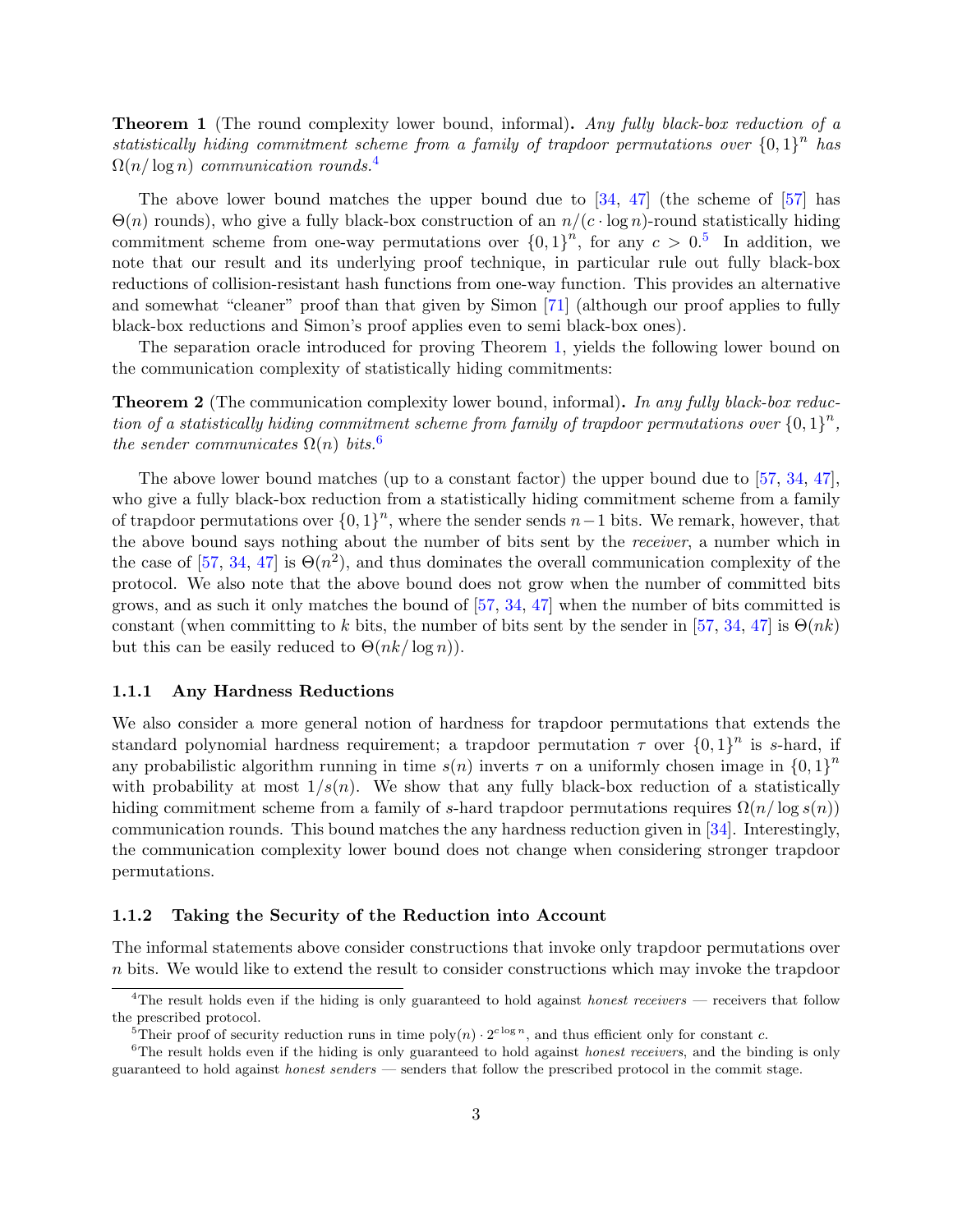permutations over more than a single domain. In this case, however, better upper bounds are known. In particular, given security parameter  $1^n$  it is possible to apply the scheme of [\[57\]](#page-48-3) using a one-way permutation over  $n^{\epsilon}$  bits. This implies statistically hiding commitments of  $\Theta(n^{\epsilon})$  rounds, where the sender communicates  $\Theta(n^{\epsilon})$  bits. This subtle issue is not unique to our setting, and in fact arises in any study of the efficiency of cryptographic reductions (see, in particular, [\[16,](#page-46-0) [73\]](#page-49-2)). The common approach for addressing this issue is by restricting the class of constructions (as in the informal statement of our main theorem above). We follow a less restrictive approach and consider constructions that are given access to trapdoor permutations over any domain size. Specifically, we consider an additional parameter, which we refer to as the *security-parameter expansion* of the construction. Informally, the proof of security in a fully black-box reduction gives a way to translate (in a black-box manner) an adversary S that breaks the binding of the commitment scheme into an adversary A that breaks the security of the trapdoor permutation. Such a reduction is  $\ell(n)$ security-parameter expanding, if whenever the machine  $A$  tries to invert a permutation over  $n$  bits, it invokes  $\tilde{S}$  on security parameters which are at most  $1^{\ell(n)}$ . It should be noted that any reduction in which  $\ell(n)$  is significantly larger than n, may only be weakly security preserving (for a taxonomy of security preserving reductions see [\[52,](#page-48-7) Lecture 2]).

Our lower bound proof takes into consideration the security parameter expansion, and therefore our statements apply for the most general form of fully black-box reductions. In particular, in case that  $\ell(n) = O(n)$ , our theorems imply that the required number of rounds is  $\Omega(n/\log n)$  and the number of bits send by the sender is  $\Omega(n)$ . In the general case (where  $\ell(n)$  may be any polynomial in  $n$ ), our theorems imply that the required number of rounds and the number of bits send by the sender is  $n^{\Omega(1)}$  (which as argued above is tight as well).

#### <span id="page-6-0"></span>1.1.3 Additional Implications

Our main results described above can be extended to any cryptographic protocol which implies statistically hiding commitment schemes in a fully black-box manner, as long as the reduction essentially preserves the round complexity or the communication complexity of the underlying protocol. Specifically, we derive similar lower bounds on the round complexity and communication complexity of fully black-box reductions from trapdoor permutations of single-server private information retrieval, interactive hashing, and oblivious transfer that guarantees statistical security for one of the parties. To obtain the above bounds we use known reductions from the listed primitives to statistically hiding commitment schemes. The only exception is the lower bound on the communication complexity on single-server private information retrieval. In this case, the parameters of known reduction (due to Beimel et al. [\[2\]](#page-45-4)) fail too short to yield the desired lower bound, and we had to come up with a new reduction (given in Appendix  $A$ ).

#### <span id="page-6-1"></span>1.2 Related Work and Follow-Up Work

Impagliazzo and Rudich [\[43\]](#page-47-6) showed that there are no black-box reductions of key-agrement protocols to one-way permutations and substantial additional work in this line followed (cf., [\[20,](#page-46-5) [69,](#page-49-3) [71\]](#page-49-0)). Kim, Simon, and Tetali [\[46\]](#page-48-5) initiated a new line of impossibility results, providing a lower bound on the efficiency of black-box reductions (rather than on their feasibility). They proved a lower bound on the efficiency, in terms of the number of calls to the underlying primitive, of any black-box reduction of universal one-way hash functions to one-way permutations. Gennaro and Trevisan [\[16\]](#page-46-0) has improved [\[46\]](#page-48-5) to match the known upper bound, and their technique has yielded tight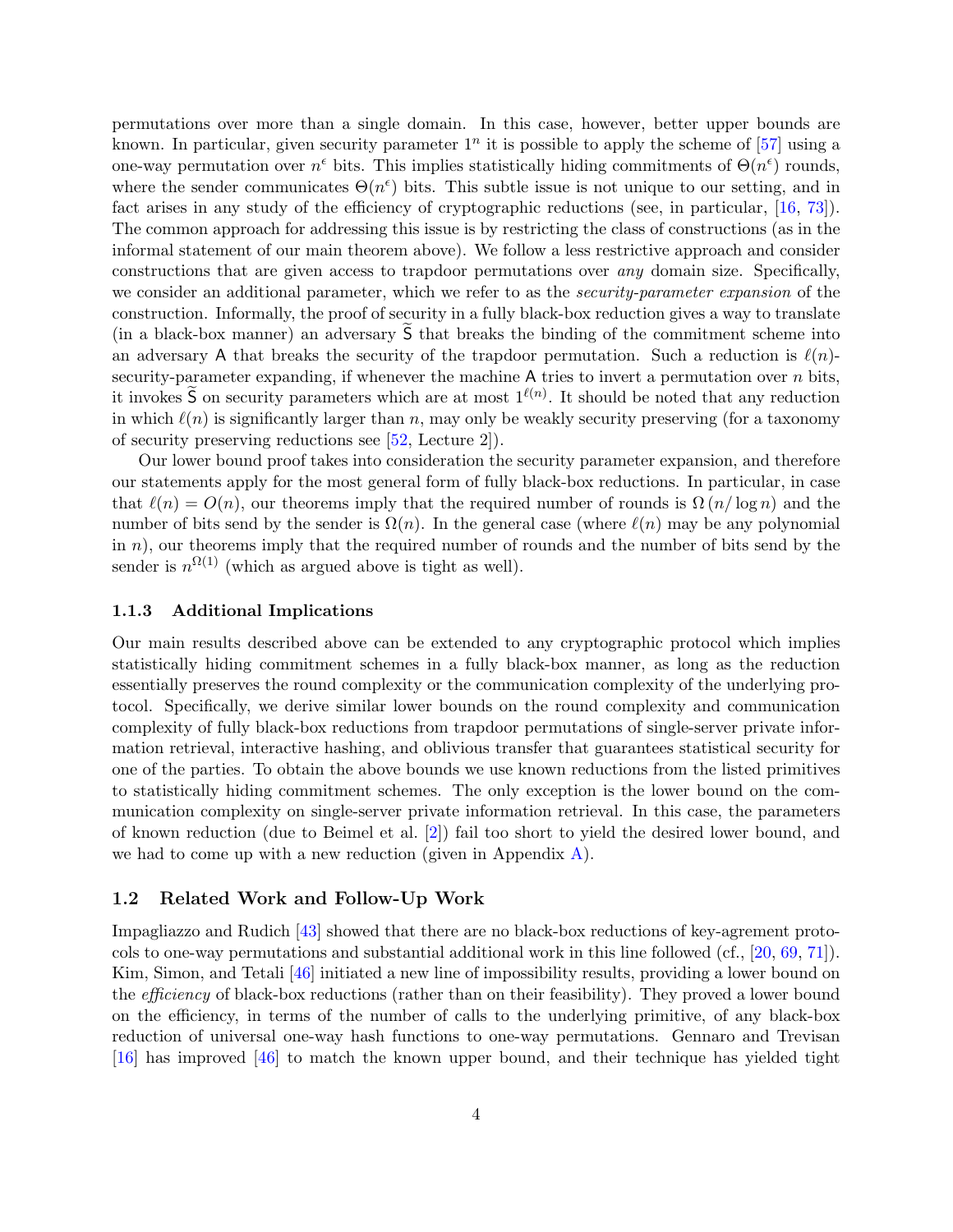lower bounds on the efficiency of several other black-box reductions [\[17,](#page-46-6) [18,](#page-46-7) [16,](#page-46-0) [42\]](#page-47-9). In all the above results, the measure of efficiency under consideration is the number of calls to the underlying primitives.

With respect to the *round complexity* of statistically hiding commitments, Fischlin [\[15\]](#page-45-5) showed that every black-box reduction of statistically hiding commitments to trapdoor permutations, has at least two rounds. His result follows Simon's oracle separation of collision-resistant hash functions from one-way permutations [\[71\]](#page-49-0). Wee [\[73\]](#page-49-2) considered a restricted class of black-box reductions of statistically hiding commitments to one-way permutations; informally, [\[73\]](#page-49-2) considered constructions in which the sender first queries the one-way permutation on several independent inputs. Once the interaction with the receiver starts, the sender only access the outputs of these queries (and not the inputs) and does not perform any additional queries. Wee [\[73\]](#page-49-2) showed that every black-box reduction of the above class has  $\Omega(n/\log n)$  communication rounds. From the technical point of view, our techniques are inspired by those of Fischlin [\[15\]](#page-45-5) and Wee [\[73\]](#page-49-2) by significantly refining and generalizing the approach that an oracle-aided attacker can re-sample its view of the protocol (we refer the reader to Section [1.3](#page-7-0) for more details on our approach).

The question of deriving lower bounds on the round complexity of black-box reductions, was also addressed in the context of zero-knowledge protocols [\[8,](#page-45-6) [13,](#page-45-7) [24,](#page-46-8) [30,](#page-46-9) [45,](#page-48-8) [66\]](#page-49-4), to name a few. In this context, however, the black-box access is to the, possibly cheating, verifier and not to any underlying primitive.

Extensions in the spirit of the one we present here to the Gennaro and Trevisan [\[16\]](#page-46-0) "reconstruction lemma", where used in several works, e.g.,  $[32, 61, 62, 12]$  $[32, 61, 62, 12]$  $[32, 61, 62, 12]$  $[32, 61, 62, 12]$  $[32, 61, 62, 12]$  $[32, 61, 62, 12]$  $[32, 61, 62, 12]$ . In addition, the separation oracle "Sam" we present here (see Section [1.3\)](#page-7-0), was found to be useful in other separation results [\[40,](#page-47-11) [29,](#page-46-10) [60,](#page-49-7) [67,](#page-49-8) [68,](#page-49-9) [5\]](#page-45-9).

#### <span id="page-7-0"></span>1.3 Overview of the Technique

For the sake of simplicity we concentrate below on the round complexity lower bound of fully blackbox reductions of statistically hiding commitment from one-way permutations (see Section [1.3.6](#page-11-0) for the communication complexity lower bound). We also assume that the sender's secret in the commitment protocol is a single uniform bit (i.e., it is a bit commitment). Let us start by considering Simon's oracle [\[71\]](#page-49-0) for ruling out a black-box construction of a family of collision resistant hash functions from one-way permutations.

#### <span id="page-7-1"></span>1.3.1 Simon's Oracle ColFinder

Simon's oracle ColFinder gets as an input a circuit C, possibly with  $\pi$  gates,<sup>[7](#page-7-2)</sup> where  $\pi$  is a random permutation. It then outputs two elements  $w_1$  and  $w_2$  that are uniformly distributed subject to the requirement  $C(w_1) = C(w_2)$ .<sup>[8](#page-7-3)</sup> Clearly, in the presence of ColFinder no family of collision resistant hash functions exists (the adversary simply queries ColFinder with the hash function circuit to find a collision). In order to rule out the existence of any two-round statistically hiding commitment scheme relative to ColFinder, Fischlin  $[15]$  used the following adversary S to break any such scheme:

<span id="page-7-2"></span><sup>&</sup>lt;sup>7</sup>In fact, ColFinder also accepts circuits C with ColFinder gates. [\[71\]](#page-49-0) use this extension to give a *single* oracle with respect to which one-way permutations exist, but no collision resistance hash functions. Since the focus of our work is fully black-box reductions, we ignore this extension here and leave it as an open problem to extend our approach to the semi black-box setting.

<span id="page-7-3"></span><sup>&</sup>lt;sup>8</sup>Consider, for example, sampling  $w_1$  uniformly at random from the domain of C, and then sampling  $w_2$  uniformly at random from the set  $C^{-1}(C(w_1)).$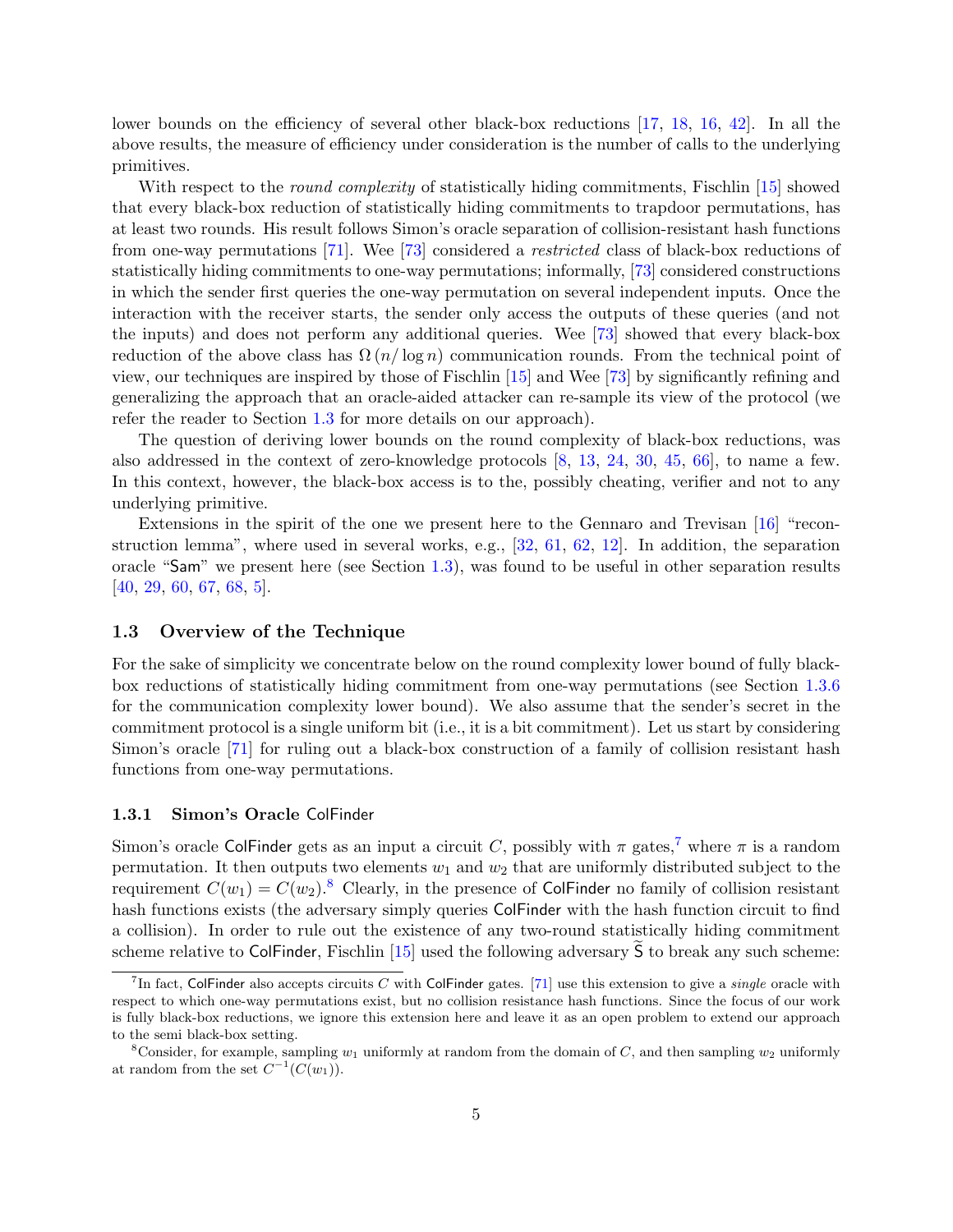assume without loss of generality that the first message  $q_1$  is sent by R and consider the circuit  $C_{q_1}$ defined by  $q_1$  and S as follows:  $C_{q_1}$  gets as an input the random coins of S and outputs the answer that S replies on receiving the message  $q_1$  from R. In the commit stage after receiving the message  $q_1$ , the cheating S constructs  $C_{q_1}$ , queries ColFinder( $C_{q_1}$ ) to get  $w_1$  and  $w_2$ , and answers as  $S(w_1)$ would (i.e., by  $C_{q_1}(w_1)$ ). In the reveal stage, **S** uses both  $w_1$  and  $w_2$  to open the commitment (i.e., once using the random coins  $w_1$  and then using  $w_2$ ). Since the protocol is statistically hiding, the set of the sender's random coins that are consistent with this commit stage transcript is divided to almost equal size parts by the values of their secret bits. Therefore, with probability roughly half  $w_1$  and  $w_2$  will differ on the value of S's secret bit and the binding of the commitment will be violated.

In order to obtain the black-box impossibility results (both of  $[71]$  and of  $[15]$ ), it is left to show that  $\pi$  is one-way in the presence of ColFinder. Let A be a circuit trying to invert  $\pi$  on a random  $y \in \{0,1\}^n$  using ColFinder, and lets assume for now that A makes only a single call to ColFinder. Intuitively, the way we could hope this query to ColFinder with input  $C$  could help is by "hitting" y in the following sense: we say that ColFinder hits y on input C, if the computations of  $C(w_1)$  or of  $C(w_2)$  query  $\pi$  on  $\pi^{-1}(y)$ . Now we note that for every input circuit C each one of  $w_1$  and  $w_2$ (the outputs of ColFinder on  $C$ ) is *individually* uniform. Therefore, the probability that ColFinder hits y on input  $C$ , may only be larger by a factor two than the probability that evaluating  $C$  on a uniform w queries  $\pi$  on  $\pi^{-1}(y)$ . In other words, A does not gain much by querying ColFinder (as A can evaluate C on a uniform  $w$  on its own). Formalizing the above intuition is far from easy, mainly when we consider A that queries ColFinder more than once. The difficulty lies in formalizing the claim that the only useful queries are the ones in which ColFinder hits  $y$  (after all, the reply to a query may give us some useful global information on  $\pi$ ).

#### <span id="page-8-0"></span>1.3.2 Finding Collisions in Interactive Protocols

We would like to employ Simon's oracle for breaking the binding of more interactive protocols (with more than two rounds). Unfortunately, the "natural" attempts to do so seem to fail miserably. The first attempt that comes to mind might be the following: in the commit stage, S follows the protocol and let  $q_1, \ldots, q_k$  be the messages that R sent in this stage. In the reveal stage, S queries ColFinder to get a colliding pair  $(w_1, w_2)$  in  $C_{q_1,...,q_k}$  — the circuit naturally defined by the code of S and  $q_1, \ldots, q_k$  (i.e.,  $C_{q_1,\ldots,q_k}$  gets as an input the random coins of S and outputs the messages sent by S when R's messages are  $q_1, \ldots, q_k$ ). The problem is that it is very unlikely that the outputs of Sam on  $C_{q_1,...,q_k}$  will be consistent with the answers that  $\tilde{S}$  already gave in the commit stage (we did not encounter this problem when breaking two-round protocols, since  $\tilde{S}$  could query ColFinder on  $C_{q_1}$ before  $\overline{S}$  sends its first and only message). Alternatively, we could have changed ColFinder such that it gets as an additional input  $w_1$  and returns  $w_2$  for which  $C_{q_1,...,q_k}(w_1) = C_{q_1,...,q_k}(w_2)$  (that is, the new ColFinder finds second preimages rather than collisions). Indeed, this new ColFinder does imply the breaking of any commitment scheme, but it also implies the inversion of  $\pi$ .<sup>[10](#page-8-2)</sup> We should not be too surprised that both the above attempts failed as they are both completely oblivious of the round complexity of  $(S, R)$ . Since one-way permutations do *imply* statistically hiding commitments

<span id="page-8-2"></span><span id="page-8-1"></span> $9$ The proof of our main theorem (see intuition in Section [1.3.5\)](#page-10-1), implies an alternative proof for the above claim. <sup>10</sup>Consider a circuit C, whose input is composed of a bit  $\sigma$  and an n-bit string w. The circuit C is defined by  $C(0, w) = \pi(w)$  and  $C(1, w) = w$ . Thus, in order to compute  $\pi^{-1}(y)$  we can simply invoke the new Colfinder on input C and  $w_1 = (1, y)$ . With probability half ColFinder will return  $w_2 = (0, \pi^{-1}(y))$ .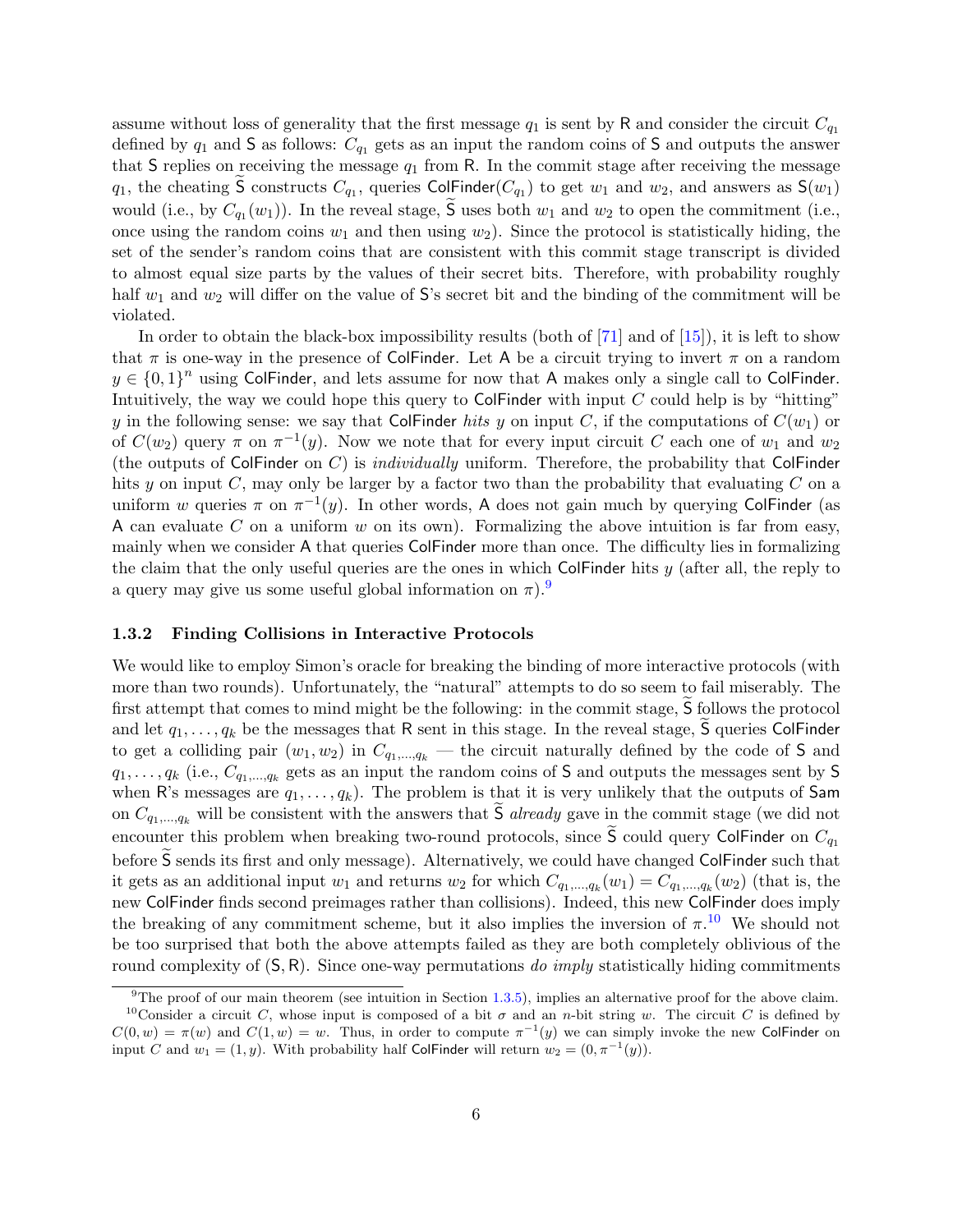(in a black-box manner) [\[57,](#page-48-3) [35,](#page-47-5) [38,](#page-47-3) [39\]](#page-47-4), any oracle that breaks statistically hiding commitments could also be used to break the underlying one-way permutations.<sup>[11](#page-9-1)</sup>

So the goal is to extend Simon's oracle to handle interactions, while not making it "too strong" (so that it does not break the one-way permutations). In fact, the more interactive our oracle will be, the more powerful it will be (eventually, it will allow breaking the one-way permutations). Quantifying this growth in power is how we get the tight bounds on the round complexity of the reduction.

#### <span id="page-9-0"></span>1.3.3 The Oracle Sam

It will be useful for us to view Simon's oracle as performing two sampling tasks: first, it samples  $w_1$ uniformly, and then it samples a second preimage  $w_2$  with  $C(w_1) = C(w_2)$ . As explained above, an oracle for sampling a second preimage allows inverting the one-way permutations. What saves us in the case of ColFinder, is that  $w_1$  was chosen by ColFinder *after C* is already given. Therefore, an adversary A is very limited in setting up the second distribution from which ColFinder samples (i.e., the uniform distribution over the preimages of  $C(w_1)$  under C). In other words, this distribution is *jointly* defined by A and ColFinder itself.

Extending the above interpretation of ColFinder, our separation oracle Sam is defined as follows: Sam is given as input a query  $q = (w, C, C_{\text{next}})$  and outputs a preimage w', where w' is a uniformly distributed preimage of  $C(w)$  (the purpose of the circuit  $C_{\text{next}}$  will be revealed later). In case  $C = \perp$ , algorithm Sam outputs a uniform element in the domain.

While the above Sam can be used for inverting random permutations when used by an arbitrary algorithm, it is not the case when used by low-depth normal form algorithms; an algorithm A is in a normal-form, if it makes the query  $q = (w, C \neq \perp, C_{\text{next}})$  to Sam only if it has previously made the query  $q' = (\cdot, \cdot, C)$  to Sam, and got w as the answer (namely, the third input to Sam is used for "committing" to C before seeing w).<sup>[12](#page-9-2)</sup> A normal-form algorithm is of *depth d* if d is the length of the longest chain of Sam queries it makes (i.e.,  $\text{Sam}(\cdot, \cdot, C_2) = w_2, \text{Sam}(w_2, C_2, C_3)$ )  $w_3, \ldots$ , Sam $(w_d, C_d, \cdot) = w_{d+1}$ . While restricted, it turns out that normal-form algorithms of depth  $(d+1)$  are strong enough, with the aid of Sam, for breaking d-round statically hiding commitments.<sup>[13](#page-9-3)</sup>

Assume there exists a fully black-box reduction from an  $o(n/\log n)$ -round statically hiding commitments to one-way permutations. By the above observation, the reduction should invert a random permutation when given oracle to an  $o(n/\log n)$ -depth normal-form algorithm  $\tilde{S}$  with oracle access to  $Sam$ . Since the reduction has no direct access to  $Sam$  (but only via accessing  $S$ ), it is easy to see that the reduction itself is an  $o(n/\log n)$ -depth normal-form algorithm. This implies a contradiction, since low-depth normal form algorithms cannot invert random permutations.

<span id="page-9-1"></span><sup>&</sup>lt;sup>11</sup>In addition, in both these naive attempts the cheating sender  $\tilde{S}$  follows the commit stage honestly (as S would). It is not hard to come up with two-round protocol that works well for semi-honest commit stage senders (consider for instance the two-message variant of [\[57\]](#page-48-3) where the receiver's queries are all sent in the first round).

<span id="page-9-2"></span><sup>&</sup>lt;sup>12</sup>An additional important restriction, that we will not discuss here, is that  $C_{\text{next}}$  is an *extension* of the circuit C, where extension means that  $C_{\text{next}}(w) = (C(w), \tilde{C}(w))$  for some circuit  $\tilde{C}$  and for every w.

<span id="page-9-3"></span> $13$ In the preliminary versions [\[36,](#page-47-0) [37\]](#page-47-1), we equipped Sam with a signature-based mechanism to enforces normalform behaviour and depth restriction on the queries it is asked upon. While yielding a simpler (and easier to comprehend) characterization of the power of Sam (i.e., useful for breaking commitments, not useful for inverting random permutations), the signature-based mechanism had significantly complicated the whole text.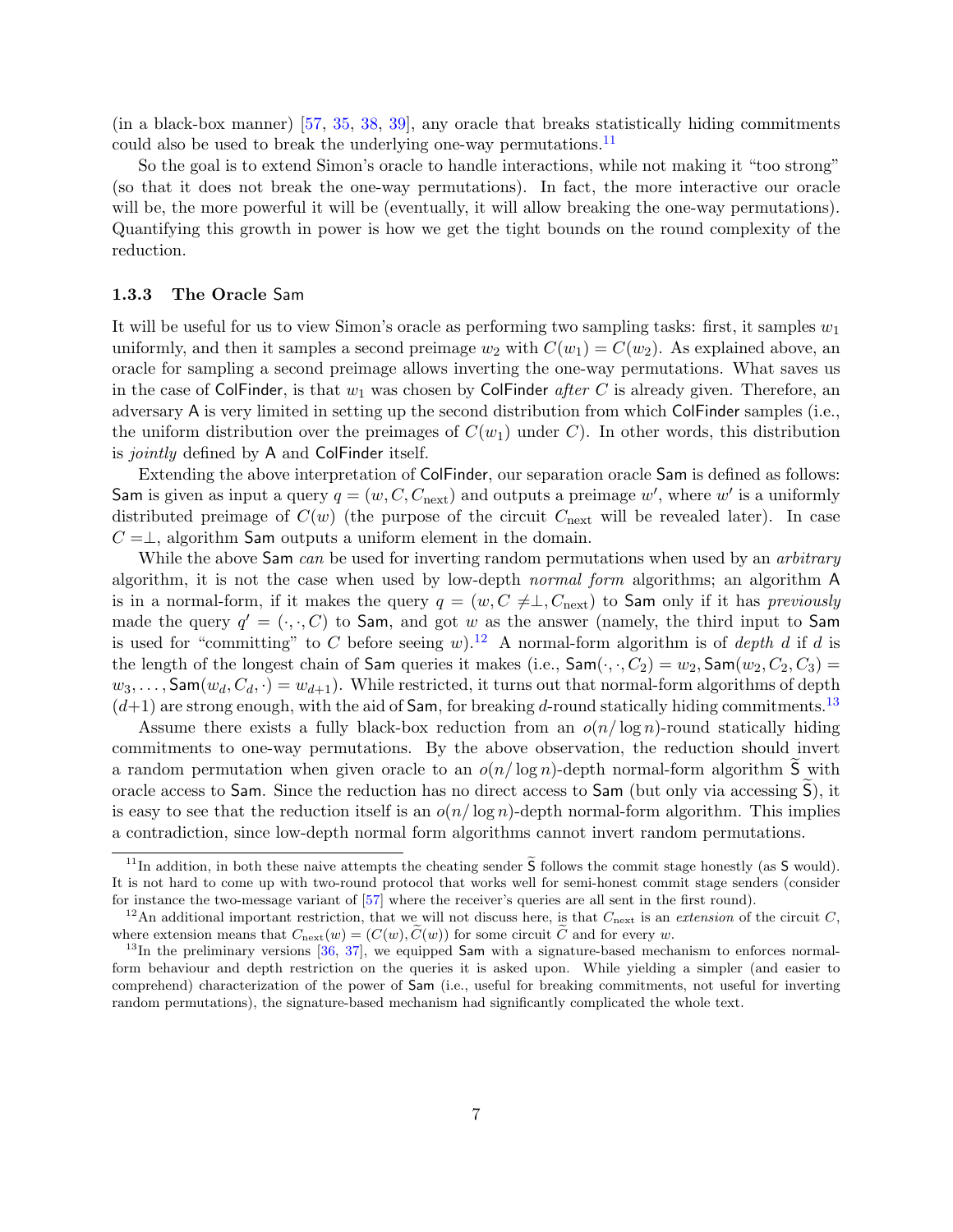#### <span id="page-10-0"></span>1.3.4 A  $(d+1)$ -depth Normal-Form Algorithm that Breaks d-Round Commitments

Given a d-round statistically hiding commitment, the  $(d+1)$ -depth normal-forma algorithm  $\overline{S}$  for breaking the commitments operates as follows: after getting the first message  $q_1$ , it constructs  $C_{q_1}$ (the circuit that computes S's first message) and queries Sam on  $(\perp, \perp, C_{q_1})$  to get input  $w_1$ , and sends  $C_{q_1}(w_1)$  back to R. On getting the *i*'th receiver message  $q_i$ , the adversary S constructs  $C_{q_1,...,q_i}$ (the circuit that computes S's first i messages), queries Sam on  $(w_{i-1}, C_{q_1,...,q_{i-1}}, C_{q_1,...,q_i})$  to get  $w_i$ , and sends the *i*'th message of  $C_{q_1,...,q_i}(w_i)$  back to R. Finally, after completing the commit stage (when answering the last receiver message  $q_d$ ) it queries Sam on  $(w_d, C_{q_1,...,q_d}, \perp)$  to get  $w_{d+1}$ . Since both  $w_d$  and  $w_{d+1}$  are sender's random inputs that are consistent with the commit-stage transcript, with probability roughly half they can be used for breaking the binding of the protocol.

## <span id="page-10-1"></span>1.3.5 Random Permutations Are Hard For  $o(n/\log n)$ -Depth Normal-Form Algorithms

To complete our impossibility result, it is left to prove that Sam cannot be used by  $d(n) \in$  $o(n/\log n)$ -depth normal-form algorithms to invert a random permutation π. Let A be such a  $o(n/\log n)$ -depth normal-form algorithms. A Sam query  $(\cdot, C, \cdot)$  is y-hitting (with respect to  $\pi$ ), if it is answered with w, such that  $C(w')$  queries  $\pi$  on  $\pi^{-1}(y)$ . Where A hits on input y, if it makes a y-hitting query. Given the above definition, our proof is two folded. We first show that a normal-form algorithm that hits on a random y with high probability, implies an algorithm that, with significant probability, inverts  $\pi$  without hitting (the proof of this part, influenced by the work of Wee [\[73\]](#page-49-2), is the most technical part of the paper). We then extend the reconstruction technique of Gennaro and Trevisan [\[16\]](#page-46-0), to show that a non-hitting algorithm is unlikely to invert  $\pi$ .

From normal-form hitting algorithms to non-hitting inverters. Let A be an algorithm that hits on a random y with high probability. The idea is that if  $A(y)$  hits, then it "knew" how to invert y before making the hitting Sam call. Assume for simplicity of notation that  $A(y)$ 's queries are of the form  $q_1 = (\perp, \perp, C_2), q_2 = (w_2, C_2, C_3), \cdots, q_d = (w_d, C_d, \cdot)$ , where  $w_{i+1}$  is Sam answer on the query  $q_i$  (this essentially follows from A being in a d-depth normal form). And let  $i^*$  be such that  $q_{i^*}$  hits y with high probability (this follows from the assumption about A being a good hitter). Since  $d \in o(n/\log n)$ , there exists a location i such that the probability  $q_i$  to hit y is larger than the probability that  $q_{i-1}$  hits y by a arbitrary large polynomial. Further, an average argument yields that the probability that  $C_i(w_i)$  queries  $\pi$  on  $\pi^{-1}(y)$ , is unlikely to be much smaller than the probability that  $q_i$  hits y (which is the probability that  $C_i(w_{i+1})$  queries  $\pi$  on  $\pi^{-1}(y)$ ).

Combining the above understandings, we design M that with non-negligible probability, inverts  $\pi$  on y without hitting. Algorithm M emulates A while following each Sam query  $(w_i, C_i, C_{i+1})$ made by A receiving a reply  $w_{i+1}$ , it evaluates, in addition,  $C_{i+1}(w_{i+1})$ . If  $C_{i+1}$  queries  $\pi$  on  $x = \pi^{-1}(y)$ , then M halts and outputs x (otherwise, it continues with the emulation of A). We argue that with sufficiently large probability, if the first hinting query of A is  $q_i = (w_i, C_i, C_{i+1}),$ then M's computation of  $C_i(w_i)$  queries  $\pi$  on  $\pi^{-1}(y)$ . Therefore, M retrieves  $\pi^{-1}(y)$  before making the hitting query.

Random permutations are hard for non-hitting inverters. Gennaro and Trevisan [\[16\]](#page-46-0) presented a very elegant argument for proving that random permutations are hard to invert also for non-uniform adversaries (previous proofs, e.g., [\[43\]](#page-47-6), only ruled out uniform adversaries). Let A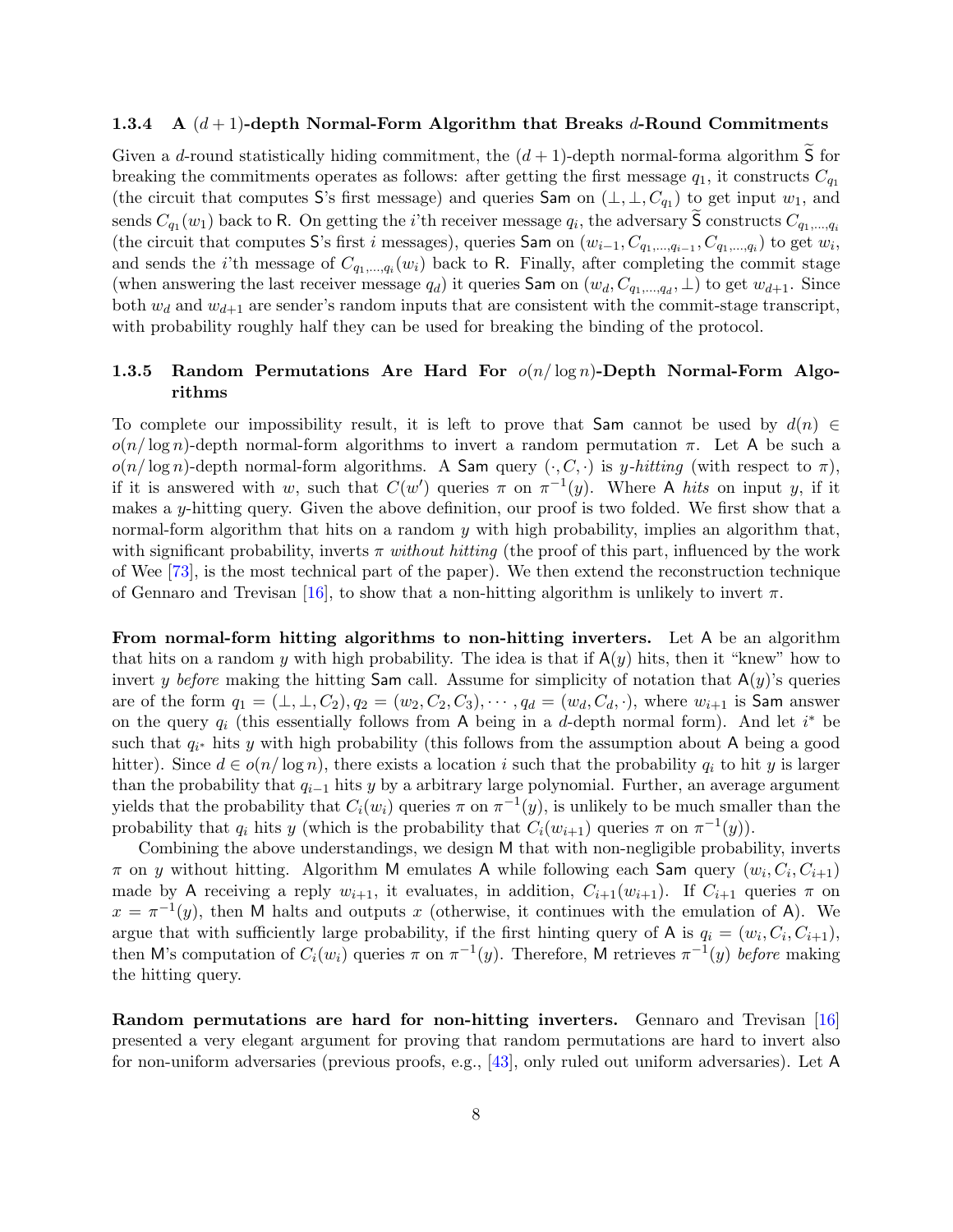be a circuit and let  $\pi$  be a permutation that A inverts on a non-negligible fraction of its outputs. [\[16\]](#page-46-0) showed that  $\pi$  has a "short" description relative to A. (Intuitively, A saves on the description of  $\pi$  as it allows us to reconstruct  $\pi$  on (many of) the x's for which  $A^{\pi}(\pi(x)) = x$ ). Therefore, by a counting argument, there is only a tiny fraction of permutations which A inverts well.

The formal proof strongly relies on a bound on the number of  $\pi$  gates in A: when we use A to reconstruct  $\pi$  on x we need all the  $\pi$ -queries made by  $A^{\pi}(\pi(x))$  (apart perhaps of the query for  $\pi(x)$  itself) to already be reconstructed.

Consider an adversary A that, with significant probability, inverts  $\pi$  without hitting. Recall that when queried on  $(w, C, \cdot)$ , the oracle Sam returns a random inverse of  $C(w)$ . We would like to apply the argument of [\[16\]](#page-46-0) to claim that relative to A and Sam there is a short description of π. We are faced with a substantial obstacle, however, as Sam might make a huge amount of π queries.<sup>[14](#page-11-2)</sup> On the intuitive level, we overcome this obstacle by exploiting the fact that while  $Sam$ does not have an efficient *deterministic* implementation, it does have an efficient non-deterministic one: simply guess where the collision occur, and verify that this is indeed the case. Formalizing the above approach requires much care both in the definition and analysis of Sam, and critically use the assumption that A is non hitting. We defer more details to Section [5.3.](#page-30-0)

#### <span id="page-11-0"></span>1.3.6 Low Sender-Communication Commitments

The lower bound for low sender-communication statistically hiding commitment follows from the fact that the oracle Sam, described above, can be used for breaking the binding of such commitments, and moreover, this can be done by low-depth normal-form algorithms. The idea is fairly straightforward; given an  $o(n)$ -communication commitment, the  $o(n/\log n)$ -depth normal-form algorithm S for breaking the commitment, acts *honestly* in the commit stage (say by committing to zero), and only then uses Sam for finding decommitments to both zero and one.

Specifically, after the commit phase is over S partitions trans into  $d \in o(n/\log n)$  blocks trans<sub>1</sub>, ..., trans<sub>d</sub>, where trans<sub>i</sub> contains the  $(i - 1) \cdot \log(n) + 1, \dots, i \cdot \log(n)$  bits sent by S (for simplicity we assume here that in each round the sender communicates a single bit to the receiver). Then S iteratively applies Sam, such that after the *i*'th iteration, S obtains random coins  $w_i$  that are consistent with trans<sub>1,...,i</sub>. If successful, S makes an additional call  $(w_d, C_{q_1,...,q_d}, \perp)$ , where  $C_{q_1,...,q_d}$ is as in Section [1.3.4,](#page-10-0) to obtain additional coins  $w_d$  consistent with trans, and then uses  $w_d$  and  $w_d$ to break the commitment.

It is left to describe how S obtains a consistent  $w_{i+1}$ , given that it has previously obtained a consistent  $w_i$ . For that, S keeps calling Sam on  $(w_d, C_{q_1,...,q_i}, C_{q_1,...,q_{i+1}})$  until it is replied with  $w_{i+1}$ that is consistent with trans<sub>1</sub>, ..., trans<sub>i+1</sub>. Since trans<sub>i+1</sub> contains only log n bits sent by S, we expect  $\tilde{S}$  to succeeds with high probability after about n such attempts.

#### <span id="page-11-1"></span>1.4 Paper Organization

Notations and formal definitions are given in Section [2,](#page-12-0) where the oracle Sam and the separation oracle discussed above is formally defined in Section [3.](#page-17-0) In Section [4](#page-19-0) we show how to use Sam (by normal form algorithms) to find collisions in any low-round complexity or low sender communication protocols, wherein Section [5](#page-25-0) we show that in the hands of normal-form algorithms, Sam is not useful for inverting random permutations. In Section [6](#page-38-0) we combine the above fact to derive our lower

<span id="page-11-2"></span><sup>&</sup>lt;sup>14</sup>Consider for example C such that on input w it truncates the last bit of  $\pi(w)$  and outputs the result. Finding collisions in C requires knowledge of  $\pi$  almost entirely.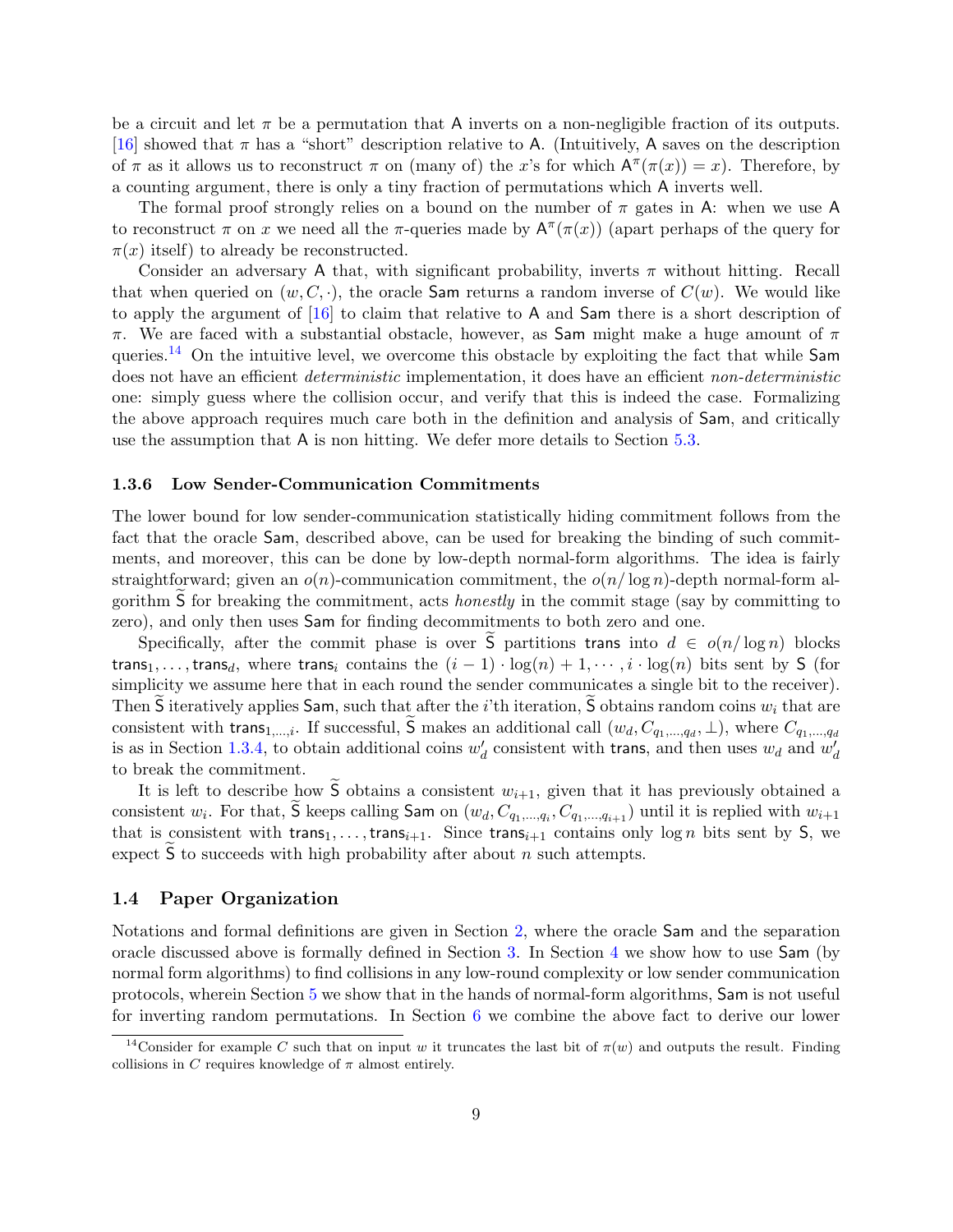bounds on statistically hiding commitment schemes, where applications of the above results to other cryptographic protocols, are given in Section [7.](#page-42-0) Finally, in Appendix [A](#page-50-0) we give a refined reduction of low-communication statistically hiding commitment schemes from low-communication single-server private information retrieval, that implies a lower bound of low-communication private information retrieval schemes.

# <span id="page-12-0"></span>2 Preliminaries

#### <span id="page-12-1"></span>2.1 Conventions and Basic Notations

All logarithms are in base two. We use calligraphic letters to denote sets, uppercase for random variables, and lowercase for values. Let poly be the set of all polynomials  $p : \mathbb{N} \to \mathbb{N}$ . A function  $\mu: \mathbb{N} \to [0, 1]$  is negligible, denoted  $\mu(n) = \text{neg}(n)$ , if  $\mu(n) < 1/p(n)$  for all  $p \in \text{poly}$  and large enough n. For  $n \in \mathbb{N}$ , let  $[n] = \{1, \ldots, n\}$ . For a finite set X, denote by  $x \leftarrow \mathcal{X}$  the experiment of choosing an element of  $\mathcal X$  according to the uniform distribution, and by  $U_n$  the uniform distribution over the set  $\{0,1\}^n$ . Similarly, for a distribution D over a set U, denote by  $u \leftarrow D$  the experiment of choosing an element of  $U$  according to the distribution  $D$ . The statistical distance between two distributions P and Q over a set U, denoted  $SD(P,Q)$ , is defined as  $\frac{1}{2} \sum_{u \in \mathcal{U}} |Pr_P[u] - Pr_Q[u]|$ . Given an event E, we denote by  $SD(X, Y | E)$  the statistical distance between the conditional distributions  $X|_E$  and  $Y|_E$ .

#### <span id="page-12-2"></span>2.2 Algorithms and Circuits

Let PPTM stand for probabilistic algorithm (i.e., Turing machines) that runs in *strict* polynomial time. The input and output length of a circuit C, denoted  $m(\mathsf{C})$  and  $\ell(\mathsf{C})$ , are the number of input wires and output wires in C respectively. Given a circuit family  $C = {C_n}_{n \in \mathbb{N}}$  and input  $x \in \{0,1\}^n$ , let  $C(x)$  stands for  $C_n(x)$ .

An oracle-aided algorithm A is an interactive Turing machines equipped with an additional tape called the *oracle tape*; the Turing machine can make a query to the oracle by writing a string q on its tape. It then receives a string ans (denoting the answer for this query) on the oracle tape. Giving a deterministic function  $\mathcal{O}$ , we denote by  $A^{\mathcal{O}}$  the algorithm defined by A with oracle access  $\mathcal{O}$ . The definition naturally extends to circuits, where in this case the circuit is equipped with oracle gates. In all the above cases, we allow the access to several different oracles, where this is nothing but a syntactic sugar to denote a *single* oracle that answers the queries it is asked upon by the relevant oracle, according to some syntax imposed on the queries (i.e., each query starts with a string telling the oracle it refers to). $15$ 

When dealing with an execution of an oracle-aided Turing-machines, we identify the queries according to their chronological order, where when dealing with circuits, we assume an arbitrary order that respects the topological structure of the circuit (i.e., a query asked in a gate of depth  $i$ , appears before any of the queries asked in gates of depth larger than i).

A q-query oracle-aided algorithm asks at most  $q(n)$  oracle queries on input of length n, where in a q-query oracle-aided circuit family  $\{A_n\}_{n\in\mathbb{N}}$ , the circuit  $C_n$  has at most  $q(n)$  oracle gates.

<span id="page-12-3"></span> $15$ The above only consider "oracles" that implement *deterministic* functions. We will not consider random or state-full oracles.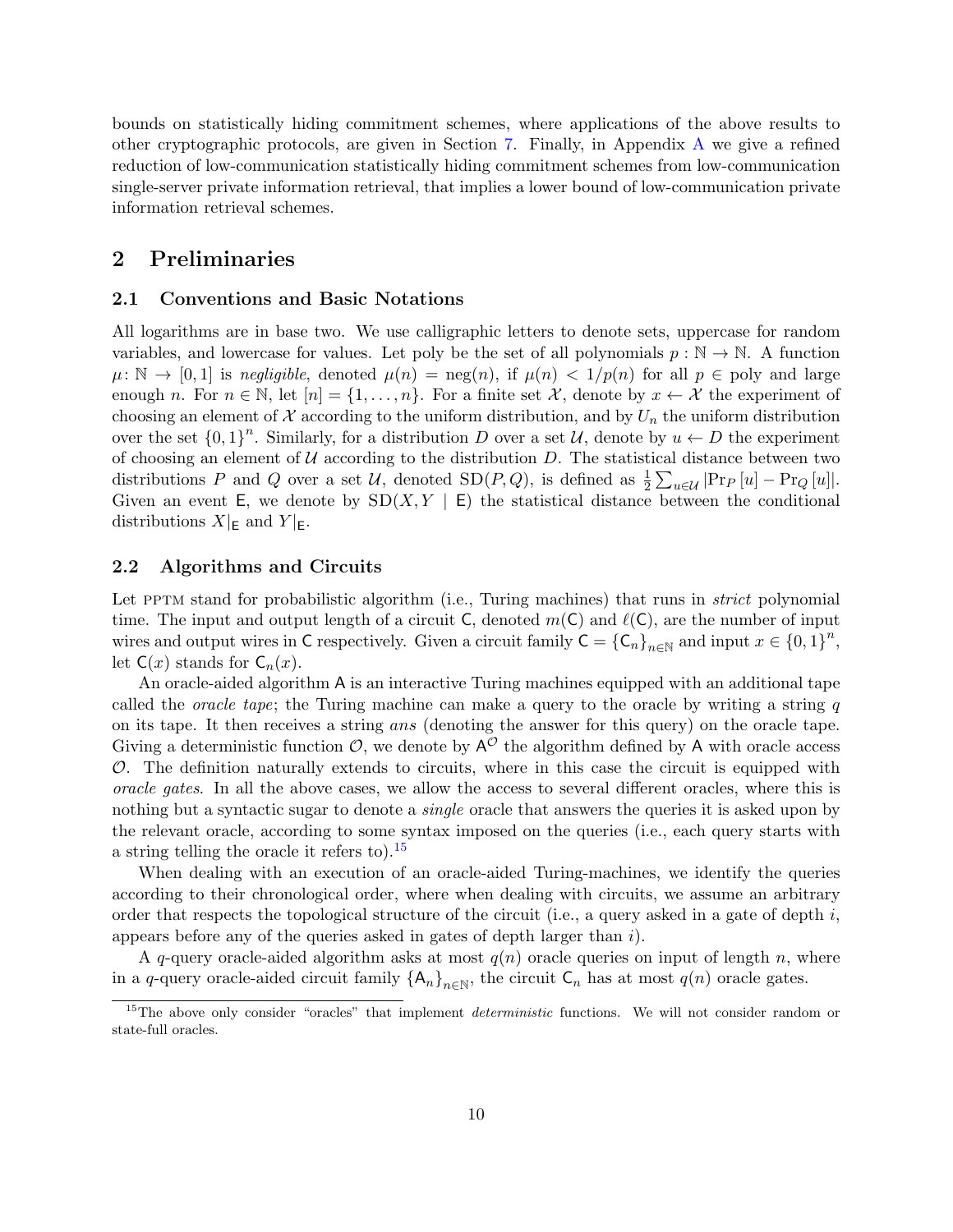An oracle-aided function mapping *n*-bit strings to  $\ell(n)$ -bit strings, stands for a *deterministic* oracle-aided algorithm that given access to any oracle and n-bit input, outputs  $\ell(n)$ -bit string.<sup>[16](#page-13-2)</sup>

#### <span id="page-13-0"></span>2.3 Interactive Protocols

A two-party protocol  $\pi = (A, B)$  is a pair of PPTM's. The communication between the Turing machines A and B is carried out in rounds. Each round consists of a message sent from A to B followed by a message sent from the B to A. We call  $\pi$  an m-round protocol, if for *every* possible random coins for the parties, the number of rounds is at exactly  $m$ . A communication transcript trans (i.e., the "transcript") is the list of messages exchanged between the parties in an execution of the protocol, where trans $_{1,...,j}$  denotes the first j messages in trans. A view of a party contains its input, its random tape and the messages exchanged by the parties during the execution. Specifically, A's view is a tuple  $v_A = (i_A, r_A, \text{trans})$ , where  $i_A$  is A's input,  $r_A$  are A's coins, and trans is the transcript of the execution. Let the random variable  $\langle A(i_A), B(i_B)(i) \rangle$  denote the common transcript, the parties' local outputs and the parties's views in a random execution of  $(A(i_A), B(i_B)(i))$  (i.e., the private inputs of A and B are  $i_A$  and  $i_B$  respectively, and i is the common input). We naturally refer to the different parts of  $\langle \cdot \rangle$  with  $\langle \cdot \rangle_{\text{trans}}$ ,  $\langle \cdot \rangle_{\text{out}^B}$ ,  $\langle \cdot \rangle_{\text{view}^A}$  and  $\langle \cdot \rangle_{\text{view}}$ <sup>B</sup>, respectively.

The above notation naturally extends to oracle-aided protocols, where the main distinction is that the view of an oracle-aided party also contains the answers it got from the oracle.

#### <span id="page-13-1"></span>2.4 Random Permutations and One-Way Permutations

For  $n \in \mathbb{N}$ , let  $\Pi_n$  be the set of all permutations over  $\{0,1\}^n$ , and let  $\Pi$  be the set all infinite collections  $\pi = (\pi_1, \pi_2, \dots)$  with  $\pi_i \in \Pi_i$  for every  $n \in \mathbb{N}$  (note that the set  $\Pi$  is not countable, and as a result our probability analysis in this paper deals with non-countable probability spaces). Our lower bound proof is based on analyzing random instances of such permutation collections.

**Definition 3** (random permutations). A random choice of  $\pi = {\pi_n}_{n \in \mathbb{N}}$  from  $\Pi$ , denoted  $\pi \leftarrow \Pi$ , means that  $\pi_n$ , for every  $i \in \mathbb{N}$ , is chosen uniformly at random and independently from  $\Pi_n$ .

A collection of permutations is hard (i.e., one-way), if no algorithm can invert it with high probability.

**Definition 4** (one-way permutations). A collection of permutations  $\pi \in \Pi$  is  $s(n)$ -hard, if for every oracle-aided algorithm A of running time  $s(n)$  and all sufficiently large n, it holds that

$$
\Pr_{y \leftarrow \{0,1\}^n} \left[ \mathsf{A}^\pi(1^n, y) = \pi_n^{-1}(y) \right] \le \frac{1}{s(n)},
$$

where the probability is taken also over the random coins of A. The permutation  $\pi$  is polynomiallyhard, if it is  $s(n)$ -hard for some  $s(n) = n^{\omega(1)}$ .

It is well known (cf., [\[18,](#page-46-7) [43\]](#page-47-6)) that random permutations (and also random trapdoor permutations, see below) are hard to invert when given oracle access to the permutation.

<span id="page-13-2"></span> $^{16}$ Since we only consider deterministic stateless oracles, for any fixing of the oracle, such algorithm indeed computes a function from *n* bits to  $\ell(n)$  bits.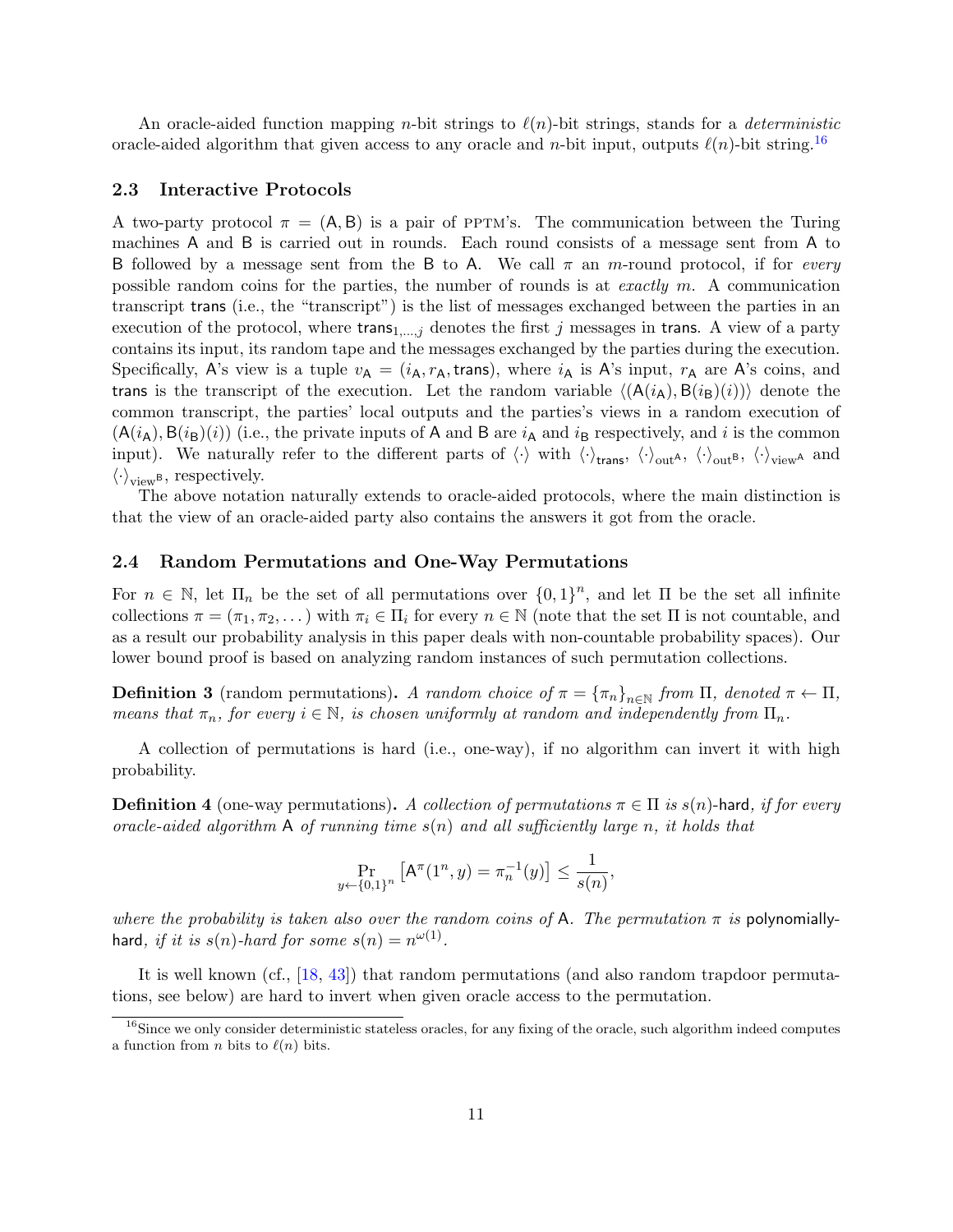**Theorem 5** ([\[18\]](#page-46-7)). For large enough  $n \in \mathbb{N}$  and any  $2^{n/5}$ -query circuit C, it holds that

$$
\Pr_{\pi_n \leftarrow \Pi_n} \left[ \Pr_{y \leftarrow \{0,1\}^n} \left[ \mathsf{C}^{\pi_n}(y) = \pi_n^{-1}(y) \right] > 2^{-n/5} \right] < 2^{-2^{n/2}}.
$$

In this paper we make a step further, showing that random permutations (and trapdoor random permutations) are to invert even in the presence of the exponential-time oracle Sam.

#### <span id="page-14-0"></span>2.5 Random Trapdoor Permutations and One-Way Trapdoor Permutations

A collection of trapdoor permutations is represented as a triplet  $\tau = (G, F, F^{-1})$ . Informally, G corresponds to a key generation procedure, which is queried on a string td (intended as the "trapdoor") and produces a corresponding public key  $pk$ . The procedure F is the actual permutation, which is queried on a public key pk and an input x. Finally, the procedure  $F^{-1}$  is the inverse of F  $-G(td) = pk$  and  $F(pk, x) = y$ , implies  $F^{-1}(td, y) = x$ .

<span id="page-14-1"></span>**Definition 6** (trapdoor permutations). Let T the set of all function triplets  $\tau = (G, F, F^{-1})$  with

- 1.  $G \in \Pi$ .
- 2. For every  $n \in \mathbb{N}$  and  $pk \in \{0,1\}^n$ , the function  $F_{pk}$  over  $\{0,1\}^n$  defined as  $F_{pk}(x) = F(pk, x)$ , is in  $\Pi_n$ .
- 3. For every  $n \in \mathbb{N}$  and  $sk, x \in \{0,1\}^n$ , it holds that  $F^{-1}(sk, F(G(sk), x)) = x$ .

A tuple  $\tau \in T$  is called a family of trapdoor permutations.

As in the case of standard permutations, we consider random instances of such trapdoor permutations collections.

**Definition 7** (random trapdoor permutations). A random choice  $\tau = (G, F, F^{-1})$  from T, denoted  $\tau \leftarrow$  T, means that  $G \leftarrow \Pi$ , and every  $n \in \mathbb{N}$  and  $pk \in \{0,1\}^n$ , the permutation  $F_{pk}$ , defined in Definition [6,](#page-14-1) is chosen uniformly at random and independently from  $\Pi_n$ .

A collection of trapdoor permutations is hard, if no algorithm, equipped with only the public key, can invert it with high probability.

**Definition 8.** A family of trapdoor permutations  $\tau = (G, F, F^{-1}) \in T$  is  $s(n)$ -hard, if

$$
\Pr_{td \leftarrow \{0,1\}^n; y \leftarrow \{0,1\}^n} \left[ \mathsf{A}^\tau(1^n, G(td), y) = F^{-1}(td, y) \right] \le \frac{1}{s(n)},
$$

for every oracle-aided algorithm A of running time  $s(n)$  and all sufficiently large n, where the probability is also taken over the random coins of A. The family  $\tau$  is polynomially hard, if it is  $s(n)$ -hard for some  $s(n) = n^{\omega(1)}$ .

Since we are concerned with providing a lower bound, we do not consider the most general definition of trapdoor permutations. (see [\[21\]](#page-46-11) for such a definition). In addition, Definition  $6$  refers to the difficulty of inverting the permutation  $F_{pk}$  on a uniformly distributed image y, when given only  $pk = G(td)$  and y. Some applications, however, require *enhanced* hardness conditions. For example, it may be required (cf., [\[22,](#page-46-12) Appendix C ]) that it is hard to invert  $F_{pk}$  on y even given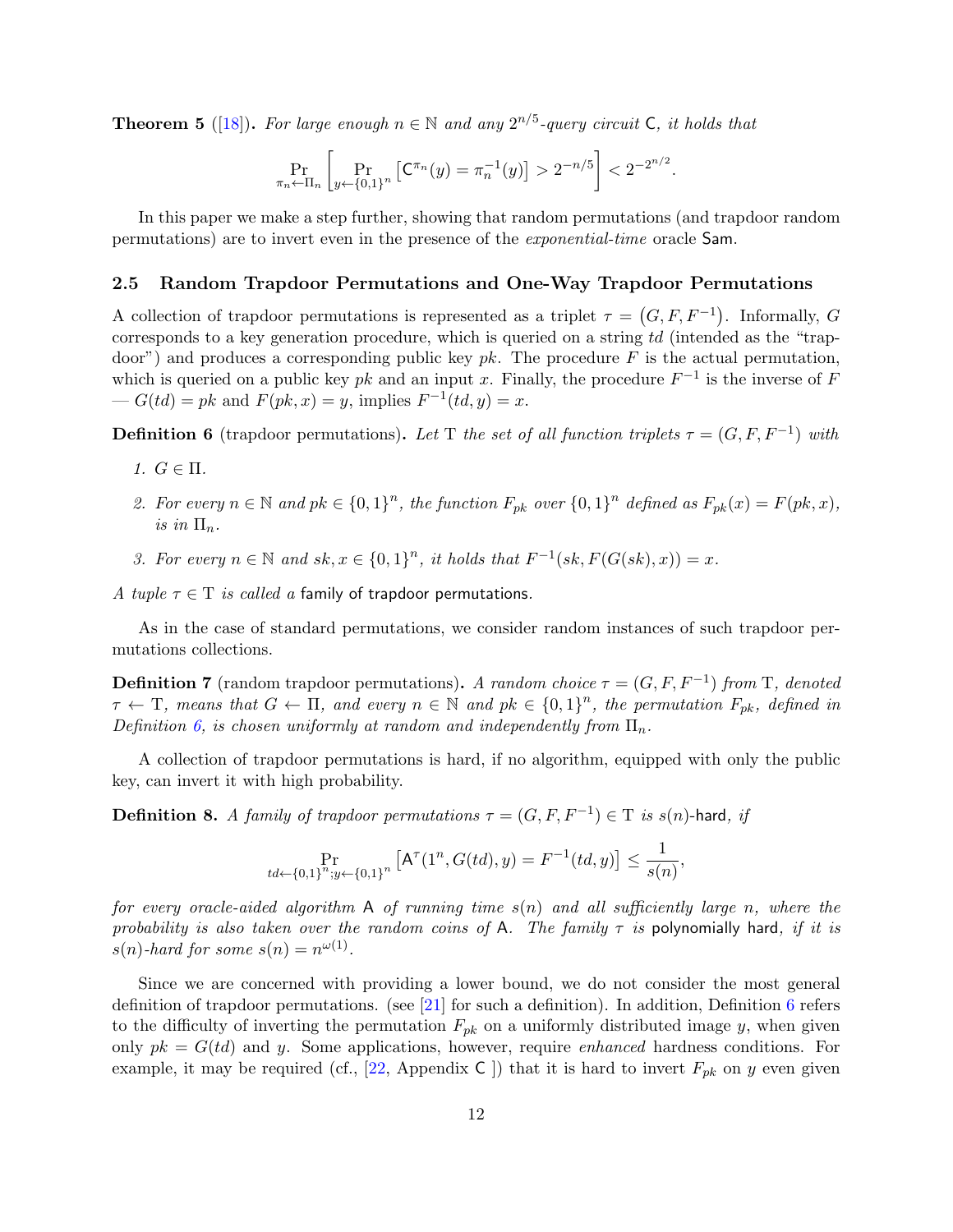the random coins used in the generation of y. Our formulation captures such hardness condition, and therefore the impossibility results proved in this paper hold also for enhanced trapdoor per-mutations.<sup>[17](#page-15-1)</sup> Finally, since the generator  $G$  of an s-hard trapdoor permutations family, of the above type, is an s-hard one-way permutation (i.e., no algorithm of running time  $s(n)$  inverts with probability better than  $1/s(n)$ , the lower bounds we state here with respect to families of trapdoor permutations, yield analog bounds for one-way permutation.

#### <span id="page-15-0"></span>2.6 Commitment Schemes

A commitment scheme is a two-stage interactive protocol between a sender and a receiver. Informally, after the first stage of the protocol, which is referred to as the commit stage, the sender is bound to at most one value, not yet revealed to the receiver. In the second stage, which is referred to as the *reveal stage*, the sender reveals its committed value to the receiver. In this paper, where we are interested in proving an impossibility result for commitment schemes, it will be sufficient for us to deal with bit-commitment schemes, i.e., commitment schemes in which the committed value is only one bit.

**Definition 9** (bit-commitment scheme). A bit-commitment scheme is a triplet of PPTM's  $(S, R, V)$ such that

$$
\Pr_{(\mathsf{decom},\mathsf{com})\leftarrow \langle (\mathsf{S}(b),\mathsf{R})(1^n)\rangle_{\mathsf{out}} \mathsf{S},\mathsf{out}^{\mathsf{R}} }[\mathsf{V}(\mathsf{com},\mathsf{decom})=b]=1,
$$

for both  $b \in \{0, 1\}$  and all  $n \in \mathbb{N}$ .<sup>[18](#page-15-2)</sup>

The security of a commitment scheme can be defined in two complementary ways, protecting against either an all-powerful sender or an all-powerful receiver. In this paper, we deal with commitment schemes of the latter type, which are referred to as statistically hiding commitments.

**Definition 10** (statistical hiding). Let  $Com = (S, \cdot, \cdot)$  be a bit-commitment scheme. For algorithm  $\widetilde{R}$ , bit b and integer n, let  $\text{Trans}^R(b,n) = \langle (\mathsf{S}(b),\mathsf{R})(1^n) \rangle_{\text{trans}}.$  The scheme Com is  $\rho(n)$ -hiding, if  $SD(Trans^{\widetilde{R}}(0,n), Trans^{\widetilde{R}}(1,n)) \leq \rho(n)$  for any algorithm  $\widetilde{R}$  and large enough n.<sup>[19](#page-15-3)</sup> Com is statistically hiding, if it is  $\rho(n)$ -hiding for some negligible function  $\rho(n)$ . When limiting the above to  $R = R$ , then Com is called honest-receiver  $\rho(n)$ -hiding/statistically hiding.

<span id="page-15-4"></span>**Definition 11** (computational binding). A bit-commitment scheme Com =  $(\cdot, R, V)$  is  $\mu(n)$ -binding, if

$$
\Pr\left[((decom, decom'), com) \leftarrow \left\langle (\widetilde{S}, R)(1^n) \right\rangle_{out^{\widetilde{S}}, out^R} : \begin{aligned} V(\mathsf{com}, \mathsf{decom}) = 0, \\ V(\mathsf{com}, \mathsf{decom}') = 1 \end{aligned} \right] < \mu(n)
$$

<span id="page-15-1"></span><sup>&</sup>lt;sup>17</sup>A different enhancement, used by [\[31\]](#page-47-12), requires the permutations' domain to be polynomially dense in  ${0,1}^n$ . Clearly, our formulation is polynomially dense.

<span id="page-15-2"></span><sup>&</sup>lt;sup>18</sup>Note that there is no loss of generality in assuming that the decommitment stage in non interactive. This is since any such interactive algorithm can be replaced with a non-interactive one as follows: let decom is the internal state of S when the decommitment starts, and let V(decom) simulate the sender and the interactive verifier in the interactive decommitment stage.

<span id="page-15-3"></span><sup>&</sup>lt;sup>19</sup>It is more common to require that  $\widetilde{R}$ 's views (and not the transcripts) are statistically close. Since, however, we put no restriction on the computation power of  $\tilde{R}$ , the two definitions are equivalent.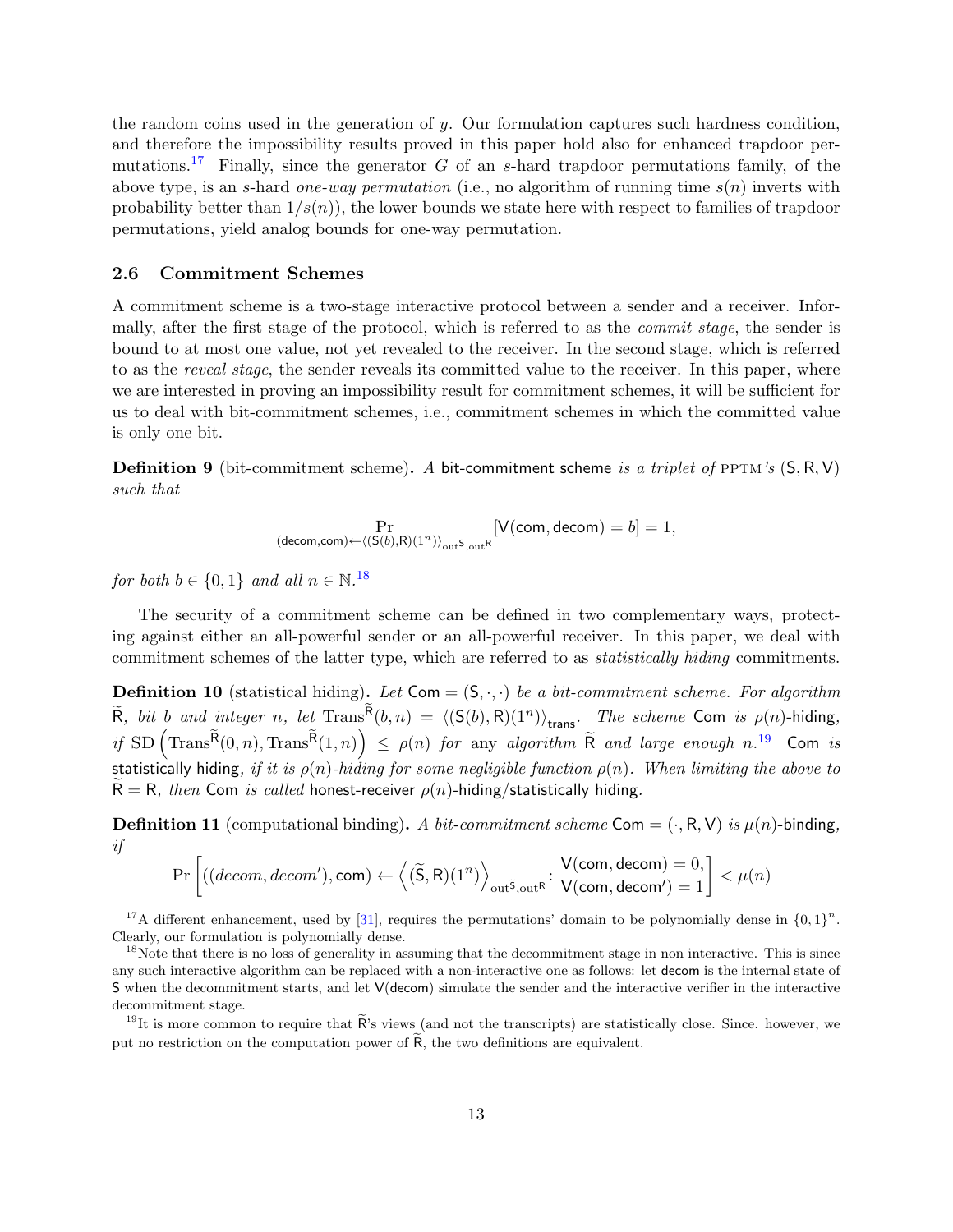for any PPTM  $\widetilde{S}$  and sufficiently large n. Com is computationally binding, if it is  $\mu(n)$ -binding [resp., honest-sender  $\mu(n)$ -binding] for some negligible function  $\mu(n)$ , and is weakly binding, if it is  $(1 - 1/p(n))$ -binding for some polynomial  $p(n)$ .

When limiting the above  $\tilde{S}$  that acts honestly in the commit stage,  $20$  then Com is called honestsender  $\mu(n)$ -binding/computationally binding/weakly binding.

#### <span id="page-16-0"></span>2.7 Black-Box Reductions

A reduction of a primitive P to a primitive Q is a construction of P out of Q. Such a construction consists of showing that if there exists an implementation  $\mathsf C$  of  $Q$ , then there exists an implementation  $M_C$  of P. This is equivalent to showing that for every adversary that breaks  $M_C$ , there exists an adversary that breaks C. Such a reduction is *semi black box*, if it ignores the internal structure of  $Q$ 's implementation, and it is *fully black box*, if the proof of correctness is black-box as well (i.e., the adversary for breaking Q ignores the internal structure of both Q's implementation and of the [alleged] adversary breaking  $P$ ). Semi-black-box reductions are less restricted and thus more powerful than fully black-box reductions. A taxonomy of black-box reductions was provided by Reingold et al. [\[64\]](#page-49-10), and the reader is referred to their paper for a more complete and formal view of these notions.

We now formally define the class of constructions considered in this paper. Our main result is concerned with the particular setting of fully black-box constructions of weakly binding statistically hiding commitment schemes from trapdoor permutations. We focus here on a specific definition for these particular primitives and we refer the reader to [\[64\]](#page-49-10) for a more general definition.

<span id="page-16-3"></span>Definition 12. A fully black-box construction of weakly binding, statistically hiding commitment scheme from  $s(n)$ -hard family of trapdoor permutations, is a quadruple of oracle-aided PPTM's  $(S, R, V, A)$  such that the following hold:

- Correctness and hiding The scheme Com<sup>T</sup> =  $(S^{\tau}, R^{\tau}, V^{\tau})$  is a correct, honest-receiver statistically hiding commitment scheme for every  $\tau \in \mathcal{T}$ .
- **Black-box proof of binding:** For every  $\tau = (G, F, F^{-1}) \in \mathcal{T}$  and every algorithm  $\widetilde{S}$  such that  $\widetilde{S}$ breaks the weakly binding of  $(S^{\tau}, R^{\tau}, V^{\tau})$ , according to Definition [11,](#page-15-4) it holds that

$$
\Pr_{td \leftarrow \{0,1\}^n; y \leftarrow \{0,1\}^n} \left[ \mathsf{A}^\tau(1^n, G(td), y) = F^{-1}(td, y) \right] > \frac{1}{s(n)}
$$

for infinitely many  $n's$ .<sup>[21](#page-16-2)</sup>

The construction is of honest-sender commitment, if the above only considers honest senders.

It would be useful for us to consider the following property of fully black-box reduction: consider a malicious sender S that breaks the binding of the commitment scheme and consider the machine A that wishes to break the security of the trapdoor permutation. Then, A receives a security

<span id="page-16-1"></span><sup>&</sup>lt;sup>20</sup>I.e., in the commitment stage  $\tilde{S}$  acts as  $\tilde{S}(b; r)$ , for some  $b \in \{0, 1\}$  and r that is uniformly chosen from the possible coins for S.

<span id="page-16-2"></span> $^{21}$ A natural relaxation of Definition [12](#page-16-3) is to consider the running time of the "security proof" A as an additional parameter. Allowing it, for instance, to run at exponential time when the trapdoor permutation of interest are "exponentially hard" (i.e.,  $s(n) = 2<sup>cn</sup>$ ). For the sake of presentation clarity, however, we chose no to consider such generalization.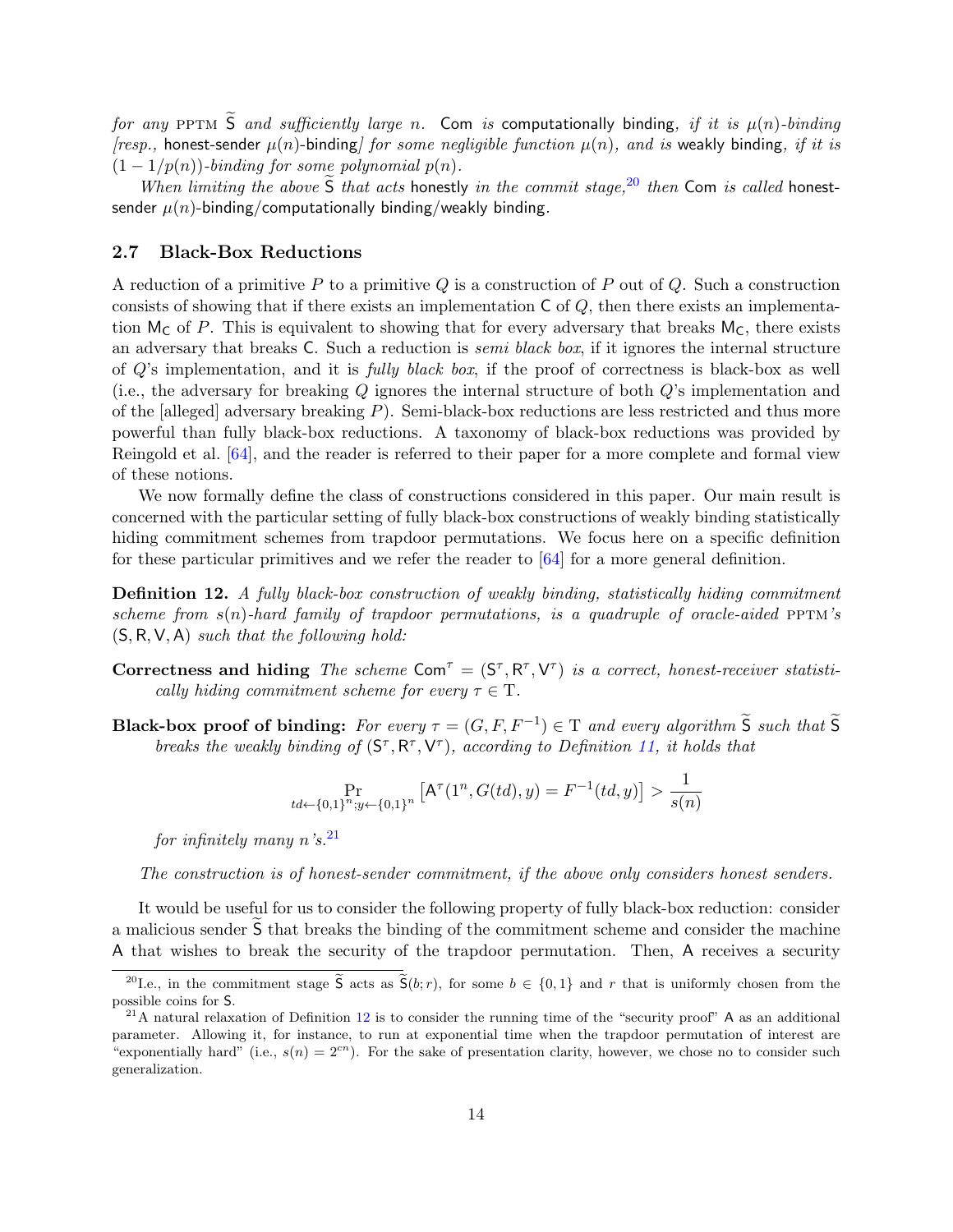parameter  $1^n$  and invokes  $\tilde{S}$  in a black-box manner. Definition [12,](#page-16-3) however, does not restrict the range of security parameters that A is allowed to invoke  $\tilde{S}$  on. For example, A may invoke  $\tilde{S}$  on security parameter  $1^{n^2}$ , or even on security parameter  $1^{\Theta(s(n))}$ , where  $s(n)$  is the running time of A. The following definition will enable us to capture this property of the construction, and again, we present a specific definition for our setting.

**Definition 13.** A black-box construction  $(S, R, V, A)$  according to Definition [12](#page-16-3) is  $\ell$ -securityparameter expanding, if for every malicious sender  $\widetilde{S}$ , the machine A on security parameter  $1^n$ invokes  $\widetilde{S}$  on security parameter at most  $1^{\ell(n)}$ .

# <span id="page-17-0"></span>3 The Oracle Sam and the Separation Oracle

In this section we describe the oracle that is later used for proving our lower bounds. The oracle is of the form  $(\tau, \mathsf{Sam}^{\tau,h})$ , where  $\tau$  is a family of trapdoor permutations (i.e.,  $\tau \in \mathcal{T}$ ), and  $\mathsf{Sam}^{\tau,h}$ is an oracle that, very informally, receives as input a description of a circuit C (which may contain  $\tau$ -gates) and a string w, and outputs (using h as its source of "randomness" as described below) a uniformly distributed preimage of  $C(w)$  under the mapping defined by C. For generality, we define Sam for an arbitrary oracle  $\mathcal O$  and not necessarily for  $\tau \in T$ . In Section [5](#page-25-0) we use this generalization for first showing that Sam is not useful for inverting random permutations, and then use this result for proving that Sam is not useful for inverting random trapdoor permutations.

Moving to the formal description, a valid input (i.e., query) to Sam is a tuple of the form  $(w, \mathsf{C}, \mathsf{C}_{\text{next}})$ , where  $\mathsf{C}$  and  $\mathsf{C}_{\text{next}}$  are oracle-aided circuits of the same input length m, and  $w \in \mathsf{C}$  ${0,1}^m$ . The parameters C and w are allowed to (simultaneously) take the value ⊥. Let Q stand for the family of all valid queries, and for  $q = (w, \mathsf{C}, \mathsf{C}_{\text{next}}) \in \mathcal{Q}$  let  $m(q)$  stand for the input length of  $\mathsf{C}_{\text{next}}$ . Let H be the ensemble of permutation families  $\left\{h = \left\{h_q\right\}_{q \in \mathcal{Q}} : h_q \in \Pi_{m(q)}\right\}$ ; that is, each  $h \in \mathcal{H}$  is an infinite set of hash functions, indexed by  $q \in \mathcal{Q}$ . The definition yields that for  $h \leftarrow \mathcal{H}$ , the function  $h_q$  is uniformly random permutation over  $\{0,1\}^{m(q)}$ . We define Sam as follows.

#### Algorithm 14 (Sam).

*Input:*  $q = (w, C, C_{\text{next}}) \in \mathcal{Q}$ . Oracles:  $\mathcal{O}$  and  $h \in \mathcal{H}$ . Operation: Let  $m = m(q)$ .

- If  $C = \bot$ , output  $h_q(0^m)$ .
- Else, output  $h_q(v)$ , where v is the lexicographically smallest  $v \in \{0,1\}^m$  with  $C^{\mathcal{O}}(h_q(v)) =$  $C^{\mathcal{O}}(w)$ .

Sam answers arbitrarily on queries not in  $Q$ . Note that the input parameter  $C_{\text{next}}$  was merely used to determine the value of  $m$ , but it will be crucial for the bookkeeping we employ below.

. . . . . . . . . . . . . . . . . . . . . . . . . . . . . . . . . . . . . . . . . . . . . . . . . . . . . . . . . . . . . . . . . . . . . . . . . . . . . . . . . . . . . . . . . . . . . . .

As mentioned in the introduction, algorithm Sam can be used for inverting *any* oracle, and thus there are no one-way function, or trapdoor permutation, relative to Sam. Below we define a restricted class of algorithms, called "normal form algorithms", for which Sam is not useful for inverting one-way functions, but is useful for breaking the binding of any low round-complexity, or low sender-communication complexity, commitment.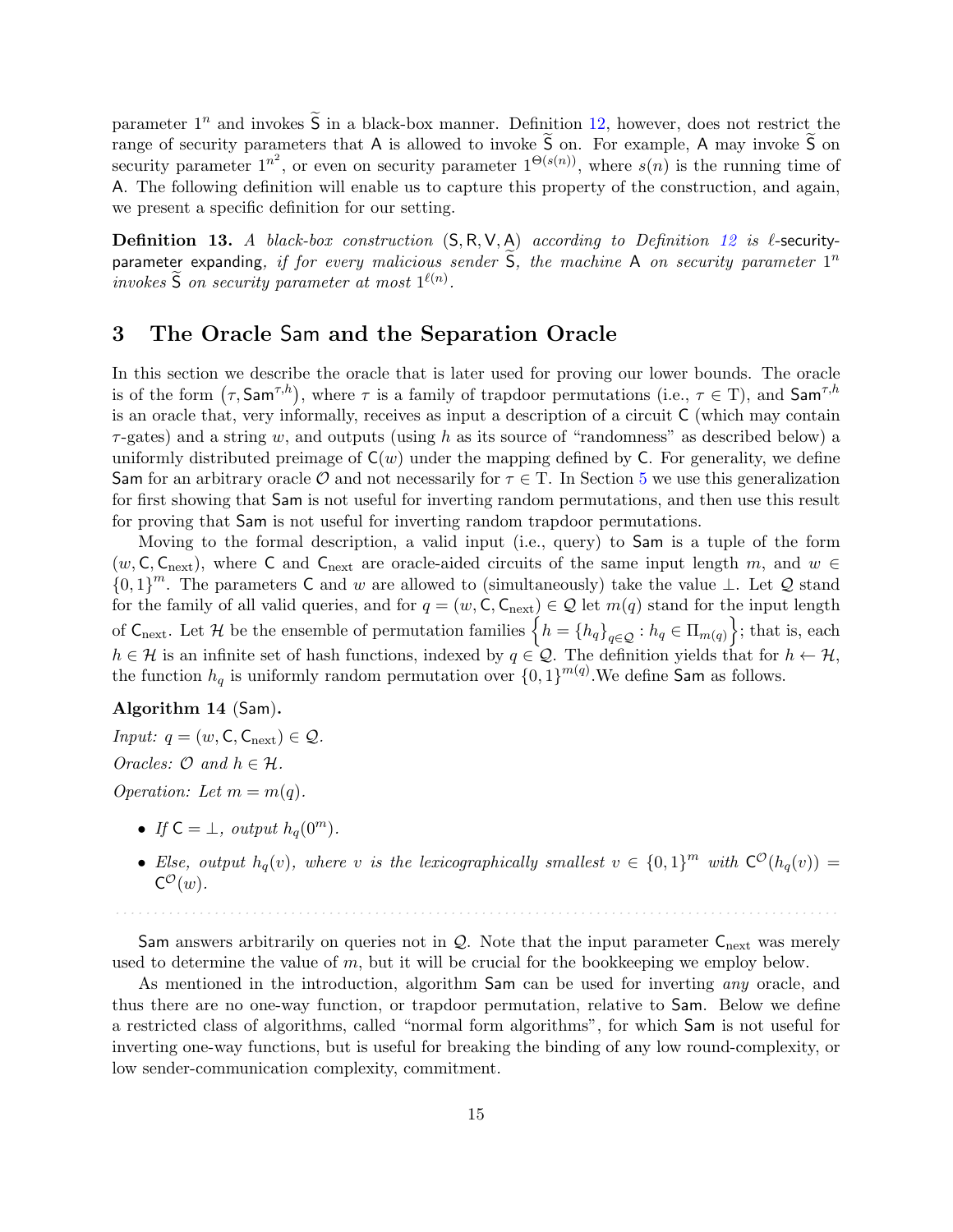<span id="page-18-0"></span>

Figure 1: An example of a query forest that consists of two trees.

Normal form algorithms. Towards defining what normal form algorithms are, we associate the following structure with the queries Sam is asked upon (the reader is referred to Section [3](#page-18-0) for a specific example).

<span id="page-18-1"></span>**Definition 15** (Query forest). Let  $\overline{q}$  be an ordered list  $\{q_1, w_1, \ldots, q_t, w_t\}$  of Sam queries/answers. A query  $q_i = (\cdot, \cdot, \mathsf{C}) \in \overline{q}$  is the parent, with respect to  $\overline{q}$ , of all queries in  $\overline{q}$  of the from  $q_i = (w_i, \mathsf{C}, \cdot)$ with  $i > j$ , that do not have a lower index parent in  $\overline{q}$ . We let  $p(q) = q'$  denote that  $q'$  is the parent of q, and let  $p(q) = \perp$  in case q has no parent according to the above definition. The depth of  $\overline{q}$  is the depth of the above forest. An oracle-aided algorithm  $A$  is of query depth d, denote a d-depth algorithm, if, when given access to  $Sam$  and an n-bit input, the resulting queries/answers list it makes to Sam is of depth at most  $d(n)$ .

We also formally define what a "circuit extension" means.

**Definition 16** (circuit extension). A circuit  $C'$  is a extension of an m-bit input, o-bit output circuit  $\mathsf{C},$  if  $\mathsf{C}'$  has  $m$  input wires, and the function defined by the first o output wires of  $\mathsf{C}'$  (assuming some arbitrary order on the wires) is identical to the function defined by the circuit C.

Namely, a circuit C' is an "extension" of the circuit C, if it contains C as a "sub-circuit". Equipped with the above two definitions, we define normal form algorithms as follows.

**Definition 17** (normal-form algorithms). An ordered list  $\overline{q}$  =  $\{q_1, w_1, \ldots, q_t, w_t\}$  of Sam queries/answers is in a normal form, if  $q_1, \ldots, q_t \in \mathcal{Q}$ , exists no  $i \neq j \in [t]$  with  $q_i = (\cdot, \mathsf{C}_{\text{next}})$  and  $q_i = (\cdot, \mathsf{C}_{\text{next}})$  for the same circuit  $\mathsf{C}_{\text{next}}$ , and the following holds for every  $q = (w, \mathsf{C} \neq \perp, \mathsf{C}_{\text{next}}) \in \overline{q}$ :

- 1.  $C_{\text{next}}$  is an extension of C, and
- 2.  $p(q) \neq \perp$ .

An oracle-aided algorithm A is of a normal form, if, when given access to Sam, the resulting list of queries/answers it makes to Sam is always in normal form.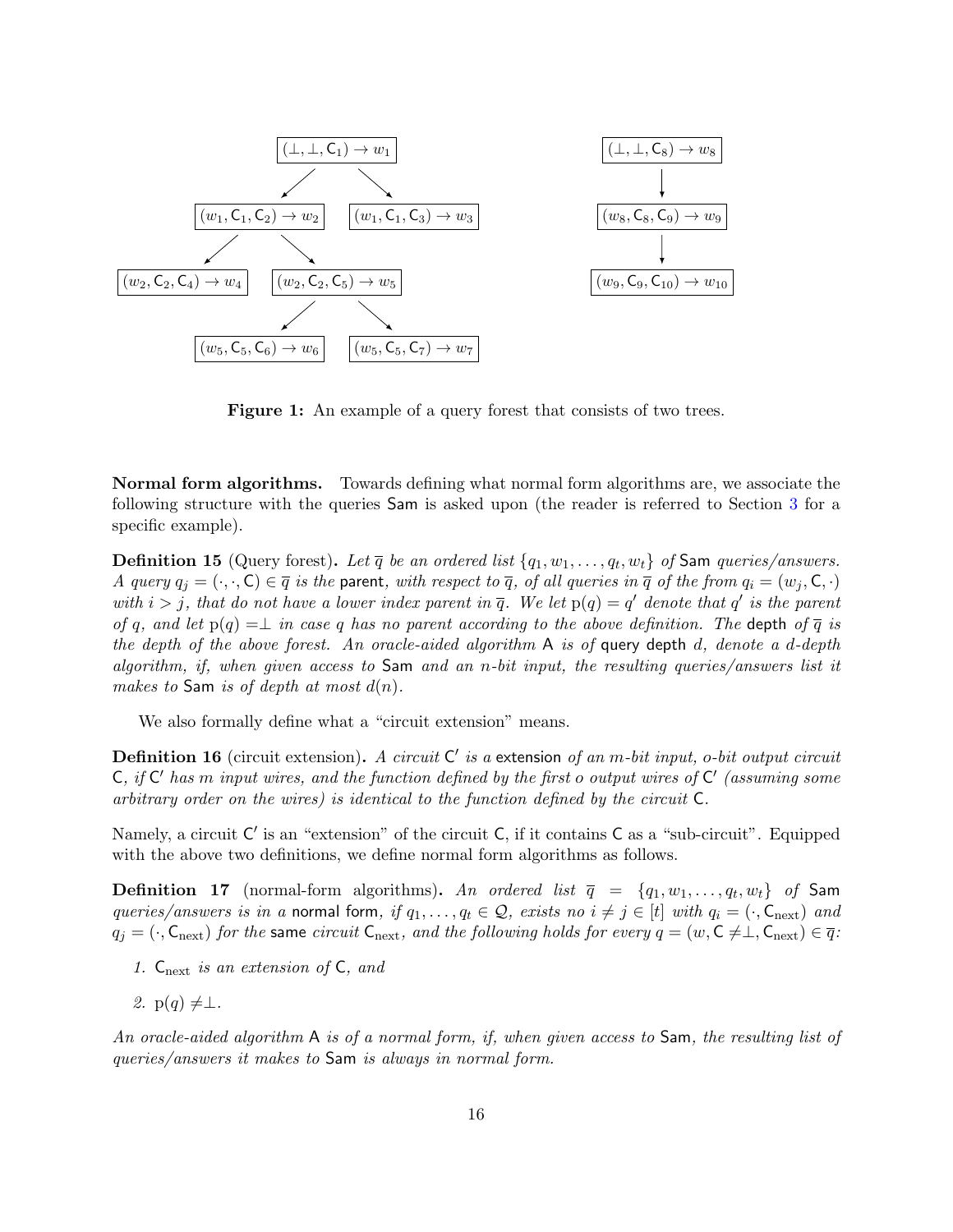Note that in the query forest defined by a normal-form algorithms, the roots are all of the form  $(\cdot, \perp, \cdot)$ . The above definitions naturally extend to oracle-aided (families of) circuits, assuming a reasonable order on the circuit gates (see Section [2.2\)](#page-12-2).

While restricted, normal-from algorithms are not at all useless. Specifically, combining the fully black-box reduction from  $\Theta(n/\log n)$ -round statistically hiding commitment to one-way permuta-tion due to [\[33,](#page-47-7) [47\]](#page-48-6) (extending [\[57\]](#page-48-3)) and Theorem [21,](#page-20-1) yields the existence of an  $\Theta(n/\log n)$ -depth normal-form algorithm, that uses  $\textsf{Sam}^{\pi,\cdot}$  to invert any  $\pi \in \Pi$ . In contrast, in Section [5](#page-25-0) we show that an  $o(n/\log n)$ -depth normal-form algorithm *cannot* invert a random  $\pi \in \Pi$ .

We will also note that an algorithm with oracle access (i.e., black-box access) to a normal-form algorithm, and without direct access to Sam, is a normal-form algorithm by itself.

<span id="page-19-2"></span>**Proposition 18.** let A be oracle-aided algorithm, let B be a d-depth normal-from algorithm, and let  $\overline{C}$  be the algorithm that given oracle-access to Sam, acts as  $A^{B^{Sam}}$  (in particular A does not make direct calls to Sam). Then algorithm C is in a normal form. Assume further that on input of length n, algorithm A calls B on input of maximum length  $\ell(n)$ , then C is of depth  $d(\ell(n))$ .

Proof. Since A accesses B in a black-box manner, the interaction of C with Sam is the combined (possibly partial) interactions of B with Sam done in this execution. Since B is in a normal form, the list of Sam queries/answers of each of these partial interactions is in a normal form. It follows that the joint list is in such a from, and therefore so is C.

The depth restriction of C immediately follows from the above observation, and the depth restriction of B.

Augmented query complexity. We use the following measure for the query complexity of Sam-aided algorithms.

<span id="page-19-1"></span>**Definition 19** (augmented query complexity). The augmented query complexity of an algorithm A on input x with oracle access to  $\mathsf{Sam}^{\mathcal{O},\bar{h}}$ , is the number of oracle calls that A makes, counting each call of the form  $Sam(\cdot, C, \cdot)$  as  $t(C)$  — the (standard) query complexity of C. Algorithm A is has augmented query complexity t (sometimes denoted, A is a t-augQueries algorithm), if on input of length n, and any choice of  $\mathcal{O}, h$ , it makes at most  $t(n)$  augmented queries.

Trivial circuit extension. While the above definition dictates Sam to use the same "randomness" when queried twice on the same query q (same function  $h_q$  is used), it is simple to effectively make Sam to use *independent* randomness on the "same" query (i.e., by making a dummy change, one that does not effect the circuit input/output behaviour, to the circuit part of  $q$ ).

**Definition 20** (trivial circuit extension). A circuit  $C'$  is a trivial extension of the circuit  $C$ , if both circuits computes the same function. For a circuit C and  $i \in \mathbb{N}$ , let  $ext_i(C)$  be the circuit C augmented with i OR gates that have no effect on the output  $(i.e., their output is ignored)$ .

Note that  $\{ext_i(C)\}_{i\in\mathbb{N}}$  are *distinct, trivial* extensions of C.

# <span id="page-19-0"></span>4 The Power of Sam

In this section we present normal-form algorithms that use Sam for finding collisions in any protocol of low round complexity, or of low communication complexity, aided with any oracle. Namely, a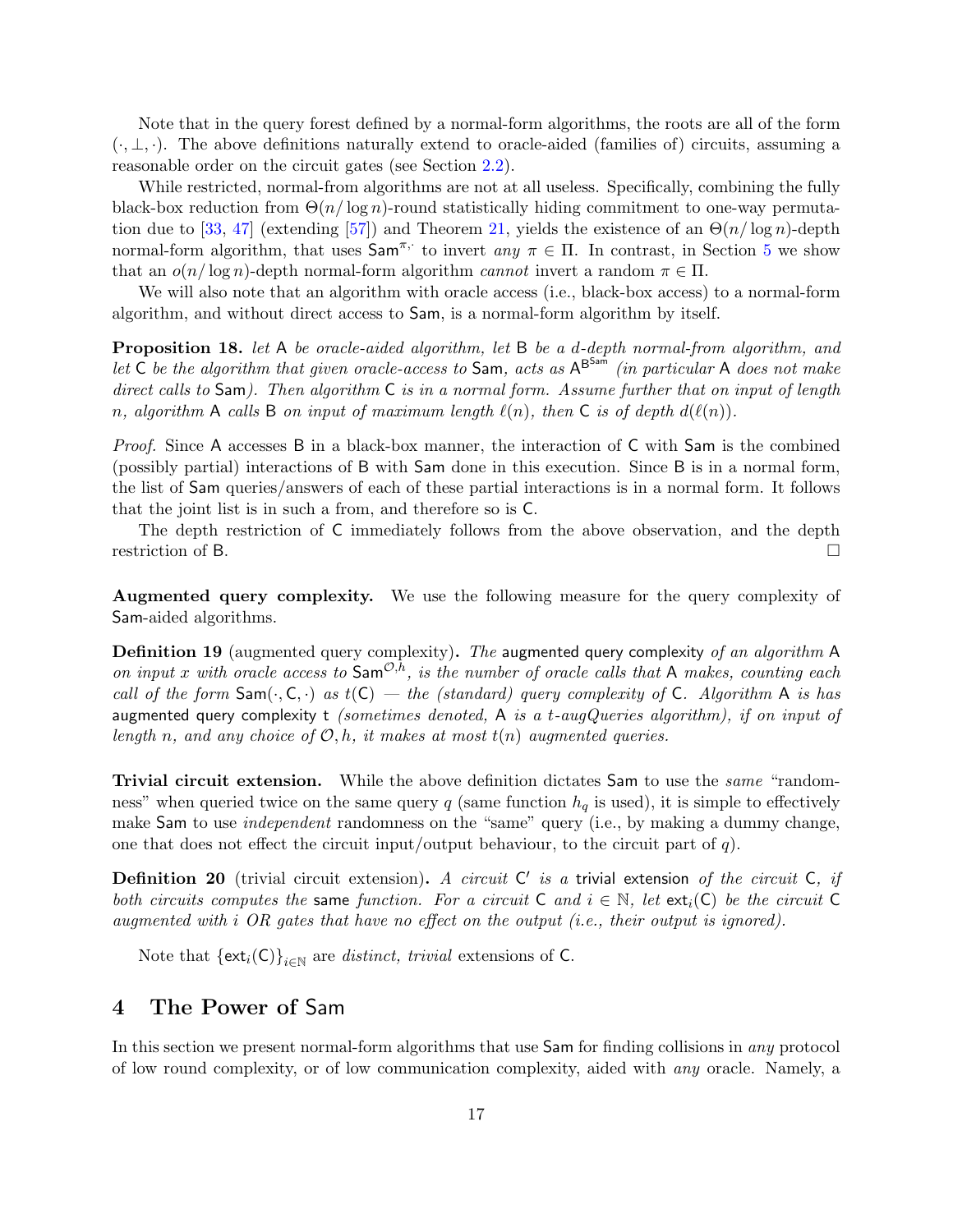cheating (normal-form) party can use Sam to interact with the other party such that the following hold: 1) at the end of the protocol the cheating party outputs several independent random inputs that are consistent with the execution of the protocol, and 2) the transcript of the resulting execution has the same distribution as of a random honest execution of the protocol. The case of low round complexity follows directly from the definition of Sam, where for the low communication complexity case we have to work slightly harder. Along the way, we show that Sam can be used to find collisions in any oracle-aided function with "short" outputs (i.e., the function output is significantly shorter than its input).

The depth parameter of the attackers presented below are functions of the round or communication complexity of the protocol, or of the function's output length. For being useful in applications such as the ones given in Sections  $6$  and  $7$ , this parameter needs to be "small". Hence, the attacker described below are only useful for the type of protocols and functions we considered above.

#### <span id="page-20-0"></span>4.1 Finding Collisions in Protocols of Low Round Complexity

In the following we focus on no-input protocols that get the security parameter  $1^n$  as their common input.

<span id="page-20-1"></span>**Theorem 21.** For every d-round, t-query oracle-aided protocol  $(A, B)$ , there exists a deterministic normal-from algorithm A such that the following hold for every  $n, k \in \mathbb{N}$  and function  $\mathcal{O}:$  let H be uniformly distributed over  $\mathcal H$  and let  $(\widetilde{\mathrm{Trans}},(R_1, \ldots, R_k)) = \left\langle (\widetilde{\mathsf{A}}^{\mathcal O, \mathsf{Sam}^{\mathcal O, H}}(1^k), \mathsf{B}^{\mathcal O})(1^n) \right\rangle$ trans, $\text{out}^{\widetilde{\mathsf{A}}}$ , $\text{max}$ then

- 1. Trans has the same distribution as Trans =  $\langle (A^{\mathcal{O}}, B^{\mathcal{O}})(1^n) \rangle_{\text{trans}}$ .
- 2.  $R_1, \ldots, R_k$  are sampled independently from the distribution over the random coins of A that are consistent with  $\overline{\mathcal{O}}$ , Trans and  $1^n$ .
- 3.  $\widetilde{A}$  makes queries of depth at most  $d(n) + 1$ .
- 4.  $\widetilde{A}$  makes  $k + d(n)$  Sam-queries, all on  $t(n)$ -query circuits.
- 5. Assuming A is a PPTM, then  $\widetilde{A}$  runs in time  $p(n) \cdot k$  for some  $p \in poly$ .

*Proof.* For ease of notation, we assume that B sends the first message in  $(A, B)$ . We fix n and k, and omit the security parameter  $1^n$  whenever its value is clear from the context.

In order for A to interact with Sam, it identifies A with the sequence of circuits  $A_1, \ldots, A_d$  for which the following is an accurate description of A's actions: upon reliving the i'th message  $b_i$  from B, A sends  $a_i = A_i(r_A, (b_1, \ldots, b_i))$  to B, where  $r_A$  are A's random coins, and  $b_1, \ldots, b_{i-1}$  are the first  $i - 1$  messages sent by B. We assume without loss of generality that each message  $a_i$  contains the previous messages  $a_1, \ldots a_{i-1}$  as its prefix, and therefore each circuit  $A_i$  is an extension of  $A_{i-1}$ (as discussed in Section [3\)](#page-17-0). Note that assuming  $A$  is a PPTM, then descriptions of the circuits  $A_1, \ldots, A_d$  can be computed in polynomial-time from the description of A.

Given the above discussion, the oracle-aided interactive algorithm  $A$  is defined as follows.

Algorithm 22  $(A)$ .

<span id="page-20-2"></span><sup>&</sup>lt;sup>22</sup>I.e., the common transcript and A's output in a random execution of  $(\widetilde{A}^{\text{Sam}^{\mathcal{O},h}}(1^k), B^{\mathcal{O}})(1^n)$ .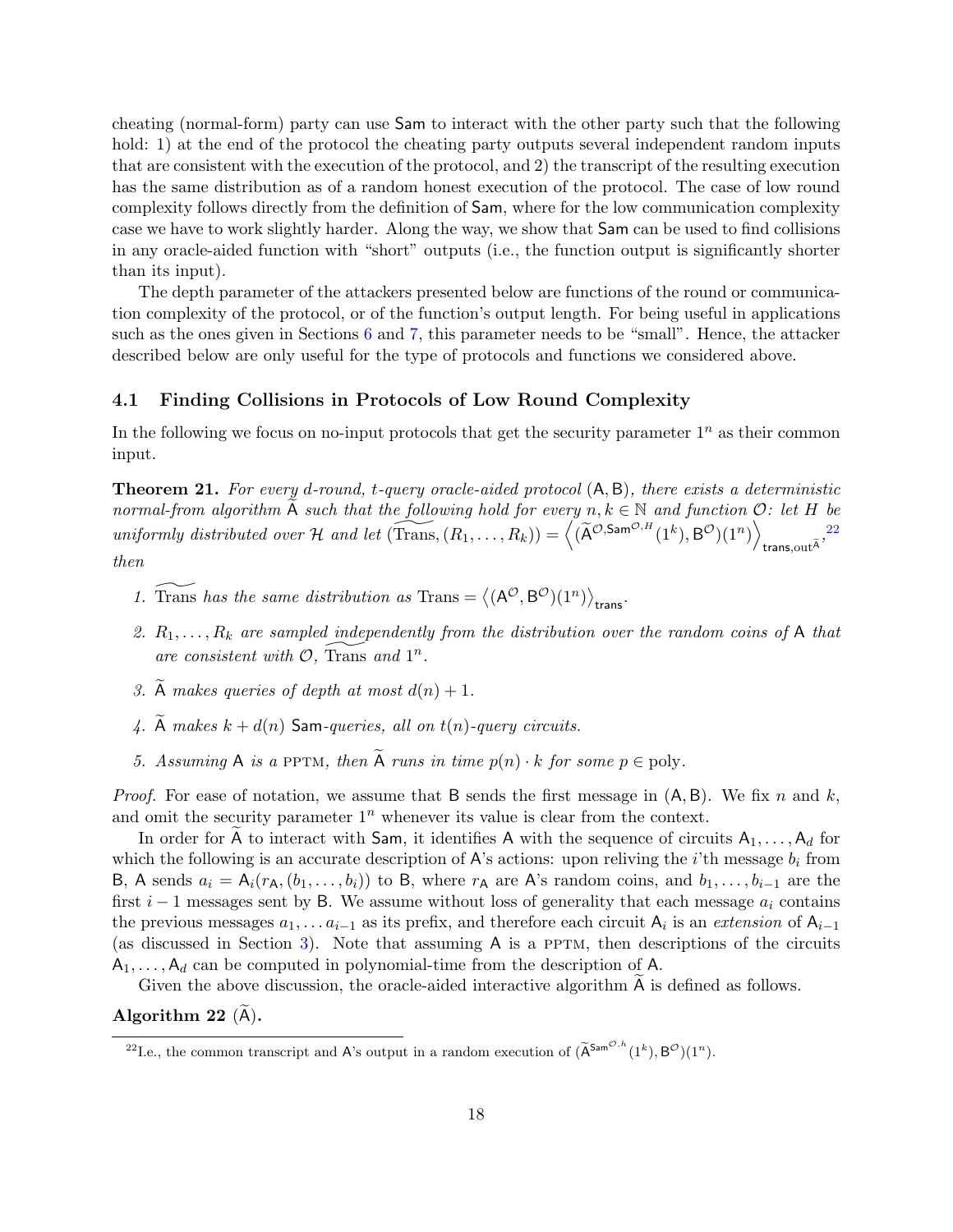Input:  $1^n$  and  $k \in \mathbb{N}$ .

Oracles:  $O$  and  $\mathsf{Sam}^{\mathcal{O},h}$  for some  $h \in \mathcal{H}$ .

Operation:

**Round**  $1 \leq i \leq d = d(n)$ : upon receiving the *i*'th message  $b_i$  from B.

- 1. Let  $A_{b_1,\dots,b_i}$  be the circuit  $A_i$  defined above with  $(b_1,\dots,b_i)$  fixed as its second input (i.e., as B's first i messages).
- 2. In case  $i = 1$  (first round), set  $r_1 = \mathsf{Sam}^{\mathcal{O},h}(\perp, \perp, \mathsf{A}_{b_1}).$ *Otherwise, set*  $r_i = \textsf{Sam}^{\mathcal{O},h}(r_{i-1}, A_{b_1, \cdots, b_{i-1}}, A_{b_1, \cdots, b_i}).$
- 3. Send  $A^{\mathcal{O}}_{(b_1,\cdots,b_i)}(r_i)$  back to B.

#### Output phase:

- 1. For  $j \in [k]$  set  $r_{d,j} = \textsf{Sam}^{\mathcal{O},h}(r_d, A_{b_1,\dots,b_d}, \textsf{ext}_{j}(A_{b_1,\dots,b_d}))$ .<sup>[23](#page-21-0)</sup>
- 2. Output  $r_{d,1}, \ldots, r_{d,k}$ .

Note that the only role of the circuits  $\{\mathsf{ext}_j(\mathsf{A}_{b_1,\cdots,b_d}))\}_{j\in[d]}$  used in the output phase of the above

. . . . . . . . . . . . . . . . . . . . . . . . . . . . . . . . . . . . . . . . . . . . . . . . . . . . . . . . . . . . . . . . . . . . . . . . . . . . . . . . . . . . . . . . . . . . . . .

description of A, is causing Sam to use *independent* randomness per call (i.e., by using a different function from h). It is also easy to verify that A queries Sam up to depth at most  $d(n)+1$ , performs at most  $(d(n) + k) \cdot t(n)$  augmented oracle queries, and that A runs in polynomial time (excluding the oracle calls) assuming that A is a PPTM. Since A queries Sam up to depth  $d(n) + 1$  and the assumption that  $A_i$  is an extension of  $A_{i-1}$ , yields that A is indeed in a normal form. The above observation yields that  $r_{d,1}, \ldots, r_{d,k}$  are independently distributed conditioned on trans, where each of them is uniformly distributed over the random coins of A that are consistent with  $\mathcal O$  and trans – the transcript generated by the interaction of  $(\tilde{A}^{Sam^{O,H}}(1^k), B^{\mathcal{O}})$ . Hence, for completing the proof all we need to prove is that the transcript induced by a random execution of  $(\widetilde{A}^{\text{Sam}^{\mathcal{O},H}}(1^k), B^{\mathcal{O}}),$ which we denote here by Trans, has the same distribution as that induced by a random execution  $(A^{\mathcal{O}}, B^{\mathcal{O}})$ , denoted here as Trans.

Claim 23. Trans and Trans are identically distributed.

*Proof.* Notice that in each round of the protocol,  $\overline{A}$  acts exactly like  $\overline{A}$  would on the given (partial) transcript. That is, like A does on random coins that are sampled according to the right distribution: the distribution of  $A$ 's coin in a random execution of  $(A, B)$  that yields this transcript. The formal (and somewhat tedious) proof follows.

The proof is by induction on i, the number of messages sent so far in the protocol, that  $Trans_{1,\ldots,i}$ and Trans<sub>1,...,i</sub> are identically distributed. The base case  $i = 0$  is trivial. In the following we condition on Trans $_{1,...,i}$  = Trans $_{1,...,i}$  = trans, and prove that under this conditioning Trans  $_{1,...,i+1}$ and  $Trans_{1,\ldots,i+1}$  are identically distributed.

Note that both in  $(\widetilde{A}^{Sam^{O,h}}, B^O)$  and in  $(A^O, B^O)$ , the distribution of the (conditional) parties' joint view, is a *product* distribution. (This hold since the only oracle shared by the parties, i.e.,  $\mathcal{O}$ ,

<span id="page-21-0"></span><sup>&</sup>lt;sup>23</sup>Recall that  $\{\mathsf{ext}_j(\mathsf{A}_{b_1,\dots,b_d})\}_{j\in[d]}$  are arbitrary *distinct* extensions of  $\mathsf{A}_{b_1,\dots,b_d}$ . The role of these extensions is to make Sam to use fresh randomness in each call (i.e., to apply a different part of  $h$ ).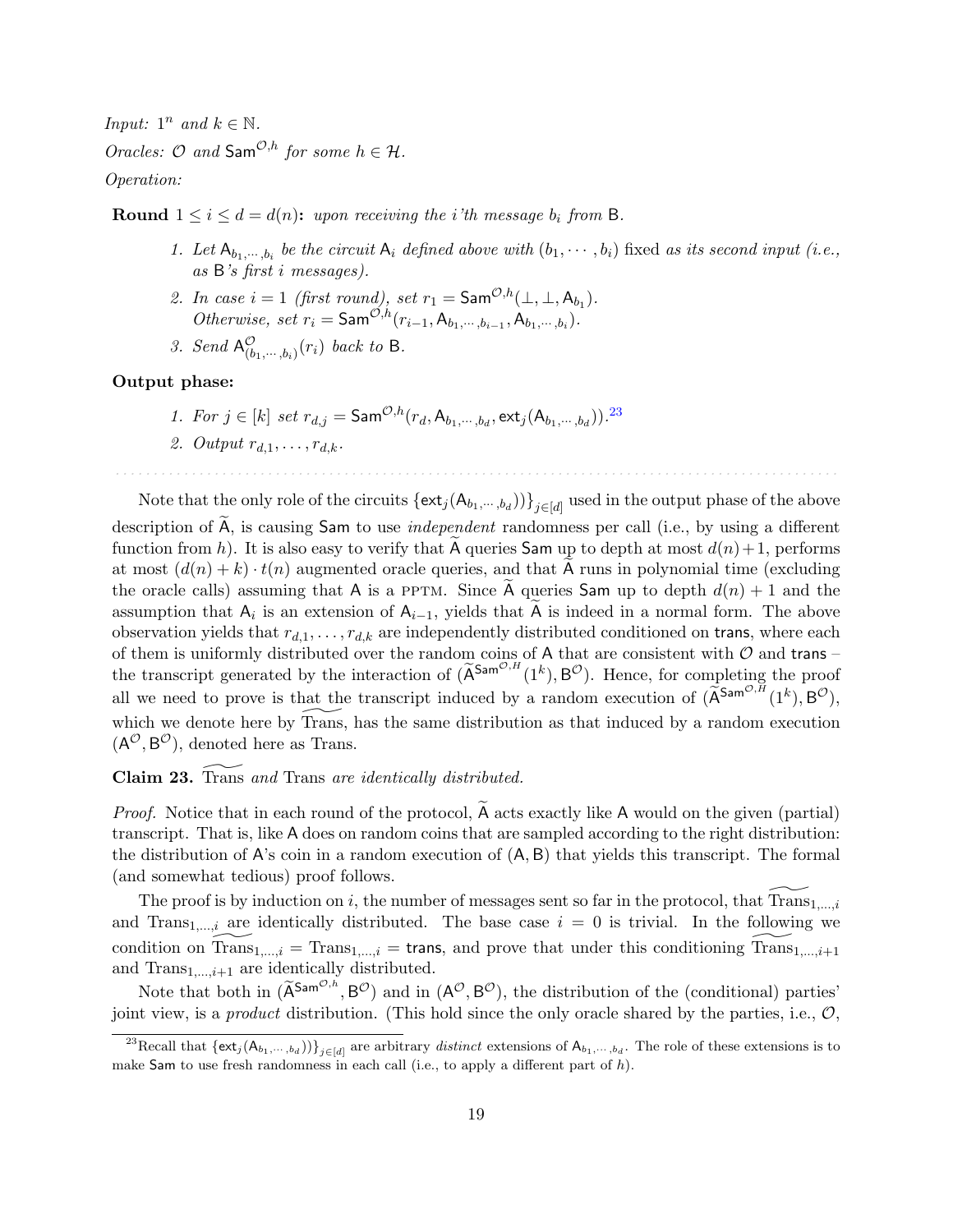is fixed.) In particular, the distribution of B's coins in both protocols is uniform over the possible coins for B that are consistent with  $\mathcal O$  and trans (and the definition of B). Since the next message of a party is a deterministic function of  $\mathcal{O}$ , trans and its random coins, in case the  $i + 1$  message is in B's control, it holds that  $Trans_{1,\ldots,i+1}$  and  $Trans_{1,\ldots,i+1}$  are identically distributed.

The complimentary case, where the  $i + 1$  message is in  $A$ 's or in A's control, is slightly more complicated. Note that the  $i+1$  message sent by A is determined by the value of  $r_{i+1}$ , returned by Sam, exactly in the same way that the  $i + 1$  message sent by A is determined by its random coins  $r_A$ ; in both cases, the same deterministic function is applied to  $\mathcal{O}$ , trans and the coins. We complete the proof showing that  $r_{i+1}$  and  $r_A$  are identically distributed.

Similarly to the coins of B discussed above,  $r_A$  are uniformly distributed over the possible coins for A that are consistent with  $\mathcal O$  and trans (and the definition of A). The value of  $r_{i+1}$  on the other hand, is determined by value of  $H_{q_{i+1}}$ , where  $q_{i+1}$  is the query A makes to Sam in the  $i+1$ round. Since  $H_{q_{i+1}}$  was not queried by Sam in the first i rounds of  $(\widetilde{A}, B)$ , under the above the conditioning  $H_{q_{i+1}}$  is a uniformly chosen permutation over the coins of A. Hence, the definition of Sam yields that, again, under the above conditioning, the coins it returns are uniformly distributed over the coins of A that are consistent with  $\mathcal O$  and trans, yielding that  $r_{i+1}$  and  $r_{\mathsf{A}}$  are identically distributed.  $\square$  $\Box$ 

#### <span id="page-22-0"></span>4.2 Inverting Functions of Short Outputs

In this section we show how to use Sam to invert any function (i.e., deterministic algorithm) with oracle access to a trapdoor permutation oracle, given that the function output is "short". Combined with the results of Section [5,](#page-25-0) this would imply, for instance, that it is impossible to use in a fully black-box manner an *n*-bit one-way function to construct an  $o(n)$ -bit one-way function.<sup>[24](#page-22-1)</sup>

<span id="page-22-2"></span>**Theorem 24.** For every t-query oracle-aided function  $f: \{0,1\}^n \mapsto \{0,1\}^{\ell(n)}$ , there exists a deterministic normal-from algorithm  $\mathsf{Inv}$  such that the following holds for every  $n, k, d \in \mathbb{N}, \varepsilon \in (0, 1]$ and a function  $\mathcal{O}:$  let  $(X_1,\ldots,X_k) = \text{Inv}^{\mathcal{O}, \text{Sam}^{\mathcal{O},H}}(1^n, k, d, \varepsilon, f^{\mathcal{O}}(X)),$  where X and H are uniformly chosen from  ${0,1}^n$  and H respectively, then

- 1.  $Pr[(X_1,\ldots,X_k)=\perp] \leq \varepsilon$ .
- 2. Conditioned on  $(X_1, \ldots, X_k) \neq \perp$ , the variables  $X_1, \ldots, X_k$  are iid over  $(f^{\mathcal{O}})^{-1}(f^{\mathcal{O}}(X)).$
- 3. Inv makes queries of depth at most  $d + 1$ .
- 4. Inv makes at most  $k + d \cdot 2^{\lceil \ell(n)/d \rceil}/\varepsilon$  Sam queries, all on t-query circuits.
- 5. Assuming f is polynomial-time computable, then  $\text{Inv}$  runs in time  $p(n) \cdot (2^{\lceil \ell(n)/d \rceil} + k)$ , for some  $p \in \text{poly}$ .

*Proof.* Fix n, k and  $\mathcal{O}$ . For ease of notation we and omit the security parameter  $1^n$  and assume l is a multiple of d. Let  $v = \ell/d$ , and for  $x \in \{0,1\}^n$  and  $i \in [v]$ , let  $f(x)_{(i)}$  denote the *i*'th block of  $f(x)$ , i.e.,  $f(x)_{(i-1)d+1,\dots, id}$ . For  $i \in [d]$ , let  $f_i$  be the circuit that on input  $x \in \{0,1\}^n$  outputs

<span id="page-22-1"></span><sup>&</sup>lt;sup>24</sup>Note that the following theorem does not stand in contradicting with the one-wayness of a random permutation in the presence of Sam, proved in Section [5.](#page-25-0) The functions in consideration there have long outputs.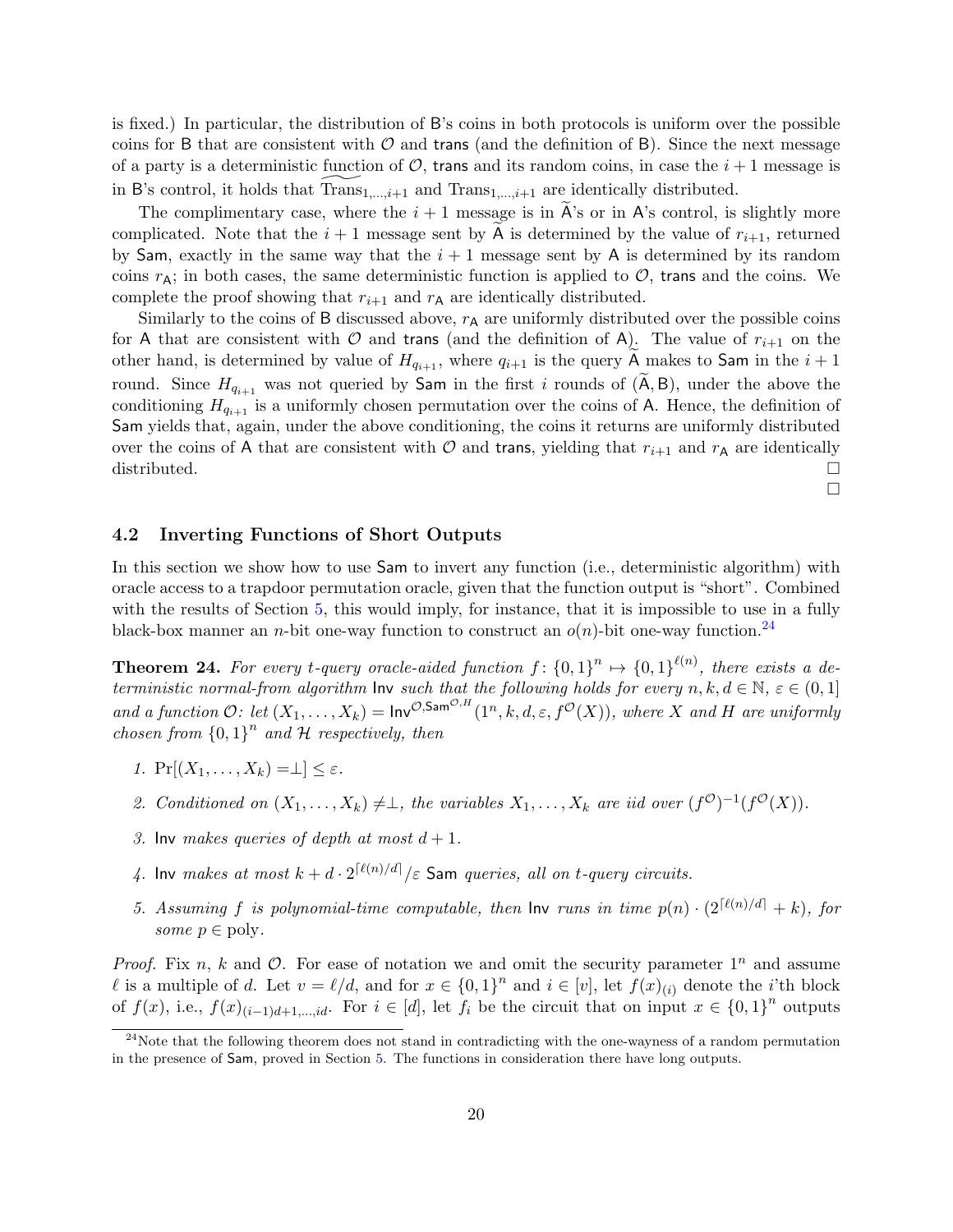$f(x)_{(1)},\ldots,f(x)_{(i)}$ . We invert f on  $y=(y_1,\ldots,y_d)\in (\{0,1\}^v)^d$ , by gradually causing Sam to output  $x_i$  with  $f_i(x_i) = (y_1, \ldots, y_i)$  for  $i = 1$  to d. Doing that for  $i = 1$  is easy: keep calling Sam on input  $(\perp, \perp, f_1)$ , until it returns  $x_1$  with  $f_1(x_1) = y_1$ . Since a call to  $\mathsf{Sam}(\perp, \perp, f_1)$  returns uniform and independent element in  ${0, 1}^n$ , about  $2^v$  Sam calls yield the desired answer. Assuming that we have successfully made Sam to answer on  $(\cdot, \cdot, f_{i-1})$  with  $x_{i-1}$  such that  $f_{i-1}(x_{i-1}) = (y_1, \ldots, y_{i-1}),$ we make Sam answer with  $x_i$  such that  $f_i(x_i) = (y_1, \ldots, y_i)$  using similar means to the ones used to get  $x_i$ ; keep calling Sam on input  $(x_{i-1}, f_{i-1}, f_i)$ , until it returns the right  $x_i$ . As in the first round, about 2<sup>v</sup> Sam calls suffices to get the desired answer. The formal definition of algorithm Inv is given below.

#### Algorithm 25 (Inv).

Input:  $1^n$ ,  $k, d \in \mathbb{N}$ ,  $\varepsilon \in (0, 1]$  and  $y = (y_1, \ldots, y_d) \in (\{0, 1\}^v)^d$ . Oracles:  $\mathcal O$  and  $\mathsf{Sam}^{\mathcal O,h}$ , for some  $h \in \mathcal H$ . Operation:

1. For  $i = 1$  to d do:

Set  $j = 0$ , and do the following loop:

- (a)  $j^{++}$ .
- (b) Let  $x_i = \textsf{Sam}^{\mathcal{O},h}(x_{i-1}, f_{i-1}^*, \textsf{ext}_j(f_i)).$  In the case  $i = 1$ , set  $f_{i-1}^* = x_{i-1} = \perp$ .
- (c) If  $f_i(x_i) = (y_1, \ldots, y_i)$ , set  $f_i^* = \text{ext}_j(f_i)$  and break the inner loop.
- (d) If overall number of Sam calls exceeds  $d \cdot 2^v / \varepsilon$ , return  $\perp$  and abort.
- 2. For  $j = 1$  to  $k$ : set  $x_{d,j} = \textsf{Sam}^{\mathcal{O},h}(x_d, f_d^*, \textsf{ext}_j(f_d^*)).$
- 3. Return  $x_{d,1}, \ldots, x_{d,k}$ .

The second and third properties of Inv immediately follow from the definition of Sam, so the only interesting part is showing that Inv aborts (i.e., outputs  $\perp$ ) with probability at most  $\varepsilon$ . Let Inv be the unbounded version of Inv, i.e., Step  $1.(d)$  is removed. It is clear that Inv's output is identical to that of Inv conditioned on Inv not aborting, and that the probability that Inv aborts is the probability that  $\lim_{n \to \infty}$  make more than  $d \cdot 2^v/\varepsilon$  Sam calls. We show that the expected number of Sam calls made by  $\ln v$  is bounded by  $d \cdot 2^v$ , and proof follows by a Markov bound.

. . . . . . . . . . . . . . . . . . . . . . . . . . . . . . . . . . . . . . . . . . . . . . . . . . . . . . . . . . . . . . . . . . . . . . . . . . . . . . . . . . . . . . . . . . .

We bound the expected number of overall  $Sam$  calls made by  $Inv$  in a single round of  $Step 1$ , and the proof follows by linearity of expectation. Fix a value for  $y_1, \ldots, y_{i-1}$ . Let  $Y = f(X)_{(i)}$ conditioned that  $f_{i-1}(X) = y_1, \ldots, y_{i-1}$ , and let  $Y_j$  be the value of  $f(x_i)_{(i)}$  sampled in the j'th inner loop of a random execution of  $\ln v(k, d, \varepsilon, y_1, \ldots, y_{i-1}, \ldots)$ . If less than j inner loops happen, we let  $Y_i$  be an independent copy of  $Y_1$ . The definition of **Sam** yields that over a random choice of h, the variables  $Y, Y_1, Y_2, \ldots$  are iid over  $\{0, 1\}^v$ . It follows that  $\Pr[Y = Y_j] \ge 2^{-v}$  for every j, and the expected value of the first j with  $Y_j = Y$  is bounded by  $2^v$ . Hence, the expected number of Sam calls made by  $\text{Inv}$  (over the choice of X and h) is bounded by  $d \cdot 2^v$ .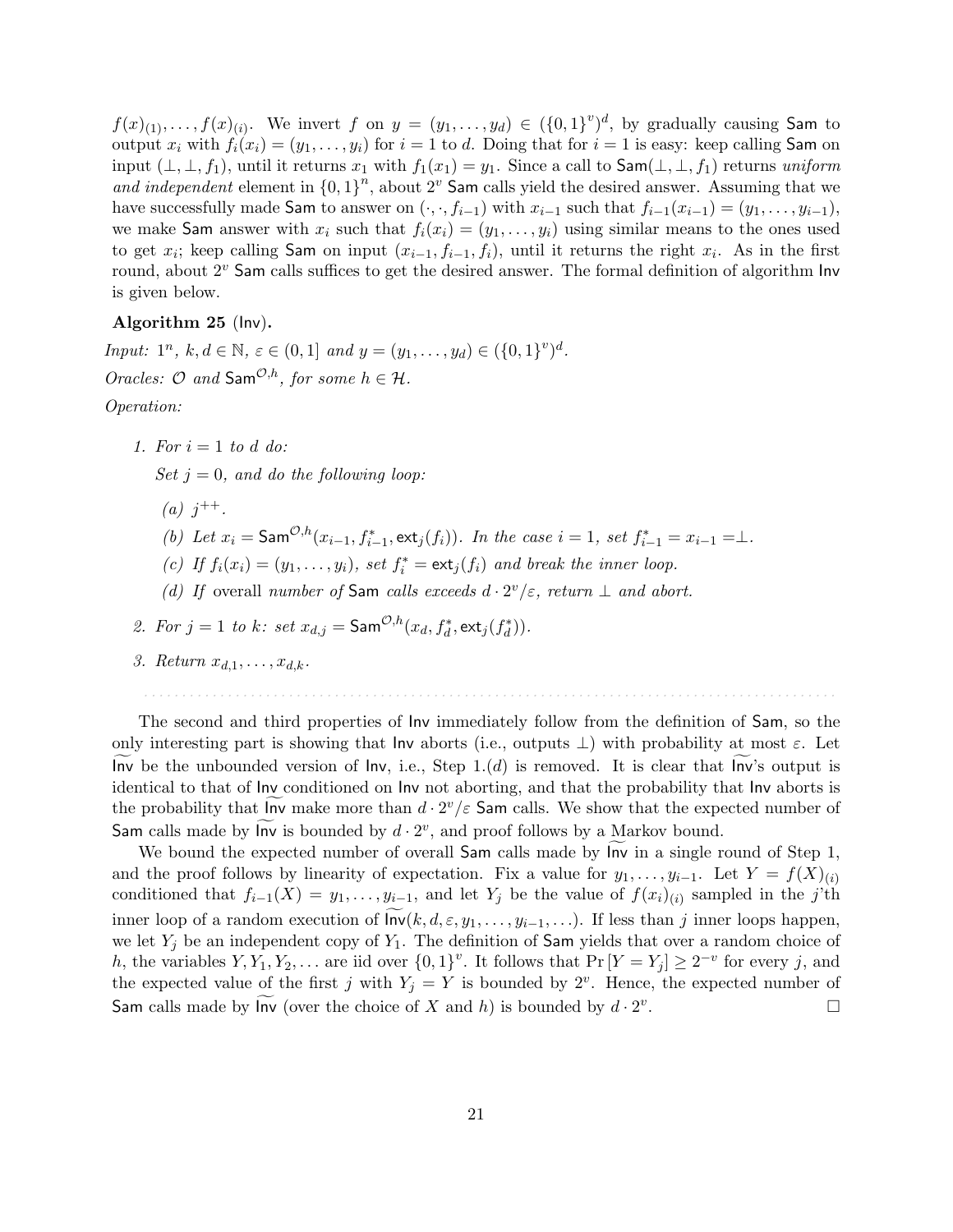#### <span id="page-24-0"></span>4.3 Finding Collisions in Low Communication Complexity Protocols

The following theorems show how to find collision in protocols in which the communication of the "attacking" party is low.

<span id="page-24-1"></span>**Theorem 26.** Let  $\pi = (A, B)$  oracle-aided protocol in which A, on input of length n, makes at most  $t(n)$  oracle-queries and sends at most  $c(n)$  bits. Then there exists a deterministic normalfrom algorithm  $\mathsf{Inv}$  such that the following holds for every  $n, k, d \in \mathbb{N}, \varepsilon \in (0,1]$  and function  $\mathcal{O}$ : let H be uniformly distributed over H and let  $(X_1,\ldots,X_k) = \text{Inv}^{\mathcal{O},\text{Sam}^{\mathcal{O},H}}(1^n,1^k,d,\varepsilon,\text{Trans}),$  where  $\text{Trans} = \langle \pi^{\mathcal{O}} \rangle (1^n) \rangle_{\text{trans}}$ , then

- 1.  $Pr[(X_1,\ldots,X_k)=\perp] \leq \varepsilon$ ,
- 2. Conditioned on  $(X_1, \ldots, X_k) \neq \perp$ , the variables  $X_1, \ldots, X_k$  are iid over the random coins of A that are consistent with Trans.
- 3. Inv makes queries of depth at most  $d+1$ , and
- 4. Inv makes at most  $k + d \cdot 2^{\lceil c(n)/d \rceil} / \varepsilon$  Sam-queries, all on  $t(n)$ -query circuits.
- 5. Assuming that  $\pi$  is polynomial-time computable, then  $\text{Inv}$  runs in time  $p(n) \cdot (2^{|c(n)/d|} + k)$ , for some  $p \in \text{poly}$ .

Remark 27 (Comparing Theorem [26](#page-24-1) to Theorem [21\)](#page-20-1). Both Theorem [21](#page-20-1) and Theorem [26](#page-24-1) are useful for finding collisions in the given protocols. While the attacker of Theorem [21](#page-20-1) never fails, the attacker of Theorem [26](#page-24-1) (who might fail) has the advantage of not using Sam through the execution, but only after it ends. We use this property in Section [6.2](#page-40-0) to rule out constructions of honest-sender low sender-communication commitments from trapdoor functions.

*Proof of Theorem [26.](#page-24-1)* We start by assuming that B is deterministic. Let  $f: \{0,1\}^n \mapsto \{0,1\}^{c(n)}$ map A's random coins to the messages it send to B in  $\pi$ . Consider the algorithm  $\mathsf{Inv}_D$  that on input  $(x,$ trans) returns  $Inv<sub>f</sub>(x, trans<sub>A</sub>)$  (with the same oracles), for  $Inv<sub>f</sub>$  being the inverter Theorem [24](#page-22-2) guarantees for the function f, and trans<sub>A</sub> being A's part in trans. By Theorem [24,](#page-22-2) algorithm  $\ln v_D$ satisfies the first three and fifth properties, stated in the theorem, and makes at most  $k+d \cdot 2^{\lceil c(n)/d \rceil}/\varepsilon$ Sam-queries. Algorithm  $Inv_D$ , however, might apply Sam on circuits of query complexity larger than  $t(n)$  (as they contain the queries made by B).

Consider the following variant of  $\mathsf{Inv}_D$ . For a transcript trans of  $\pi$ , let  $g_{\mathsf{trans}}\colon \{0,1\}^n \mapsto \{0,1\}^{c(n)}$ map A's random coins to the messages it sends to B in  $\pi$ , assuming that B sends A the message it sends in trans. On input  $(x,$  trans), algorithm Inv returns  $\text{Inv}_{g_{trans}}(x, \text{trans}_A)$  (with the same oracles), for Inv<sub>gtrans</sub> being the inverter Theorem [24](#page-22-2) guarantees for the function  $g_{trans}$ , and trans<sub>A</sub> being A's part in trans. The point to notice is that by construction, on the same input and a random choice of h, algorithms Inv and  $\ln v_D$  have exactly the same output distribution. In follows that Inv satisfies all the properties satisfied by  $\mathsf{Inv}_D$ , where by construction, on only invoke Sam on  $t(n)$ -query circuits. Furthermore, since the implementation of Inv in obvious to the definition of B, it has the same success probability also when considering a probabilistic B.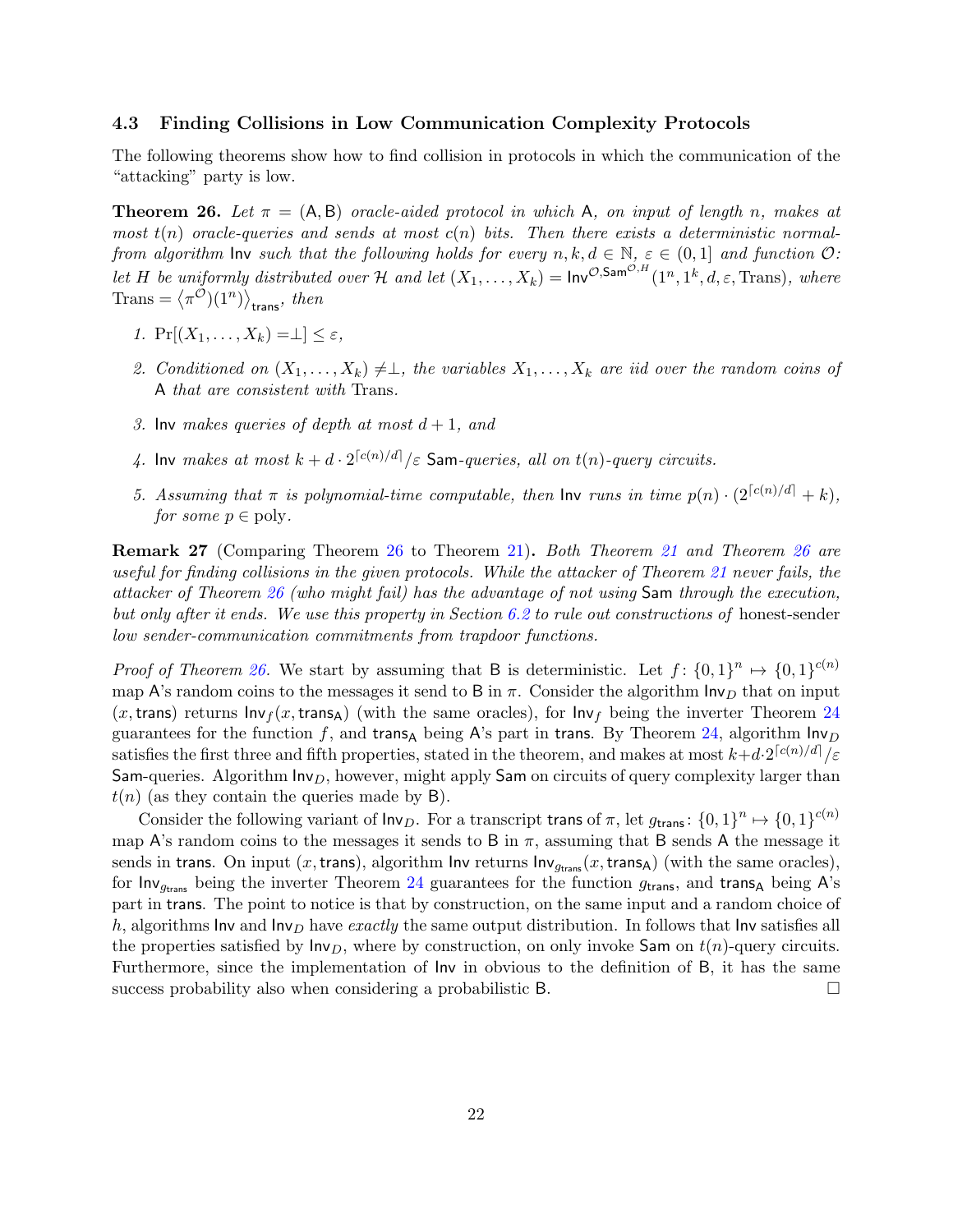# <span id="page-25-0"></span>5 Random Permutations are Hard for Low-Depth Normal-Form Algorithms

In this section we prove that for low-depth normal-from algorithms, Sam is not useful for inverting random permutations and random trapdoor permutations. We start with random permutations, and then extend the result to random trapdoor permutations.

Following [\[18\]](#page-46-7), we state our results in the stronger non-uniform setting. Hence, our goal is to upper bound the success probability of a circuit family having oracle access to Sam in the task of inverting a uniformly chosen permutation  $\pi \in \Pi$  on a uniformly chosen image  $y \in \{0,1\}^n$ . We relate this success probability to the maximal depth of the Sam-queries made by the circuit family and to the augmented query complexity of the family (see Definition [19\)](#page-19-1). We prove the following theorem.

<span id="page-25-3"></span>**Theorem 28.** The following holds for large enough  $n \in \mathbb{N}$ : for every t-augQueries, d-depth, normal-form circuit A such that  $t^{3d+1} < 2^{n/8}$ , it holds that

$$
\Pr_{\substack{\pi \leftarrow \Pi, h \leftarrow \mathcal{H} \\ y \leftarrow \{0,1\}^n}} \left[ \mathsf{A}^{\pi, \mathsf{Sam}^{\pi, h}}(y) = \pi^{-1}(y) \right] \le 2/t.
$$

Before turning to prove Theorem [28,](#page-25-3) we first provide a brief overview of the structure of the proof. Consider a normal-from circuit A trying to invert an input  $y \in \{0,1\}^n$  (i.e., to find  $\pi^{-1}(y)$ ), while having oracle access to both  $\pi$  and Sam. We distinguish between two cases: one in which A obtains information on the value  $\pi^{-1}(y)$  via one of its Sam-queries, and the other in which none of A's Sam-queries provides sufficient information for retrieving  $\pi^{-1}(y)$ . Specifically, we define:

**Definition 29** (Hits). An execution  $A^{\pi, \text{Sam}^{\pi, h}}(y)$  is hitting, denoted by the event  $Hit_{A,\pi,h}(y)$ , if A makes a Sam-query  $q = (\cdot, \mathsf{C}, \cdot)$ , replied with w such that the computation  $\mathsf{C}^{\pi}(w)$  queries  $\pi$  on  $\pi^{-1}(y)$ .

The proof proceeds in two modular parts. In the first part of the proof, we consider the case that the event  $Hit(y) = Hit_{A,\pi,h}(y)$  does not occur, and prove a "reconstruction lemma" that extends an information-theoretic argument of Gennaro and Trevisan [\[16\]](#page-46-0). They showed that if a circuit A manages to invert a permutation  $\pi$  on a relatively large set of images, then this permutation has a rather short representation given A. We generalize their argument to deal with circuits having oracle access to Sam. In this part we do not restrict the depth of A, neither require it to be in a normal form.

<span id="page-25-1"></span>**Lemma 30.** The following holds for large enough  $n \in \mathbb{N}$ : let A be a  $2^{n/5}$ -augQueries circuit, then

$$
\Pr_{\pi \leftarrow \Pi, h \leftarrow \mathcal{H}} \left[ \Pr_{y \leftarrow \{0,1\}^n} \left[ \mathsf{A}^{\pi, \mathsf{Sam}^{\pi, h}}(y) = \pi^{-1}(y) \quad \wedge \neg \mathsf{Hit}_{\mathsf{A}, \pi, h}(y) \right] \ge 2^{-n/5} \right] \le 2^{-2\frac{3n}{5}}
$$

.

Namely in the "non-hitting case", oracle access to Sam does not improve ones chances to invert a random permutation.

<span id="page-25-2"></span>In the second part of the proof, we show that the case where the event  $Hit(y)$  does occur, can be reduced to the case where the event  $Hit(y)$  does not occur. Specifically, given a circuit A that tries to invert a permutation  $\pi$ , we construct a circuit M that succeeds almost as well as A, without M's Sam-queries producing any y-hits. For this part, the query complexity of the circuit, its depth restriction and it being in a normal form, all play an instrumental role.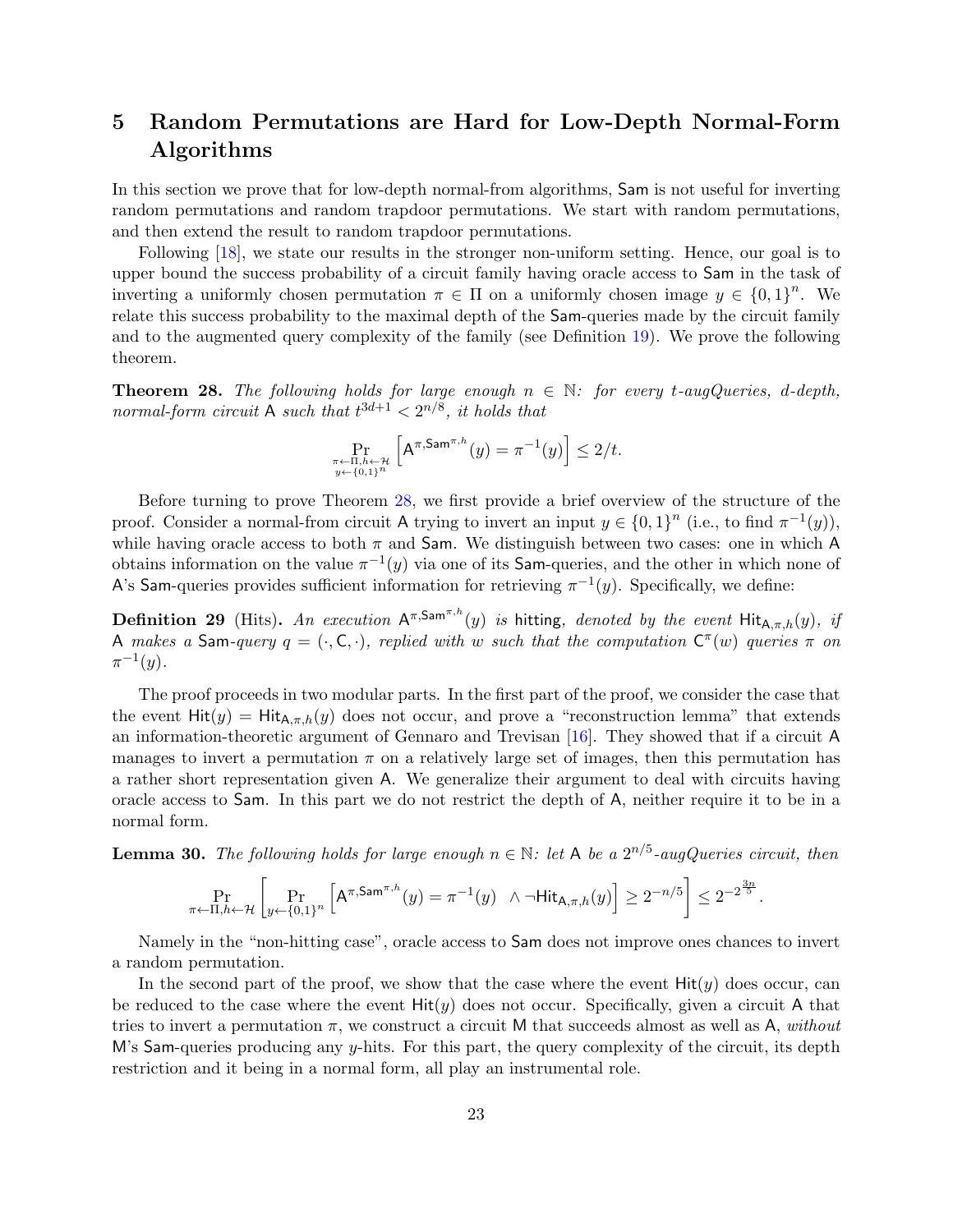**Lemma 31.** For every t-augQueries, d-depth normal-from circuit A there exists a  $2t$ -augQueries circuit M such that the following holds: assuming that

$$
\Pr_{\substack{\pi \leftarrow \Pi, h \leftarrow \mathcal{H} \\ y \leftarrow \{0,1\}^n}} \left[ \mathsf{Hit}_{\mathsf{A},\pi,h}(y) \right] \geq \varepsilon
$$

for  $\varepsilon \in [0, 1/t]$ , then

$$
\Pr_{\substack{\pi \leftarrow \Pi, h \leftarrow \mathcal{H} \\ y \leftarrow \{0,1\}^n}} \left[ \mathsf{M}^{\pi,\mathsf{Sam}^{\pi,h}}(y) = \pi^{-1}(y) \land \neg \mathsf{Hit}_{\mathsf{M},\pi,h}(y) \right] \geq (\varepsilon/2)^{3d+1}.
$$

In what follows we show that Theorem [28](#page-25-3) is a straightforward corollary of Lemmas [30](#page-25-1) and [31.](#page-25-2) In Section [5.1](#page-26-0) we extend our statement to deal with trapdoor permutations. Then, in Sections [5.2](#page-28-0) and [5.3](#page-30-0) we prove Lemmas [30](#page-25-1) and [31,](#page-25-2) respectively.

Proof of Theorem [28.](#page-25-3) Assume towards a contradiction that for infinitely many n's, there exists a *t*-query, *d*-depth normal-from circuit A such that  $t^{3d+1} < 2^{n/8}$  and

$$
\Pr_{\substack{\pi \leftarrow \Pi, h \leftarrow \mathcal{H} \\ y \leftarrow \{0,1\}^n}} \left[ \mathsf{A}^{\pi, \mathsf{Sam}^{\pi, h}}(y) = \pi^{-1}(y) \right] \ge 2/t.
$$

Consider now the circuit  $A'$  that emulates A and makes sure that whenever A inverts  $y$  then the event Hit<sub>A', $\pi$ ,h(y) occurs. Note that A' can be easily implemented based on A by performing two</sub> additional queries to Sam (containing a circuit with a  $\pi$ -gate that has hardwired the output of A). Thus,  $A'$  is a  $(t + 2)$ -query d-depth normal-from circuit, and it holds that

$$
\Pr_{\substack{\pi \leftarrow \Pi, h \leftarrow \mathcal{H} \\ y \leftarrow \{0,1\}^n}} \left[ \mathsf{Hit}_{\mathsf{A}',\pi,h}(y) \right] \ge 2/t.
$$

Lemma [31](#page-25-2) implies that for infinitely many n's there exists an  $(2(t+2) \leq 2^{n/7})$ -augQueries circuit M such that

$$
\Pr_{\substack{\pi \leftarrow \Pi, h \leftarrow \mathcal{H} \\ y \leftarrow \{0,1\}^n}} \left[ \mathsf{M}^{\pi,\mathsf{Sam}^{\pi,h}}(y) = \pi^{-1}(y) \land \neg \mathsf{Hit}_{\mathsf{M},\pi,h}(y) \right] \ge \left(\frac{1}{t}\right)^{3d+1} > \frac{1}{2^{n/8}},
$$

 $9d+1$ 

in contradiction to Lemma [30.](#page-25-1)

#### <span id="page-26-0"></span>5.1 Extension to Trapdoor Permutations

We prove the following theorem:

<span id="page-26-1"></span>**Theorem 32.** For t-augQueries, d-depth normal-form circuit A with  $(3t)^{3d+1} < 2^{n/8}$  and large enough n, it holds that

$$
\alpha := \Pr_{\substack{\tau = (G, F, F^{-1}) \leftarrow T, h \leftarrow \mathcal{H} \\ t d \leftarrow \{0,1\}^n, y \leftarrow \{0,1\}^n}} \left[ \mathsf{A}^{\tau, \mathsf{Sam}^{\tau, h}}(G(td), y) = F^{-1}(td, y) \right] \le 4/t.
$$

Assume A inverts F with probability  $5/t$ . If A queries  $F^{-1}(td, \cdot)$  with probability 2.5/t, then it can be used to invert (the random permutation)  $G$  with this probability, in contradiction to Theorem [28.](#page-25-3) If the latter does not happen, then A inverts F with probability  $2.5/t$  without using  $F^{-1}$ , which is again in contradiction to Theorem [28.](#page-25-3) Formal proof follows.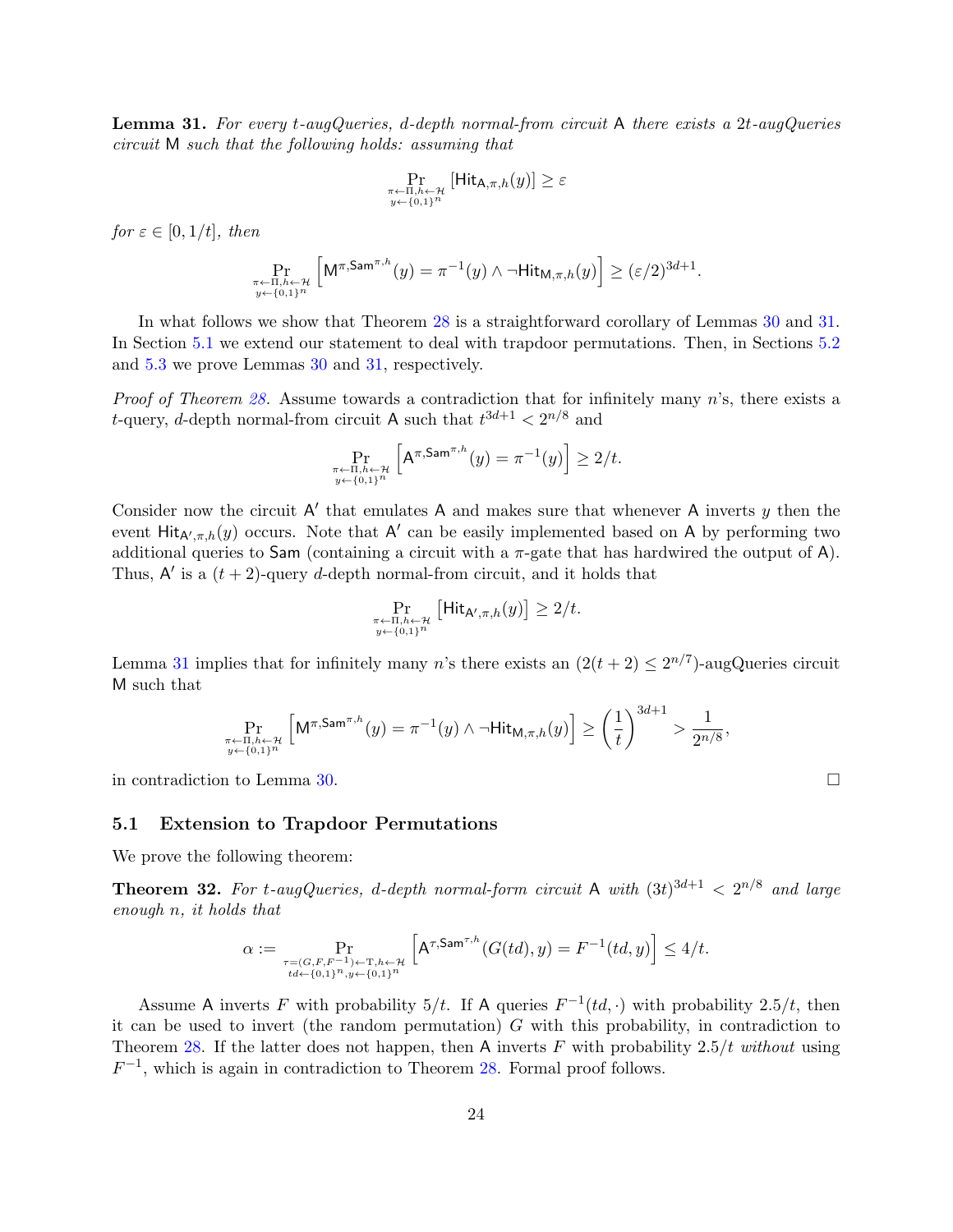*Proof.* Let n be sufficiently large as required for Theorem [28.](#page-25-3) For  $\tau \in T$  and  $td \in \{0,1\}^n$ , let  $\tau_{-td}$ be the variant of  $\tau$  that answers on queries of the form  $F^{-1}(td, \cdot)$  with  $\bot$ . We claim that

$$
\beta := \Pr_{\substack{\tau = (G, F, F^{-1}) \leftarrow T, h \leftarrow H \\ td \leftarrow \{0, 1\}^n, y \leftarrow \{0, 1\}^n}} \left[ A^{\tau_{-td}, \mathsf{Sam}^{\tau_{-td}, h}}(G(td), y) = F^{-1}(td, y) \right] > \alpha - 2/t.
$$
\n(1)

Assuming Equation [\(1\)](#page-27-0) holds, then it still holds for some fixing of G, td and  $\{F_{pk'}\}_{pk'\neq G(tk)}$ . Hence, there exists a t-augQueries, d-depth normal-form circuit B, with the above fixing "hardwired" into it, such that

<span id="page-27-0"></span>
$$
\Pr_{\substack{F_{pk}\leftarrow \Pi, h\leftarrow \mathcal{H}\\y\leftarrow \{0,1\}^n}} \left[\mathsf{B}^{F_{pk}, \mathsf{Sam}^{F_{pk}, h}}(\pi(y)) = (F_{pk})^{-1}(y)\right] > \alpha - 2/t,
$$

and Theorem [28](#page-25-3) yields that  $\alpha \leq 4/t$ .

The rest of the proof is devoted for proving Equation [\(1\)](#page-27-0). The augmented queries made by an algorithm with oracle to Sam, are those queries made by the algorithm directly, plus those queries made by  $C(w)$  and  $C(w')$ , for each query  $w' = \textsf{Sam}(w, C, \cdot)$  made by the algorithm. It is easy to verify that

$$
\Pr_{\substack{\tau = (G, F, F^{-1}) \leftarrow T, h \leftarrow \mathcal{H} \\ t d \leftarrow \{0,1\}^n, y \leftarrow \{0,1\}^n}} \left[ \mathsf{A}^{\tau_{\neg td}, \mathsf{Sam}^{\tau_{\neg td}, h}}(G(td), y) \text{ makes an augmented query } F^{-1}(td, \cdot) \right] \ge \alpha - \beta \tag{2}
$$

For a circuit C and  $pk \in \{0,1\}^n$ , let  $\mathbb{C}^{pk}$  be the variant of C that before each query of the form  $F^{-1}(td, \cdot)$ , it queries G on td, and if the answer is pk, it replies to the query  $F^{-1}$  with ⊥ (without making the call). Let D the variant of  $A^{pk}$  that on input  $(pk, y)$ , replaces each Sam query  $(\cdot, \mathsf{C}, \mathsf{C}_{\text{next}})$  done by  $A^{pk}$ , with the query  $(\cdot, \mathsf{C}^{pk}, \mathsf{C}_{\text{next}}^{pk})$ . That is,  $D^{\tau, \mathsf{Sam}^{\tau, h}}(G(td), y)$  emulates  $A^{\tau_{\neg td}, \mathsf{Sam}^{\tau_{\neg td}, h}}(G(td), y)$ . It follows that

$$
\Pr_{\substack{\tau = (G, F, F^{-1}) \leftarrow T, h \leftarrow \mathcal{H} \\ id \leftarrow \{0,1\}^n, y \leftarrow \{0,1\}^n}} \left[ D^{\tau, \mathsf{Sam}^{\tau, h}}(pk = G(td), y) \text{ makes the augmented query } G(td) \right] \ge \alpha - \beta \tag{3}
$$

Let E be the variant of D, that if one of its augmented queries is of the form  $G(t d') = p k$ , it halts and return  $td'$ . It is clear that

$$
\Pr_{\substack{\tau = (G, F, F^{-1}) \leftarrow T, h \leftarrow \mathcal{H} \\ td \leftarrow \{0,1\}^n, y \leftarrow \{0,1\}^n}} \left[ \mathsf{E}^{\tau, \mathsf{Sam}^{\tau, h}}(pk = G(td), y) = td \right] \ge \alpha - \beta \tag{4}
$$

In particular, there exists a fix value  $(y, F)$  for which the above holds with respect to this fixing.<sup>[25](#page-27-1)</sup> Let I be the function that inverts F given only the public key. That is,  $I(pk, y) = (F_{pk})^{-1}$  (recall that  $F_{pk}(y) = F(pk, y)$ . Let M the variant of E with this fixed value of  $(y, F, I)$  "hardwired" into it that replaces each call  $F^{-1}(td', y')$  made by E, with  $I(G(t d', y'))$ . It is clear that

$$
\Pr_{\substack{G \leftarrow \Pi, h \leftarrow \mathcal{H} \\ t d \leftarrow \{0,1\}^n}} \left[ \mathsf{M}^{G, \mathsf{Sam}^{G, h}}(G(td)) = G^{-1}(td) \right] \ge \alpha - \beta,
$$

and, by inspection, M is a  $3t$ -augQueries, d-depth normal-form circuit. Theorem [28](#page-25-3) yields that  $\alpha - \beta \leq 2/t$ , and Equation [\(1\)](#page-27-0) follows.

<span id="page-27-1"></span> $\frac{25}{3}$ By the definition of T, such fixing does not change the distribution of G (i.e., G is a uniform random permutation giving this fixing).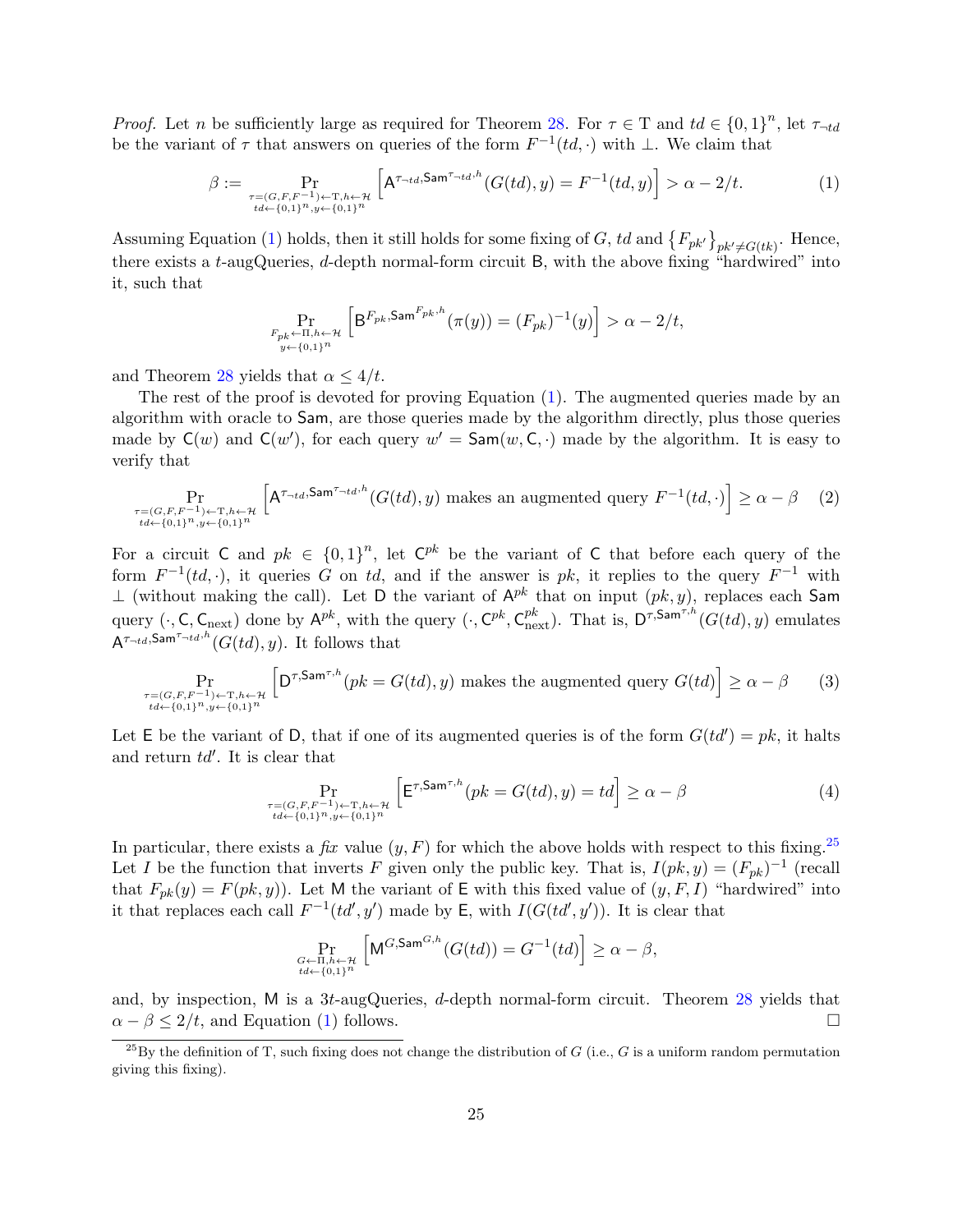#### <span id="page-28-0"></span>5.2 The Reconstruction Lemma — Proving Lemma [30](#page-25-1)

The following extends the reconstruction lemma of Gennaro and Trevisan [\[16\]](#page-46-0). The idea underlying the claim is the following: if a circuit A manages to invert a permutation  $\pi$  on some set, then given the circuit A, the permutation  $\pi$  can be described without specifying its value on a relatively large fraction of this set.

<span id="page-28-1"></span>Claim 33. There exists a deterministic algorithm Decoder such that the following holds for every t-augQueries circuit A,  $\pi \in \Pi$ ,  $h \in \mathcal{H}$  and  $n \in \mathbb{N}$ . Assuming that

$$
\Pr_{y \leftarrow \{0,1\}^n} \left[ \mathsf{A}^{\pi,\mathsf{Sam}^{\pi,h}}(y) = \pi_n^{-1}(y) \land \neg \mathsf{Hit}_{\mathsf{A},\pi,h}(y) \right] \ge \epsilon,
$$

then there exists an  $\left(2\log\binom{2^n}{a}\right)$  $\binom{n}{a}+\log((2^{n}-a)!)\Big)\text{-}bit\text{ string aux, such that Decoder}(\mathsf{aux},\mathsf{A},h,\pi_{-n})=0$  $\pi_n$ , where  $a \geq \epsilon 2^n / (2t)$  and  $\pi_{-n} = {\{\pi_i\}}_{i \in \mathbb{N} \setminus \{n\}}$ .

*Proof.* Denote by  $\mathcal{I} \subseteq \{0,1\}^n$  the set of points  $y \in \{0,1\}^n$  on which  $A^{\pi, \text{Sam}^{\pi, h}}$  successfully inverts  $\pi_n$  with no y-hits. We claim that there exists a relatively large set  $\mathcal{Y} \subseteq \mathcal{I}$ , such that the value of  $\pi_n^{-1}$  on the set Y, is determined by the description of, A, h,  $\pi_{-n}$ , and the set  $\mathcal{Z} = \{(y, \pi_n^{-1}(y)) : y \in \{0,1\}^n \setminus \mathcal{Y}\}.$ 

The set  $Y$  is defined via the following process.

#### Algorithm 34.

Set  $\mathcal{Y} = \emptyset$ , and repeat until  $\mathcal{I} = \emptyset$ :

- 1. Remove the lexicographically smallest element y from  $\mathcal I$  and insert it into  $\mathcal Y$ .
- 2. Let  $\{(w_1, \mathsf{C}_1, \cdot), w'_1, \ldots, (w_t, \mathsf{C}_t, \cdot), w'_t\}$  be the queries made by  $\mathsf{A}^{\pi, \mathsf{Sam}^{\pi, h}}(y)$  to Sam and their answers, and let  $y_1, \ldots, y_t$  be the outputs of the  $\pi_n$ -gates in the computations of  $\mathsf{C}_1^{\pi}(w_1), \mathsf{C}_1^{\pi}(w_1'), \ldots, \mathsf{C}_t^{\pi}(w_t), \mathsf{C}_t^{\pi}(w_t')$  and the outputs of all A's direct queries to  $\pi_n$ . Then, remove  $y_1, \ldots, y_t$  from  $\mathcal{I}$ .

Since at each iteration of the above process one element is inserted into the set  $\mathcal Y$  and at most 2t elements are removed from the set  $\mathcal{I}$ , and since the  $\mathcal{I}$  initially contains at least  $\epsilon 2^n$  elements, when the process terminates we have that

. . . . . . . . . . . . . . . . . . . . . . . . . . . . . . . . . . . . . . . . . . . . . . . . . . . . . . . . . . . . . . . . . . . . . . . . . . . . . . . . . . . . . . . . . . . . . . .

$$
a := |\mathcal{Y}| \ge \epsilon 2^n / 2t \tag{5}
$$

In addition, note that given the set  $\mathcal Y$  and  $\mathcal X = \pi_n^{-1}(\mathcal Y)$ , the set  $\mathcal Z$  can be described using  $\log((2^n |\mathcal{Y}|$ !) bits (by giving the order of the elements of  $\{0,1\}^n \setminus \mathcal{Y}$ , induced by applying  $\pi_n$  on  $\mathcal{X}$ ). It follows that  $\mathcal{Y}$ , can be described by a string aux with

$$
|\mathsf{aux}| \le 2\log\binom{2^n}{a} + \log((2^n - a)!)
$$
\n(6)

We complete the proof by presenting the algorithm Decoder that reconstructs  $\pi_n$  from the description of A, h,  $\pi_{-n}$ ,  $\mathcal Y$  and  $\mathcal Z$ .

#### Algorithm 35 (Decoder).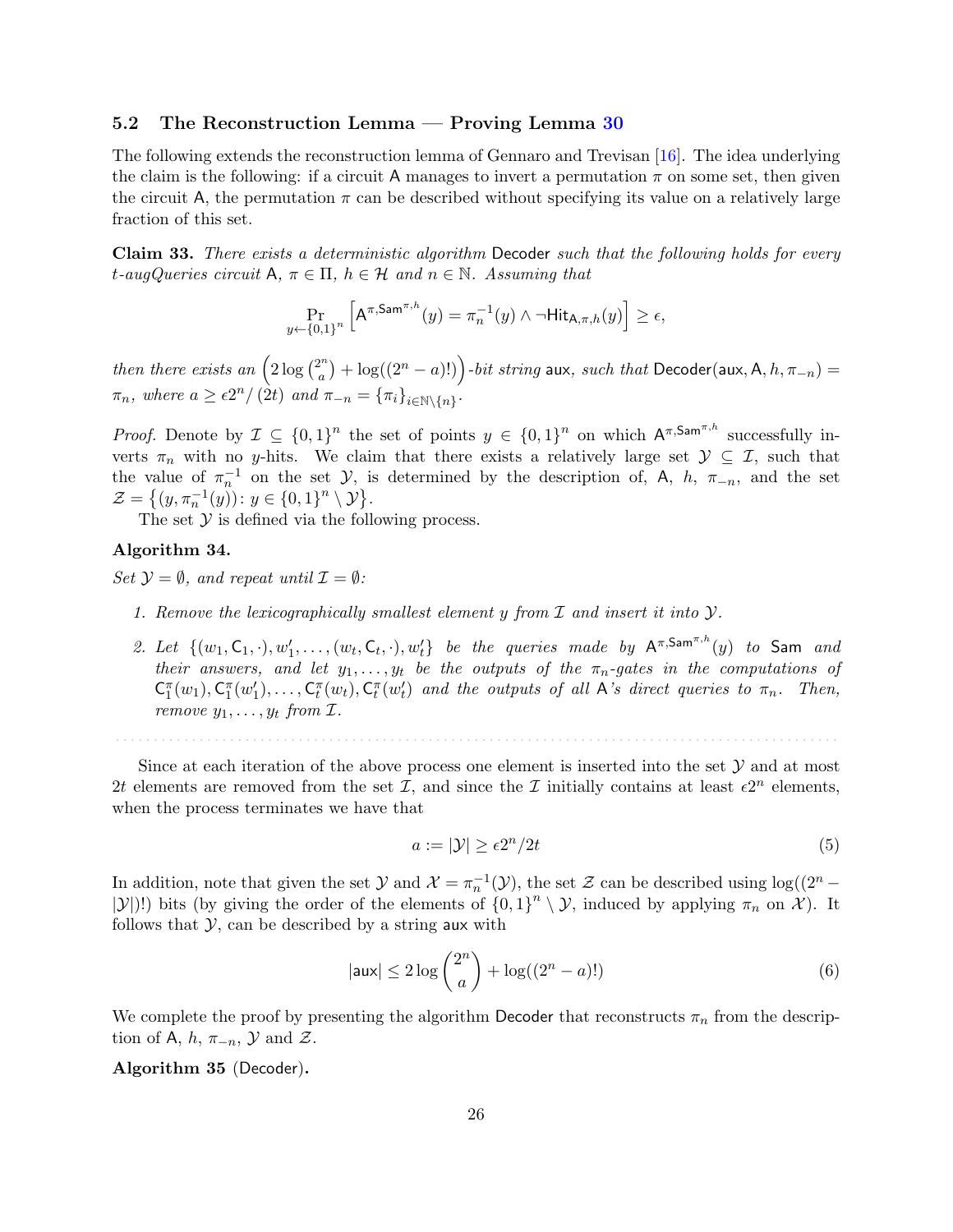Input: The description of A, h,  $\pi_{-n}$ ,  $\mathcal Y$  and  $\mathcal Z$ .

- Operation: For each  $y \in \mathcal{Y}$  taken in lexicographical increasing order:
	- 1. Emulate  $A^{\pi, \text{Sam}^{\pi, h}(y)}$  by answering A's query as follows:
		- (a) On a  $\pi$ -query  $q \in \{0,1\}^*$ :
			- If  $\pi(q)$  is defined by  $\pi_{-n}$ , the set Z or the previously reconstructed values of  $\pi_n$ , answer with this value.
			- Else, halt the emulation and set  $\pi_n^{-1}(y) = q$ .
		- (b) On a Sam-query  $q = (w, C, C_{\text{next}}) \in \mathcal{Q}^{26}$  $q = (w, C, C_{\text{next}}) \in \mathcal{Q}^{26}$  $q = (w, C, C_{\text{next}}) \in \mathcal{Q}^{26}$ 
			- i. If  $C = \perp$  answer with  $h_q(0^m)$ , where m is the input length of  $C_{\text{next}}$ .
			- ii. Else answer with  $h_q(v)$ , where  $v \in \{0,1\}^n$  is the minimal element such that  $C^{\pi}(h_q(v))$ can be evaluated (i.e., all  $\pi_n$ -queries made by C are defined by  $\pi_{-n}$ , the set Z or the previously reconstructed values of  $\pi_n$ ) and its resulting value is  $C^{\pi}(w)$ .
	- 2. If the emulation reached its end and output x, set  $\pi_n^{-1}(y) = x$ .

Assume that Decoder has recontracted  $\pi_n$  correctly for the first k elements of  $\mathcal{Y}$ , we proved that it also does so for the  $(k+1)$  element y of Y. To do that we show that on each query q asked by A during the emulation done by Decoder, either Decoder halts on  $q$  and then  $q = \pi_n^{-1}(y)$ , or Decoder answers q correctly. (Hence, Decoder sets the right value for  $\pi_n^{-1}(y)$ ).

. . . . . . . . . . . . . . . . . . . . . . . . . . . . . . . . . . . . . . . . . . . . . . . . . . . . . . . . . . . . . . . . . . . . . . . . . . . . . . . . . . . . . . . . . . . . . . .

We first handle the case that  $q$  is a  $\pi$ -query. It is easy to verify that Decoder answers correctly in case it does not halt. If halting, it must be the case that  $q \in \pi_n^{-1}(\mathcal{Y})$  and  $\pi_n(q) \geq_{\text{lex}} y$  (otherwise,  $\pi_n(q)$  would have been previously constructed). On the other hand, the definition of Y yields that  $\pi_n(q) \leq_{\text{lex}} y$  (otherwise,  $(\pi_n(q), q)$  would have added to  $\mathcal{Z}$ ), yielding that  $q = \pi_n^{-1}(y)$ .

In case q is a Sam-query  $(w, C, C_{\text{next}}) \in \mathcal{Q}$ , we assume without loss of generality that  $C \neq \perp$  (the case  $C = \perp$  is clear), and show that Decoder returns  $h_q(v)$  for the lexicographically smallest v such that  $C^{\pi}(h(v)) = C^{\pi}(w)$  (hence, it answers correctly). Let  $v_0$  be this minimal v. It is sufficient to show that Decoder has enough information to evaluate  $C^{\pi}(h_q(v_0))$ . Indeed, since no y-hit happens in the computation of  $A^{\pi, \textsf{Sam}^{\pi, h}}(y)$ , the evaluation of  $C^{\pi}(h_q(v_0))$  does not query  $\pi_n$  on  $\pi_n^{-1}(y)$ . Hence, the definition of  $\mathcal Y$  guarantees that the answers to all queries asked by  $C^{\pi}(h_q(v_0))$  are described in  $Z$ , or were previously reconstructed during the emulation of Decoder.

Now we are able to prove the following lemma, which (by holding for any  $fix$  choice of  $\pi_{-n}$  and h) is a stronger form of Lemma  $30$ .

**Lemma 36.** The following holds for all sufficiently large  $n, \pi_{-n} = \{\pi_i \in \Pi_i\}_{i \in \mathbb{N}\setminus\{n\}}, h \in \mathcal{H}$  and  $2^{n/5}$ -augQueries circuit A:

$$
\Pr_{\pi_n \leftarrow \Pi_n} \left[ \Pr_{y \leftarrow \{0,1\}^n} \left[ A^{\pi, \mathsf{Sam}^{\pi, h}}(y) = \pi_n^{-1}(y) \ \wedge \neg \mathsf{Hit}_{\mathsf{A}, \pi, h}(y) \right] \ge 2^{-n/5} \right] \le 2^{-2\frac{3n}{5}}.
$$

<span id="page-29-0"></span><sup>&</sup>lt;sup>26</sup>We assume without loss of generality that A's Sam-queries are always in Q, since it can answer other Sam-queries (i.e., not in  $\mathcal{Q}$ ) by itself (by answering  $\perp$ ).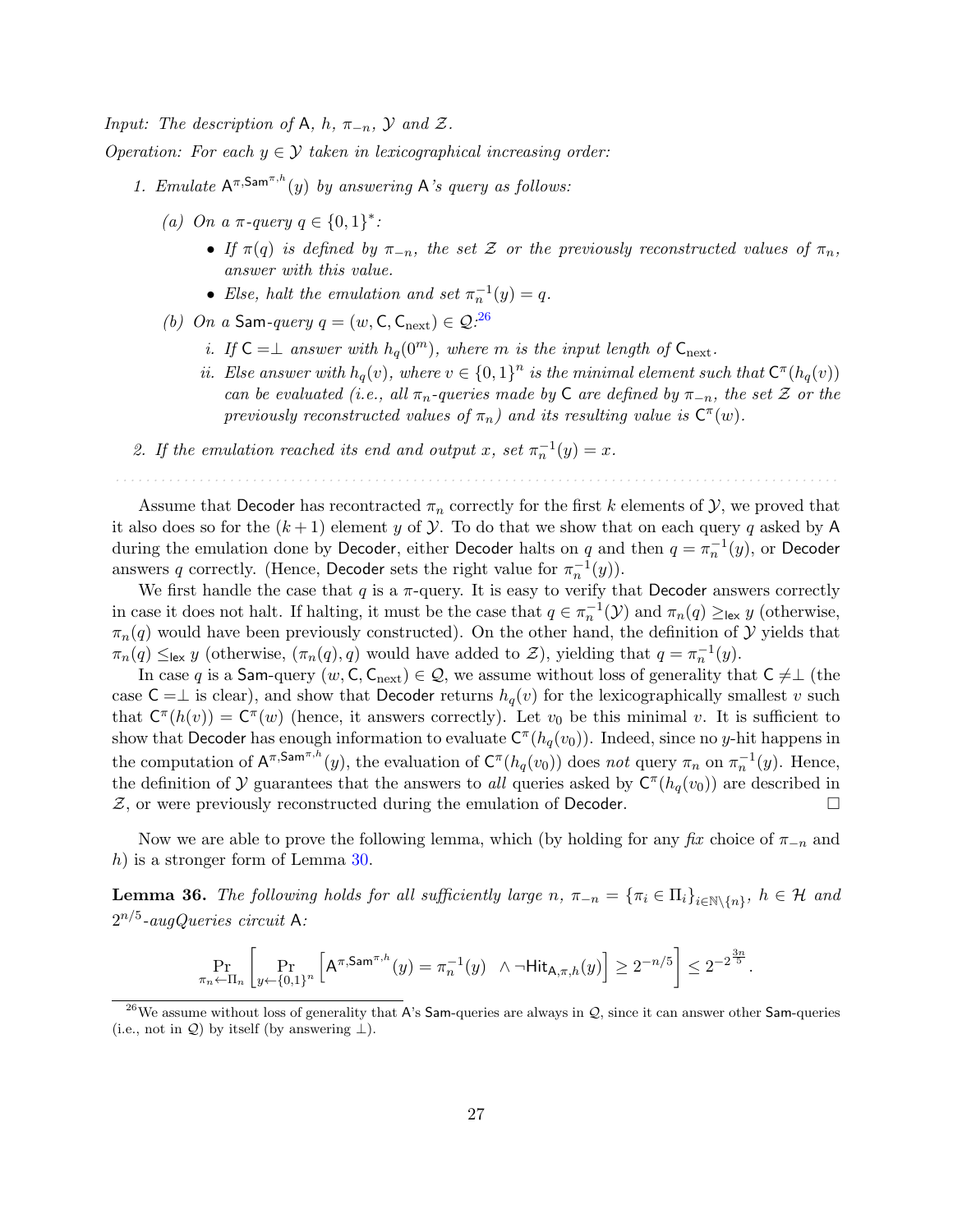*Proof.* Claim [33](#page-28-1) implies that the fraction of permutations  $\pi_n \in \Pi_n$  for which

$$
\Pr_{y \leftarrow \{0,1\}^n} \left[ A^{\pi, \text{Sam}^{\pi, h}}(y) = \pi_n^{-1}(y) \quad \wedge \, \neg \text{Hit}_{A, \pi, h}(y) \right] \ge 2^{-n/5} \tag{7}
$$

is at most  $\alpha = \frac{\binom{2^n}{a}}{a}$  $\frac{a^{n}}{a}$ )<sup>2</sup>(2<sup>n</sup>-a)! =  $\frac{a}{a}$  $\binom{2^n}{a}$  $\frac{a}{a!}$ , for  $a \geq 2^{-n/5} \cdot 2^n/(2 \cdot 2^{n/5}) = 2^{\frac{3n}{5}}/2$ . Using the inequalities  $a! \geq (a/e)^a$  and  $\binom{2^n}{a}$  $\binom{2^n}{a} \leq (2^n e/a)^a$ , it holds that  $\alpha \leq \left(\frac{2^n e^2}{a^2}\right)$  $\left(\frac{n_e^2}{a^2}\right)^a \leq \left(\frac{4e^2}{2^{n/3}}\right)$  $\frac{4e^2}{2^{n/5}}$  $\Big)^a \leq 2^{-a}$  for sufficiently large n.

#### <span id="page-30-0"></span>5.3 Avoiding y-Hits by Sam – Proving Lemma [31](#page-25-2)

Fix  $n \in \mathbb{N}$  and a t-augQueries, d-depth normal-from circuit A such that

<span id="page-30-3"></span><span id="page-30-2"></span>
$$
\Pr_{\substack{\pi \leftarrow \Pi, h \leftarrow \mathcal{H} \\ y \leftarrow \{0,1\}^n}} \left[\mathsf{Hit}_{\mathsf{A},\pi,h}(y)\right] \ge \varepsilon \tag{8}
$$

for  $\varepsilon \in [0, 1/t]$ . We prove Lemma [31](#page-25-2) by presenting a 2t-augQueries, d-depth normal-from circuit M, with

$$
\Pr_{\substack{\pi \leftarrow \Pi, h \leftarrow \mathcal{H} \\ y \leftarrow \{0,1\}^n}} \left[ \mathsf{M}^{\pi, \mathsf{Sam}^{\pi, h}}(y) = \pi^{-1}(y) \land \neg \mathsf{Hit}_{\mathsf{M}, \pi, h}(y) \right] \ge (\varepsilon/2)^{3d+1} \tag{9}
$$

Let  $q = (w, \mathsf{C}, \cdot)$  be a Sam-query asked in  $\mathsf{A}^{\mathsf{Sam}^{\pi,h}}(y)$  that produces a y-hit (i.e.,  $\mathsf{C}^{\pi}(\mathsf{Sam}^{\pi,h}(q))$ queries  $\pi$  on  $\pi^{-1}(y)$ ). Since A is in a normal form, *previously* to asking q it made a Sam-query  $q' = (., \cdot, C)$ , and answered by w. The main observation (see Sections [5.3.1](#page-31-0) and [5.3.2\)](#page-36-0) is that, with high probability,  $C^{\pi}(w)$  also queries  $\pi$  on  $\pi^{-1}(y)$ . This suggests the following circuit for inverting random permutations with no hits.

#### Algorithm 37 (M).

*Input:*  $y \in \{0, 1\}^n$ . Oracle:  $\pi \in \Pi$  and  $\mathsf{Sam} = \mathsf{Sam}^{\pi,h}$  for some  $h \in \mathcal{H}$ .

#### Operation:

1. Emulate  $A^{\pi, \text{Sam}^{\pi, h}}(y)$  while adding the following check each Sam-query  $(\cdot, \cdot, C_{\text{next}})$  that A makes that answered with w:

If  $C_{\text{next}}^{\pi}(w)$  queries  $\pi$  on  $x = \pi^{-1}(y)$ , return x and halt.

2. Return ⊥.

The rest of the proof is devoted for proving that Equation [\(9\)](#page-30-2) holds for the above definition of M. The heart of the proof lies in the following lemma.

. . . . . . . . . . . . . . . . . . . . . . . . . . . . . . . . . . . . . . . . . . . . . . . . . . . . . . . . . . . . . . . . . . . . . . . . . . . . . . . . . . . . . . . . . . . . . . .

<span id="page-30-1"></span>**Lemma 38.** The following holds for every  $\pi \in \Pi$  and  $y \in \{0,1\}^n$ . Assume that

$$
\Pr_{h \leftarrow \mathcal{H}} \left[ \text{Hit}_{\mathsf{A}, \pi, h}(y) \right] \ge \delta \tag{10}
$$

for  $\delta \in [0, 1/t]$ , then

$$
\Pr_{h \leftarrow \mathcal{H}} \left[ \mathsf{M}^{\pi,\mathsf{Sam}^{\pi,h}}(y) = \pi^{-1}(y) \land \neg \mathsf{Hit}_{\mathsf{M},\pi,h}(y) \right] \geq \delta^{3d}.
$$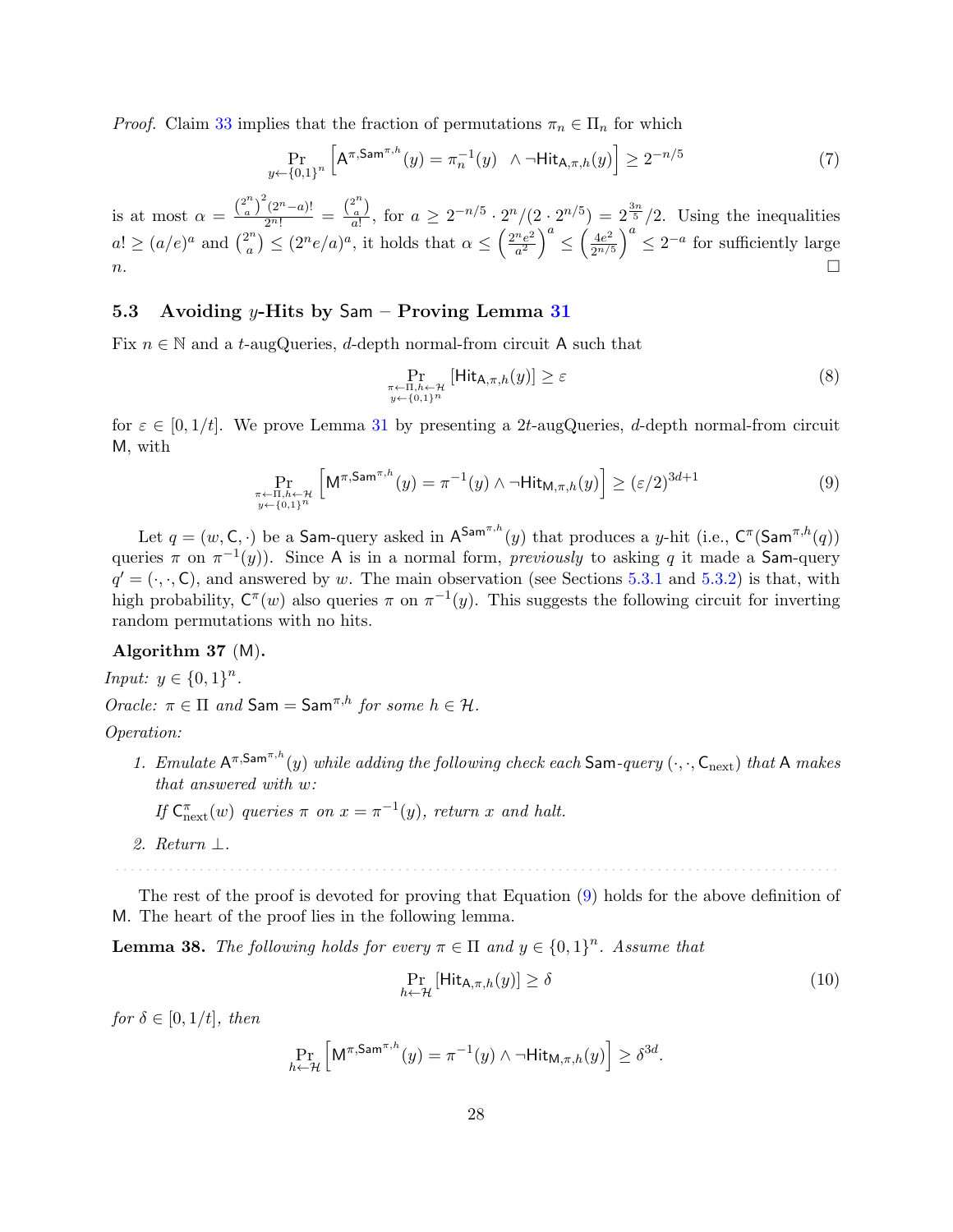We prove Lemma [38](#page-30-1) in the next section, but first let us use it for concluding the proof Lemma [31.](#page-25-2)

Proof of Lemma [31.](#page-25-2) Let  $T = \{(y, \pi) \in \{0,1\}^n \times \Pi: \Pr_{h \leftarrow H}[\mathsf{A}^{\pi, \mathsf{Sam}^{\pi, h}}(y) = \pi^{-1}(y) \wedge \mathsf{Hit}_{\mathsf{A}, \pi, h}(y)] \geq$  $\varepsilon/2$ . The assumed success probability of A (as stated in Equation [\(8\)](#page-30-3)) together with a simple averaging argument, yield that

$$
\Pr_{y \leftarrow \{0,1\}^n, \pi \leftarrow \Pi} \left[ (y, \pi) \in T \right] \ge \varepsilon / 2 \tag{11}
$$

Hence, by Lemma [38](#page-30-1)

$$
\Pr_{h \leftarrow \mathcal{H}} \left[ \mathsf{M}^{\pi, \mathsf{Sam}^{\pi, h}}(y) = \pi^{-1}(y) \land \neg \mathsf{Hit}_{\mathsf{M}, \pi, h}(y) \right] \ge (\varepsilon/2)^{3d}
$$

for every  $(y, \pi) \in T$ . We conclude that

$$
\Pr_{\substack{\pi \leftarrow \Pi, h \leftarrow \mathcal{H} \\ y \leftarrow \{0,1\}^n}} \left[ \mathsf{M}^{\pi, \mathsf{Sam}^{\pi, h}}(y) = \pi^{-1}(y) \land \neg \mathsf{Hit}_{\mathsf{M}, \pi, h}(y) \right] \n\ge \Pr_{\pi \leftarrow \Pi, y \leftarrow \{0,1\}^n} \left[ (y, \pi) \in T \right] \cdot \Pr_{\substack{\pi \leftarrow \Pi, h \leftarrow \mathcal{H} \\ y \leftarrow \{0,1\}^n}} \left[ \mathsf{M}^{\pi, \mathsf{Sam}^{\pi, h}}(y) = \pi^{-1}(y) \land \neg \mathsf{Hit}_{\mathsf{M}, \pi, h}(y) \mid (y, \pi) \in T \right] \n\ge \varepsilon/2 \cdot (\varepsilon/2)^{3d} = (\varepsilon/2)^{3d+1}.
$$

<span id="page-31-3"></span>

#### <span id="page-31-0"></span>5.3.1 Proving Lemma  $38$  – The Single-Path Case

In this section we prove Lemma [38](#page-30-1) for a simplified case that captures the main difficulties of the proof. The extension for the general case is given in Section [5.3.2.](#page-36-0) In this simplified case A queries Sam on exactly d queries that lie along a single path  $-$  A queries Sam with  $q_1, \ldots, q_d$  satisfying  $p(q_i) = q_{i-1}$  for every  $2 \leq i \leq d$  (i.e.,  $q_i = (w_i, \mathsf{C}_i, \mathsf{C}_{\text{next},i})$  implies that  $w_i$  is Sam's answer on  $q_{i-1} = (\cdot, \cdot, \mathsf{C}_i).$ 

In the following we fix  $y \in \{0,1\}^n$ ,  $\pi \in \Pi$  and  $\delta \in [0,1/t]$  such that

$$
\Pr_{h \leftarrow \mathcal{H}} \left[ \mathsf{Hit} := \mathsf{Hit}_{\mathsf{A}, \pi, h}(y) \right] \ge \delta. \tag{12}
$$

We let hit( $C, w$ ), for circuit C and string w, be the event that  $C(w)$  queries  $\pi$  on  $\pi^{-1}(y)$  (hereafter,  $C(x)$  stands for  $C^{\pi}(x)$ , and use the following random variables.

Definition 39. The following random variables are defined with respect to a random execution of  $A^{\pi,\mathsf{Sam}^{\pi,H}}(y)$ , where H is uniformly drawn from  $\mathcal{H}^{.27}$  $\mathcal{H}^{.27}$  $\mathcal{H}^{.27}$ 

- $Q_1 = (W_1 = \perp, C_1 = \perp, C_2), Q_2 = (W_2, C_2, C_3), \ldots, Q_d = (W_d, C_d, \cdot)$  denote A's queries to  $\mathsf{Sam.}^{28}$  $\mathsf{Sam.}^{28}$  $\mathsf{Sam.}^{28}$
- Hit<sub>i</sub>, for  $i \in [d]$ , is the event  $\mathrm{hit}(\mathsf{C}_i, W_{i+1})$ , letting  $\mathrm{hit}(\bot, \cdot) = \emptyset$ , and let  $\mathrm{Hit}_{\leq i} := \bigcup_{j \in [i]} \mathrm{Hit}_j$ . (*Note that*  $Hit = Hit_{\le d}$ .)

<span id="page-31-2"></span><span id="page-31-1"></span><sup>&</sup>lt;sup>27</sup>Since A is a circuit, and hence deterministic, these random variables are functions of  $H$ .

<sup>&</sup>lt;sup>28</sup>Our simplifying assumption yields that A's queries are indeed of the above structure, and that  $W_{i+1}$  is  $\mathsf{Sam's}$ answer on  $Q_i$  for every  $i \in [d-1]$ . In particular, it holds that  $Q_1, \ldots, Q_i$  are determined by  $W_1, \ldots, W_i$  and  $C_1, \ldots, C_i$ .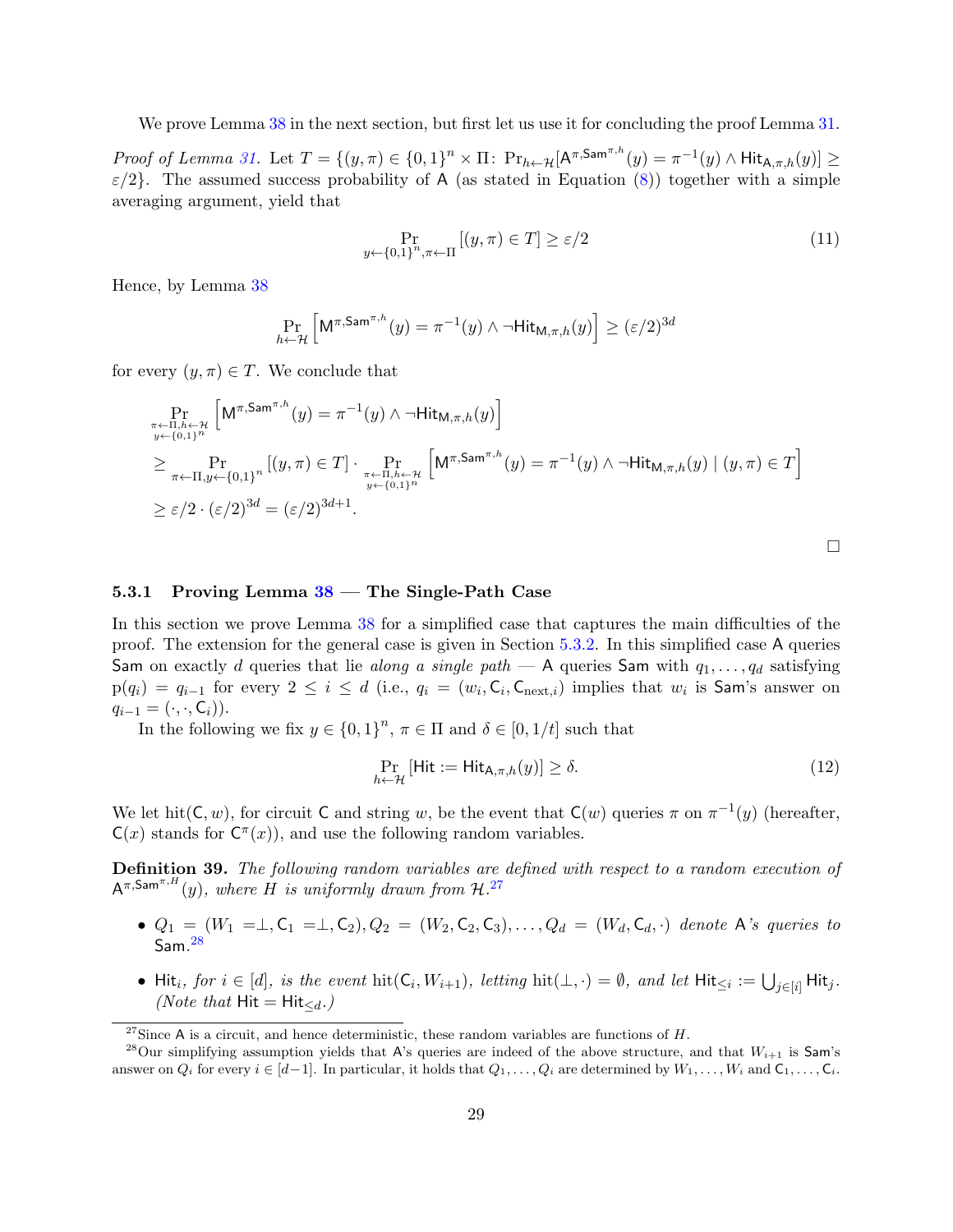- $D_i$ , for  $i \in [d]$ , is the distribution of Sam's answer on the i'th query  $Q_i D_1$  is the uniform distribution over  $\{0,1\}^m$ , and for  $2 \leq i \leq d$ ,  $D_i$  is the uniform distribution over the set  $C_i^{-1}(C_i(W_i)).$
- $\alpha_0 = \alpha_1 = 0$ , and for  $2 \leq i \leq d$  let  $\alpha_i = \Pr_{w \leftarrow D_i}[\text{hit}(\mathsf{C}_i, w)].$
- $\alpha$ -Jump<sub>i</sub>, for  $i \in [d]$ , is the event  $\alpha_i > \max\left\{\frac{8}{\delta^2}\right\}$  $\frac{8}{\delta^2} \cdot \alpha_{i-1}, (\frac{\delta^2}{8}$  $\left\{ \frac{\delta^2}{8}\right\}^{d+1}\Big\}$ .  $\alpha\text{-Jump}_{\leq i}:=\bigcup_{j\in [i]}\alpha\text{-Jump}_j$ and  $\alpha$ -Jump :=  $\alpha$ -Jump<sub> $\leq d$ </sub>.

It is instructive to view the interaction between A and Sam as a d round game, where in the i'th round A chooses a query  $Q_i$ , and the oracle Sam samples  $W_{i+1}$  from the distribution  $D_i$ . The goal of the circuit A in this game is to cause  $\text{hit}(\mathsf{C}_i, W_{i+1})$  (i.e., causing the event Hit to happen).

By Equation [\(12\)](#page-31-3), A produces a y-hit (i.e., causing the event Hit) with probability at least  $\delta$ . and therefore wins the game with at least this probability. Our first observation is that the latter induces that the event  $\alpha$ -Jump occurs with probability at least  $\delta/2$ . Intuitively, in case  $\alpha$ -Jump does not occur, then the  $\alpha_i$ 's are too small in order to produce a y-hit with noticeable probability.

#### <span id="page-32-0"></span>Claim 40.  $Pr[\alpha\text{-Jump}] > \delta/2$ .

The proof of Claim [40](#page-32-0) immediately follows from the next observation.

<span id="page-32-1"></span>**Claim 41.** Pr  $\left[\exists i \in [d]: \mathsf{Hit}_{\leq i} \wedge \neg \alpha \text{-Jump}_{\leq i}\right] \leq \delta^5/512.$ 

Namely, we expect no hit unless a jump has previously occurred.

*Proof of Claim [41.](#page-32-1)* We prove that

$$
\Pr[\text{Hit}_i \mid \neg \alpha \text{-Jump}_{\leq i}] \leq \frac{1}{d} \cdot \frac{\delta^5}{512} \tag{13}
$$

for every  $2 \leq i \leq d$ , and the proof of the Claim [41](#page-32-1) follows by union bound.

Assuming  $\{\neg \alpha\text{-Jump}_{\leq i}\},\$  we first show that

<span id="page-32-2"></span>
$$
\alpha_j \le \left(\frac{\delta^2}{8}\right)^{d-j+3} \tag{14}
$$

for every  $2 \leq j \leq i$ . For  $j = 2$  compute

$$
\alpha_2 \le \max\left\{\frac{8}{\delta^2} \cdot \alpha_1, \left(\frac{\delta^2}{8}\right)^{d+1}\right\} = \max\left\{\frac{8}{\delta^2} \cdot 0, \left(\frac{\delta^2}{8}\right)^{d+1}\right\} = \left(\frac{\delta^2}{8}\right)^{d-2+3},\tag{15}
$$

where the inequality holds since we assume  $\neg \alpha$ -Jump<sub> $\leq i$ </sub>. Assuming Equation [\(14\)](#page-32-2) holds for 2  $\leq$  $j-1 \leq i-1$ , compute

$$
\alpha_j \le \max\left\{\frac{8}{\delta^2} \cdot \alpha_{j-1}, \left(\frac{\delta^2}{8}\right)^{d+1}\right\}
$$
  

$$
\le \max\left\{\frac{8}{\delta^2} \cdot \left(\frac{\delta^2}{8}\right)^{d-j+4}, \left(\frac{\delta^2}{8}\right)^{d+1}\right\}
$$
  

$$
= \left(\frac{\delta^2}{8}\right)^{d-j+3}
$$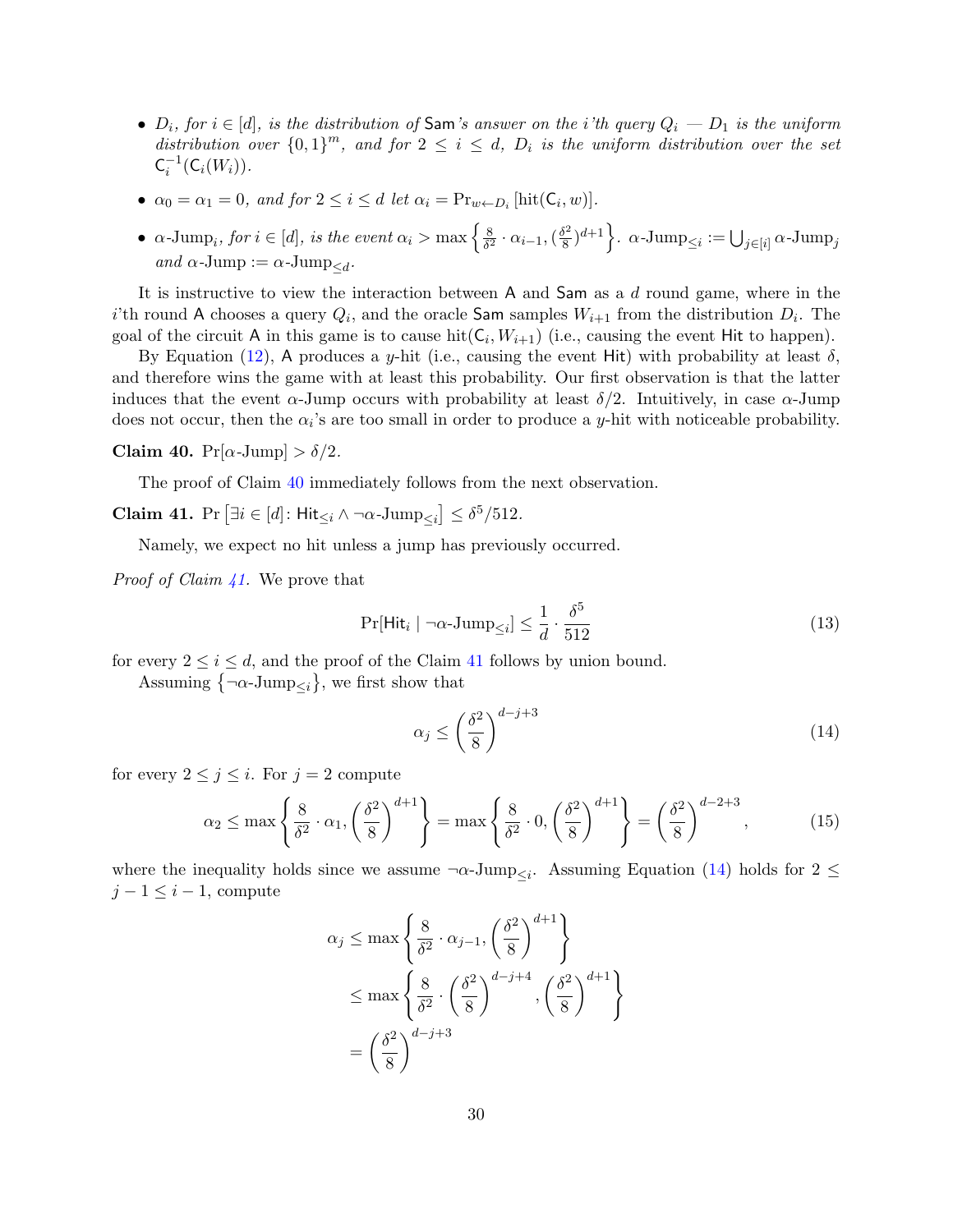proving Equation [\(14\)](#page-32-2). The first inequality holds since we assume  $\neg \alpha$ -Jump<sub> $\leq i$ </sub>, and the second one by the induction hypothesis. It follows that

$$
\Pr[\mathsf{Hit}_i \mid \neg \alpha\text{-Jump}_{\leq i}] \leq \left(\frac{\delta^2}{8}\right)^3 \leq \frac{1}{d} \cdot \frac{\delta^5}{512},
$$

where the last inequality holds since (by the statement of the lemma)  $\delta \leq 1/t \leq 1/d$ .

Given the above, the proof of Claim [40](#page-32-0) is immediate.

Proof of Claim [40.](#page-32-0) Compute

$$
Pr[\alpha\text{-Jump}] \ge Pr[\text{Hit}] - Pr[\text{Hit} \land \neg \alpha\text{-Jump}]
$$

$$
\ge \delta - \delta^5 / 512 > \delta / 2,
$$

where the second inequality follows by Claim [41.](#page-32-1)  $\Box$ 

Consider M's point of view in the aforementioned game. Recall that following each query  $Q_i = (W_i, \mathsf{C}_i, \mathsf{C}_{i+1}),$  the circuit M evaluates  $\mathsf{C}_{i+1}(W_{i+1}),$  and if a  $\pi$ -gate in this computation has input  $\pi^{-1}(y)$ , then M outputs  $\pi^{-1}(y)$  and halts. Algorithm M "wins" the game (i.e., inverts  $\pi$  with no hit), if it manages to retrieve  $\pi^{-1}(y)$  before A produces any y-hits. Let  $\beta_i$  be the probability that M outputs  $\pi^{-1}(y)$  and halts after query  $q_i$ .

**Definition 42.** For  $i \in [d]$  let  $\beta_i = \Pr_{w \leftarrow D_i} [\text{hit}(\mathsf{C}_{i+1}, w)].$ 

The game between A and M can be now described as follows: in the  $i$ 'th round, A chooses a query  $q_i$ , which determines  $\beta_i$ , and Sam samples  $w_{i+1}$ , which determines  $\alpha_{i+1}$ . If  $q_i$  implies "high"  $\beta_i$ , then M has high probability in winning the game (i.e., with high probability the computation  $C_{i+1}(w_{i+1})$  done by M finds  $\pi^{-1}(y)$ . Therefore to win the game, A should not choose high  $\beta_i$ . We claim, however, that if  $\beta_i$  is low, then with high probability  $\alpha_{i+1}$  will be low as well. But if  $\alpha_{i+1}$  is low, then A has a low probability of producing a y-hit in the next query  $q_{i+1}$ . This means that in order for A to win the game, at some point it must "take a risk" and produce high  $\beta_i$ .

The following claim states that conditioned on  $Q_1, \ldots, Q_i$ , the expectation of  $\alpha_{i+1}$  is  $\beta_i$ . Therefore, if  $\beta_i$  is low then  $\alpha_{i+1}$  is low with high probability. Note that under the above conditioning (which determines the value of  $W_1 \cdots, W_i$ ), the value of  $\beta_i$  is determined, while  $\alpha_{i+1}$  is still a random variable, to be determined by the value of  $W_{i+1} = \mathsf{Sam}(Q_i)$ .

<span id="page-33-0"></span>Claim 43.  $\mathbb{E}[\alpha_{i+1} | W_1, \ldots, W_i] = \beta_i$  for every  $i \in [d-1]$ .

*Proof.* Fix  $i \in [d-1]$  and a fixing  $w_1, \ldots, w_i$  for  $W_1, \ldots, W_i$  (which implies a fixing  $q_1 =$  $(w_1, C_1, C_2), \ldots, q_i = (w_i, C_i, C_{i+1})$  for  $Q_1, \ldots, Q_i$ ). We write

$$
E[\alpha_{i+1}] = \sum_{z \in \{0,1\}^{\ell}} \Pr_{w \leftarrow D_i} [C_{i+1}(w) = z] \cdot \Pr_{w \leftarrow C_{i+1}^{-1}(z)} [hit(C_{i+1}, w)]
$$
\n
$$
= \sum_{z} \frac{|C_{i+1}^{-1}(z)|}{|S|} \cdot \frac{|\{w \in C_{i+1}^{-1}(z) : hit(C_{i+1}, w)\}|}{|C_{i+1}^{-1}(z)|}
$$
\n
$$
= \sum_{z} \frac{|\{w \in C_{i+1}^{-1}(z) : hit(C_{i+1}, w)\}|}{|S|},
$$
\n(16)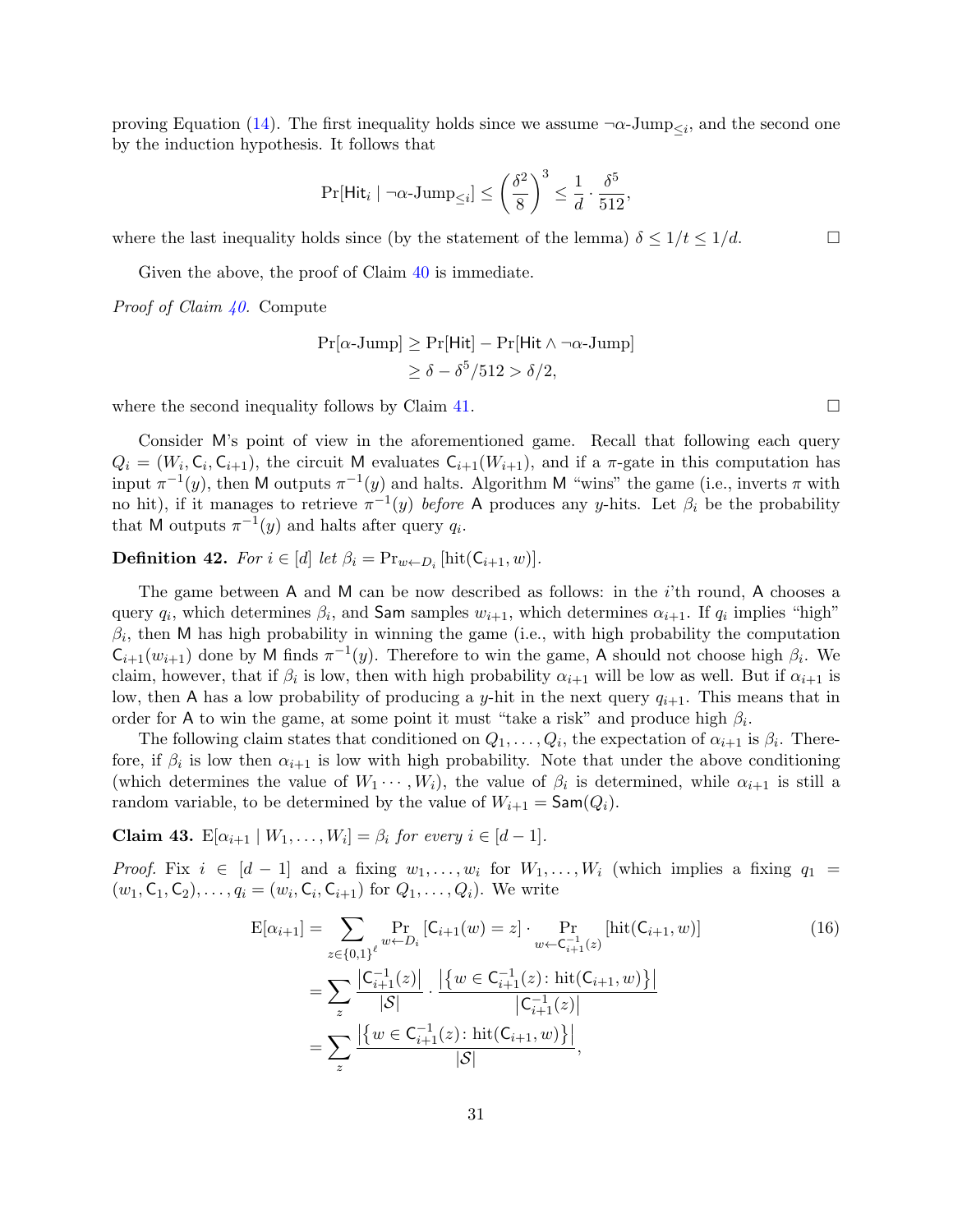where  $S := \mathsf{C}_i^{-1}(\mathsf{C}_i(w_i))$  and  $\ell$  is the output length of  $\mathsf{C}_{i+1}$ . Note that while  $Q_{i+1}$  is not determined by  $q_1, \ldots, q_i$ , the circuit  $C_{i+1}$  is. In addition, since A is in a normal form,<sup>[29](#page-34-0)</sup> the circuit  $C_{i+1}$  is an extension of  $C_i$ . Thus

$$
E[\alpha_{i+1}] = \sum_{z \in \{0,1\}^{\ell}} \frac{\left| \left\{ w \in C_{i+1}^{-1}(z) : \text{hit}(C_{i+1}, w) \right\} \right|}{|\mathcal{S}|}
$$
  
= 
$$
\frac{\left| \left\{ w \in \mathcal{S} : \text{hit}(C_{i+1}, w) \right\} \right|}{|\mathcal{S}|}
$$
  
= 
$$
\Pr_{w \leftarrow \mathcal{S}} \left[ \text{hit}(C_{i+1}, w) \right]
$$
  
= 
$$
\Pr_{w \leftarrow D_i} \left[ \text{hit}(C_{i+1}, w) \right]
$$
  
= 
$$
\beta_i.
$$

Up to this point, we have reached the conclusion that in order for A to win the game, it must be that at least one of the  $\alpha_{i+1}$ 's is high, implying that  $\alpha$ -Jump occurs. We have also seen that the latter requires A to choose a query  $q_i$  that determines a high  $\beta_i$ . We claim that in this case, it holds that  $\beta_i$  is *significantly larger* than  $\alpha_i$ . Formally,

**Definition 44.** Let 
$$
\alpha\beta
$$
-Gap<sub>i</sub>, for  $i \in [d]$ , be the event  $\left\{\beta_i > \max\{2\alpha_i, \left(\frac{\delta^2}{8}\right)^{d+2}\}\right\}$ .

The following claim states that with a noticeable probability, there exists an index  $i$  such that  $\alpha\beta$ -Gap<sub>i</sub> occurs and  $\alpha$ -Jump<sub> $\leq i$ </sub> does not occur. In other words,  $\beta_i$  is significantly larger than  $\alpha_j$  for all  $j \leq i$ . We later show that this  $\beta_i$  enables M to retrieve  $\pi^{-1}(y)$  before A produces any y-hits.

<span id="page-34-1"></span>**Claim 45.** Let GapFirst be the event  $\{\exists i \in [d]: \alpha \beta \text{-Gap}_i \land \neg \alpha \text{-Jump}_{\leq i}\},\$  then Pr  $[\text{GapFirst}] \geq \delta/4$ .

For proving Claim [45](#page-34-1) we use the following claim, showing that unless  $\beta_i$  is significantly larger than  $\alpha_i$ , then  $\alpha_{i+1}$  is not significantly larger than  $\alpha_i$ .

<span id="page-34-2"></span>**Claim 46.**  $Pr[\alpha\text{-Jump}_{i+1} | \neg \alpha\beta\text{-Gap}_i] \leq \delta^2/4$  for every  $i \in [d-1]$ .

Proof. We write

$$
\Pr\left[\alpha\text{-Jump}_{i+1} \mid \neg\alpha\beta\text{-Gap}_i\right] \leq \Pr\left[\alpha_{i+1} > \beta_i \cdot \delta^2/4\right] + \Pr\left[\alpha\text{-Jump}_{i+1} \mid \neg\alpha\beta\text{-Gap}_i \land \left\{\alpha_{i+1} \leq \beta_i \cdot \delta^2/4\right\}\right] \tag{17}
$$

Claim [43](#page-33-0) and Markov's inequality imply that

$$
\Pr\left[\alpha_{i+1} > \frac{4}{\delta^2} \cdot \beta_i\right] \le \delta^2/4\tag{18}
$$

Since the event  $\{\alpha\text{-Jump}_{i+1}\cap\neg \alpha\beta\text{-Gap}_i\cap\{\alpha_{i+1}\leq \frac{4}{\delta^2}\}$  $\left\{\frac{4}{\delta^2} \cdot \beta_i\right\}$  is empty, we conclude that

$$
Pr\left[\alpha\text{-Jump}_{i+1} \mid \neg \alpha\beta\text{-Gap}_i\right] \le \delta^2/4.
$$

 $\Box$ 

 $\Box$ 

<span id="page-34-0"></span> $^{29}$ This is the only place throughout the whole proof, where the normal-from assumption that A is in a normal form is being used.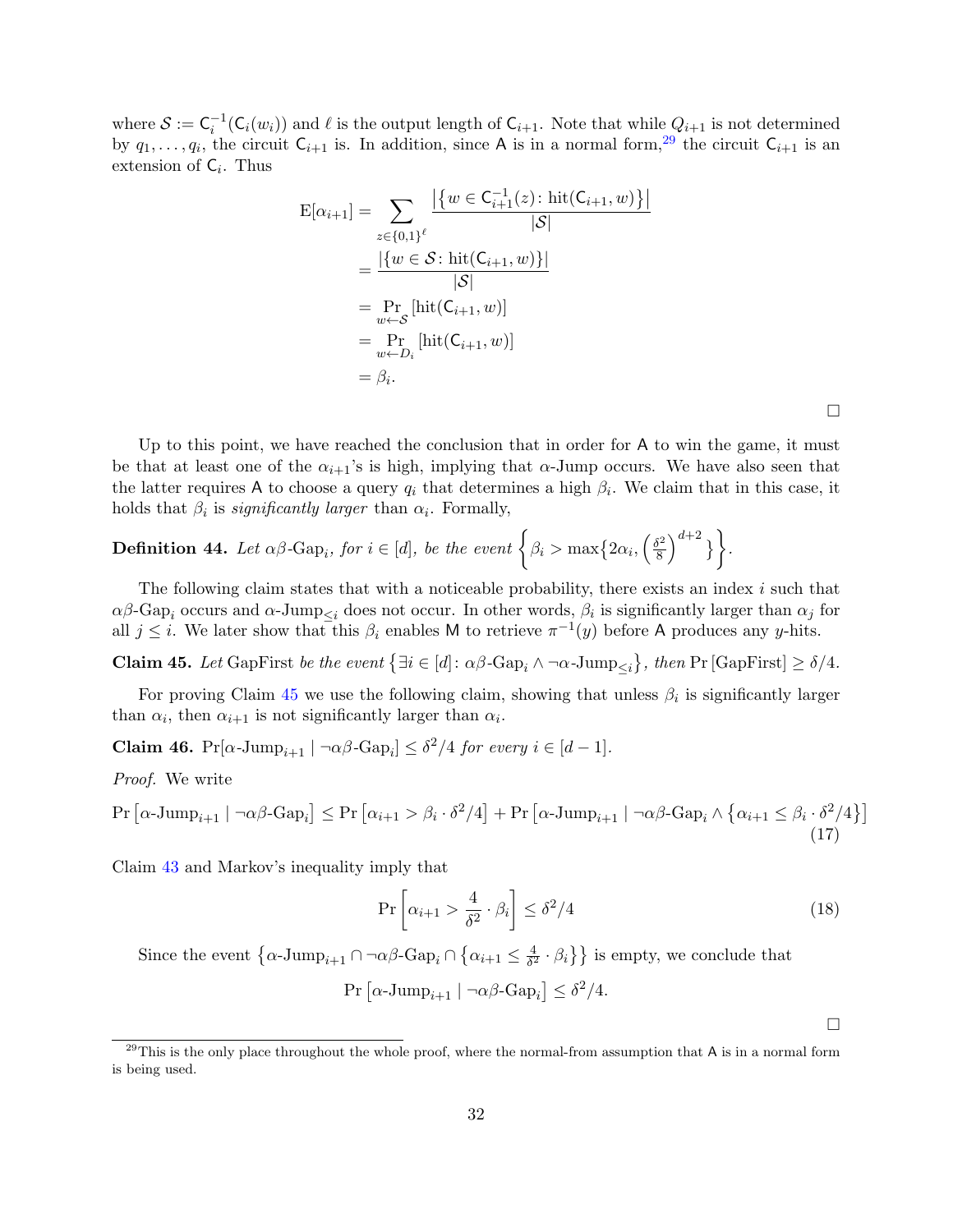Given Claim [46,](#page-34-2) we prove Claim [45](#page-34-1) as follows.

Proof of Claim [45.](#page-34-1) Compute

$$
\Pr\left[\alpha\text{-Jump}\wedge\neg\text{GapFirst}\right] \leq \sum_{i\in[d]} \Pr\left[\alpha\text{-Jump}_i \wedge \neg\alpha\text{-Jump}_{\leq i-1} \wedge \neg\alpha\beta\text{-Gap}_i\right] \tag{19}
$$
\n
$$
\leq \sum_{i\in[d]} \Pr\left[\alpha\text{-Jump}_i \mid \neg\alpha\beta\text{-Gap}_i\right]
$$
\n
$$
\leq d \cdot \delta^2/4
$$
\n
$$
\leq \delta/4,
$$

where the before to last inequality holds by Claim [46,](#page-34-2) and last inequality holds since  $\delta \leq 1/t \leq 1/d$ .

Since (by Claim [40\)](#page-32-0) Pr [ $\alpha$ -Jump]  $\geq \delta/2$ , it follows that Pr [ $GapFirst$ ]  $\geq \delta/4$ .

Putting it together Given the above observation, we are ready to prove Lemma [38.](#page-30-1)

*Proof of Lemma [38](#page-30-1) (Single-path case).* Let I be the smallest index in  $[d-1]$  for which  $\alpha\beta$ -Gap<sub>i</sub> occurs, letting  $I = \perp$  in case no such event happens. Note that whenever GapFirst happens, then  $I \neq \perp$  and  $\alpha$ -Jump<sub>i</sub> does not occur for all  $i \in [I]$ . Compute

$$
\Pr[\text{Hit}_{\leq I-1} \mid \text{GapFirst}] = \Pr[\text{Hit}_{\leq I-1} \land \neg \alpha \text{-Jump}_{\leq I-1} \mid \text{GapFirst}]
$$
\n
$$
\leq \Pr[\exists i \in [d] : \text{Hit}_{\leq i} \land \neg \alpha \text{-Jump}_{\leq i}] \cdot \frac{1}{\Pr[\text{GapFirst}]}
$$
\n
$$
\leq \frac{\delta^5}{512} \cdot \frac{4}{\delta} < 1/2,
$$
\n(20)

where the second inequality holds by Claims [41](#page-32-1) and [45.](#page-34-1) In addition, for the event  $E =$ { $\text{hit}(\mathsf{C}_{I+1}, W_{I+1}) \cap \neg \text{hit}(\mathsf{C}_I, W_{I+1})$ } it holds that

$$
\Pr[E \mid \text{GapFirst}, \neg \text{Hit}_{\leq I-1}] \tag{21}
$$
\n
$$
\geq \Pr[\text{hit}(C_{I+1}, W_{I+1}) \mid \text{GapFirst}, \neg \text{Hit}_{\leq I-1}] - \Pr[\text{hit}(C_I, W_{I+1}) \mid \text{GapFirst}, \neg \text{Hit}_{\leq I-1}]
$$
\n
$$
= E[\beta_I \mid \text{GapFirst}, \neg \text{Hit}_{\leq I-1}] - E[\alpha_I \mid \text{GapFirst}, \neg \text{Hit}_{\leq I-1}]
$$
\n
$$
= E[\beta_I - \alpha_I \mid \text{GapFirst}, \neg \text{Hit}_{\leq I-1}]
$$
\n
$$
\geq \frac{1}{2} \cdot \left(\frac{\delta^2}{8}\right)^{d+2},
$$
\n(21)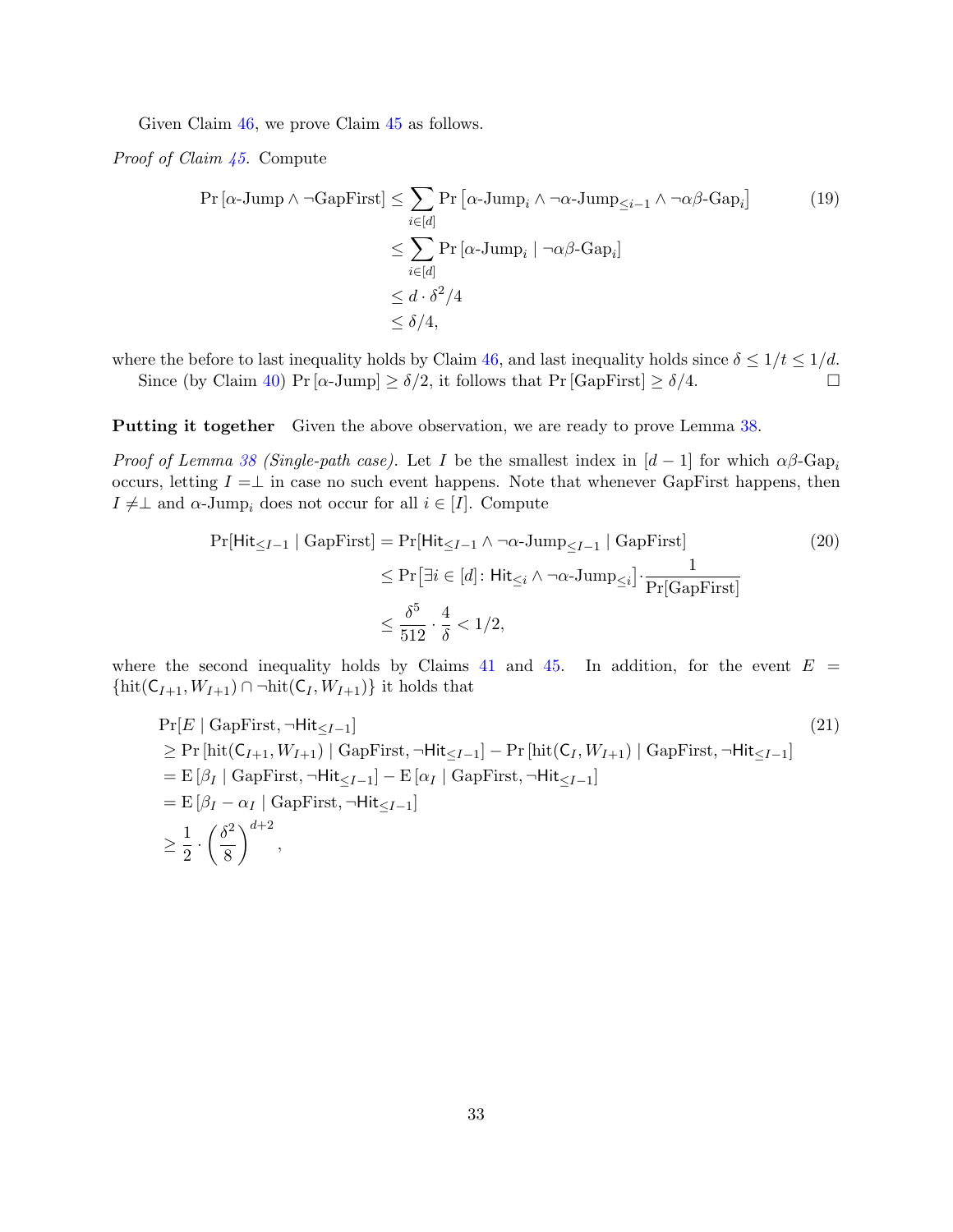where the second inequality holds by the definition of  $\alpha\beta$ -Gap. We conclude that

$$
\Pr\left[\mathsf{M}^{\pi,\mathsf{Sam}^{\pi,H}}(y) = \pi^{-1}(y) \land \neg \mathsf{Hit}\right]
$$
\n
$$
= \Pr\left[\exists i : \mathrm{hit}(\mathsf{C}_{i+1}, W_{i+1}) \land \neg \mathsf{Hit}_{\leq i}\right]
$$
\n
$$
\geq \Pr\left[\mathsf{GapFirst}\right] \cdot \Pr\left[\mathrm{hit}(\mathsf{C}_{I+1}, W_{I+1}) \land \neg \mathsf{Hit}_{\leq I} \mid \mathsf{GapFirst}\right]
$$
\n
$$
= \Pr\left[\mathsf{GapFirst}\right] \cdot \Pr\left[E \land \neg \mathsf{Hit}_{\leq I-1} \mid \mathsf{GapFirst}\right]
$$
\n
$$
\geq \Pr\left[\mathsf{GapFirst}\right] \cdot \Pr[\neg \mathsf{Hit}_{\leq I-1} \mid \mathsf{GapFirst}\right] \cdot \Pr[E \mid \mathsf{GapFirst}, \neg \mathsf{Hit}_{\leq I-1}]
$$
\n
$$
\geq \frac{\delta}{4} \cdot \frac{1}{2} \cdot \frac{1}{2} \cdot \left(\frac{\delta^2}{8}\right)^{d+2}
$$
\n
$$
= \left(\frac{\delta^2}{8}\right)^{d+3}
$$
\n
$$
\geq \delta^{3d}.
$$

 $\Box$ 

#### <span id="page-36-0"></span>5.3.2 Proving Lemma  $38$  – The General Case

This section extends the proof given in Lemma [38](#page-30-1) to the general case where A's queries are not necessarily along a single path. The extension below is mainly technical, and requires no more than refining some events and notations.

Assuming that  $Q_1, \ldots, Q_t$  are the Sam-queries asked by A, let  $p(i)$ , for  $i \in [s]$ , be the index of the query  $p(Q_i)$  (i.e., the index of  $Q_i$ 's parent, see Definition [15\)](#page-18-1) in the above query list, letting  $p(i) = 0$  in case  $p(Q_i) = \perp$ . Note that unlike the single-path case studies in Section [5.3.1,](#page-31-0) the values of  $p(1), \ldots, p(t)$  are not predetermined (in particular  $p(i)$  might not be  $i-1$ ). This difference reflects the fact that A might *repetitively* ask the same query, each time dictating Sam to use fresh randomness by slightly modifying the value of the parameter  $C_{\text{next}}$ , until the answer serves it best: until there is a big jump in the value of  $\alpha$ . It turns out that while repeating a query does increase the probability of A to "win" the game against M (i.e., to make a y-hit before M inverts  $y$ ), since the expected value  $\alpha_i$  is the value of  $\alpha_{p(i)}$ , such repetition does not increase the A's winning probability by too much.

We now describe in detail the required technical changes to the proof of Lemma [38.](#page-30-1) Fix  $y \in \{0,1\}^n$ ,  $\pi \in \Pi$  and  $\delta \in [0,1/t]$  such that  $\Pr_{h \leftarrow H}$  [Hit := Hit $_{\mathsf{A},\pi,h}(y)$ ]  $\geq \delta$ . The definitions of the following random variables are natural generalization of those given in Section [5.3.1.](#page-31-0) Recall that hit(C, w) is the event that  $C(w)$  queries  $\pi$  on  $\pi^{-1}(y)$ . The index i in the following definitions takes values in  $[t]$ .

Definition 47. The following random variables are defined with respect to a random execution of  $A^{\pi,\textsf{Sam}^{\pi,H}}(y)$ , where  $H$  is uniformly drawn from H.

- $Q_1$  =  $(W_1, \mathsf{C}_1, \mathsf{C}_{\text{next},1}, \ldots, Q_s$  =  $(W_t, \mathsf{C}_t, \mathsf{C}_{\text{next},t}),$  denote A's queries to Sam, and  $W_1^{\text{Ans}}, \ldots, W_t^{\text{Ans}}$  denote their answers.<sup>[30](#page-36-1)</sup>
- Hit<sub>i</sub> is the event hit( $C_i$ ,  $W_i^{Ans}$ ), letting hit( $\perp$ , $\cdot$ ) =  $\emptyset$ , and Hit<sub> $\leq i$ </sub> :=  $\bigcup_{j \in [i]}$  Hit<sub>j</sub>.

<span id="page-36-1"></span><sup>&</sup>lt;sup>30</sup>Since A is in a normal form, for every  $i \in [t]$  it holds that  $W_i = W_{p(i)}^{\text{Ans}}$  and  $C_i = C_{\text{next},p(i)}$ , letting  $W_0 = C_{\text{next},0} = \perp$ . Note that  $Q_1, \ldots, Q_i$  are determined by  $W_1^{\text{Ans}}, \ldots, W_{i-1}^{\text{Ans}}$  and the circuits  $\mathsf{C}_1, \mathsf{C}_{\text{next},1}, \ldots, \mathsf{C}_i, \mathsf{C}_{\text{next},i}$ .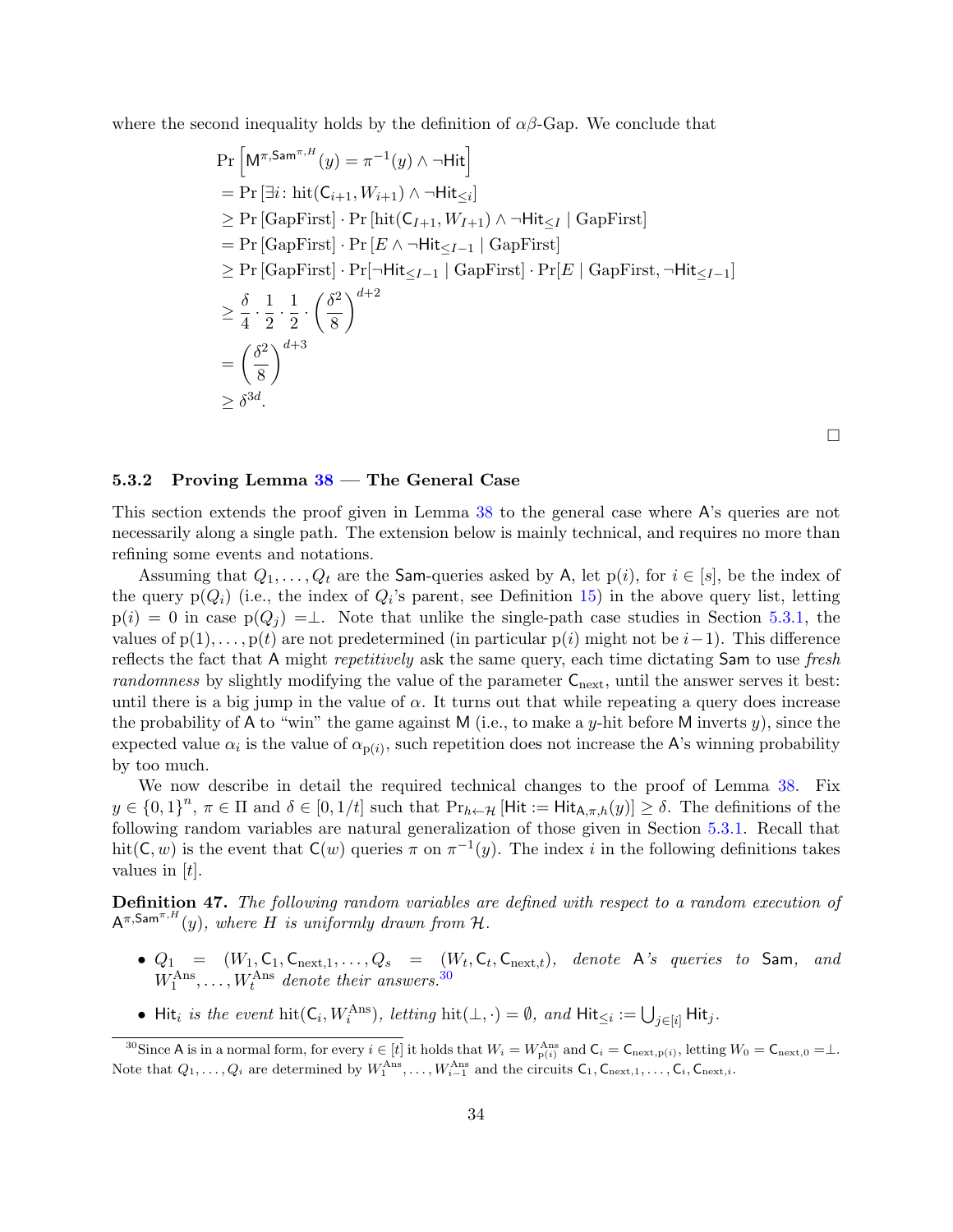- $D_i$  is the uniform distribution over  $C_i^{-1}(C_i(W_i))$  in case  $W_i \neq \perp$ , and the uniform distribution over  $\{0,1\}^m$  otherwise.
- $\alpha_i = \Pr_{w \leftarrow D_i} [\text{hit}(\mathsf{C}_i, w)]$  in case  $W_i \neq \perp$ , and  $\alpha_i = 0$  otherwise.
- $\beta_i = \Pr_{w \leftarrow D_i} [\text{hit}(\mathsf{C}_{\text{next},i}, w)].$
- $\alpha\beta$ -Gap<sub>i</sub> is the event  $\beta_i > \max\left\{2\alpha_i, \left(\frac{\delta^2}{8}\right)\right\}$  $\left\{ \frac{6}{8} \right\}^{d+2}$

In addition, we make use of the following definition.

#### Definition 48.

- $D_i^{\text{Dec}}$  is the uniform distribution over  $C_{\text{next},i}^{-1}(C_{\text{next},i}(W_i^{\text{Ans}}))$ , and  $\alpha_i^{\text{Dec}}$  =  $\mathrm{Pr}_{w \leftarrow D_i^{\mathrm{Ans}}} \left[ \mathrm{hit}(\mathsf{C}_{\mathrm{next}, i}, w) \right]$ .<sup>[31](#page-37-0)</sup>
- $\alpha$ -PJump<sub>i</sub> (for "Potential  $\alpha$ -Jump") is the event  $\alpha_i^{\text{Ans}} > \max\left\{\frac{8}{\delta^2} \cdot \alpha_i\right\}$ .

The following claims are analogues to the claims given in Section [5.3.1.](#page-31-0)

Claim 49.  $Pr[\alpha$ -PJump $] > \delta/2$ .

*Proof.* Same as the proof of Claim [40,](#page-32-0) replacing Claim [41](#page-32-1) with Claim [50.](#page-37-1)

<span id="page-37-1"></span>Claim 50. Pr  $[\exists i \in [t]: \mathsf{Hit}_{\leq i} \land \neg \alpha \text{-PJump}_{\leq i-1}] \leq \delta^5/512$ .

Proof. Same as the proof of Claim [40,](#page-32-0) replacing Equation [\(14\)](#page-32-2) with

$$
\alpha_j \le \left(\frac{\delta^2}{8}\right)^{d-\text{depth}(j)+3},\tag{22}
$$

where depth $(j) = 0$  for  $j = 0$ , and depth $(p(j)) + 1$  otherwise.

**Claim 51.**  $\mathbb{E}[\alpha_i^{\text{Ans}} \mid W_1^{\text{Ans}}, \dots, W_{i-1}^{\text{Ans}}] = \beta_i$  for every  $i \in [t]$ .

*Proof.* Same as the proof of Claim [43,](#page-33-0) replacing  $C_{i+1}$  with  $C_{\text{next},i}$ .

<span id="page-37-3"></span>**Claim 52.** Let GapFirst the event  $\{\exists i \in [t]: \alpha \beta \text{-Gap}_i \land \neg \alpha \text{-PJump}_{\leq i-1}\}$ , then Pr [GapFirst]  $\geq$  $\delta/4$ .

*Proof.* Same as the proof of Claim [45,](#page-34-1) replacing Claim [46](#page-34-2) with Claim [53,](#page-37-2) and recalling that  $\delta < 1/t$ .

<span id="page-37-2"></span>**Claim 53.**  $Pr[\alpha \text{-} P \text{Jump}_i \mid \neg \alpha \beta \text{-} \text{Gap}_i] \leq \delta^2/4$  for every  $i \in [t]$ .

*Proof.* Same as the proof of Claim [46,](#page-34-2) replacing  $\alpha_{i+1}$  with  $\alpha_i^{\text{Ans}}$ , and  $\alpha$ -Jump<sub>i+1</sub> with  $\alpha$ -PJump<sub>i</sub>.

As in Section [5.3.1,](#page-31-0) the proof of Lemma [38](#page-30-1) (here for the general case) easily follow the above claims.

Proof of Lemma [38](#page-30-1) (General case). Same lines as the proof given in Section [5.3.1,](#page-31-0) replacing Claims [41](#page-32-1) and [45](#page-34-1) with Claims [50](#page-37-1) and [52.](#page-37-3)

<span id="page-37-0"></span><sup>31</sup>Note that for any j with  $p(j) = i$ , if such exists, it holds that  $D_i^{\text{Dec}} = D_j$  and  $\alpha_i^{\text{Dec}} = \alpha_j$ .

 $\Box$ 

 $\Box$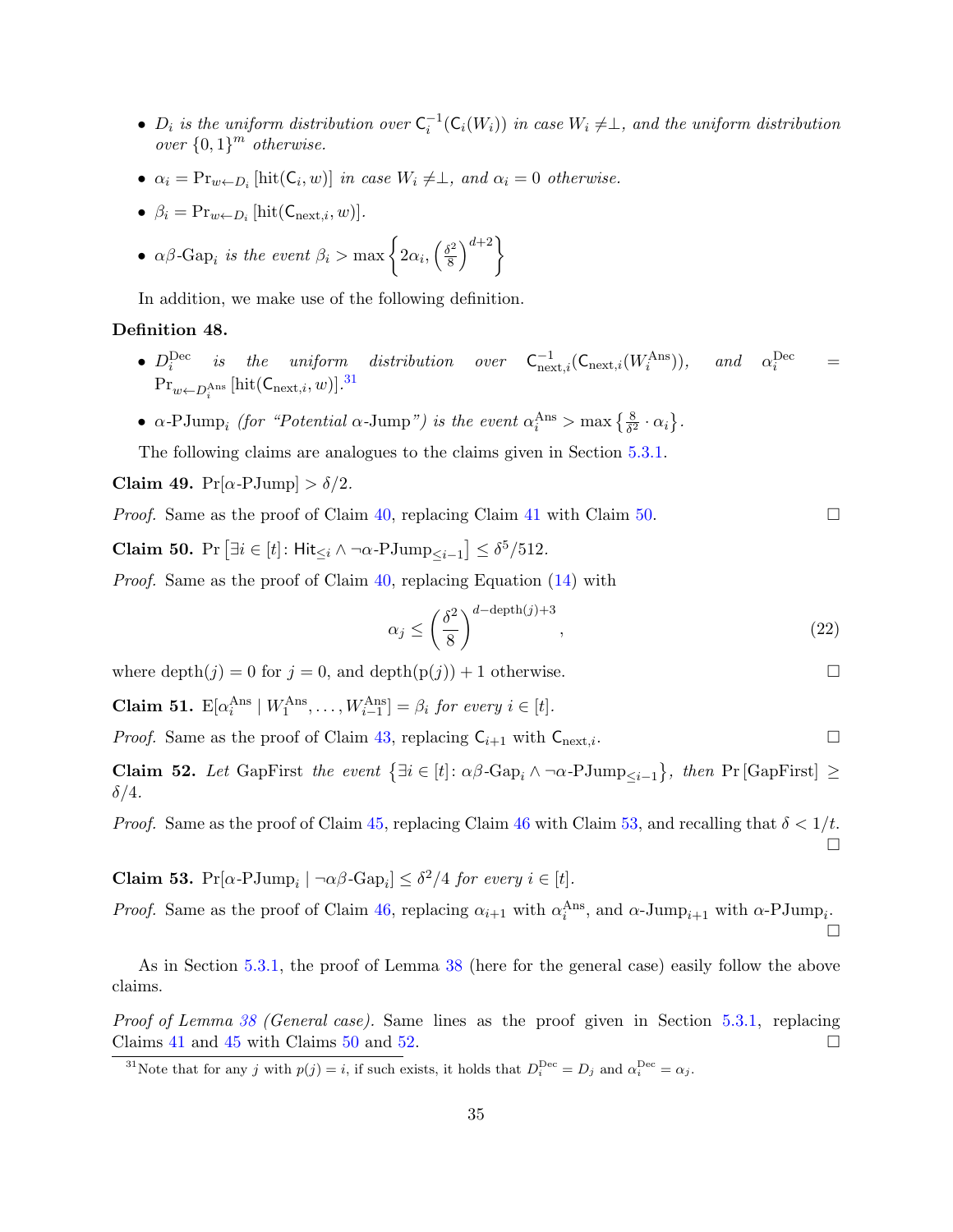# <span id="page-38-0"></span>6 Lower Bounds on Statistically Hiding commitments

In this section we combine the results presented in Sections [4](#page-19-0) and [5](#page-25-0) to derive our lower bounds on black-box constructions of statistically-hiding commitments from trapdoor permutations. Throughout the section, we assume for ease of notation that the integer functions  $d, c$  and  $s$ , measuring the round and sender communication complexity of the considered commitment scheme, and the hardness of the considered trapdoor permutations family, respectively, are non-decreasing.

### <span id="page-38-1"></span>6.1 The Round Complexity Lower Bound

In this section we give lower bound on the *round complexity* of black-box constructions of statistically hiding commitment from trapdoor permutations. We first give two results for the case where the reduction is to polynomially hard families. The first result is for "security-preserving" constructions, and the second one is for arbitrary ones.

**Theorem 54** (restating Theorem [1\)](#page-5-4). Any  $O(n)$ -security-parameter-expanding, fully black-box construction of a weakly binding and honest-receiver statistically hiding commitment scheme from a polynomially hard family of trapdoor permutations has  $\Omega(n/\log n)$  communication rounds.

Theorem 55. Any fully black-box construction of a weakly binding and honest-receiver statistically hiding commitment scheme from a polynomially hard family of trapdoor permutations has  $n^{\Omega(1)}$ communication rounds.

The above two theorems are in fact corollaries of the more general statement given below, stated for trapdoor permutations of arbitrary hardness.

<span id="page-38-3"></span>**Theorem 56.** For every  $\ell$ -security-parameter-expanding, fully black-box construction of a d-round weakly binding and honest-receiver statistically hiding commitment scheme from an  $s \geq n^{\omega(1)}$ -hard family of trapdoor permutations, it holds that  $d(\ell(n)) \in \Omega(n/\log s(n)).$ 

*Proof.* Let  $(\mathsf{Com} = (\mathsf{S}, \mathsf{R}, \mathsf{V}))$  be an  $\ell$ -security-parameter-expanding fully black-box construction of a d-round,  $\delta$ -binding and honest-receiver, honest-sender, statistically hiding commitment scheme from an s-hard family of trapdoor permutations, where  $\delta(n) = 1 - 1/p(n)$  for some  $p \in \text{poly}$ , and let  $m = m(n)$  be a bound on the running time of R on security parameter n. Theorem [21](#page-20-1) yields that relative to most fixing of  $(\tau, \text{Sam}^{\tau, h})$ , there exists an efficient breaker for the binding of Com.

<span id="page-38-2"></span>Claim 57. There exists a  $(d + 1)$ -depth, deterministic poly-augQueries, normal-from oracleaided algorithm S such that the following holds for every  $\tau \in T$ : for  $h \in \mathcal{H}$  and  $r_R \in$  ${0,1}^m$  let TwoOpenings ${}^h_n(r_R)$  be the event that  $\mathsf{V}(\mathsf{com}, \mathsf{decom}) \neq \mathsf{V}(\mathsf{com}, \mathsf{decom}') \in \{0,1\}$  for  $((\mathsf{decom},\mathsf{decom}'),\mathsf{com}) \ = \ \Big\langle (\widetilde{\mathsf{S}}^{\tau,\mathsf{Sam}^{\tau,h}},\mathsf{R}^\tau(r_{\mathsf{R}}))(1^n) \Big\rangle$  $\delta_{\text{out}}$ <sup>5</sup>, and let NoBreak $\tau_n^{7,h}$  be the event that  $\mathrm{Pr}_{r_{\mathsf{R}} \leftarrow \{0,1\}^{m}} \left[ \neg \mathsf{TwoOpenings}^h_n(r_{\mathsf{R}}) \right] \geq \delta(n).$  Then  $\mathrm{Pr}_{h \leftarrow \mathcal{H}} \left[ \mathsf{NoBreak}^h_n \right] \in O(1/n^2).$ 

We defer the proof of Claim [57](#page-38-2) of to Section [6.1.1,](#page-39-0) and first use it for proving Theorem [56.](#page-38-3) Claim [57](#page-38-2) yields that

$$
\sum_{n=1}^{\infty} \Pr_{h \leftarrow \mathcal{H}} \left[ \text{NoBreak}_n^{\tau,h} \right] < \infty \tag{23}
$$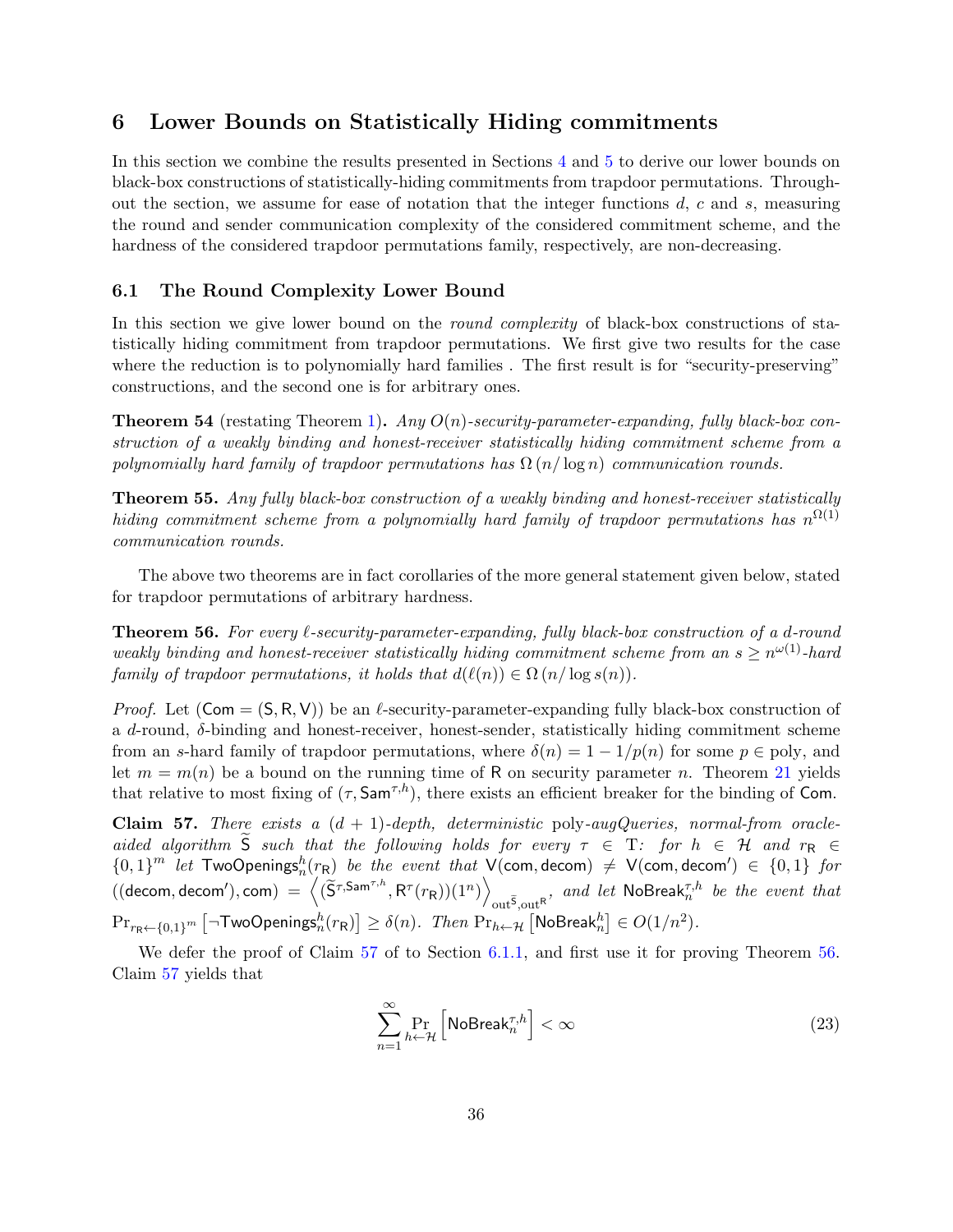for any  $\tau \in \mathcal{T}$ , where  $\widetilde{S}$  and NoBreak $h_n^h$  are as in the claim statement. By the Borel-Cantelli lemma, the probability over the choices of  $h \leftarrow H$  that NoBreak<sub>n</sub> occurs for infinitely many n's, is zero. It follows that with probability one over the choice of  $(\tau, h) \leftarrow \mathcal{T} \times \mathcal{H}$ , it holds that  $\widetilde{S}^{\tau, \mathsf{Sam}^{\tau, h}}$  breaks the weak binding of Com. Hence, with probability one over the choice of  $(\tau = (G, F, F^{-1}), h)$ , it holds that

<span id="page-39-1"></span>
$$
\Pr_{td \leftarrow \{0,1\}^n, y \leftarrow \{0,1\}^n} \left[ A^{\tau, \mathsf{S}^{\tau, \mathsf{Sam}^{\tau, h}}}(1^n, G(td), y) = F^{-1}(td, y) \right] > \frac{1}{s(n)} \tag{24}
$$

for infinitely many n's. Since Equation [\(24\)](#page-39-1) holds with respect to measure one of the oracles  $(\tau, h)$ , we have that

<span id="page-39-2"></span>
$$
\Pr_{\substack{\tau \leftarrow \text{T}, h \leftarrow \mathcal{H} \\ t d \leftarrow \{0,1\}^n, y \leftarrow \{0,1\}^n}} \left[ A^{\tau, \widetilde{S}^{\tau, \text{Sam}^{\tau, h}}}(1^n, G(td), y) = F^{-1}(td, y) \right] > \frac{1}{s(n)} \tag{25}
$$

for infinitely many  $n$ 's.

By Proposition [18,](#page-19-2) the circuit  $A^S$  (i.e., the circuit that given oracle access to  $\tau$  and  $\mathsf{Sam}^{\tau,h}$ , acts as  $A^{\tau,\widetilde{S}^{\tau,\mathrm{Sam}^{\tau,h}}}$  is in a normal form and of depth  $d'(n) = d(\ell(n))+1$ . Hence, Equation [\(25\)](#page-39-2) yields the  $\text{existence of an } t = 4s\text{-augQueries, normal form, } d'\text{-depth, oracle-aided circuit family } \widetilde{\mathsf{A}} = \{ \widetilde{\mathsf{A}}_n \}$ n∈N with

$$
\Pr_{\substack{\tau \leftarrow \text{T}, h \leftarrow \mathcal{H} \\ t d \leftarrow \{0,1\}^n, y \leftarrow \{0,1\}^n}} \left[ \widetilde{\mathsf{A}}^{\tau, \mathsf{Sam}^{\tau, h}}_n(G(td), y) = F^{-1}(td, y) \right] > \frac{4}{t(n)} \tag{26}
$$

for infinitely many  $n$ 's.

Theorem [32](#page-26-1) yields that  $2^{n/8} \leq (4t(n))^{3d(\ell(n))+1} \leq (4s(n))^{6d(\ell(n))+2}$ , implying that  $d(\ell(n)) \in$  $\Omega(n/\log s(n)).$ 

#### <span id="page-39-0"></span>6.1.1 Proving Claim [57](#page-38-2)

*Proof Claim [57.](#page-38-2)* Let  $\overline{A}$  be the deterministic, polynomial-augQueries algorithm guaranteed by The-orem [21](#page-20-1) for the protocol (S, R). Recall the following holds for every  $h \in \mathcal{H}$  and  $k \in \mathbb{N}$ : following the execution of  $(\widetilde{A}^{\text{Sam}^{\tau,h}}(1^k), R^{\tau})(1^n))$  that yields a transcript trans, algorithm A outputs a set  $\{(b_i,r_i)\}_{i\in[k]}$  such that the k pairs are independent uniform values for the input and random coins of S, consistent with trans. Also recall that over a uniform choice of  $h \leftarrow H$ , the value of trans has the same distribution has the one induced by  $\langle S^{\tau}, R^{\tau} \rangle (1^n) \rangle$ .

Algorithm S with oracle access to  $\tau$  and Sam<sup> $\tau, h$ </sup>, acts through the interaction with R as  $A^{\tau, \text{Sam}^{\tau, h}}$ would on input  $(1^n, 1^n)$  (i.e., we set  $k = n$ ). If in the set output by A there exist two pairs  $(0, r_0)$ and  $(1, r_1)$ , S uses them to generate two decommitments decom<sub>0</sub> and decom<sub>1</sub>. Note that, if such pairs were found, then it holds that  $V(\text{com}, \text{decom}_0) = 0$  and  $V(\text{com}, \text{decom}_1) = 1$ , where com is the commitment output by  $R$  when interacting with  $S$ . In the following we prove that  $S$  finds such a good couple of pairs with save but negligible probability over the choice of  $h \in \mathcal{H}$ .

We next define a set of "good" transcripts that enable  $\widetilde{S}$  to reveal to both 0 and 1 with overwhelming probability. For  $n \in \mathbb{N}$  and  $b \in \{0,1\}$ , let  $\text{Trans}_n^b = \langle \mathsf{S}^\tau(b), \mathsf{R}^\tau \rangle(1^n) \rangle_{\text{trans}}$ (i.e., the random variable induced by the transcript of a random execution of  $(S^{\tau}, R^{\tau})$ , where S's input bit is b), let Trans = Trans<sup>u</sup><sub>n</sub>, for  $u \leftarrow \{0,1\}$ , and let Balanced<sub>n</sub> =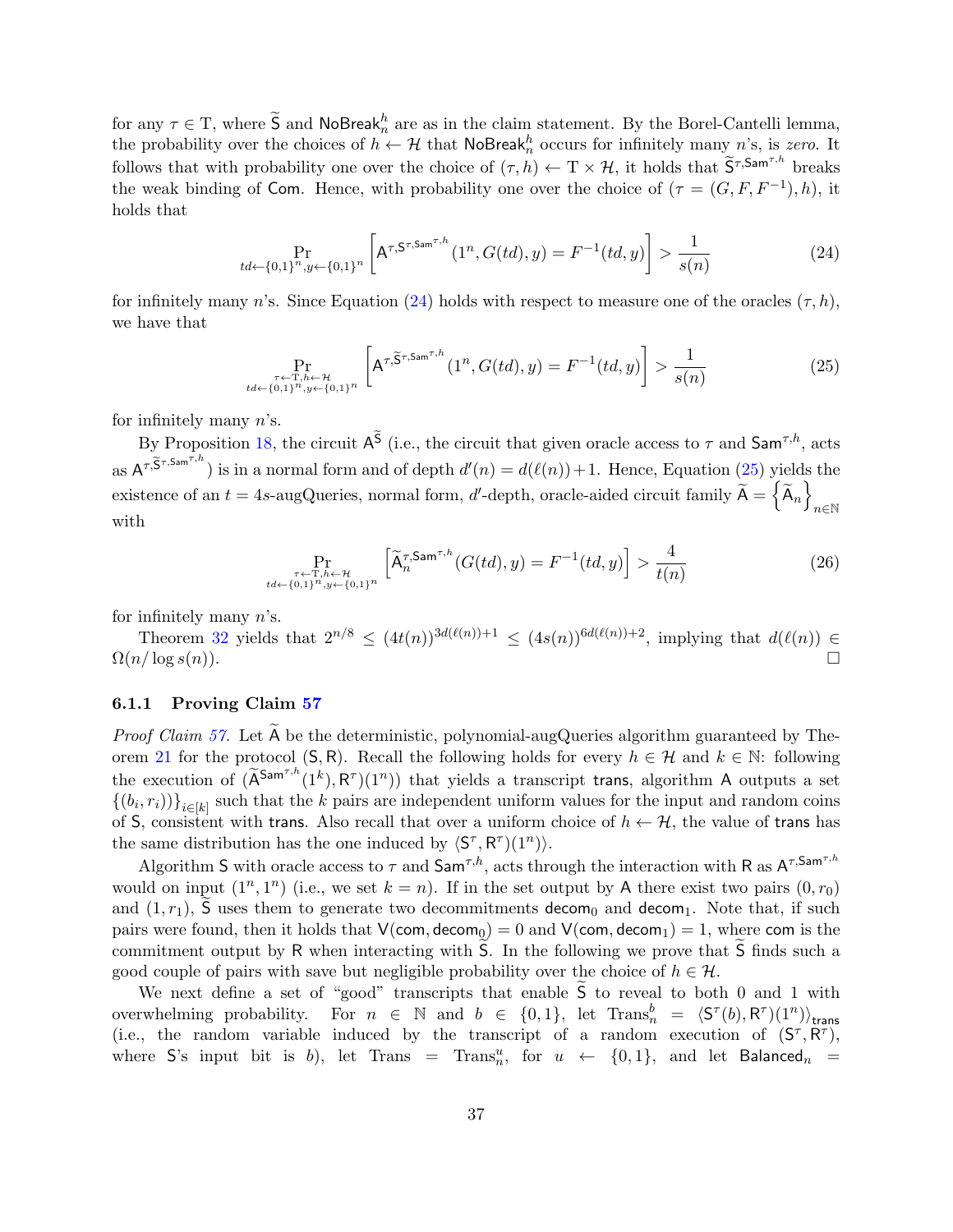$\left\{\text{trans}\in \text{Supp}(\text{Trans}_n): \frac{1}{2}\leq \frac{\text{Pr}_{\text{Trans}_n}\left[\text{trans}\right]}{\text{Pr}_{\text{Trans}_n}\left[\text{trans}\right]}\right\}$  $\frac{1}{\Pr_{\text{Trans}_n^1}[\text{trans}]} \leq \frac{3}{2}$  $\overline{2}$  . Since Com is statistically hiding (at least, against the honest receiver), it follows that

<span id="page-40-2"></span><span id="page-40-1"></span>
$$
\Pr_{\text{Trans}_n} \left[ \neg \text{Balanced}_n \right] = \text{neg}(n) \tag{27}
$$

For  $h \in \mathcal{H}$  and  $r \in \{0,1\}^m$ , let trans ${}^{h,r_\mathsf{R}}_n = \left\langle \widetilde{\mathsf{S}}^{\tau,\mathsf{Sam}^{\tau,h}},\mathsf{R}^\tau(r_\mathsf{R})) (1^n) \right\rangle$ trans . Theorem [21](#page-20-1) yields that trans ${}^{h,r_R}_{n}$ , for uniformly chosen values of h and  $r_R$ , and Trans<sub>n</sub>, are identically distributed, and that

$$
\underset{h \leftarrow \mathcal{H}, r_{\mathsf{R}} \leftarrow \{0,1\}^m}{\text{E}} \left[ \neg \mathsf{TwoOpenings}_n^h(r_{\mathsf{R}}) \mid \mathsf{trans}_n^{h,r_{\mathsf{R}}} \in \mathsf{Balanced} \right] \le \left(\frac{2}{3}\right)^{n-1} \tag{28}
$$

We conclude that

$$
\Pr_{h \leftarrow \mathcal{H}} \left[ \text{NoBreak}_n^h \right] \n= \Pr_{h \leftarrow \mathcal{H}} \left[ \Pr_{r_R \leftarrow \{0,1\}^m} \left[ \neg \text{TwoOpenings}_n^h(r_R) \right] \ge \delta(n) \right] \n\le \frac{E_{h \leftarrow \mathcal{H}, r_R \leftarrow \{0,1\}^m} \left[ \neg \text{TwoOpenings}_n^h(r_R) \right]}{\delta(n)} \n\le \frac{1}{\delta(n)} \cdot \left( \Pr_{\text{Trans}_n} \left[ \neg \text{Balanced}_n \right] + \Pr_{h \leftarrow \mathcal{H}, r_R \leftarrow \{0,1\}^m} \left[ \neg \text{TwoOpenings}_n^h(r_R) \mid \text{trans}_n^{h,r_R} \in \text{Balanced} \right] \right) \n\le \text{neg}(n),
$$

where the last inequality follows from Equations [\(27\)](#page-40-1) and [\(28\)](#page-40-2).  $\Box$ 

#### <span id="page-40-0"></span>6.2 The Communication Complexity Lower Bound

In this section we give lower bound on the *sender communication complexity* of black-box constructions of statistically hiding commitment from trapdoor permutations. We first give two results for the case where the reduction is to polynomially hard families. The first result is for "securitypreserving" construction, and the second one is for arbitrary one.

**Theorem 58** (restating Theorem [2\)](#page-5-6). In every  $O(n)$ -security-parameter-expanding, fully black-box construction of a weakly binding, honest-receiver, honest-sender statistically hiding commitment scheme from a polynomially hard family of trapdoor permutations, the sender sends  $\Omega(n)$  bit.

Theorem 59. In every fully black-box construction of a weakly binding and honest-receiver, honestreceiver statistically hiding commitment scheme from a polynomially hard family of trapdoor permutations, the sender sends  $n^{\Omega(1)}$  bits.

The above two theorems are in fact corollaries of the more general statement given below, for trapdoor permutations of arbitrary hardness.

**Theorem 60.** In every  $\ell$ -security-parameter-expanding fully black-box construction of a d-round weakly binding and honest-receiver, and honest-receiver statistically hiding commitment scheme from an  $s(n) \geq n^{\omega(1)}$ -hard family of trapdoor permutations in which the sender communicates  $c(\cdot)$ bits, it holds that  $c(\ell(n)) \in \Omega(n)$ .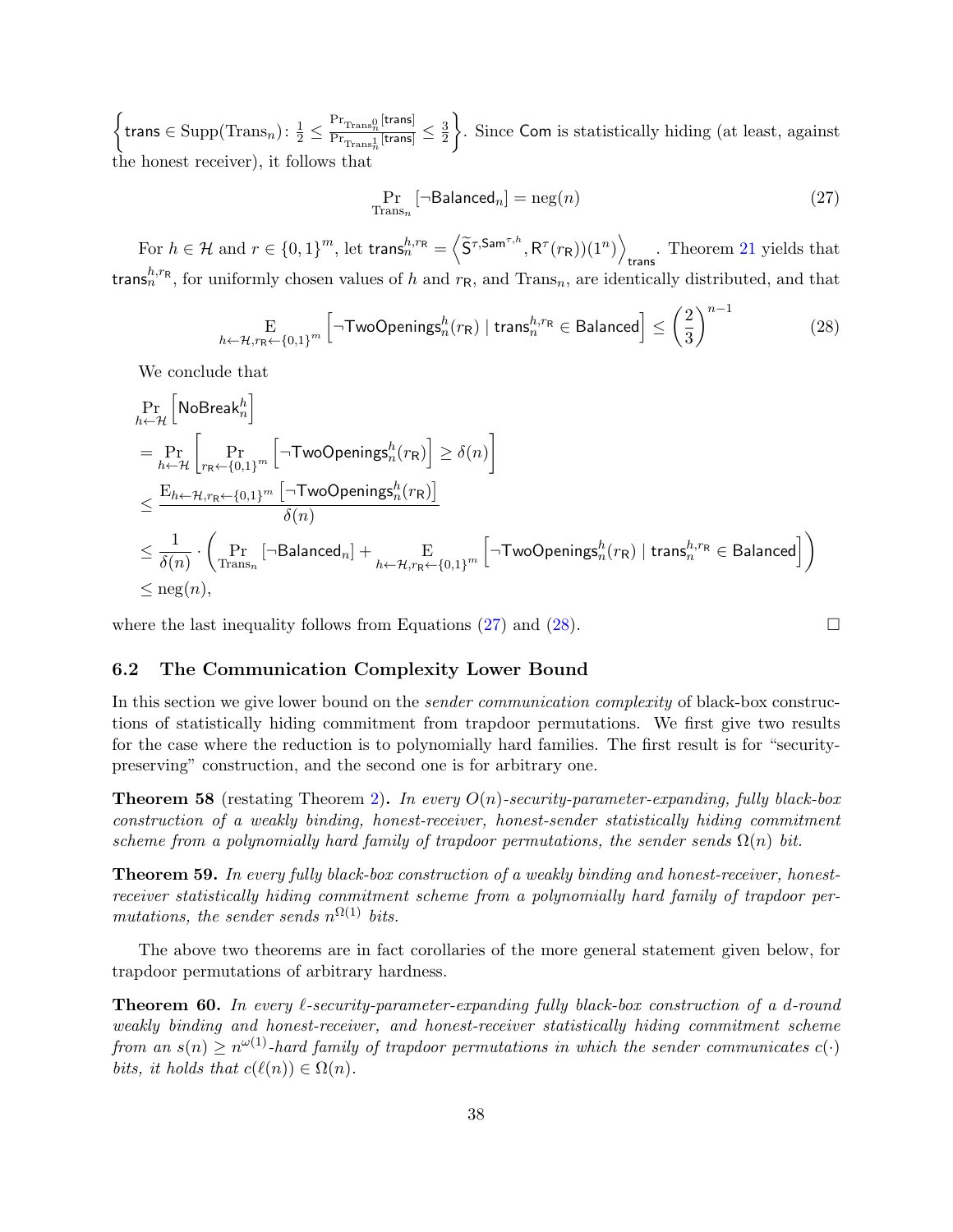Proof. The proof follows in large parts the proof of Theorem [56](#page-38-3) given above, so we only mention the significant differences.

Let  $(Com = (S, R, V))$  be an  $\ell$ -security-parameter-expanding fully black-box construction of a c-communication-complexity, δ-binding and honest-receiver, honest-sender, statistically hiding commitment scheme from an s-hard family of trapdoor permutations, where  $\delta(n) = 1 - 1/p(n)$  for some  $p \in \text{poly}$ , and let  $m = m(n)$  be a bound on the running time of S and R on security parameter n. Theorem [26](#page-24-1) yields that the following holds.

<span id="page-41-1"></span>**Claim 61.** There exists a  $d = \left( \left\lceil \frac{4c}{\log s} \right\rceil + 1 \right)$ -depth, deterministic  $O(\sqrt[3]{s})$ -augQueries, normal-from oracle-aided algorithm  $\widetilde{S}$  such that the following holds for every  $\tau \in T$ : for  $h \in \mathcal{H}$  and  $r_S, r_R \in$  $\{0,1\}^m$ , let TwoOpenings $_n^h(r_S, r_R)$  be one if and only if V(com, decom)  $\neq$  V(com, decom')  $\in \{0,1\}$  $for \text{ com} = \langle (\mathsf{S}^\tau(0,r_\mathsf{S}), \mathsf{R}(r_\mathsf{R})^\tau)(1^n) \rangle_{\text{out}_\mathsf{R}^\mathsf{R}} \text{ and } (\text{decom}, \text{decom}') = \widetilde{\mathsf{S}}^{\tau, \mathsf{Sam}^{\tau, h}}(\text{com}), \text{ and let } \mathsf{NoBreak}_{n,h}^{\tau, h} \text{ be}$ the event that  $Pr_{r_{\mathsf{S}} \leftarrow \{0,1\}^m, r_{\mathsf{R}} \leftarrow \{0,1\}^m}$   $\left[\neg \mathsf{TwoOpenings}_n^h(r_{\mathsf{S}}, r_{\mathsf{R}})\right] \ge \delta(n)$ . Then  $Pr_{h \leftarrow \mathcal{H}}\left[\mathsf{NoBreak}_n^h\right] \in$  $O(1/n^2)$ .

The proof of Claim [61](#page-41-1) follows similar lines to that of Claim [57,](#page-38-2) see more details in Section [6.2.1.](#page-41-0) Similarly to the proof of Theorem [56,](#page-38-3) Claim [61](#page-41-1) yields that there exists an  $t = 4s$ -augQueries, normal form,  $d + 1$ -depth, oracle-aided circuit family  $\widetilde{A} = \{ \widetilde{A}_n \}$  $n \in \mathbb{N}$  with

$$
\Pr_{\substack{\tau \leftarrow T, h \leftarrow \mathcal{H} \\ t d \leftarrow \{0,1\}^n, y \leftarrow \{0,1\}^n}} \left[ \widetilde{A}_n^{\tau, \mathsf{Sam}^{\tau, h}}(G(td), y) = F^{-1}(td, y) \right] > \frac{4}{t(n)} \tag{29}
$$

for infinitely many n's. By Theorem [32,](#page-26-1) it follows that  $d(\ell(n)) \in \Omega(n/\log s(n))$ . Since, by our simplifying assumption, s is non-decreasing, it follows that  $c(\ell(n)) \in \Omega\left(\frac{n \cdot \log(s(\ell(n)))}{\log s(n)}\right)$  $\frac{\log(s(\ell(n)))}{\log s(n)}$   $\in \Omega(n)$ .  $\square$ 

#### <span id="page-41-0"></span>6.2.1 Proving Claim [61](#page-41-1)

Proof Claim [61.](#page-41-1) The proof follows in large parts the proof of Claim [57](#page-38-2) given above, so we only mention the significant differences.

Let  $\text{Inv }$  be the algorithm guaranteed Theorem [26](#page-24-1) for the protocol  $(S, R)$ . Following an execution  $\langle (S^{\tau}(0), R^{\tau})(1^n) \rangle$  resulting in transcript trans, algorithm  $S^{\tau, \textsf{Sam}^{\tau, h}}$  calls  $\textsf{Inv}^{\tau, \textsf{Sam}^{\tau, h}}(1^n, 1^n, d(n)$  - $1, \varepsilon(n) = \delta(n)/n^2$ , trans) to get set of pairs  $\{(b_i, r_i)\}_{i \in [n]}$ . If there exists two pairs  $(0, r_0)$  and  $(1, r_1)$ in the above set,  $\tilde{S}$  uses them to generate two decommitments decom<sub>0</sub> and decom<sub>1</sub>. Note that number of augmented queries done by  $\widetilde{S}$  is bounded by  $poly(n) \cdot 2^{\lceil c(n)/d(n) \rceil} \leq poly(n) \cdot \sqrt[4]{s(n)} \in$  $O(\sqrt[3]{s(n)})$ .

Let Balanced<sub>n</sub> be as in Claim [61,](#page-41-1) and for  $r_S, r_R \in \{0,1\}^m$ , let trans $r_S^{r_S, r_R} =$  $\langle (S^{\tau}(0,r_{\mathsf{S}}),\mathsf{R}^{\tau}(r_{\mathsf{R}}))(1^n) \rangle_{\mathsf{trans}}$ . Since Com is statistically hiding, it follows (see Claim [61\)](#page-41-1) that

$$
\Pr_{r_{\mathsf{S}} \leftarrow \{0,1\}^m, r_{\mathsf{R}} \leftarrow \{0,1\}^m} \left[ \text{trans}_n^{r_{\mathsf{S}}, r_{\mathsf{R}}} \notin \text{Balanced}_n \right] = \text{neg}(n) \tag{30}
$$

 $\mathrm{Let}\ \ \mathsf{Fail}_n=\Big\{(h,r_\mathsf{S},r_\mathsf{R})\in\mathcal{H}\times(\{0,1\}^m)^2\colon \mathsf{Inv}^{\tau,\mathsf{Sam}^{\tau,h}}(1^n,1^n,d(n)-1,\varepsilon(n),\mathsf{trans}^{r_\mathsf{S},r_\mathsf{R}}_n)=\perp\Big\}. \ \ \ \text{Theorem~\textsc{Ineq},}\ \ \mathsf{Inv}^{\tau,\mathsf{Man}^{\tau,h}}(\cdot)\Big\}$ rem [21](#page-20-1) yields that

<span id="page-41-2"></span>
$$
\Pr_{h \leftarrow \mathcal{H}, r_{\mathsf{S}} \leftarrow \{0,1\}^m, r_{\mathsf{R}} \leftarrow \{0,1\}^m} \left[ \mathsf{Fall}_n \right] \le \varepsilon(n) \tag{31}
$$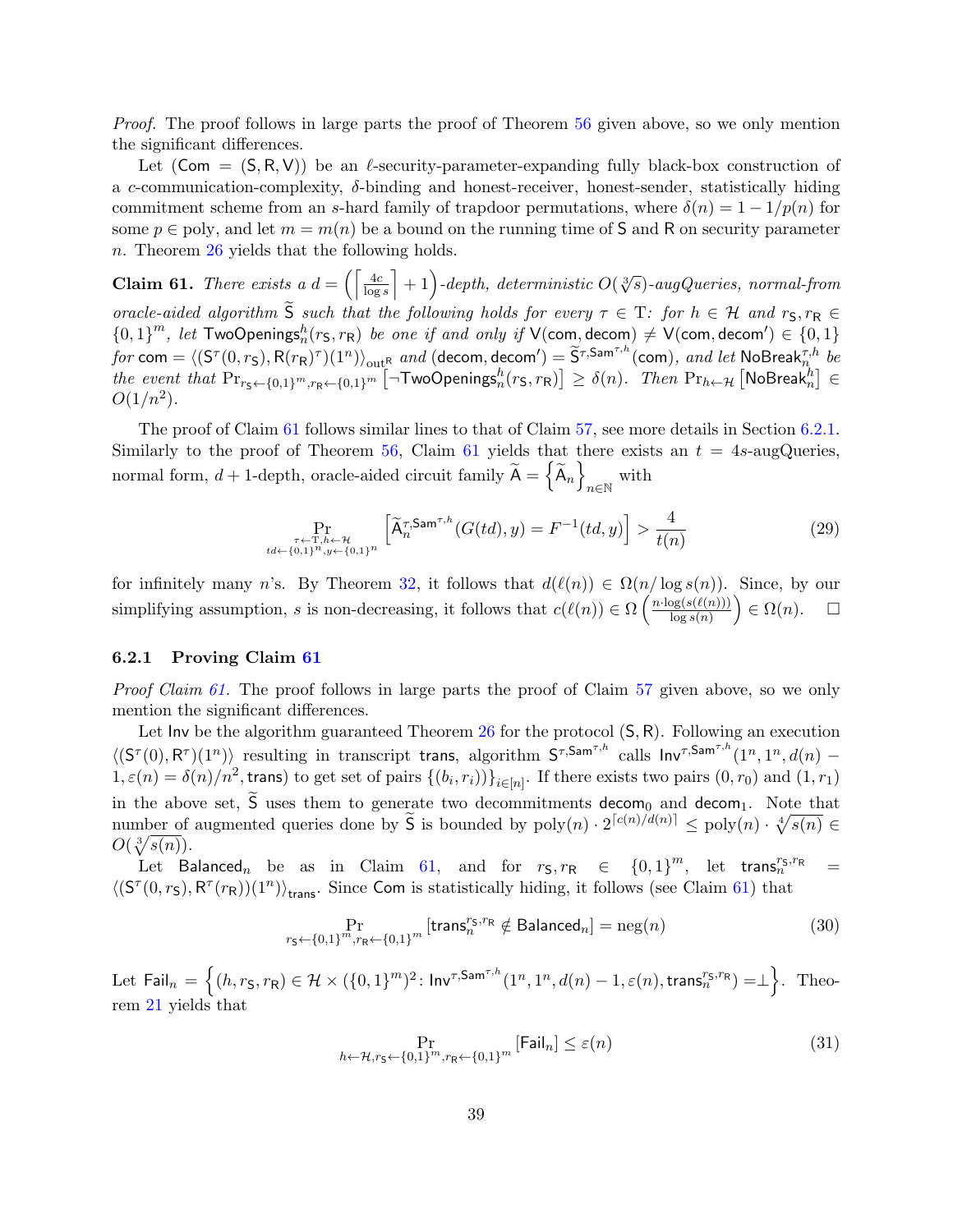It is also easy to verify that (see again Claim [61\)](#page-41-1) that

$$
\underset{\substack{h \leftarrow \mathcal{H}, r_{\mathsf{S}} \leftarrow \{0,1\}^m}{r_{\mathsf{R}} \leftarrow \{0,1\}^m} \left[ \neg \mathsf{TwoOpenings}_n^h(r_{\mathsf{S}}, r_{\mathsf{R}}) \mid \mathsf{trans}_n^{r_{\mathsf{R}}} \in \mathsf{Balanced}_n \land (h, r_{\mathsf{S}}, r_{\mathsf{R}}) \notin \mathsf{fail}_n \right] = \text{neg}(n) \tag{32}
$$

We conclude that

$$
\begin{aligned} &\Pr_{h \leftarrow \mathcal{H}}\left[\mathsf{NoBreak}_n^h\right] \\ &= \Pr_{h \leftarrow \mathcal{H}}\left[\Pr_{r_{\mathsf{S}} \leftarrow \{0,1\}^m, r_{\mathsf{R}} \leftarrow \{0,1\}^m}\left[\neg \mathsf{TwoOpenings}_n^h(r_{\mathsf{S}}, r_{\mathsf{R}})\right] \geq \delta(n)\right] \\ &\leq \frac{\mathsf{E}_{h \leftarrow \mathcal{H}, r_{\mathsf{S}} \leftarrow \{0,1\}^m, r_{\mathsf{R}} \leftarrow \{0,1\}^m}\left[\neg \mathsf{TwoOpenings}_n^h(r_{\mathsf{S}}, r_{\mathsf{R}})\right] }{\delta(n)} \\ &\leq \frac{1}{\delta(n)} \cdot \begin{pmatrix} \Pr_{h \leftarrow \mathcal{H}, r_{\mathsf{S}} \leftarrow \{0,1\}^m, r_{\mathsf{R}} \leftarrow \{0,1\}^m}\left[\operatorname{trans}_n^{r_{\mathsf{S}}, r_{\mathsf{R}}}\notin \operatorname{Balanced}_n \vee (h, r_{\mathsf{S}}, r_{\mathsf{R}}) \in \operatorname{Fall}_n\right] \\ + \sum_{h \leftarrow \mathcal{H}, r_{\mathsf{R}} \leftarrow \{0,1\}^m}\left[\neg \mathsf{TwoOpenings}_n^h(r_{\mathsf{S}}, r_{\mathsf{R}}) \mid \operatorname{trans}_n^{h, r_{\mathsf{S}}, r_{\mathsf{R}}} \in \operatorname{Balanced} \wedge (h, r_{\mathsf{S}}, r_{\mathsf{R}}) \notin \operatorname{Fall}_n\right] \right) \\ &\leq \frac{\varepsilon(n) + \operatorname{neg}(n)}{\delta(n)} \in O(1/n^2), \end{aligned}
$$

where the last inequality follows from Equations [\(30\)](#page-41-2) to [\(32\)](#page-42-2)  $\Box$ 

<span id="page-42-2"></span>

# <span id="page-42-0"></span>7 Implications to Other Cryptographic Protocols

Our lower bounds on the round complexity and the communication complexity of statistically hiding commitment schemes imply similar lower bounds for several other cryptographic protocols. Specifically, our results can be extended to any cryptographic protocol that can be used to construct a weakly-binding statistically hiding commitment scheme in a fully-black-box manner while essentially preserving the round complexity or communication complexity of the underlying protocol. In this section we derive new such lower bound for interactive hashing, oblivious transfer, and single-server private information retrieval protocols. For simplicity, we state these lower bounds for constructions that are security preserving (i.e.,  $O(n)$ -security-parameter expanding), and we note that more general statements, as in Theorem [56,](#page-38-3) could be derived as well.

We note that our lower bound proof for the round complexity of statistically hiding commitment schemes did not rely on any malicious behavior by the receiver. Therefore, our lower bound holds even for schemes in which the statistical hiding property is guaranteed only against honest receivers. Similarly, our lower bound proof for the communication complexity of statistically hiding commitment schemes did not rely on any malicious behavior by the sender during the commit stage. Therefore, our lower bound holds even for schemes in which the (weak) binding property is guaranteed only against honest senders.

#### <span id="page-42-1"></span>7.1 Interactive Hashing

Interactive hashing was introduced by Naor et al. [\[57\]](#page-48-3) and is a protocol that allows a sender S to commit to a value y while only revealing to the receiver R the value  $(h, z = h(y))$ , where h is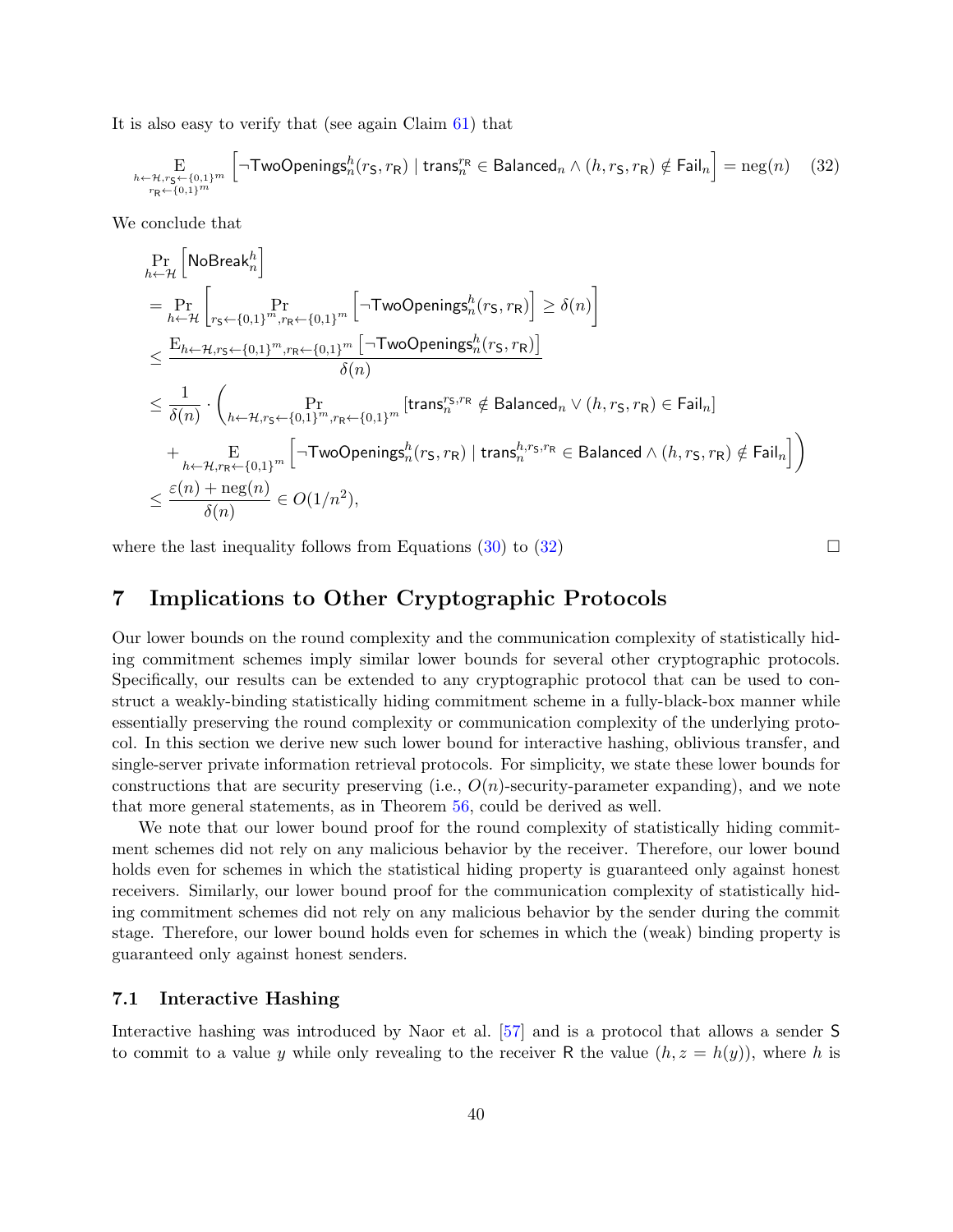a 2-to-1 hash function chosen interactively during the protocol.<sup>[32](#page-43-1)</sup> The two security properties of interactive hashing are binding  $(S$  is bound by the protocol to producing at most one value of y which is consistent with the transcript) and hiding  $(R \text{ does not obtain any information about } y$ , except for  $h(y)$ ).

Naor et al. constructed an interactive hashing protocol from any one-way permutation, and showed that it implies in a fully black-box manner a statistically-hiding commitment scheme. The construction of Naor et al. preserves the communication complexity of the underlying interactive hashing protocol, but it does not preserve the round complexity. However, in subsequent work [\[34,](#page-47-8) [47\]](#page-48-6) it was shown that it is in fact possible to preserve the number of rounds. Combined with our lower bounds on the round complexity and communication complexity of statistically-hiding commitment schemes, this directly implies the following corollary:

<span id="page-43-2"></span>**Corollary 62.** Any  $O(n)$ -security-parameter expanding fully black-box construction of an interactive hashing protocol from a family of trapdoor permutations has round complexity  $\Omega(n/\log n)$  and communication complexity  $\Omega(n)$ .

We note that Wee [\[73\]](#page-49-2) showed that a restricted class of fully black-box constructions of interactive hashing from one-way permutations has  $\Omega(n/\log n)$  rounds. Thus, Corollary [62](#page-43-2) extends Wee's lower bound both to include the most general form of such constructions, and to trapdoor permutations.

#### <span id="page-43-0"></span>7.2 Oblivious Transfer

Oblivious transfer (OT), introduced by Rabin [\[63\]](#page-49-11), is a fundamental primitive in cryptography. In particular, it was shown to imply secure multiparty computation [\[27,](#page-46-13) [44,](#page-47-13) [75\]](#page-49-12). OT has several equivalent formulations, and we consider the formulation of  $\binom{2}{1}$  $_{1}^{2}$ )-OT, defined by Even, Goldreich, and Lempel  $[14]$ .  $\binom{2}{1}$  $_{1}^{2}$ )-OT is a protocol between two parties, a sender and a receiver. The sender's input consists of two secret bits  $(b_0, b_1)$ , and the receiver's input consists of a value  $i \in \{0, 1\}$ . At the end of the protocol, the receiver should learn the bit  $b_i$  while the sender does not learn the value i. The security of the protocol guarantees that even a cheating receiver should not be able to learn the bit  $b_{1-i}$ , and a cheating sender should not be able to learn *i*.

Given any  $\binom{2}{1}$  $_{1}^{2}$ )-OT protocol that guarantees statistical security for the sender, Fischlin [\[15\]](#page-45-5) showed how to construct a weakly-binding statistically hiding commitment scheme. The construction is fully black-box and preserves the round complexity and the communication complexity. In addition, Wolf and Wullschleger [\[74\]](#page-49-13) showed that any  $\binom{2}{1}$ <sup>2</sup><sub>1</sub>)-OT protocol that guarantees statistical security for the sender can be transformed into a  $\binom{2}{1}$ 1 -OT protocol that guarantees statistical security for the receiver. Their transformation is full black-box and preserves the round complexity and the communication complexity. Thus, by combining these with our lower bounds we obtain the following corollary:

**Corollary 63.** Any  $O(n)$ -security-parameter expanding fully black-box construction of a  $\binom{2}{1}$  $\binom{2}{1}$ -OT protocol that guarantees statistical security for one of the parties from a family of trapdoor permutations has round complexity  $\Omega(n/\log n)$  and communication complexity  $\Omega(n)$ .

We stress that there exist constructions of semi-honest receiver  $\binom{2}{1}$  $_{1}^{2}$ )-OT protocols, relying on specific number-theoretic assumptions, where the sender enjoys statistical security with a constant number of rounds (e.g., Aiello et al. [\[1\]](#page-44-2) and Naor and Pinkas [\[55\]](#page-48-9)). Hence, as for statistically

<span id="page-43-1"></span> $32$ Several extensions to this definition were suggested, see [\[34,](#page-47-8) [58\]](#page-48-10).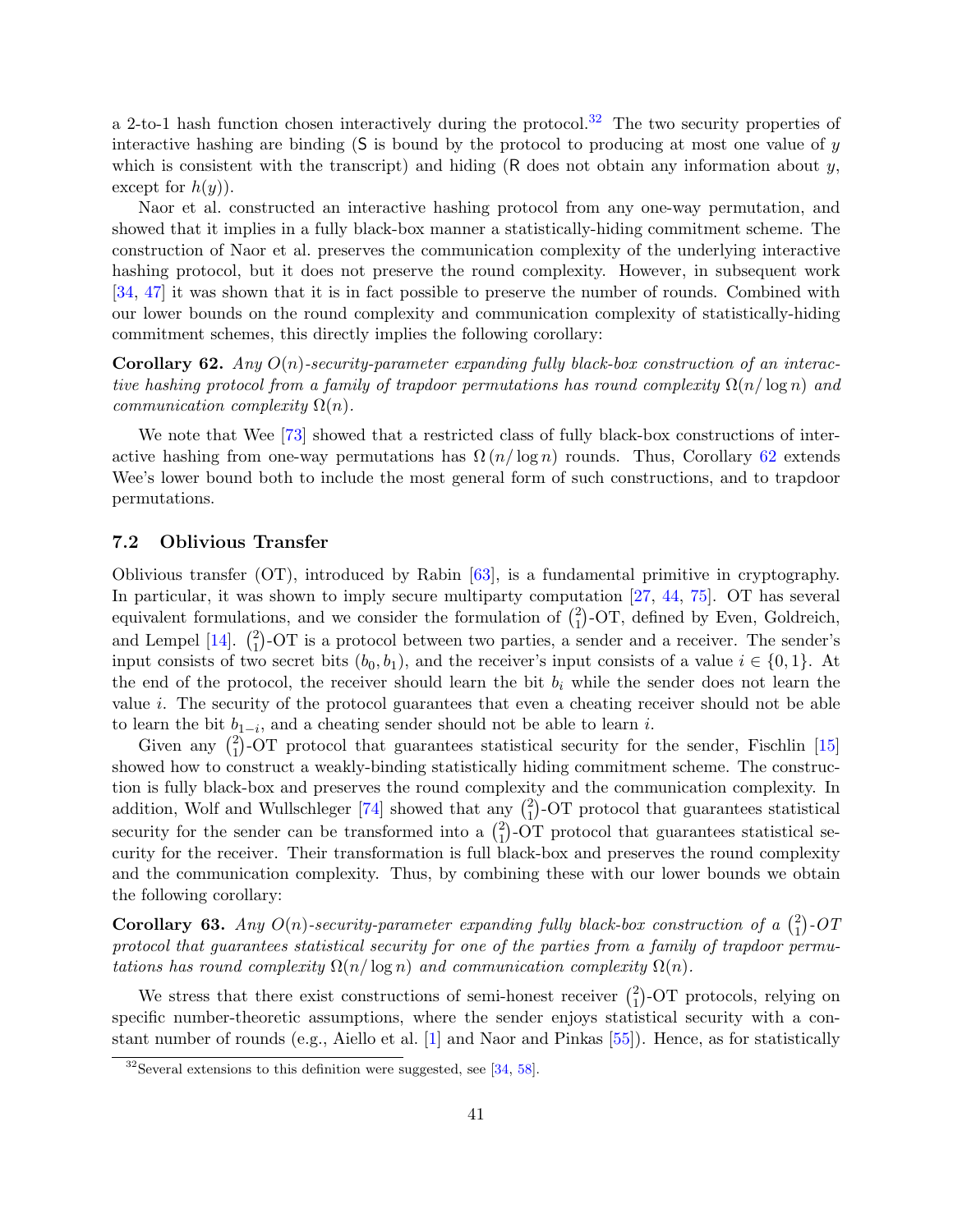hiding commitment schemes, we demonstrate a large gap between the round complexity of OT constructions based on general assumptions and OT constructions based on specific number-theoretic assumptions.

#### <span id="page-44-0"></span>7.3 Single-Server Private Information Retrieval

A single-server private information retrieval (PIR) scheme [\[10\]](#page-45-11) is a protocol between a server and a user. The server holds a database  $x \in \{0,1\}^n$ , and the user holds an index  $i \in [n]$  to an entry of the database. Informally, the user wishes to retrieve the  $i$ 'th entry of the database, without revealing to the server the value  $i$ . A naive solution is to have the user download the entire database, however, the total communication complexity of this solution is  $n$  bits. Based on specific numbertheoretic assumptions, several schemes with sublinear communication complexity were developed (see [\[7,](#page-45-12) [9,](#page-45-13) [19,](#page-46-14) [51,](#page-48-11) [48\]](#page-48-12), and a recent survey by Ostrovsky and Skeith [\[59\]](#page-48-13)). The only non-trivial construction based on general computational assumptions is due to Kushilevitz and Ostrovsky [\[49\]](#page-48-14). Assuming the existence of trapdoor permutations, they constructed an interactive protocol whose communication complexity is  $n - o(n)$  bits.

Beimel, Ishai, Kushilevitz, and Malkin [\[2\]](#page-45-4) showed that any single-server PIR protocol with communication complexity of at most  $n/2$  bits, can be used to construct a weakly-binding statistically hiding commitment scheme. Their construction is fully black-box and preserves the number of rounds. Thus, by combining this with our lower bound on the round complexity for statistically hiding commitment schemes, we obtain the following corollary:

**Corollary 64.** Any  $O(n)$ -security-parameter expanding fully black-box construction of a singleserver PIR protocol for an n-bit database from a family of trapdoor permutations, in which the server communicates less than  $n/2$  bits, has communication complexity  $\Omega(n/\log n)$ .

Corollary [62](#page-43-2) yields in particular an  $\Omega(n/\log n)$  lower bound on the communication complexity of such single-server PIR protocols (and, in particular, on the number of bits that the server must communicate). We note that the construction of Beimel et al. does not preserve the communication complexity of the underlying PIR protocol. Therefore, our lower bound on the communication complexity of statistically hiding commitment schemes cannot be directly used for deriving a similar lower bound for PIR protocols. Nevertheless, in Appendix [A](#page-50-0) we refine the construction of [Beimel](#page-45-4) [et al.](#page-45-4) to a construction which, in particular, preserves the communication complexity. We thus obtain the following corollary:

**Corollary 65.** In any  $O(n)$ -security-parameter expanding fully black-box construction of a singleserver PIR protocol for an n-bit database from a family of trapdoor permutations, the server communicates  $\Omega(n)$  bits.

# <span id="page-44-1"></span>Acknowledgment

We thank Mohammad Mahmoody and Rafael Pass for useful discussions.

# References

<span id="page-44-2"></span>[1] W. Aiello, Y. Ishai, and O. Reingold. Priced oblivious transfer: How to sell digital goods. In Advances in Cryptology – EUROCRYPT 2001, pages 119–135, 2001.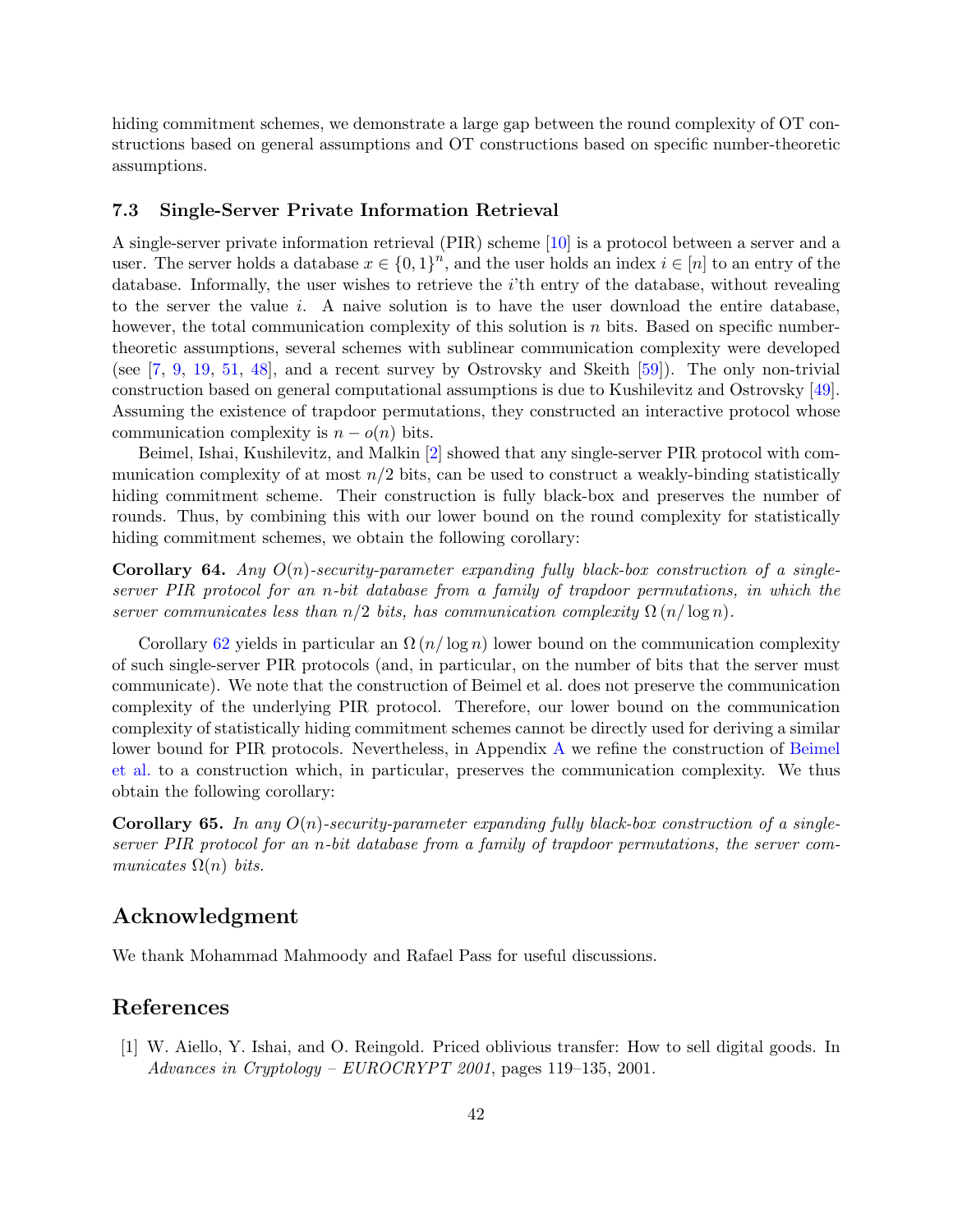- <span id="page-45-4"></span>[2] A. Beimel, Y. Ishai, E. Kushilevitz, and T. Malkin. One-way functions are essential for singleserver private information retrieval. In Proceedings of the 31st Annual ACM Symposium on Theory of Computing (STOC), pages 89–98, 1999.
- <span id="page-45-0"></span>[3] M. Blum and S. Micali. How to generate cryptographically strong sequences of pseudo-random bits. SIAM Journal on Computing, 13(4):850–864, 1984.
- <span id="page-45-2"></span>[4] J. Boyar, S. A. Kurtz, and M. W. Krentel. A discrete logarithm implementation of perfect zero-knowledge blobs. Journal of Cryptology, 2(2):63–76, 1990.
- <span id="page-45-9"></span>[5] Z. Brakerski, J. Katz, G. Segev, and A. Yerukhimovich. Limits on the power of zero-knowledge proofs in cryptographic constructions. In Proceedings of the 8th Theory of Cryptography Conference, pages 559–578, 2011.
- <span id="page-45-1"></span>[6] G. Brassard, D. Chaum, and C. Crépeau. Minimum disclosure proofs of knowledge. *Journal* of Computer and System Sciences, 37(2):156–189, 1988.
- <span id="page-45-12"></span>[7] C. Cachin, S. Micali, and M. Stadler. Computationally private information retrieval with polylogarithmic communication. In Advances in Cryptology –  $EUROCRYPT$  '99, pages 402– 414, 1999.
- <span id="page-45-6"></span>[8] R. Canetti, J. Kilian, E. Petrank, and A. Rosen. Black-box concurrent zero-knowledge requires (almost) logarithmically many rounds. SIAM Journal on Computing, 32(1):1–47, 2002.
- <span id="page-45-13"></span>[9] Y. Chang. Single database private information retrieval with logarithmic communication. In Proceedings of the 9th Australasian Conference on Information Security and Privacy, pages 50–61, 2004.
- <span id="page-45-11"></span>[10] B. Chor, O. Goldreich, E. Kushilevitz, and M. Sudan. Private information retrieval. In Proceedings of the 36th Annual Symposium on Foundations of Computer Science (FOCS), pages 41–50, 1995.
- <span id="page-45-3"></span>[11] I. Damgård, T. P. Pedersen, and B. Pfitzmann. On the existence of statistically hiding bit commitment schemes and fail-stop signatures. Journal of Cryptology, 10(3):163–194, 1997.
- <span id="page-45-8"></span>[12] Y. Dodis, I. Haitner, and A. Tentes. On the instantiability of hash-and-sign rsa signatures. In Theory of Cryptography, Ninth Theory of Cryptography Conference, TCC 2012, pages 112–132, 2012.
- <span id="page-45-7"></span>[13] C. Dwork, M. Naor, and A. Sahai. Concurrent zero-knowledge. *Journal of the ACM*, 51(6): 851–898, 2004.
- <span id="page-45-10"></span>[14] S. Even, O. Goldreich, and A. Lempel. A randomized protocol for signing contracts. Communications of the ACM, 28(6):637–647, 1985.
- <span id="page-45-5"></span>[15] M. Fischlin. On the impossibility of constructing non-interactive statistically-secret protocols from any trapdoor one-way function. In Topics in Cryptology - The Cryptographers' Track at the RSA Conference, pages 79–95, 2002.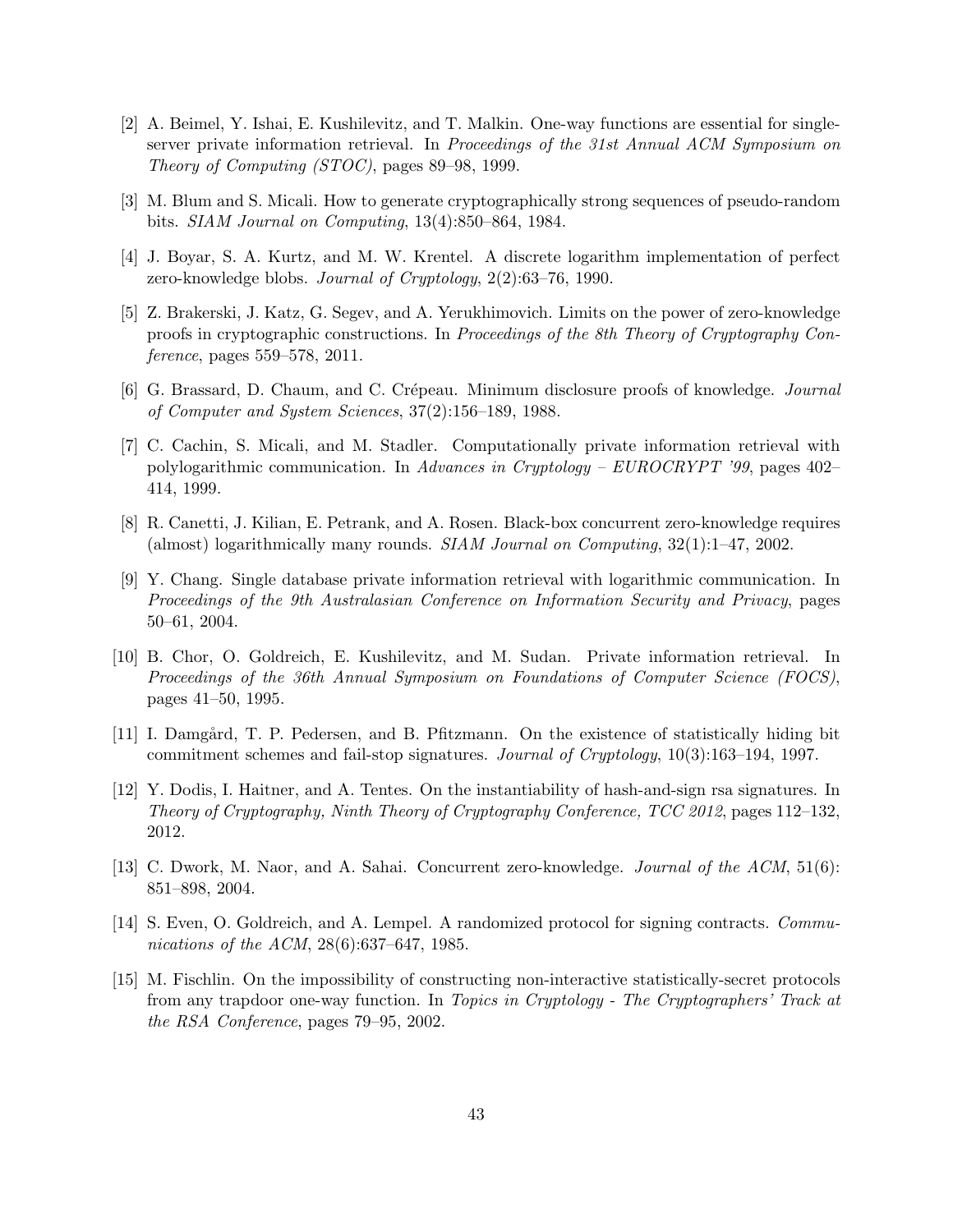- <span id="page-46-0"></span>[16] R. Gennaro and L. Trevisan. Lower bounds on the efficiency of generic cryptographic constructions. In Proceedings of the 41st Annual Symposium on Foundations of Computer Science (FOCS), pages 305–313, 2000.
- <span id="page-46-6"></span>[17] R. Gennaro, Y. Gertner, and J. Katz. Lower bounds on the efficiency of encryption and digital signature schemes. In Proceedings of the 35th Annual ACM Symposium on Theory of Computing (STOC), pages 417–425, 2003.
- <span id="page-46-7"></span>[18] R. Gennaro, Y. Gertner, J. Katz, and L. Trevisan. Bounds on the efficiency of generic cryptographic constructions. SIAM Journal on Computing, 35(1):217–246, 2005.
- <span id="page-46-14"></span>[19] C. Gentry and Z. Ramzan. Single-database private information retrieval with constant communication rate. In Proceedings of the 32nd International Colloquium on Automata, Languages and Programming, pages 803–815, 2005.
- <span id="page-46-5"></span>[20] Y. Gertner, S. Kannan, T. Malkin, O. Reingold, and M. Viswanathan. The relationship between public key encryption and oblivious transfer. In Proceedings of the 41st Annual Symposium on Foundations of Computer Science (FOCS), pages 325–335, 2000.
- <span id="page-46-11"></span>[21] O. Goldreich. Foundations of Cryptography – Volume 1: Basic Tools. Cambridge University Press, 2001.
- <span id="page-46-12"></span>[22] O. Goldreich. Foundations of Cryptography – Volume 2: Basic Applications. Cambridge University Press, 2004.
- <span id="page-46-4"></span>[23] O. Goldreich and A. Kahan. How to construct constant-round zero-knowledge proof systems for NP. *Journal of Cryptology*,  $9(3):167-190$ , 1996.
- <span id="page-46-8"></span>[24] O. Goldreich and H. Krawczyk. On the composition of zero-knowledge proof systems. SIAM Journal on Computing, 25(1):169–192, 1996.
- <span id="page-46-2"></span>[25] O. Goldreich, S. Goldwasser, and S. Micali. On the cryptographic applications of random functions. In Advances in Cryptology – CRYPTO '84, pages 276–288, 1984.
- <span id="page-46-1"></span>[26] O. Goldreich, S. Goldwasser, and S. Micali. How to construct random functions. Journal of the ACM, 33(4):792–807, 1986.
- <span id="page-46-13"></span>[27] O. Goldreich, S. Micali, and A. Wigderson. How to play any mental game or a completeness theorem for protocols with honest majority. In Proceedings of the 19th Annual ACM Symposium on Theory of Computing (STOC), pages 218–229, 1987.
- <span id="page-46-3"></span>[28] S. Goldwasser, S. Micali, and R. L. Rivest. A digital signature scheme secure against adaptive chosen-message attacks. SIAM Journal on Computing, 17(2):281–308, 1988.
- <span id="page-46-10"></span>[29] S. D. Gordon, H. Wee, D. Xiao, and A. Yerukhimovich. On the round complexity of zeroknowledge proofs based on one-way permutations. In LATINCRYPT, pages 189–204, 2010.
- <span id="page-46-9"></span>[30] S. Hada and T. Tanaka. On the existence of 3-round zero-knowledge protocols. In Advances in Cryptology – CRYPTO '98, pages  $408-423$ , 1998.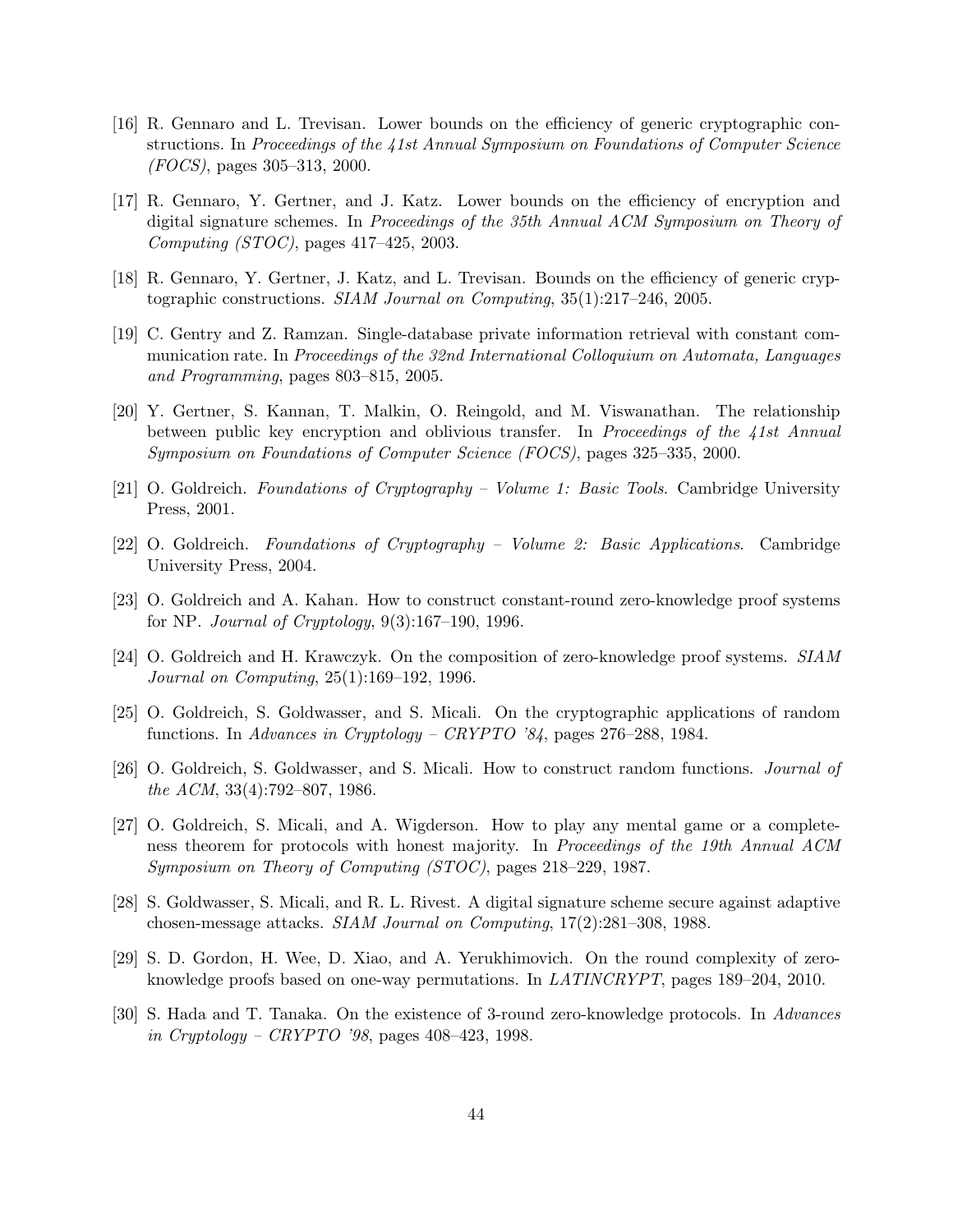- <span id="page-47-12"></span>[31] I. Haitner. Implementing oblivious transfer using collection of dense trapdoor permutations. In Theory of Cryptography, First Theory of Cryptography Conference, TCC 2004, pages 394–409, 2004.
- <span id="page-47-10"></span>[32] I. Haitner and T. Holenstein. On the (im)possibility of key dependent encryption. In Theory of Cryptography, Sixth Theory of Cryptography Conference, TCC 2009, 2009.
- <span id="page-47-7"></span>[33] I. Haitner and O. Reingold. A new interactive hashing theorem. To appear in Journal of Cryptology.
- <span id="page-47-8"></span>[34] I. Haitner and O. Reingold. A new interactive hashing theorem. In Proceedings of the 21st Annual IEEE Conference on Computational Complexity, 2007.
- <span id="page-47-5"></span>[35] I. Haitner, O. Horvitz, J. Katz, C.-Y. Koo, R. Morselli, and R. Shaltiel. Reducing complexity assumptions for statistically hiding commitment. In Advances in Cryptology – EUROCRYPT 2005, pages 58–77, 2005.
- <span id="page-47-0"></span>[36] I. Haitner, J. J. Hoch, O. Reingold, and G. Segev. Finding collisions in interactive protocols – A tight lower bound on the round complexity of statistically hiding commitments. In *Proceedings* of the 48th Annual Symposium on Foundations of Computer Science (FOCS), 2007.
- <span id="page-47-1"></span>[37] I. Haitner, J. J. Hoch, and G. Segev. A linear lower bound on the communication complexity of single-server private information retrieval. In Theory of Cryptography, Fifth Theory of Cryptography Conference, TCC 2008, pages 394–409, 2008.
- <span id="page-47-3"></span>[38] I. Haitner, M. Nguyen, S. J. Ong, O. Reingold, and S. Vadhan. Statistically hiding commitments and statistical zero-knowledge arguments from any one-way function. SIAM Journal on Computing, 39(3):1153–1218, 2009.
- <span id="page-47-4"></span>[39] I. Haitner, O. Reingold, S. Vadhan, and H. Wee. Inaccessible entropy. In Proceedings of the 41st Annual ACM Symposium on Theory of Computing (STOC), 2009.
- <span id="page-47-11"></span>[40] I. Haitner, M. Mahmoody-Ghidary, and D. Xiao. On basing constant-round statistically hiding commitments on np-hardness. In Proceedings of the 24th Annual IEEE Conference on Computational Complexity, pages 76–87, 2010.
- <span id="page-47-2"></span>[41] J. Håstad, R. Impagliazzo, L. A. Levin, and M. Luby. A pseudorandom generator from any one-way function. SIAM Journal on Computing, 28(4):1364–1396, 1999.
- <span id="page-47-9"></span>[42] O. Horvitz and J. Katz. Bounds on the efficiency of "black-box" commitment schemes. In Proceedings of the 32nd International Colloquium on Automata, Languages and Programming, pages 128–139, 2005.
- <span id="page-47-6"></span>[43] R. Impagliazzo and S. Rudich. Limits on the provable consequences of one-way permutations. In Proceedings of the 21st Annual ACM Symposium on Theory of Computing (STOC), pages 44–61, 1989.
- <span id="page-47-13"></span>[44] J. Kilian. Founding cryptography on oblivious transfer. In *Proceedings of the 20th Annual* ACM Symposium on Theory of Computing (STOC), pages 20–31, 1988.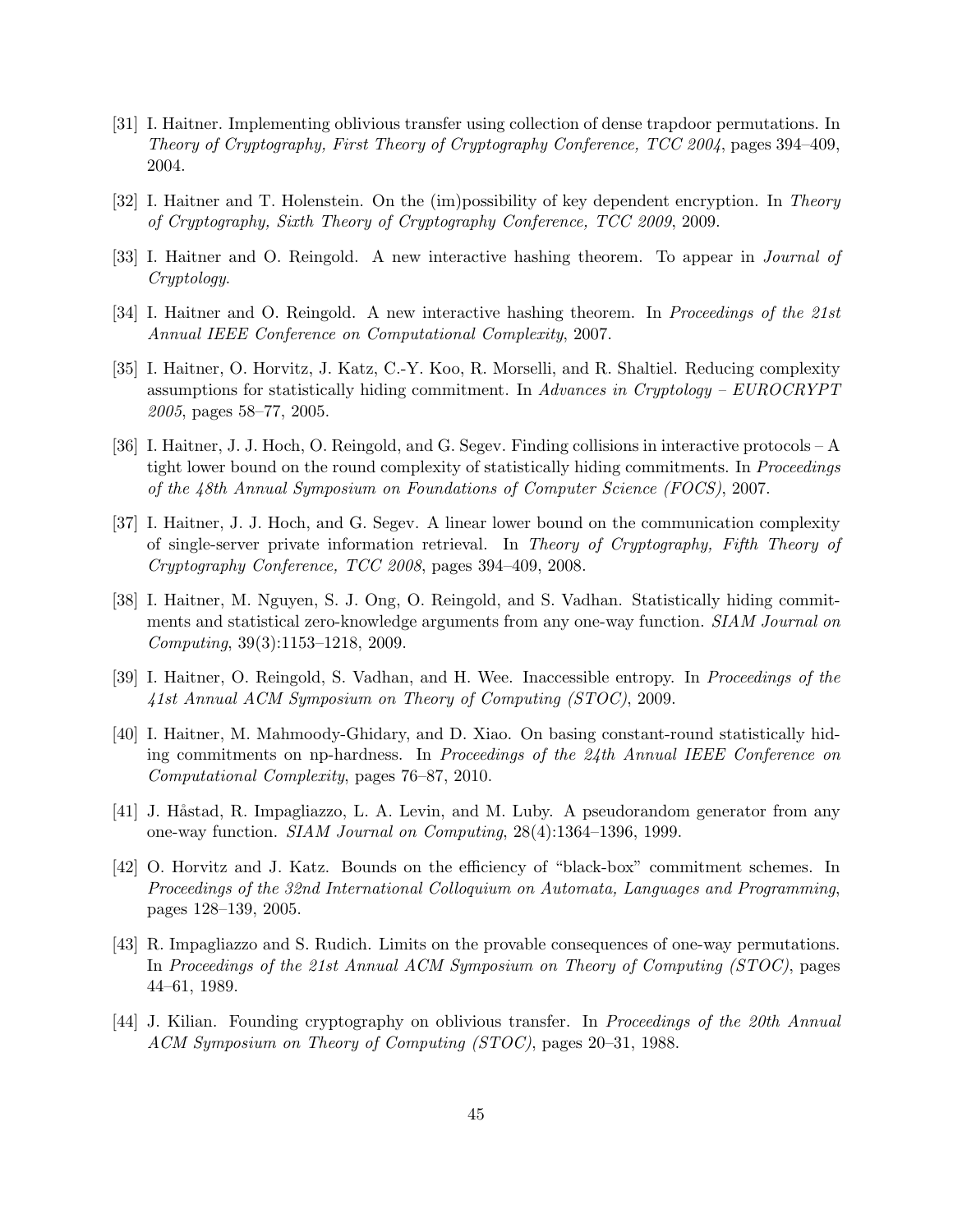- <span id="page-48-8"></span>[45] J. Kilian, C. Rackoff, and E. Petrank. Lower bounds for concurrent zero knowledge. Combinatorica, 25(2):217–249, 2005.
- <span id="page-48-5"></span>[46] J. H. Kim, D. R. Simon, and P. Tetali. Limits on the efficiency of one-way permutation-based hash functions. In Proceedings of the 40th Annual Symposium on Foundations of Computer Science (FOCS), pages 535–542, 1999.
- <span id="page-48-6"></span>[47] T. Koshiba and Y. Seri. Round-efficient one-way permutation based perfectly concealing bit commitment scheme. Electronic Colloquium on Computational Complexity, Report TR06-093, 2006.
- <span id="page-48-12"></span>[48] E. Kushilevitz and R. Ostrovsky. Replication is NOT needed: SINGLE database, computationally-private information retrieval. In Proceedings of the 38th Annual Symposium on Foundations of Computer Science, pages 364–373, 1997.
- <span id="page-48-14"></span>[49] E. Kushilevitz and R. Ostrovsky. One-way trapdoor permutations are sufficient for non-trivial single-server private information retrieval. In Advances in Cryptology –  $EUROCRYPT$  2000, pages 104–121, 2000.
- <span id="page-48-4"></span>[50] Y. Lindell. Parallel coin-tossing and constant-round secure two-party computation. Journal of Cryptology, 16(3):143–184, 2003.
- <span id="page-48-11"></span>[51] H. Lipmaa. An oblivious transfer protocol with log-squared communication. In Proceedings of the 8th International Conference on Information Security, pages 314–328, 2005.
- <span id="page-48-7"></span>[52] M. Luby. Pseudorandomness and Cryptographic Applications. Princeton University Press, 1996.
- <span id="page-48-0"></span>[53] M. Luby and C. Rackoff. How to construct pseudorandom permutations from pseudorandom functions. SIAM Journal on Computing, 17(2):373–386, 1988.
- <span id="page-48-2"></span>[54] M. Naor. Bit commitment using pseudorandomness. Journal of Cryptology, 4(2):151–158, 1991.
- <span id="page-48-9"></span>[55] M. Naor and B. Pinkas. Efficient oblivious transfer protocols. In Proceedings of the 12th Annual Symposium on Discrete Algorithms, pages 448–457, 2001.
- <span id="page-48-1"></span>[56] M. Naor and M. Yung. Universal one-way hash functions and their cryptographic applications. In Proceedings of the 21st Annual ACM Symposium on Theory of Computing (STOC), pages 33–43, 1989.
- <span id="page-48-3"></span>[57] M. Naor, R. Ostrovsky, R. Venkatesan, and M. Yung. Perfect zero-knowledge arguments for NP using any one-way permutation. Journal of Cryptology, 11(2):87–108, 1998.
- <span id="page-48-10"></span>[58] M.-H. Nguyen, S. J. Ong, and S. P. Vadhan. Statistical zero-knowledge arguments for NP from any one-way function. In Proceedings of the 47th Annual Symposium on Foundations of Computer Science (FOCS), pages 3–14, 2006.
- <span id="page-48-13"></span>[59] R. Ostrovsky and W. E. Skeith. A survey of single database PIR: Techniques and applications. Cryptology ePrint Archive, Report 2007/059, 2007.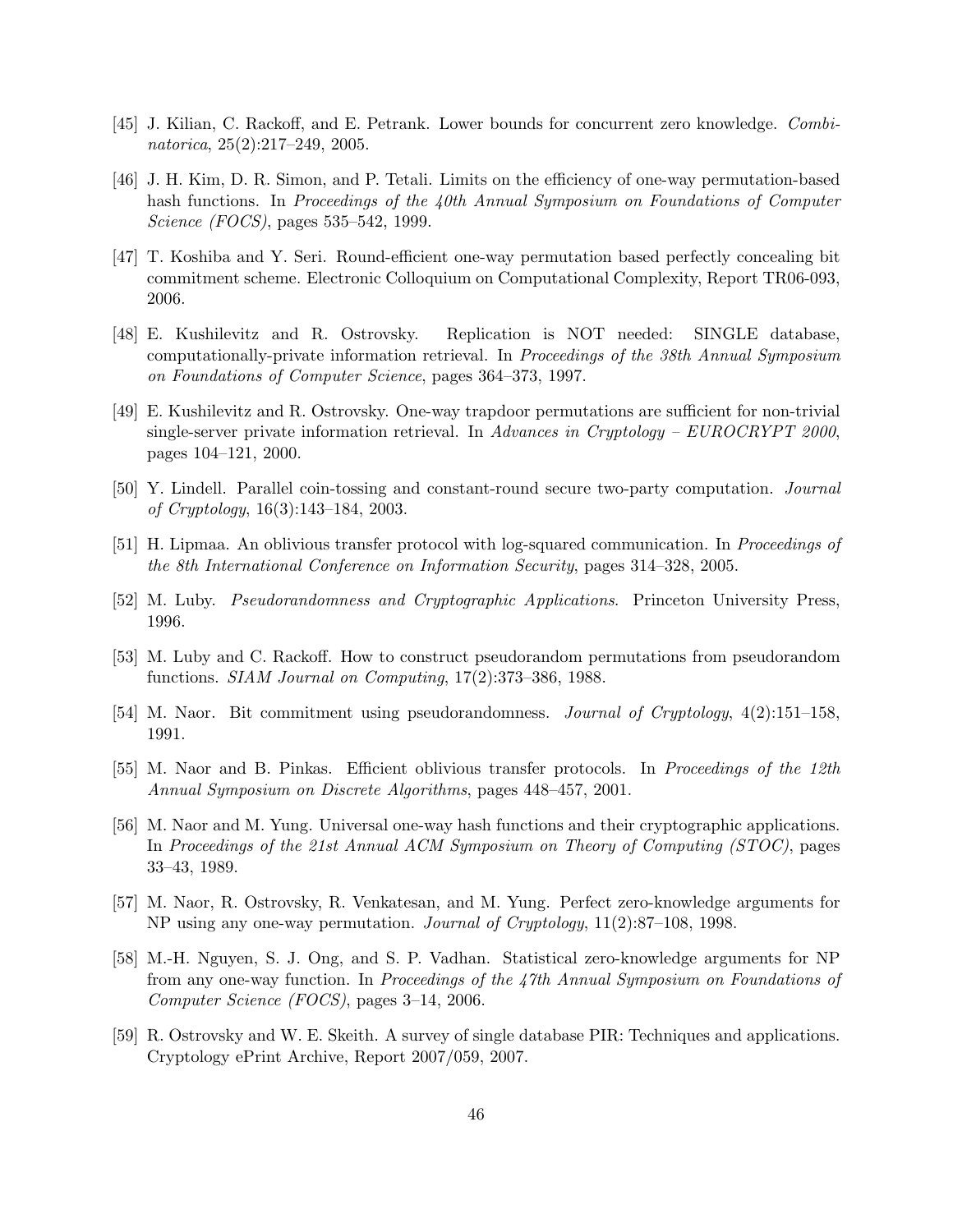- <span id="page-49-7"></span>[60] R. Pass and M. Venkitasubramaniam. Private coins versus public coins in zero-knowledge proof systems. In Theory of Cryptography, Seventh Theory of Cryptography Conference, TCC 2010, pages 588–605, 2010.
- <span id="page-49-5"></span>[61] K. Pietrzak. Compression from collisions, or why crhf combiners have a long output. In Advances in Cryptology – CRYPTO 2008, pages 413–432, 2008.
- <span id="page-49-6"></span>[62] K. Pietrzak, A. Rosen, and G. Segev. Lossy functions do not amplify well. In Theory of Cryptography, Ninth Theory of Cryptography Conference, TCC 2012, pages 458–475, 2012.
- <span id="page-49-11"></span>[63] M. O. Rabin. How to exchange secret by oblivious transfer. Technical Report TR-81, Harvard University, 1981.
- <span id="page-49-10"></span>[64] O. Reingold, L. Trevisan, and S. P. Vadhan. Notions of reducibility between cryptographic primitives. In Theory of Cryptography, First Theory of Cryptography Conference, TCC 2004, pages 1–20, 2004.
- <span id="page-49-1"></span>[65] J. Rompel. One-way functions are necessary and sufficient for secure signatures. In Proceedings of the 22nd Annual ACM Symposium on Theory of Computing (STOC), pages 387–394, 1990.
- <span id="page-49-4"></span>[66] A. Rosen. A note on constant-round zero-knowledge proofs for NP. In Theory of Cryptography, First Theory of Cryptography Conference, TCC 2004, pages 191–202, 2004.
- <span id="page-49-8"></span>[67] A. Rosen and G. Segev. Chosen-ciphertext security via correlated products. In Proceedings of the 6th Theory of Cryptography Conference, pages 419–436, 2009.
- <span id="page-49-9"></span>[68] A. Rosen and G. Segev. Chosen-ciphertext security via correlated products. SIAM Journal on Computing, 39(7):3058–3088, 2010.
- <span id="page-49-3"></span>[69] S. Rudich. Limits on the provable consequences of one-way functions. PhD thesis, EECS Department, University of California, Berkeley, 1988.
- <span id="page-49-14"></span>[70] A. Sahai and S. P. Vadhan. A complete problem for statistical zero knowledge. Journal of the  $ACM$ ,  $50(2):196-249$ ,  $2003$ .
- <span id="page-49-0"></span>[71] D. R. Simon. Finding collisions on a one-way street: Can secure hash functions be based on general assumptions? In Advances in Cryptology - EUROCRYPT '98, pages 334–345, 1998.
- <span id="page-49-15"></span>[72] A. Srinivasan and D. Zuckerman. Computing with very weak random sources. SIAM Journal on Computing, 28(4):1433–1459, 1999.
- <span id="page-49-2"></span>[73] H. Wee. One-way permutations, interactive hashing and statistically hiding commitments. In Theory of Cryptography, Fourth Theory of Cryptography Conference, TCC 2007, pages 419–433, 2007.
- <span id="page-49-13"></span>[74] S. Wolf and J. Wullschleger. Oblivious transfer is symmetric. In Advances in Cryptology – EUROCRYPT 2006, pages 222–232, 2006.
- <span id="page-49-12"></span>[75] A. C. Yao. How to generate and exchange secrets. In Proceedings of the 27th Annual Symposium on Foundations of Computer Science (FOCS), pages 162–167, 1986.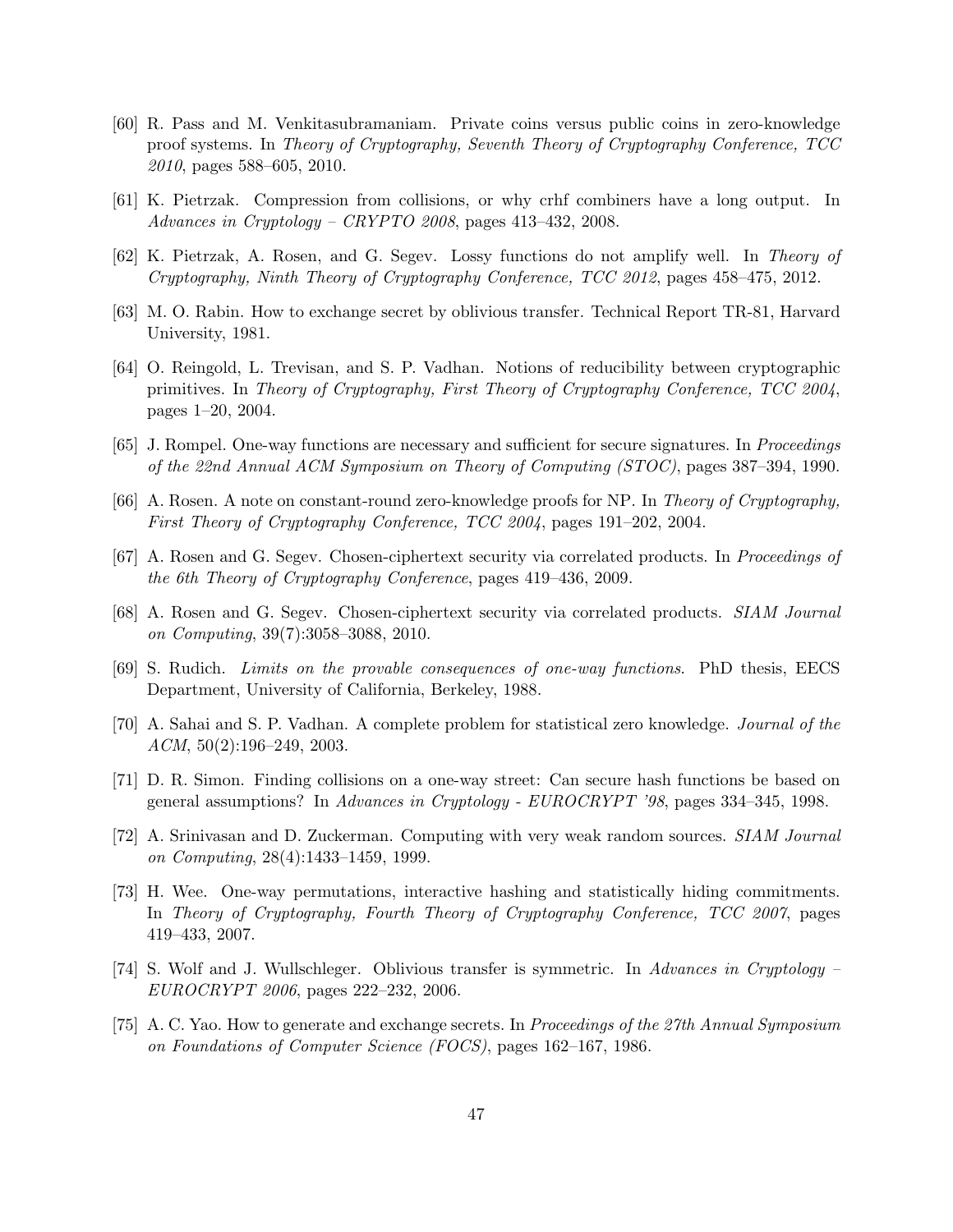# <span id="page-50-0"></span>A From PIR to Statistically-Hiding Commitments

The relation between single-server PIR and commitment schemes was first explored by Beimel, Ishai, Kushilevitz, and Malkin [\[2\]](#page-45-4), who showed that any single-server PIR protocol in which the server communicates at most  $n/2$  bits to the user (where n is the size of the server's database), can be used to construct a weakly binding statistically hiding bit-commitment scheme. In particular, this served as the first indication that the existence of low-communication PIR protocols implies the existence of one-way functions. In this section we refine the relation between these two fundamental primitives by improving their reduction. Our improvements are the following:

- 1. The construction of [\[2\]](#page-45-4) preserves the round complexity of the underlying single-server PIR, but it does not preserve its communication complexity. In their construction the sender is always required to send  $\Omega(n)$  bits during the commit stage of the commitment scheme. We show that it is possible to preserve both the round complexity and the communication complexity. In our construction the number of bits sent by the sender during the commit stage of the commitment scheme is essentially the number of bits sent by the server in the PIR protocol.
- 2. The construction of [\[2\]](#page-45-4) requires an execution of the single-server PIR protocol for every committed bit (that is, they constructed a bit-commitment scheme). We show that it is possible to commit to a super-logarithmic number of bits while executing the underlying single-server PIR protocol only once.
- 3. The construction of [\[2\]](#page-45-4) was presented for single-server PIR protocols in which the server communicates at most  $n/2$  bits. Our construction applies to any single-server PIR protocol in which the server communicates up to  $n - \omega(\log n)$  bits.

In the remainder of this section we first state the theorem resulting from our construction. Then, we formally define single-server PIR, provide a few additional preliminaries, and present our construction.

<span id="page-50-1"></span>Theorem 66. Assume there exists a single-server PIR protocol in which the server communicates  $n - k(n)$  bits, where n is the size of the server's database and  $k(n) \geq 2d(n)$  for  $d(n) \in \omega(\log n)$ .

Then, there exists a weakly binding statistically hiding commitment scheme for  $d(n)/6$  bits, in which the sender communicates at most  $n - k(n) + 2d(n)$  bits during the commit stage. Moreover, the construction is fully black box.

An overview of the construction. Let (Server, User) be a single-server PIR protocol in which the server communicates  $n - \omega(\log n)$  bits, where n is the size of the server's database. Consider the following commitment scheme to a string s. The commit stage consists of the sender and the receiver first choosing random inputs  $x \in \{0,1\}^n$  and  $i \in [n]$ , respectively, and executing the PIR protocol (Server, User) on these inputs (that is, the sender plays the role of the server with database x, and the receiver plays the role of the user with index i). As a consequence, the receiver obtains a bit  $x_i$ , which by the correctness of the PIR protocol is the *i*'th bit of x. Notice that since the sender communicated only  $n - \omega(\log n)$ , the random variable corresponding to x still has  $\omega(\log n)$ min-entropy from the receiver's point of view. We take advantage of this fact, and have the sender choose a uniform seed t for a strong-extractor Ext, and send the pair  $(t, \text{Ext}(x, t) \oplus s)$  to the receiver. That is, we exploit the remaining min-entropy of the database  $x$  in order to mask the committed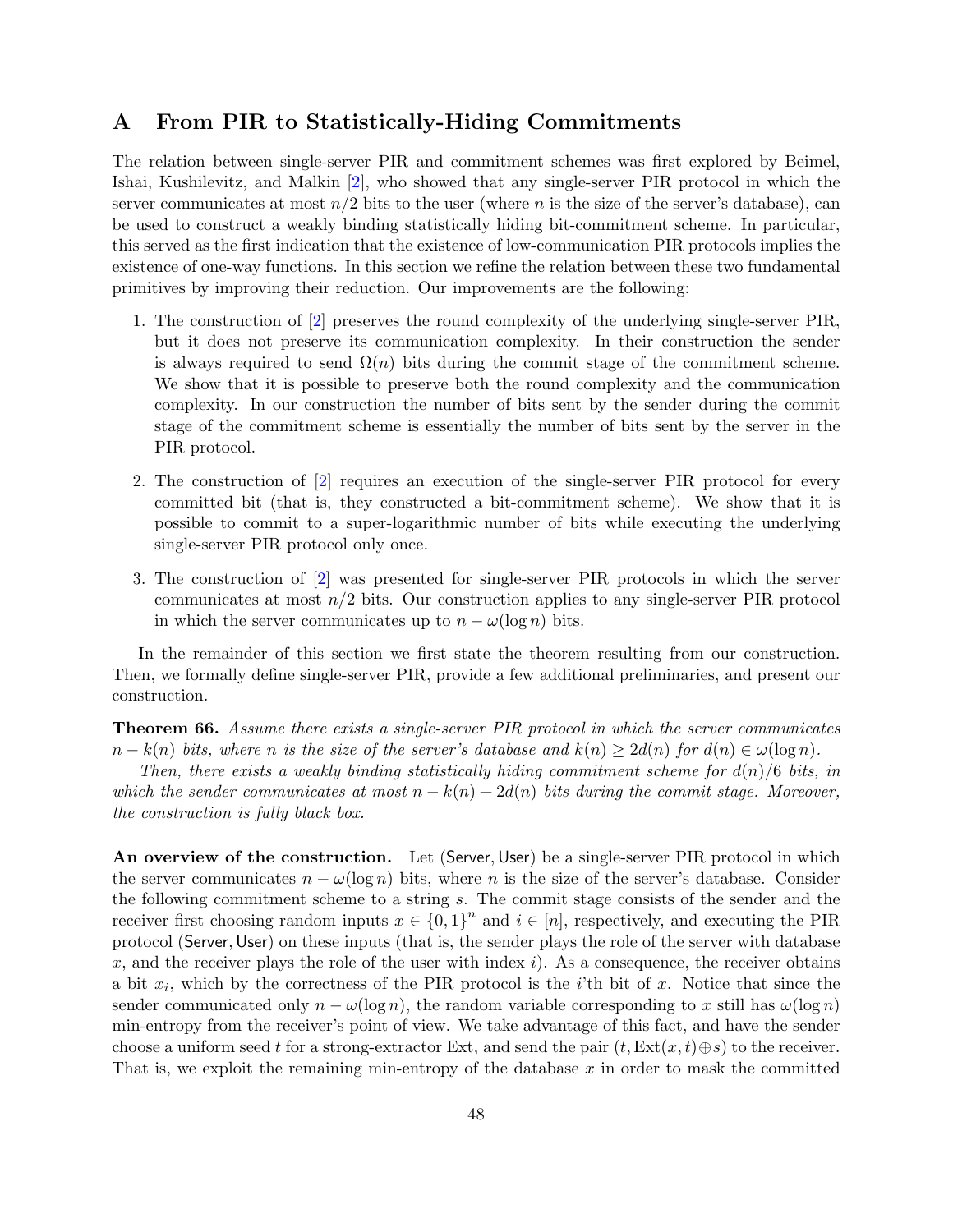string s in a statistical manner. In the reveal stage, the sender sends the pair  $(x, s)$  to the receiver. The binding property follows from the security of the PIR protocol: in the reveal stage, the sender must send a value x whose  $i$ 'th bit is consistent with the bit obtained by the receiver during the commit stage – but this bit not known to the sender.

#### <span id="page-51-0"></span>A.1 Single-Server Private Information Retrieval — Definition

A single-server Private Information Retrieval (PIR) scheme is a protocol between a server and a user. The server holds a database  $x \in \{0,1\}^n$  and the user holds an index  $i \in [n]$  to an entry of the database. The user wishes to retrieve the i'th entry of the database, without revealing the index  $i$  to the server. More formally, a single-server PIR scheme is defined via a pair of probabilistic polynomial-time Turing-machines (Server, User) such that:

- Server receives as input a string  $x \in \{0,1\}^n$ . Following its interaction it does not have any output.
- User receives as input an index  $i \in [n]$ . Following its interaction it outputs a value  $b \in$  $\{0, 1, \perp\}.$

Denote by  $b \leftarrow \langle \text{Server}(x),\text{User}(i) \rangle$  the experiment in which Server and User interact (using the given inputs and uniformly chosen random coins), and then User outputs the value b. It is required that there exists a negligible function  $\nu(n)$ , such that for all sufficiently large n, and for every string  $x = x_1 \circ \cdots \circ x_n \in \{0,1\}^n$ , it holds that  $x_i \leftarrow \langle \textsf{Server}(x),\textsf{User}(i) \rangle$  with probability at least  $1 - \nu(n)$ over the random coins of both Server and User.

In order to define the security properties of such schemes, we first introduce the following notation. Given a single-server PIR scheme (Server, User) and a Turing-machine Server (a malicious server), we denote by view  $\widetilde{\langle \text{Server}, \text{User}(i) \rangle}(n)$  the distribution on the view of  $\widetilde{\mathsf{Server}}$  when interacting with User(i) where  $i \in [n]$ . This view consists of its random coins and of the sequence of messages it receives from User, and the distribution is taken over the random coins of both Server and User.

<span id="page-51-2"></span>Definition 67. A single-server PIR scheme (Server, User) is secure if for every probabilistic polynomial-time Turing-machines  $\widetilde{\mathsf{Server}}$  and D, and for every two sequences of indices  $\{i_n\}_{n=1}^\infty$ and  $\{j_n\}_{n=1}^{\infty}$  where  $i_n, j_n \in [n]$  for every n, it holds that

$$
\left|\Pr\left[v \leftarrow \mathsf{view}_{\langle \widetilde{\mathsf{Server}}, \mathsf{User}(i_n)\rangle}(n) \colon \mathsf{D}(v) = 1\right] - \Pr\left[v \leftarrow \mathsf{view}_{\langle \widetilde{\mathsf{Server}}, \mathsf{User}(j_n)\rangle}(n) : \mathsf{D}(v) = 1\right]\right| \leq \nu(n),
$$

for some negligible function  $\nu(n)$  and for all sufficiently large n.

#### <span id="page-51-1"></span>A.2 Additional Preliminaries

The min-entropy of a distribution D over a set X is defined as  $H_{\infty}(D) = \min_{x \in \mathcal{X}} \log 1/ \Pr_D[x]$ . The following standard fact (cf., [\[70,](#page-49-14) Fact 2.6]) will be useful for us in analyzing statistically close distributions.

**Fact 68.** Let P and Q be two distributions with  $SD(P,Q) < \epsilon$ , then

$$
\Pr_{x \leftarrow P} \left[ (1 - \sqrt{\epsilon}) \cdot \Pr_{P} [x] < \Pr_{Q} [x] < (1 + \sqrt{\epsilon}) \cdot \Pr_{P} [x] \right] \ge 1 - 2\sqrt{\epsilon}.
$$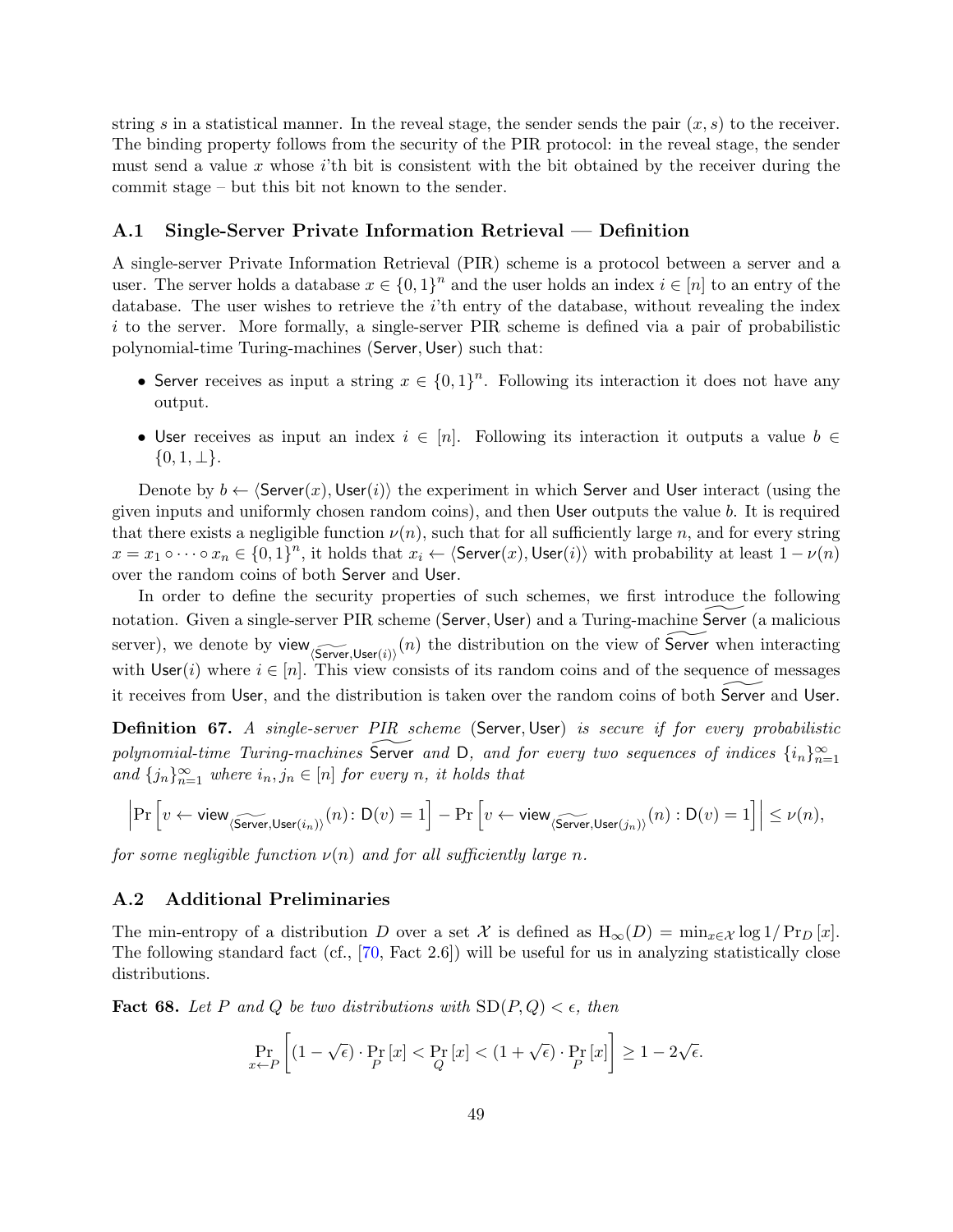**Definition 69.** A function  $E \colon \{0,1\}^n \times \{0,1\}^d \to \{0,1\}^m$  is a  $(k,\epsilon)$ -extractor, if for every distribution X over  ${0,1}^n$  with  $H_\infty(X) \geq k$  the distribution  $E(X, U_d)$  is  $\epsilon$ -close to uniform. E is a strong  $(k, \epsilon)$ -extractor, if the function  $E'(x, y) = y \circ E(x, y)$  is a  $(k, \epsilon)$ -extractor (where  $\circ$  denotes concatenation).

In our construction of a statistically hiding commitment from single-server PIR, we will be using the following explicit construction of strong extractors, which is an immediate corollary of [\[72,](#page-49-15) Corollary 3.4].

<span id="page-52-2"></span>**Proposition 70.** For any  $k \in \omega(\log n)$ , there exists an explicit strong  $(k, 2^{1-k})$ -extractor Ext:  $\{0,1\}^n \times \{0,1\}^{3k} \rightarrow \{0,1\}^{k/2}$ .

#### <span id="page-52-0"></span>A.3 The Construction

Fix  $d(n)$ ,  $k(n)$  and a single-server PIR protocol  $P =$  (Server, User) as in Theorem [66.](#page-50-1) Protocol [71](#page-52-1) describes our construction of the commitment scheme  $Com = (S, R)$ . In the construction we use a strong  $(d(n)/3, 2^{1-d(n)/3})$ -extractor Ext:  $\{0,1\}^n \times \{0,1\}^{d(n)} \to \{0,1\}^{d(n)/6}$  whose existence is guaranteed by Proposition [70.](#page-52-2)

<span id="page-52-1"></span>**Protocol 71** (Protocol  $Com = (S, R)$ ).

Common input: security parameter  $1^n$ . Sender's input:  $s \in \{0, 1\}^{d(n)/6}$ .

Commit stage:

- 1. S chooses a uniformly distributed  $x \in \{0,1\}^n$ .
- 2. R chooses a uniformly distributed index  $i \in [n]$ .
- 3. S and R execute the single-server PIR protocol (Server, User) for database of length n, where S acts as the server with input x and R acts as the user with input i. As a result, R obtains a bit  $x_i \in \{0, 1\}.$
- 4. S chooses a uniformly distributed seed  $t \in \{0,1\}^{d(n)}$ , computes  $y = \text{Ext}(x,t) \oplus s$ , and sends  $(t, y)$  to R.

#### Reveal stage:

- 1. S sends  $(s, x)$  to R.
- 2. If the i'th bit of x equals  $x_i$  and  $y = \text{Ext}(x, t) \oplus s$ , then R outputs s.
	- Otherwise, R outputs  $\perp$ .

The correctness of Com follows directly from the correctness of the PIR protocol. In addition, notice that the total number of bits communicated by the sender in the commit stage is the total number of bits that the server communicates in the PIR protocol plus the seed length and the output length of the extractor Ext. Thus, the sender communicates less than  $n - k(n) + 2d(n)$  bits

. . . . . . . . . . . . . . . . . . . . . . . . . . . . . . . . . . . . . . . . . . . . . . . . . . . . . . . . . . . . . . . . . . . . . . . . . . . . . . . . . . . . . . . . . . . . . . .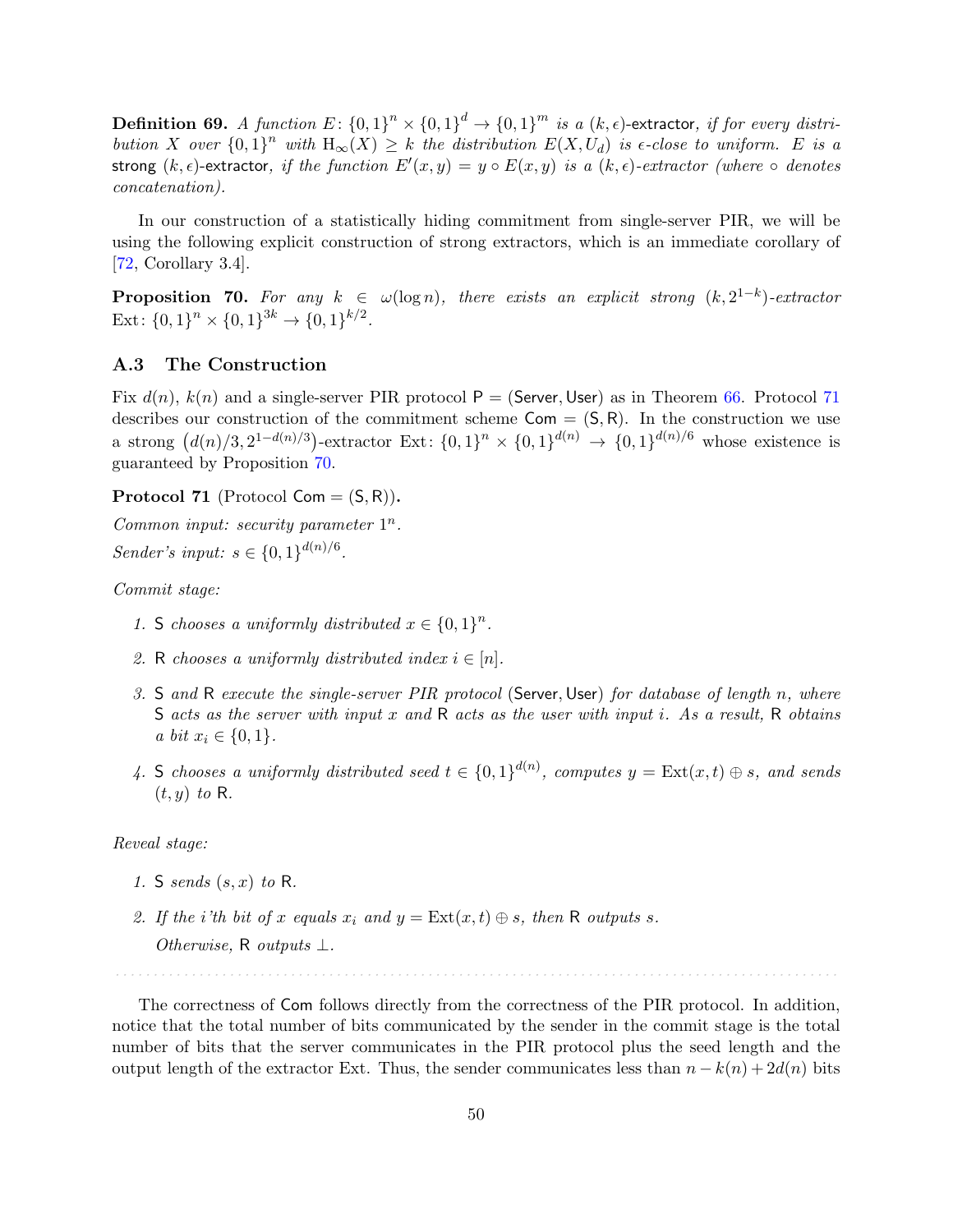during the commit stage. In Lemma [72](#page-53-0) we prove that Com is statistically hiding, and in Lemma [74](#page-55-0) we prove that Com is weakly binding. We note that the proof of hiding does not rely on any computational properties of the underlying PIR protocol, but only on the assumed bound on the number of bits communicated by the server.

#### <span id="page-53-0"></span>Lemma 72. Com is statistically hiding.

*Proof.* We have to show that for any computationally unbounded receiver  $R^*$  and for any two strings s<sub>0</sub> and s<sub>1</sub>, the statistical distance between the distributions  $\{view_{\langle \mathsf{S}(s_0),\mathcal{R}^*\rangle}(n)\}\$  and  $\{view_{\langle S(s_1),R^*\rangle}(n)\}\$  (see Definition [11\)](#page-15-4) is negligible in n. The transcript of the commit stage consists of the transcript transp of the execution of P and of the pair  $(t, \text{Ext}(x, t) \oplus s)$ , where s is the committed string. Note that since transp is independent of the committed string, it is sufficient to prove that the statistically distance between the distribution of  $(t, \text{Ext}(x, t))$  given transp and the uniform distribution is negligible in  $n$ .

We argue that due to the bound on the number of bits communicated by the server in P, then even after executing  $P$ , the database  $x$  still has sufficient min-entropy in order to guarantee that  $(t, \text{Ext}(x, t))$  is sufficiently close to uniform. More specifically, let  $\mathsf{R}^*$  be an all-powerful receiver (recall that without loss of generality such an  $\mathsf{R}^*$  is deterministic), and denote by X the random variable corresponding to the value  $x$  in Com. The following claim states the with high probability X has high min-entropy from  $\mathsf{R}^*$ 's point of view.

<span id="page-53-1"></span>Claim 73. It holds that

$$
\Pr_{\text{trans}_\mathsf{P} \leftarrow \textsf{Com}} \left[ \mathrm{H}_\infty(X \mid \textsf{trans}_\mathsf{P}) < \frac{k(n)}{6} \right] < 2^{-\frac{k(n)}{4}},
$$

where transp is the transcript of the embedded execution of  $P$  in Com.

*Proof.* For any value of r, the random coins used by S in the execution of P, let  $f_r : \{0,1\}^n \mapsto$  ${0,1}^{n-k(n)}$  be the function that maps x to the value of transp generated by the interaction of  $(S(x,r), R^*)$ , and let  $Col(x,r) := \{x' \in \{0,1\}^n : f_r(x') = f_r(x)\}.$  Since  $f_r$  has at most  $2^{n-k(n)}$ possible outputs, it follows that

$$
\Pr_{x,r} \left[ |\text{Col}(x,r)| < 2^{\frac{k(n)}{2}+1} \right] < \frac{2^{n-k(n)} \cdot 2^{\frac{k(n)}{2}+1}}{2^n} = 2^{1-\frac{k(n)}{2}}.\tag{33}
$$

Let

$$
\text{BAD} = \left\{\text{trans}_\mathsf{P} \ : \ \Pr_{x,r}\left[ \, |\text{Col}(x,r)| < 2^{\frac{k(n)}{2}+1} \,\,\Big|\, \text{ trans}_\mathsf{P} \right] > 2^{\frac{k(n)}{4}} \cdot 2^{1-\frac{k(n)}{2}} \right\},
$$

a a standard averaging argument yields that

$$
\Pr_{\text{transp}\leftarrow\text{Com}}\left[\text{transp}\in\text{BAD}\right]\leq 2^{-\frac{k(n)}{4}}\tag{34}
$$

Denote by  $U_r$  the random variable corresponding to r in the execution of Com. The following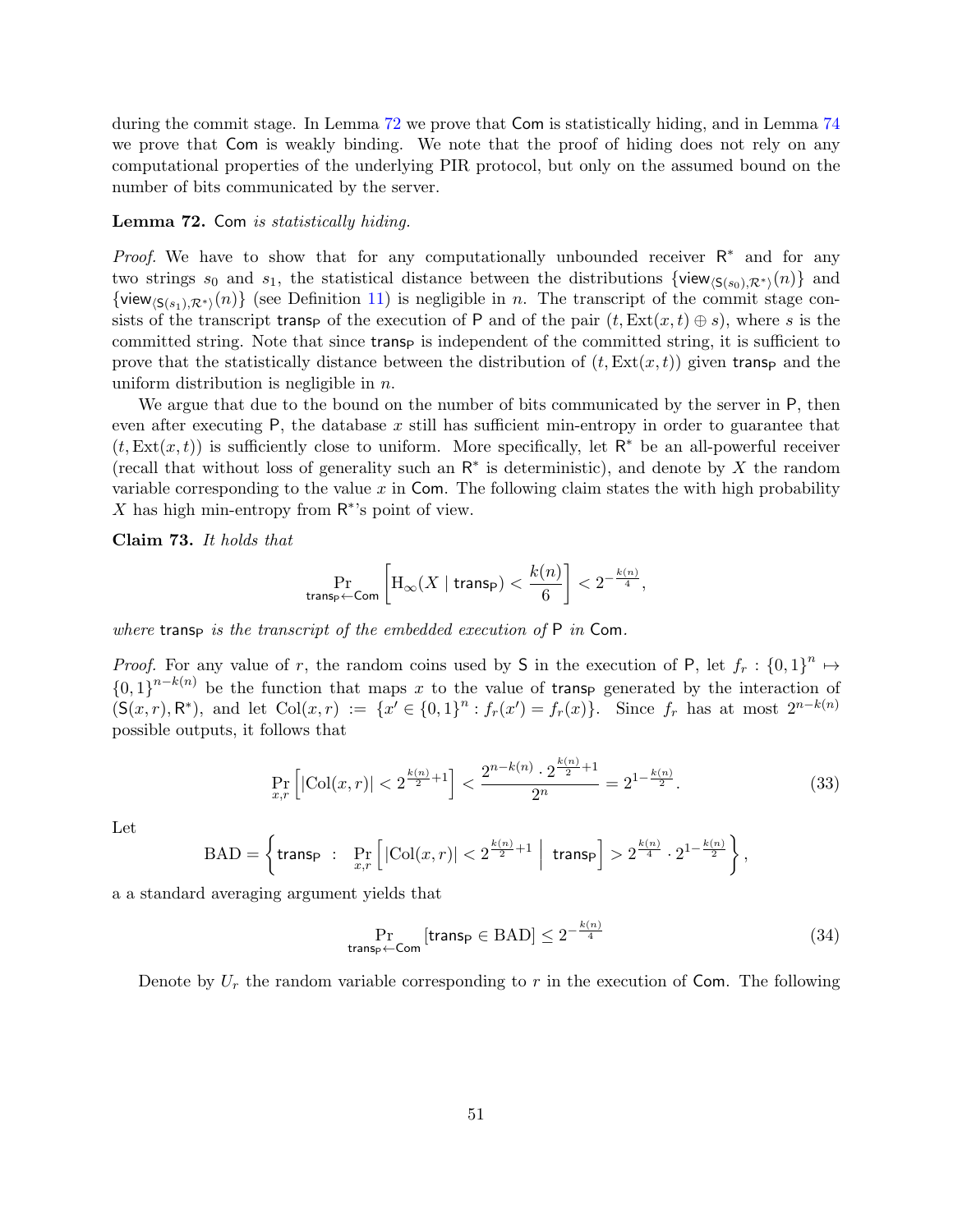holds every value of  $x$  and transp:

$$
\Pr\left[X = x \mid \text{transp}\right] \tag{35}
$$
\n
$$
= \Pr\left[X = x \land |\text{Col}(X, U_r)| < 2^{\frac{k(n)}{2} + 1} \mid \text{transp}\right] + \Pr\left[X = x \land |\text{Col}(X, U_r)| \ge 2^{\frac{k(n)}{2} + 1} \mid \text{transp}\right] \le \Pr\left[|\text{Col}(X, U_r)| < 2^{\frac{k(n)}{2} + 1} \mid \text{transp}\right] + 2^{-\left(\frac{k(n)}{2} + 1\right)}.
$$

Note that if  $H_{\infty}(X \mid \text{trans}_{\mathsf{P}}) < k(n)/6$  for some transp, then there exists an x for which

$$
\Pr\left[X = x \mid \mathsf{transp}\right] \ge 2^{-\frac{k(n)}{6}},
$$

and therefore Equation [\(35\)](#page-54-0) implies that

$$
\Pr\left[|\text{Col}(X, U_r)| < 2^{\frac{k(n)}{2} + 1} \mid \text{trans}_P\right] > 2^{-\frac{k(n)}{6}} - 2^{-\left(\frac{k(n)}{2} + 1\right)} > 2^{1 - \frac{k(n)}{4}} \tag{36}
$$

Thus,

$$
\Pr_{\text{trans}_\text{P} \leftarrow \text{Com}} \left[ H_\infty(X \mid \text{trans}_\text{P}) < \frac{k(n)}{6} \right] \leq \Pr_{\text{trans}_\text{P} \leftarrow \text{Com}} \left[ \Pr \left[ |\text{Col}(X, U_r)| < 2^{\frac{k(n)}{2} + 1} \mid \text{ trans}_\text{P} \right] > 2^{1 - \frac{k(n)}{4}} \right] \leq \Pr_{\text{trans}_\text{P} \leftarrow \text{Com}} \left[ \text{trans}_\text{P} \in \text{BAD} \right] \leq 2^{-\frac{k(n)}{4}}.
$$

Since  $d(n) \in \omega(\log n)$  and  $k(n)/6 \geq d(n)/3$ , Claim [73](#page-53-1) implies that with probability  $1 - \text{neg}(n)$ , the extractor Ext guarantees that the statistical distance between the pair  $(t, \text{Ext}(x, t))$  (given trans<sub>P</sub>) and the uniform distribution is at most  $2^{1-d(n)/3}$  (which is again negligible in n). Therefore Com is statistically hiding. More specifically, for every string  $s \in \{0,1\}^{d(n)/6}$  it holds that

$$
\text{SD}\left(\{\text{trans}_{\mathsf{P}}, t, \text{Ext}(X, t) \oplus s\}, \{\text{trans}_{\mathsf{P}}, U_{7d(n)/6}\}\right) \qquad (37)
$$
\n
$$
\leq \Pr\left[\mathcal{H}_{\infty}(X \mid \text{trans}_{\mathsf{P}}) < \frac{k(n)}{6}\right]
$$
\n
$$
+ \text{SD}\left(\{\text{trans}_{\mathsf{P}}, t, \text{Ext}(X, t) \oplus s\}, \{\text{trans}_{\mathsf{P}}, U_{7d(n)/6}\} \mid \mathcal{H}_{\infty}(X \mid \text{trans}_{\mathsf{P}}) \geq \frac{k(n)}{6}\right)
$$
\n
$$
\leq 2^{-\frac{k(n)}{4}} + 2^{1 - \frac{d(n)}{3}}.
$$
\n(37)

Therefore, for any two strings  $s_0, s_1 \in \{0, 1\}^{d(n)/6}$  it holds that

$$
\begin{aligned} \mathrm{SD}\left( \left\{ \mathsf{view}_{\langle \mathsf{S}(s_0), \mathcal{R}^* \rangle}(n) \right\}, \left\{ \mathsf{view}_{\langle \mathsf{S}(s_1), \mathcal{R}^* \rangle}(n) \right\} \right) \\ & = \mathrm{SD}\left( \left\{ \mathsf{trans}_{\mathsf{P}}, t, \mathrm{Ext}(X, t) \oplus s_0 \right\}, \left\{ \mathsf{trans}_{\mathsf{P}}, t, \mathrm{Ext}(X, t) \oplus s_1 \right\} \right) \\ & \leq 2 \cdot \left( 2^{-\frac{k(n)}{4}} + 2^{1 - \frac{d(n)}{3}} \right), \end{aligned}
$$

which is negligible in n as required.  $\square$ 

<span id="page-54-0"></span> $\Box$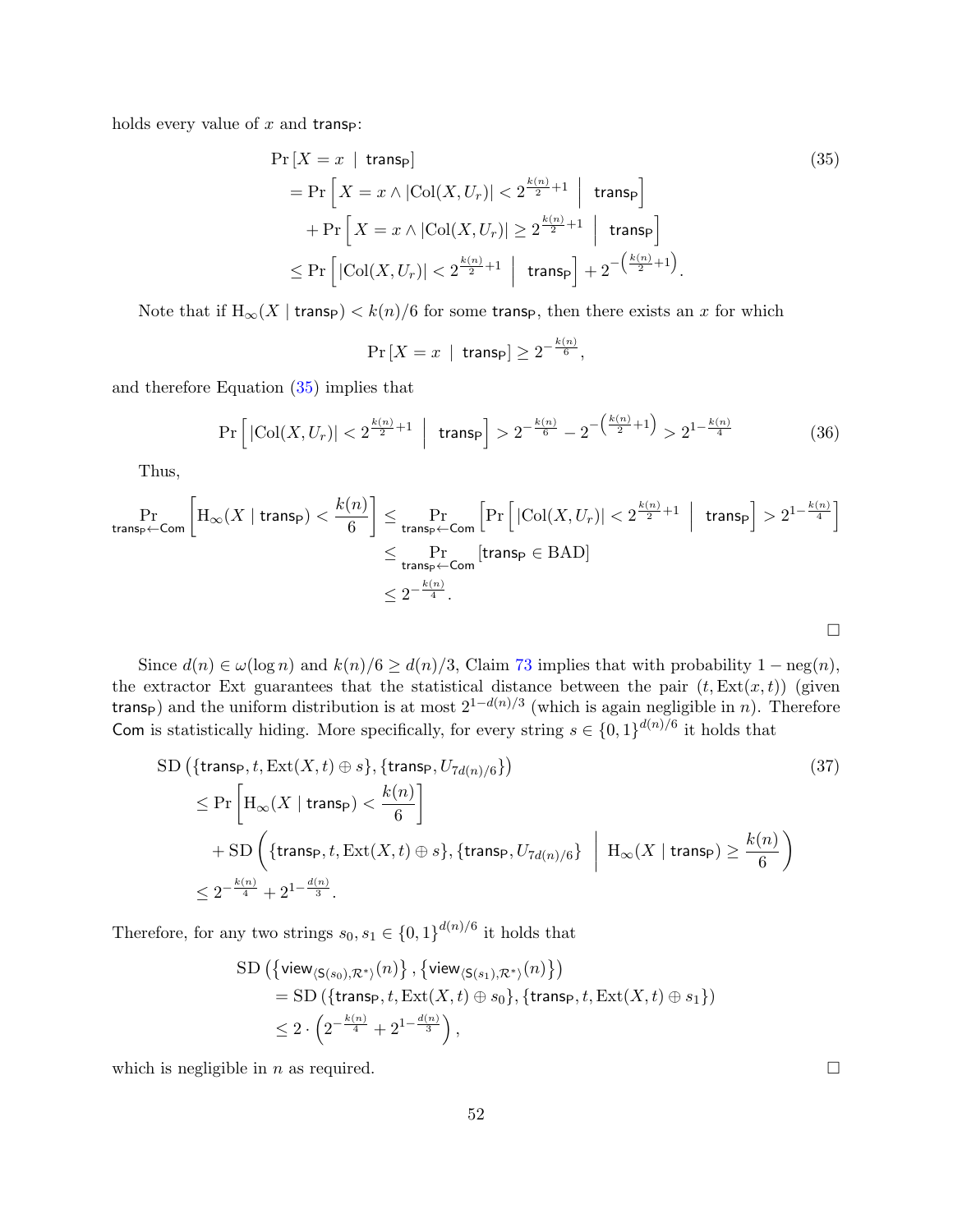Let  $U_r$  be the random variable taking the value of r in the execution of Com. By the above equation, the following holds every value of  $x$  and transp.

$$
\begin{aligned} & \Pr[X = x \mid \text{trans}_{\mathsf{P}}] \\ & = \Pr[X = x \land |\text{Col}(X, U_r)| < 2^{\frac{k(n)}{2}+1} \mid \text{trans}_{\mathsf{P}}] + \Pr[X = x \land |\text{Col}(X, U_r)| \ge 2^{\frac{k(n)}{2}+1} \mid \text{trans}_{\mathsf{P}}] \\ & \le \Pr[|\text{Col}(X, U_r)| < 2^{\frac{k(n)}{2}+1} \mid \text{trans}_{\mathsf{P}}] + 2^{-(\frac{k(n)}{2}+1)}. \end{aligned}
$$

We conclude that,

$$
\begin{aligned} &\Pr[\text{trans}_\text{P} \leftarrow \text{Com}\colon \operatorname{H}_{\infty}(X \mid \text{trans}_\text{P}) < \frac{k(n)}{2}] \\ &= \Pr[\text{trans}_\text{P} \leftarrow \text{Com}\colon \max_{x \in \{0,1\}^n} \left\{ \Pr[X = x \mid \text{trans}_\text{P}] \right\} > 2^{\frac{k(n)}{2}}] \\ &\leq \Pr[\text{trans}_\text{P} \leftarrow \text{Com}\colon \Pr[|\text{Col}(X, U_r)| < 2^{\frac{k(n)}{2}+1} \mid \text{trans}_\text{P}] \end{aligned} \big] \\ &= \Pr[|\text{Col}(X, U_r)| < 2^{\frac{k(n)}{2}+1}] < 2^{1-k(n)/2}. \end{aligned}
$$

Recall that  $\mathsf{R}^*$ 's view is the concatenation of the values of transp,  $\text{Ext}(x,t) \oplus s$  and t. Using standard reduction it follows that for any two strings  $s_1, s_2 \in \{0, 1\}^{\lfloor d(n)/2 \rfloor}$ , the statistical difference between view[ $s_1$ ] and view[ $s_2$ ] is at most twice the statistical difference between (transp,  $Ext(x, t), t$ ) and (transp,  $U_{d(n)/2}$ , t), where the values of transp, x and t are induced by a random execution of Com. The following concludes the proof of the lemma by showing that the latter distance is negligible.

$$
\begin{aligned} & \text{SD}\bigg( (\text{trans}_\textsf{P}, \text{Ext}(X,t),t), (\text{trans}_\textsf{P}, U_{\lfloor d(n)/2 \rfloor},t) \bigg) \\ & \leq \Pr\bigg[\, \text{H}_\infty(X \mid \text{trans}_\textsf{P}) < \frac{k(n)}{2} \bigg] \\ & + \text{SD}\bigg( (\text{trans}_\textsf{P}, \text{Ext}(X,t),t), (\text{trans}_\textsf{P}, U_{\lfloor d(n)/2 \rfloor},t) \mid \text{H}_\infty(X \mid \text{trans}_\textsf{P}) \geq \frac{k(n)}{2} \bigg) \\ & \leq 2^{1-\frac{k(n)}{2}} + 2^{2-\frac{d(n)}{3}} = \text{neg}(n). \end{aligned}
$$

#### <span id="page-55-0"></span>Lemma 74. Com is weakly binding.

*Proof.* We show that Com is  $(1 - 1/n^2)$ -binding. Given any malicious sender  $\tilde{S}$  that violates the binding of the commitment scheme Com with probability at least  $1-1/n^2$ , we construct a malicious server Server that breaks the security of the single-server PIR protocol P.

Let  $\overline{S}$  be a polynomial-time malicious sender that violates the binding of  $\overline{Com}$  with probability at least  $1 - 1/n^2$ . As an intermediate step, we first construct a malicious server that has a nonnegligible advantage in predicting a uniformly chosen index held by the user in P. More specifically, we construct a malicious server  $\widetilde{\mathsf{Server}}$  and a predictor  $\mathsf{D}'$  such that

$$
\Pr\Big[v \leftarrow \mathsf{view}_{\langle \widetilde{\mathsf{Server}}, \mathsf{User}(i) \rangle}(n) \colon \mathsf{D}'(v) = i\Big] \geq \frac{1}{n} + \frac{1}{n^2},
$$

where the probability is taken over the uniform choice of  $i \in [n]$  and over the coin tosses of Server, D' and User. Recall that view  $\widetilde{\text{Server}},\text{User}(i)$  (n) denotes the distribution on the view of Server when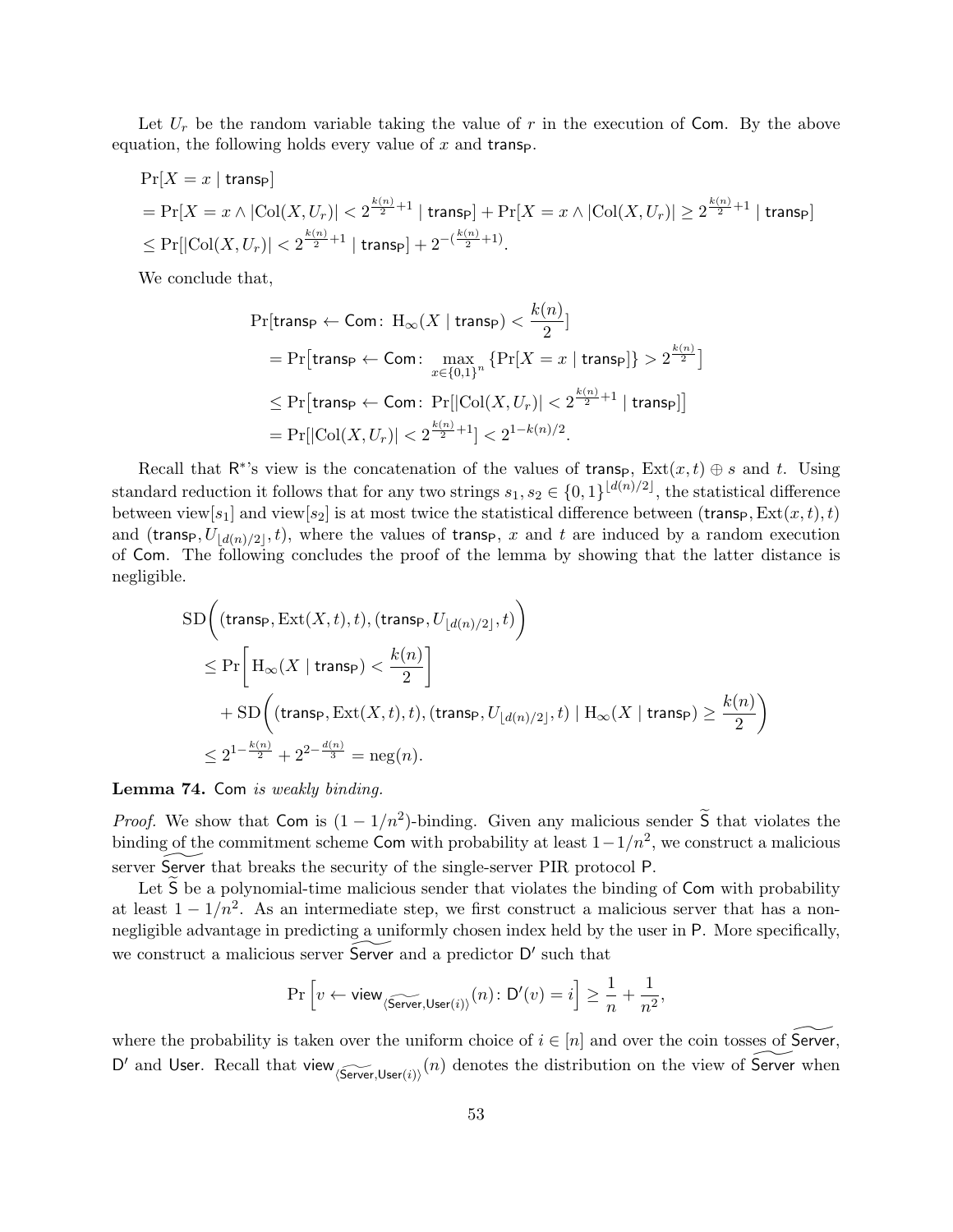interacting with  $\textsf{User}(i)$  where  $i \in [n]$ . This view consists of its random coins and of the sequence of messages it receives from User.

The malicious server Server follows the malicious sender  $\widetilde{S}$  in the embedded execution of P in Com. Following the interaction, Server proceeds the execution of  $\tilde{S}$  to obtain a pair  $(t, y)$  and two decommitments  $(x_1, s_1)$  and  $(x_2, s_2)$ . If  $x_1 = x_2$ , then Server fails. Otherwise, denote by  $j \in [n]$ the minimal index such that  $x_1[j] \neq x_2[j]$ . Now, the predictor D' outputs a uniformly distributed value i' from the set  $[n] \setminus \{j\}.$ 

In order to analyze the success probability in predicting i, note that if  $(x_1, s_1)$  and  $(x_2, s_2)$  are valid decommitments and  $s_1 \neq s_2$  (i.e.,  $\overline{S}$  broke the binding of Com), then it must hold that  $x_1 \neq x_2$ . In this case, let  $j \in [n]$  be the minimal index such that  $x_1[j] \neq x_2[j]$ , then it must be the case that  $i \neq j$ , as otherwise R will not accept the two decommitments. Therefore, when the predictor D' outputs a uniformly distributed  $i' \in [n] \setminus \{j\}$ , it will output i with probability  $1/(n-1)$ . Thus,

$$
\Pr\left[v \leftarrow \text{view}_{\langle \text{Server}, \text{User}(i) \rangle}(n) : \mathsf{D}'(v) = i\right] \ge \left(1 - \frac{1}{n^2}\right) \cdot \frac{1}{n - 1}
$$
\n
$$
= \frac{n + 1}{n^2}
$$
\n
$$
= \frac{1}{n} + \frac{1}{n^2}.
$$
\n(38)

In the remainder of the proof we apply a rather standard argument in order to be fully consistent with Definition [67](#page-51-2) of the security of single-server PIR. That is, we show that there exists a pair of indices  $i, j \in [n]$ , a malicious server Server and a distinguisher D such that

$$
\left|\Pr\left[v \leftarrow \mathsf{view}_{\langle \widetilde{\mathsf{Server}}, \mathsf{User}(i) \rangle}(n) \colon \mathsf{D}(v) = 1\right] - \Pr\left[v \leftarrow \mathsf{view}_{\langle \widetilde{\mathsf{Server}}, \mathsf{User}(j) \rangle}(n) \colon \mathsf{D}(v) = 1\right]\right| \ge \frac{1}{p(n)},\tag{39}
$$

for some polynomial  $p(n)$ . We prove that this holds for independently and uniformly chosen  $i, j \in [n]$ (and therefore there exist i and j for which this holds) where Server is the malicious server described above, and  $D = D_{i,j}$  is a distinguisher that uses  $D'$  as follows:

- If  $D'$  outputs i, then D outputs 1.
- If  $D'$  outputs j, then D outputs 0.
- Otherwise, D outputs a uniformly distributed  $b \in \{0, 1\}.$

It follows that

$$
\Pr\left[v \leftarrow \text{view}_{\langle \widehat{\text{Server}}, \text{User}(i) \rangle}(n) : D(v) = 1\right]
$$
\n
$$
= \Pr\left[v \leftarrow \text{view}_{\langle \widehat{\text{Server}}, \text{User}(i) \rangle}(n) : D'(v) = i\right]
$$
\n
$$
+ \frac{1}{2} \cdot \Pr\left[v \leftarrow \text{view}_{\langle \widehat{\text{Server}}, \text{User}(i) \rangle}(n) : D'(v) \notin \{i, j\}\right]
$$
\n
$$
\geq \frac{1}{n} + \frac{1}{n^2} + \frac{1}{2} \cdot \Pr\left[v \leftarrow \text{view}_{\langle \widehat{\text{Server}}, \text{User}(i) \rangle}(n) : D'(v) \notin \{i, j\}\right],
$$
\n(40)